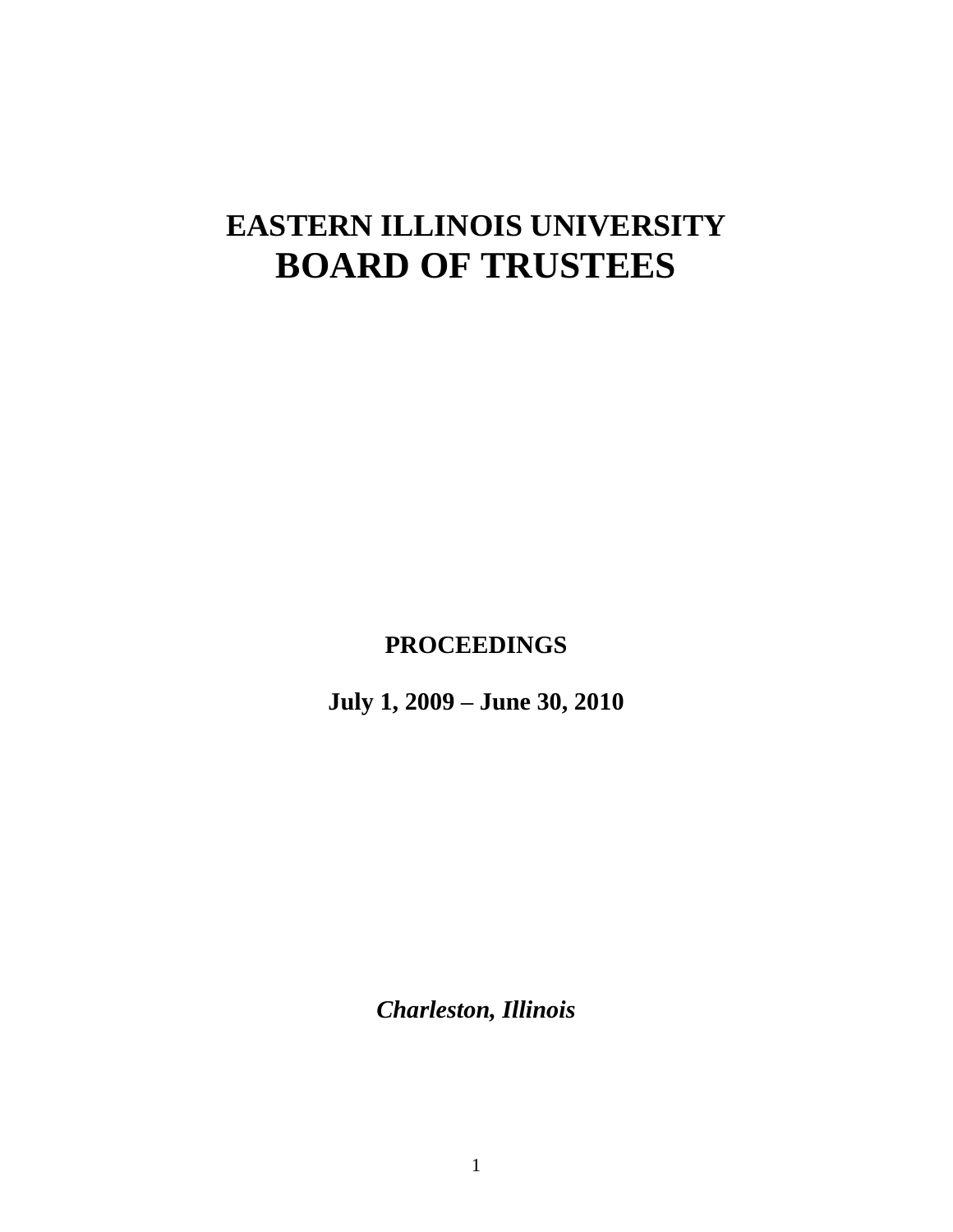#### **EASTERN ILLINOIS UNIVERSITY BOARD OF TRUSTEES**

#### **OFFICERS**

Mr. William O'Rourke, Chairperson (4/27/09 – 4/26/10) Mr. Leo Welch, Chairperson  $\left(\frac{4}{27}\right)/10 - \frac{6}{30}/10$ ) Mr. Leo Welch, Vice Chairperson (4/27/09 – 4/26/10) Dr. Robert Webb, Vice Chairperson (4/27/10 – 6/30/10) Dr. Robert Webb, Secretary (4/27/09 – 4/26/10) Mr. Roger Kratochvil, Secretary (4/27/10 – 6/30/10) Mr. Paul McCann, Treasurer (7/1/09 – 6/30/10) Mrs. Judith A. Gorrell, Assistant Secretary

# **APPOINTED MEMBERS**

# **VOTING STUDENT MEMBER**

|--|--|--|--|--|--|--|--|--|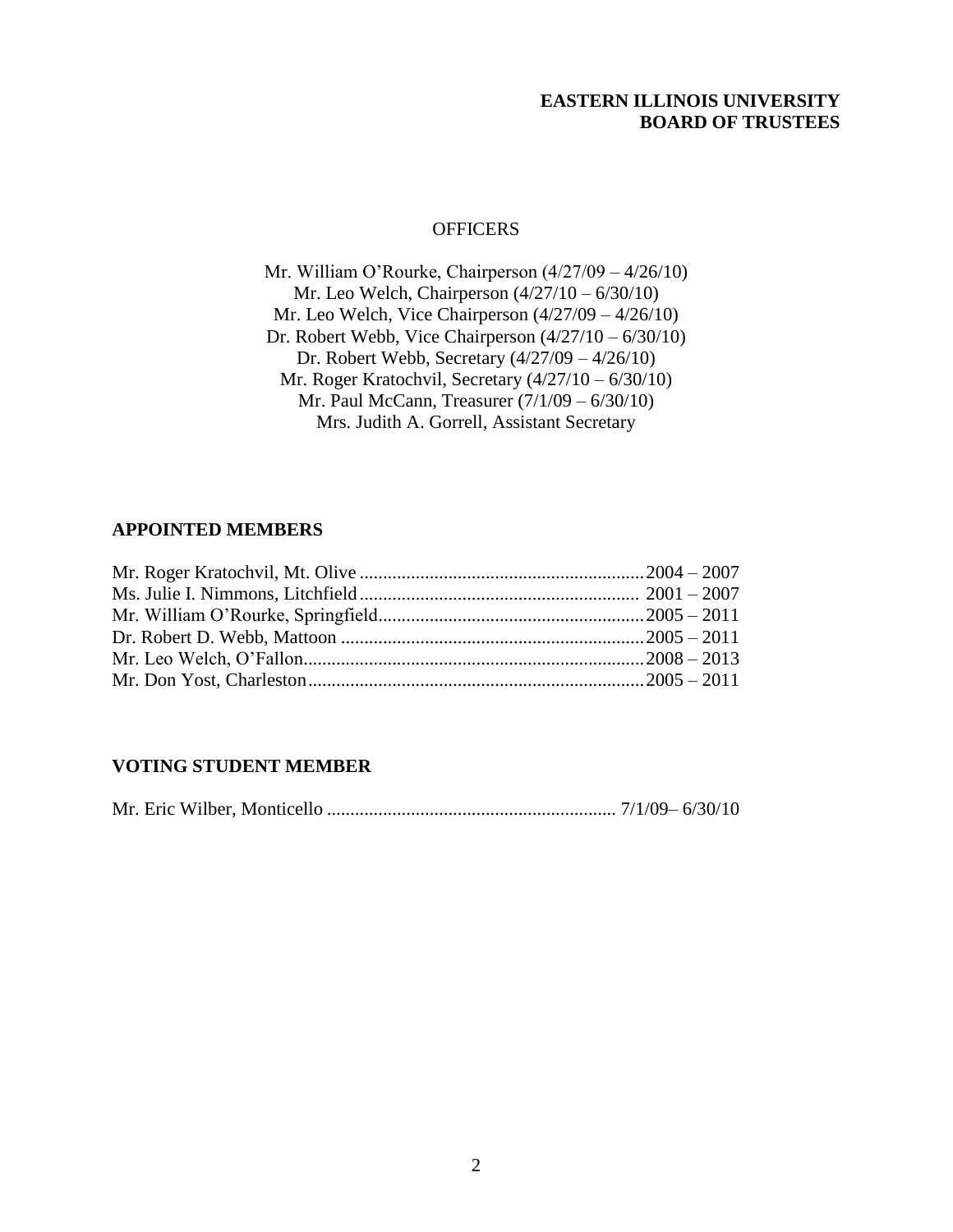## PROCEEDINGS

# of the

# EASTERN ILLINOIS UNIVERSITY BOARD OF TRUSTEES

July 1, 2009 – June 30, 2010

# Table of Contents

| <b>BOARD MEETINGS</b> |                         | <b>Pages</b> |
|-----------------------|-------------------------|--------------|
|                       | September 4, 2009       | $4 - 27$     |
|                       | October 17, 2009        | $28 - 29$    |
|                       | November 20, 2009       | $30 - 39$    |
|                       | <b>January 22, 2010</b> | $40 - 51$    |
|                       | March 12, 2010          | $52 - 58$    |
|                       | April 26, 2010          | $59 - 70$    |
|                       | June 21, 2010           | $71 - 83$    |

# **BOARD OF TRUSTEES RETREAT**

| July 24 & 25, 2009 | $84 - 86$ |
|--------------------|-----------|
|                    |           |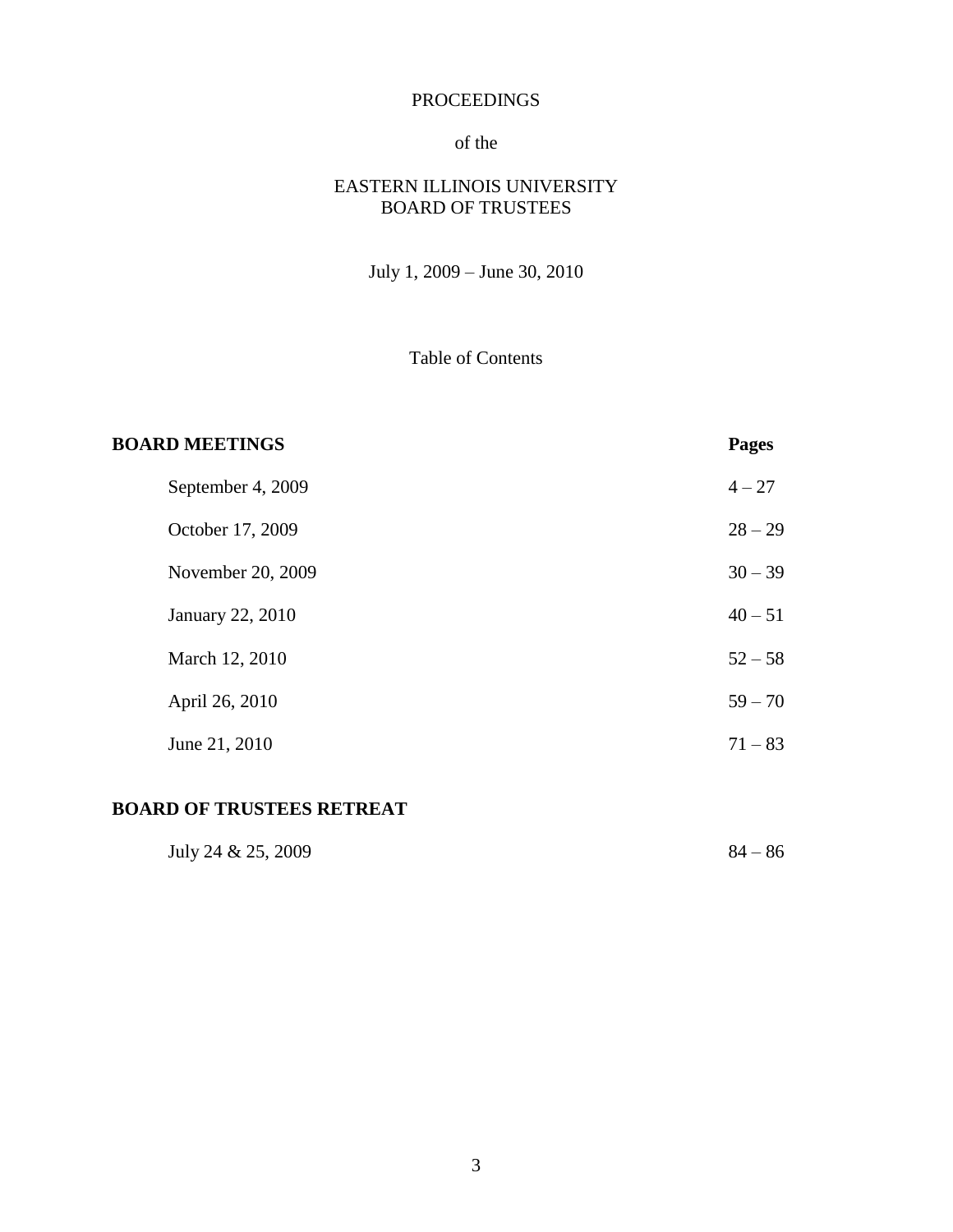#### **MINUTES OF THE MEETING OF THE BOARD OF TRUSTEES OF EASTERN ILLINOIS UNIVERSITY CHARLESTON, ILLINOIS**

#### **September 4, 2009**

A meeting of the Board of Trustees was convened on September 4, 2009, at 11:00 a.m. in the Grand Ballroom of the Martin Luther King, Jr., University Union, Eastern Illinois University, Charleston, Illinois. Mr. O'Rourke, Chair, presided.

#### **Roll Call**

| Mr. Kratochvil | Present |
|----------------|---------|
| Ms. Nimmons    | Present |
| Mr. O'Rourke   | Present |
| Mr. Welch      | Present |
| Dr. Webb       | Present |
| Mr. Wilber     | Present |
| Mr. Yost       | Present |

Also present were the following:

Dr. William L. Perry, President Dr. Blair Lord, Provost and Vice President for Academic Affairs Dr. William Weber, Vice President for Business Affairs Dr. Dan Nadler, Vice President for Student Affairs Dr. Jill Nilsen, Vice President for External Relations Ms. Cynthia Nichols, Director of Civil Rights and Diversity Ms. Judy Gorrell, Executive Secretary to the President and Assistant Secretary, Board of **Trustees** Mr. Rob Miller, General Counsel Mr. Brad Ingram, Board Counsel Mr. Paul McCann, Treasurer, Board of Trustees

#### **Executive Session**

Mr. Welch moved that the Board of Trustees convene into Executive Session to consider the employment of employees as permitted by Section 2.c.1 of the Open Meetings Act, collective negotiating matters as permitted by Section 2.c.2 of the Open Meetings Act, student disciplinary cases as permitted by Section 2.c.9 of the Open Meetings Act, pending, probable, or imminent litigation as permitted by Section 2.c.11 of the Open Meetings Act, and executive session minutes as permitted by Section 2.c.21 of the Open Meetings Act. Mr. Kratochvil seconded the motion.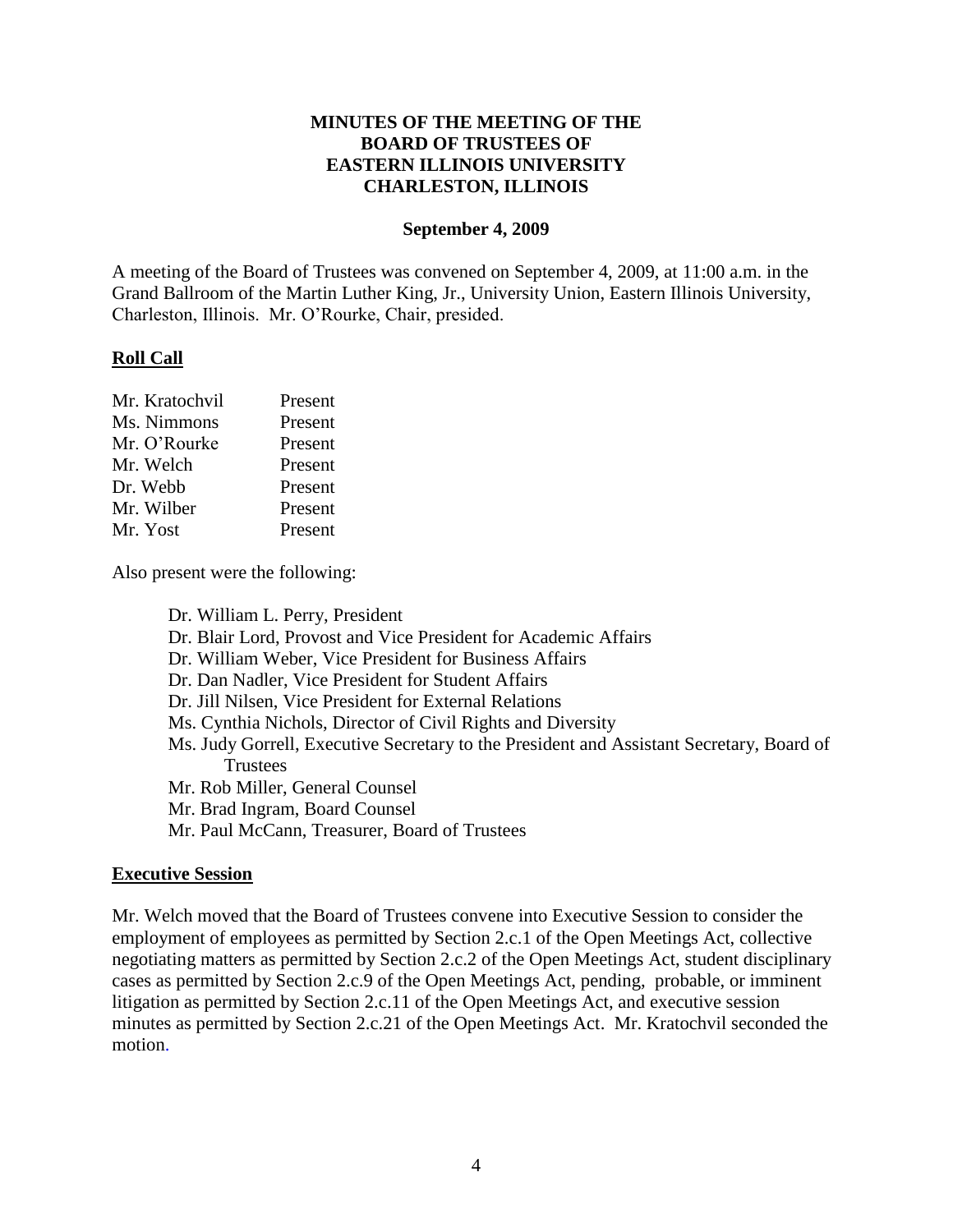Roll was called and the vote was as follows:

| Mr. Kratochvil | Yes |
|----------------|-----|
| Ms. Nimmons    | Yes |
| Mr. Welch      | Yes |
| Dr. Webb       | Yes |
| Mr. Wilber     | Yes |
| Mr. Yost       | Yes |
| Mr. O'Rourke   | Yes |

Motion carried.

Mr. Kratochvil moved to return to Open Session. Mr. Welch seconded the motion.

Roll was called and the vote was as follows:

| Mr. Kratochvil | Yes |
|----------------|-----|
| Ms. Nimmons    | Yes |
| Mr. Welch      | Yes |
| Dr. Webb       | Yes |
| Mr. Wilber     | Yes |
| Mr. Yost       | Yes |
| Mr. O'Rourke   | Yes |
|                |     |

Motion carried.

The meeting was reconvened at 1:00 p.m.

#### **Action Items**

1. Ms. Nimmons moved to approve the minutes of the Finance/Audit Committee Meeting on June 22, 2009, the June 22, 2009 Board Meeting, and the July 24 and 25, 2009 Board Retreat. Mr. Wilber seconded the motion. Ms. Gorrell corrected an error on page 6 of the minutes for the June 22, 2009 Board Meeting – The recommended vendor for the Energy Conservation Project, Phase III is Honeywell International, Inc. at a cost not to exceed \$600,000 \$80 million.

Roll was called and the vote was as follows:

| Mr. Kratochvil | Yes        |
|----------------|------------|
| Ms. Nimmons    | <b>Yes</b> |
| Mr. Welch      | Yes        |
| Dr. Webb       | <b>Yes</b> |
| Mr. Wilber     | <b>Yes</b> |
| Mr. Yost       | Yes        |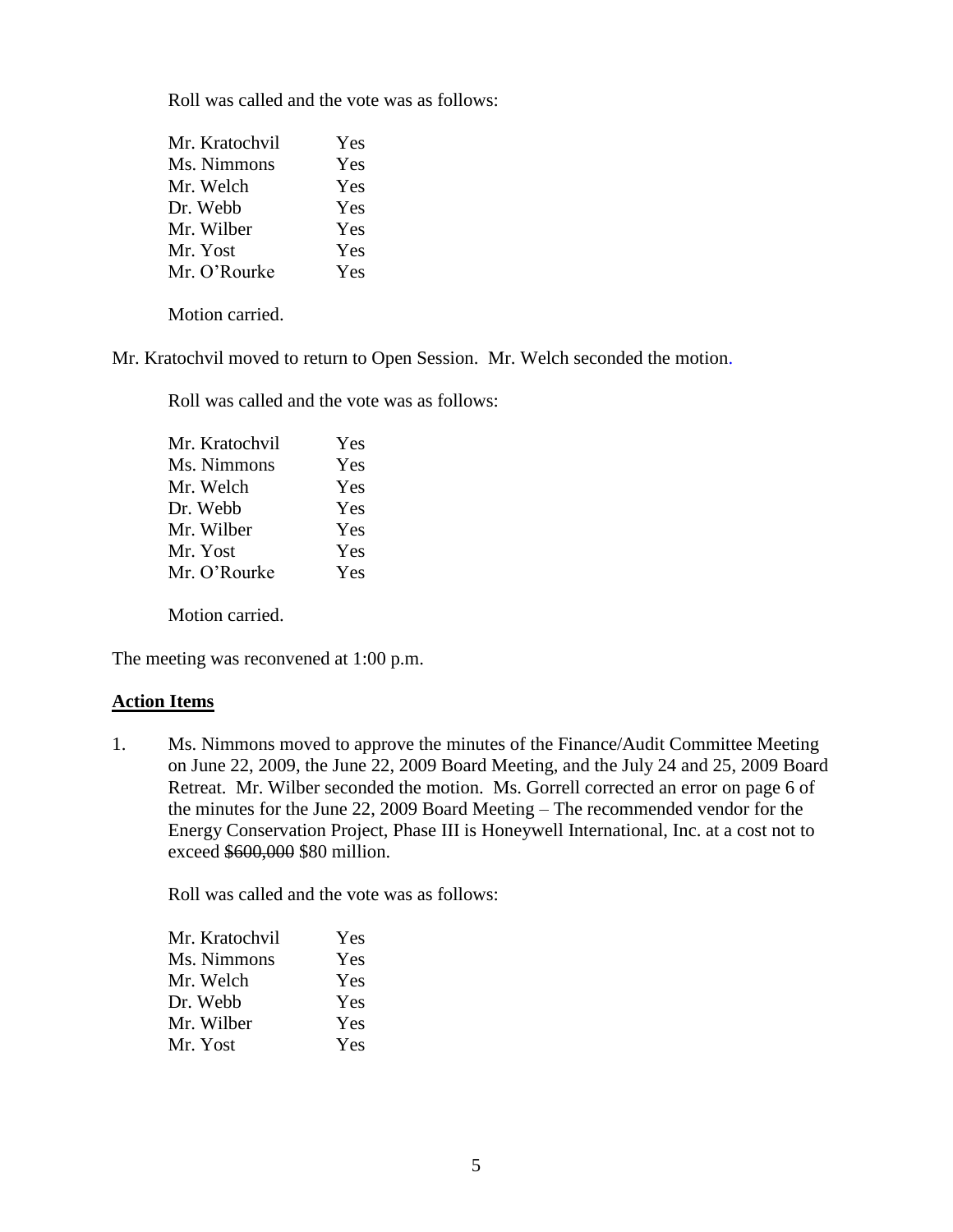Mr. O'Rourke Yes

Motion carried.

2. Mr. Kratochvil moved to approve the purchase of shelving for stocking textbook inventory in the new Textbook Rental Facility from Bradford Systems Corporation, Bensenville, IL at a cost of \$340,000, including contingency. The shelving is being purchased under a Central Management Services contract using local funds. Mr. Yost seconded the motion.

Roll was called and the vote was as follows:

| Mr. Kratochvil | Yes |
|----------------|-----|
| Ms. Nimmons    | Yes |
| Mr. Welch      | Yes |
| Dr. Webb       | Yes |
| Mr. Wilber     | Yes |
| Mr. Yost       | Yes |
| Mr. O'Rourke   | Yes |
|                |     |

Motion carried.

3. Mr. Wilber moved to approve the purchase of a Radio Frequency Identification (RFID) Self-Checkout System and Automated Material Handling System for the new Textbook Rental Facility at a cost not to exceed \$825,000 from TechLogic, White Bear Lake, MN. The purchase will be from local funds. Ms. Nimmons seconded the motion.

Note: This purchase was approved for \$750,000 at the March 2009 Board meeting. All of the features for the system had not been included, thus the item is being brought back for approval.

Roll was called and the vote was as follows:

| Mr. Kratochvil | Yes |
|----------------|-----|
| Ms. Nimmons    | Yes |
| Mr. Welch      | Yes |
| Dr. Webb       | Yes |
| Mr. Wilber     | Yes |
| Mr. Yost       | Yes |
| Mr. O'Rourke   | Yes |

Motion carried.

4. Mr. Wilber moved to approve the recommendation that the Board of Trustees authorize Dr. Perry to offer Dr. Diane Hoadley an extension of her contract through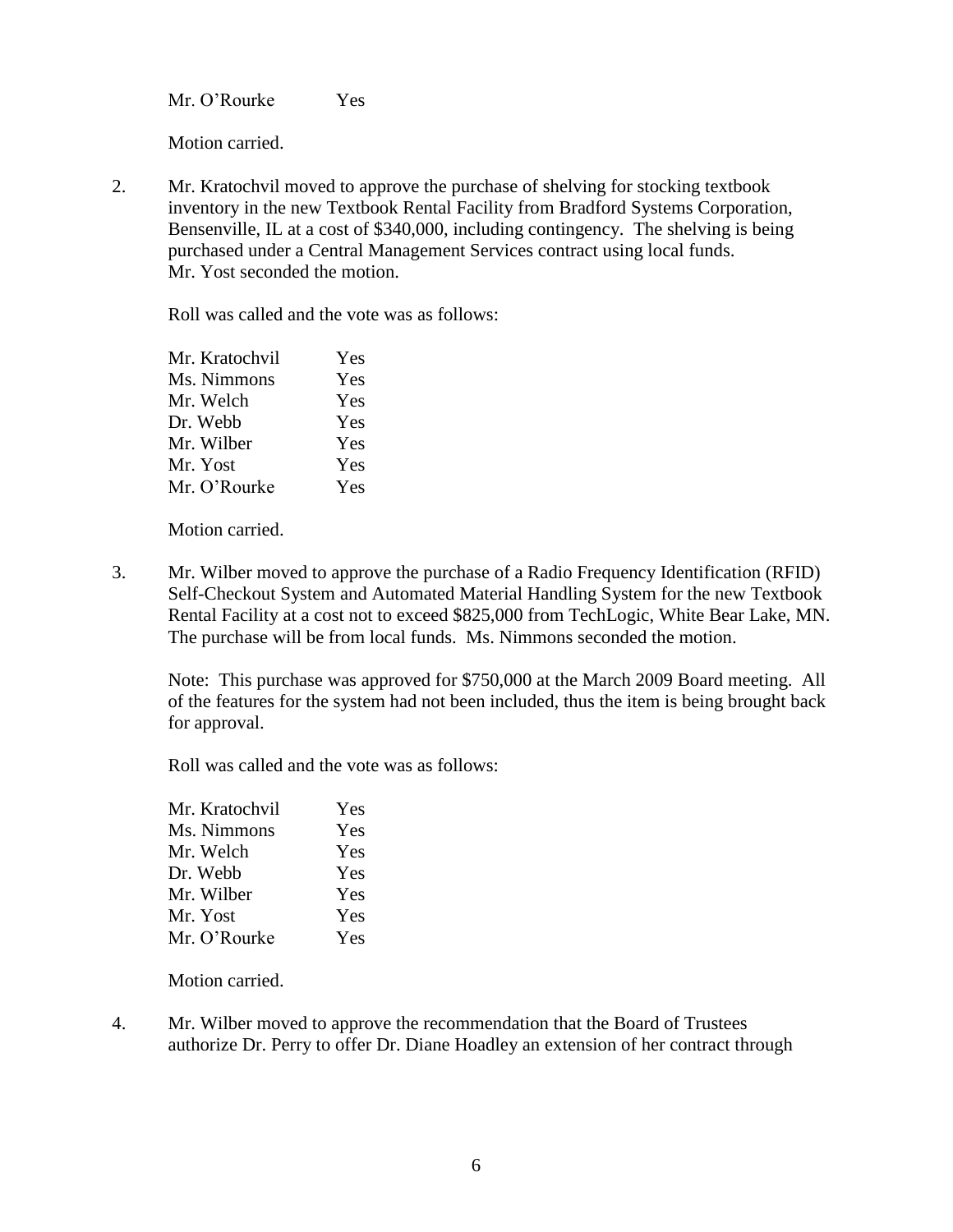June 30, 2012 to serve as the Dean for the Lumpkin College of Business and Applied Sciences. Ms. Nimmons seconded the motion.

Roll was called and the vote was as follows:

| Mr. Kratochvil | Yes |
|----------------|-----|
| Ms. Nimmons    | Yes |
| Mr. Welch      | Yes |
| Dr. Webb       | Yes |
| Mr. Wilber     | Yes |
| Mr. Yost       | Yes |
| Mr. O'Rourke   | Yes |
|                |     |

Motion carried.

5. Mr. Kratochvil moved to approve the recommendation that the Board of Trustees authorize Dr. Perry to offer Mr. Andrew Brady Sallee a one year extension of his contract for the period May 10, 2011 through May 9, 2012 to serve as Women's Basketball Coach. Mr. Wilber seconded the motion.

Roll was called and the vote was as follows:

| Mr. Kratochvil | Yes |
|----------------|-----|
| Ms. Nimmons    | Yes |
| Mr. Welch      | Yes |
| Dr. Webb       | Yes |
| Mr. Wilber     | Yes |
| Mr. Yost       | Yes |
| Mr. O'Rourke   | Yes |

Motion carried.

6. Dr. Webb moved that the Board of Trustees review and complete the Ohio Valley Conference Governing Board Certification Form for Academic Year 2009-10. Ms. Nimmons seconded the motion

Roll was called and the vote was as follows:

| Mr. Kratochvil | <b>Yes</b> |
|----------------|------------|
| Ms. Nimmons    | Yes        |
| Mr. Welch      | Yes        |
| Dr. Webb       | <b>Yes</b> |
| Mr. Wilber     | <b>Yes</b> |
| Mr. Yost       | <b>Yes</b> |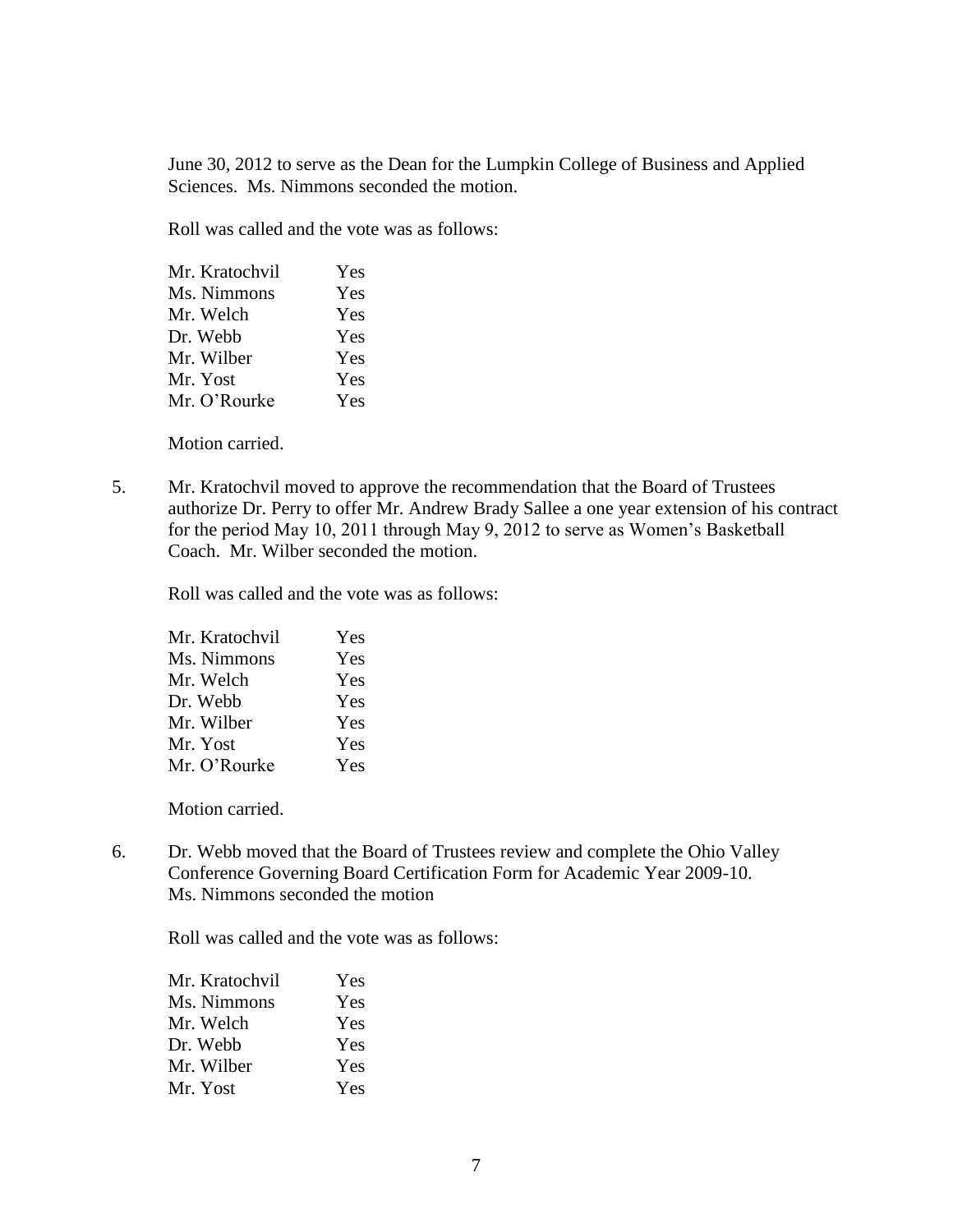Mr. O'Rourke Yes

Motion carried.

7. In accordance with the Board of Trustees Regulations, Section V.G.1, Mr. Yost moved to approve the following financial institutions as depositories of local funds for the Peace Meal Program: (New Request) Busey Bank of Tolono, IL and (Acquisitions/Mergers/Name Changes) CIB Marine Bank, formerly Central Illinois Bank, Sidney, IL. Mr. Kratochvil seconded the motion.

Roll was called and the vote was as follows:

| Mr. Kratochvil | Yes |
|----------------|-----|
| Ms. Nimmons    | Yes |
| Mr. Welch      | Yes |
| Dr. Webb       | Yes |
| Mr. Wilber     | Yes |
| Mr. Yost       | Yes |
| Mr. O'Rourke   | Yes |
|                |     |

Motion carried.

8. Mr. O'Rourke nominated Mr. Kratochvil to serve on the Higher Education Travel Control Board. Mr. Yost seconded the motion.

Roll was called and the vote was as follows:

| Mr. Kratochvil | Yes |
|----------------|-----|
| Ms. Nimmons    | Yes |
| Mr. Welch      | Yes |
| Dr. Webb       | Yes |
| Mr. Wilber     | Yes |
| Mr. Yost       | Yes |
| Mr. O'Rourke   | Yes |

Motion carried.

9. Dr. Webb moved to approve the adoption of the Guidelines for Naming Opportunities Connected with Donations of Substantial Funds. Ms. Nimmons seconded the motion.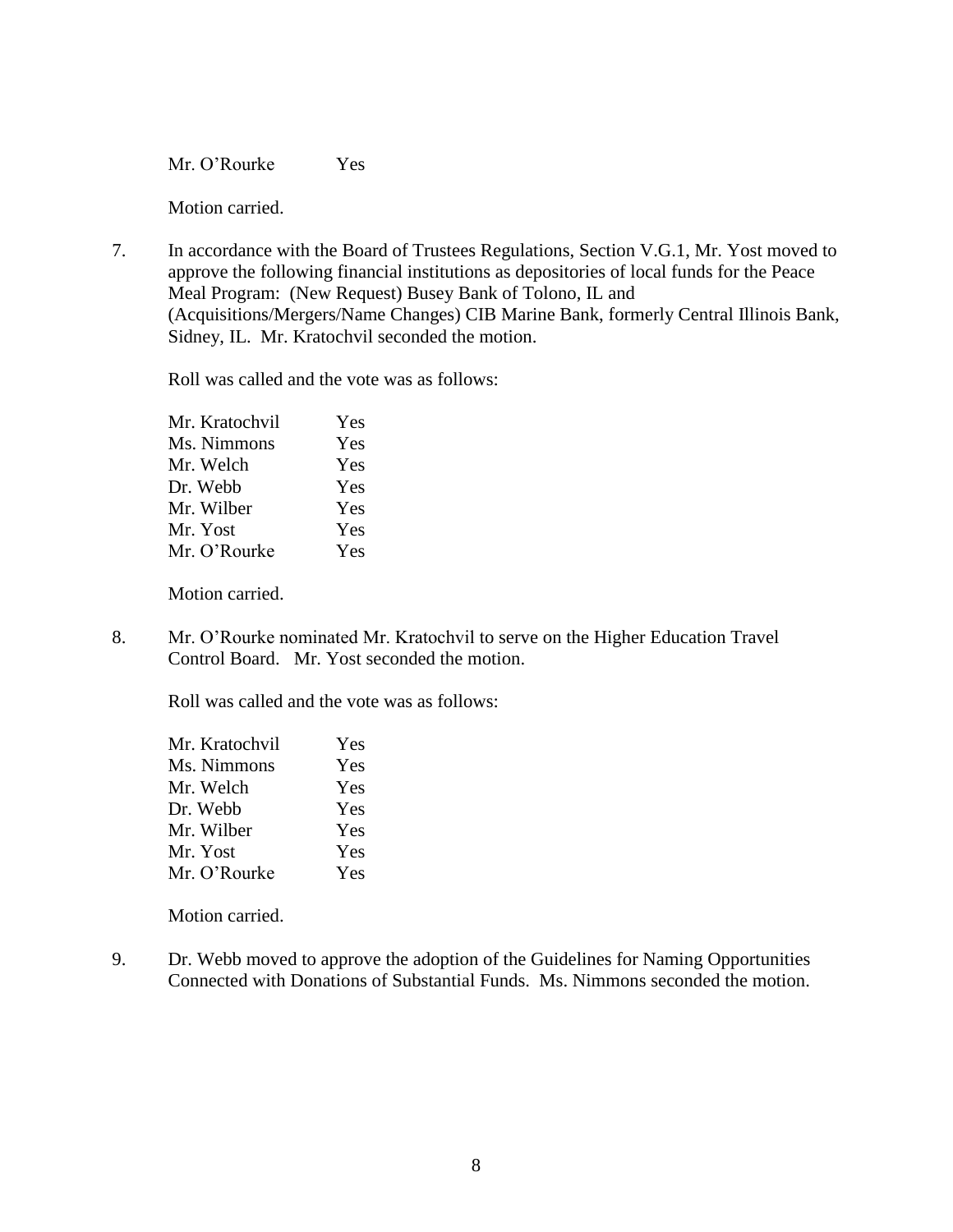#### **EASTERN ILLINOIS UNIVERSITY**

#### **Guidelines for Naming Opportunities Connected with Donations of Substantial Funds**

Consistent with Board of Trustees Regulations, University property may be named for notable former employees of the University, distinguished former members of the Board, donors of substantial funds, or public persons of the State and Nation or any country. Naming opportunities associated with the donation of substantial funds and the terms and conditions associated with such naming, shall be subject to final approval by the Board of Trustees as specified in *Board of Trustees Regulations, Section VI.C.* Principal responsibility for managing naming opportunities resides with the President of the University and the Vice President for University Advancement. Adherence to the funding minimums defined in this guideline is encouraged, however, other funding arrangements can be considered which best serve the wishes of the donor and the interests of EIU. The following criteria should be included in the consideration:

| <b>Entire Building</b>                              | Names of buildings present special considerations for naming<br>opportunities. In general a building should be named as<br>directed by a donor only if a minimum of 50% of the privately<br>secured funds but not less than \$1 million is contributed by or<br>at the direction of the donor.                                                                                                                    |
|-----------------------------------------------------|-------------------------------------------------------------------------------------------------------------------------------------------------------------------------------------------------------------------------------------------------------------------------------------------------------------------------------------------------------------------------------------------------------------------|
| <b>Building Additions and</b><br><b>Renovations</b> | Not less than 50% of project costs.                                                                                                                                                                                                                                                                                                                                                                               |
| <b>Portions of Buildings</b>                        | Individual rooms or wings in new or existing buildings such as<br>auditoriums, lecture halls and lobbies, need to be considered on<br>a case-by-case basis. Consideration will be given to such<br>matters as type of usage, visibility and traffic flow.                                                                                                                                                         |
| <b>Unnamed Existing</b><br><b>Buildings</b>         | Currently unnamed buildings may be named by<br>the establishment of an endowment equivalent to 12.5% of the<br>fair market value of the building                                                                                                                                                                                                                                                                  |
| <b>Relocation or Replacement</b>                    | The name on an existing facility will remain for the life of the<br>building. The name on a facility to be demolished will not be<br>transferred to a new facility except in such cases when a useful<br>facility is relocated to serve the greater interest of the<br>University. Every effort will be made to preserve naming,<br>while the University has the right to cease it under unique<br>circumstances. |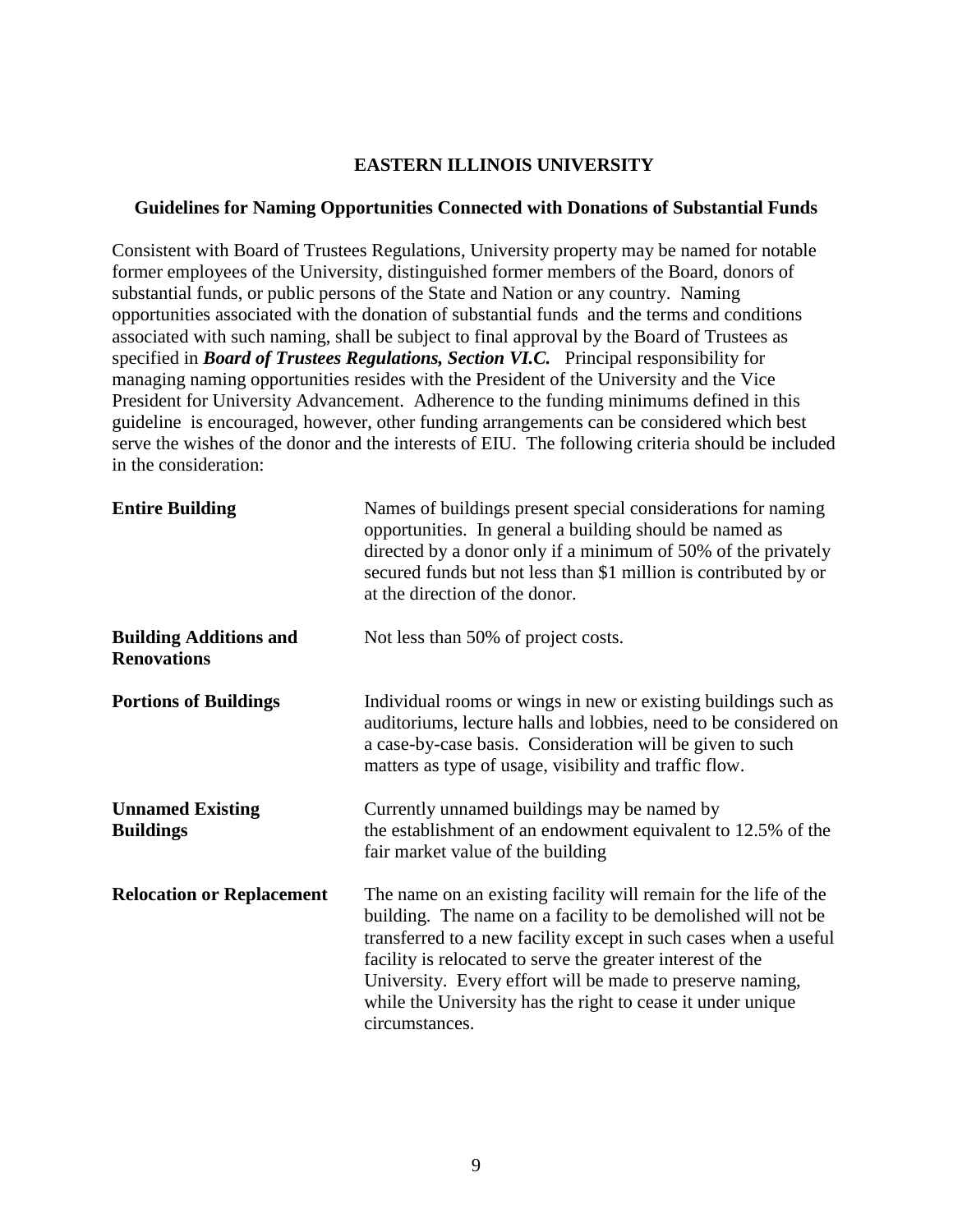| <b>Dean's Chair</b>              | Distinguished Professorship or A distinguished professorship or dean's chair will<br>enable the university to honor or to recruit an outstanding<br>scholar who has demonstrated the potential of making<br>exceptional contributions to his/her discipline. Income from<br>the endowment will provide support toward salary,<br>professional development, related research and program<br>expenses.<br>Minimum Endowment Gift: \$2.0 Million |
|----------------------------------|-----------------------------------------------------------------------------------------------------------------------------------------------------------------------------------------------------------------------------------------------------------------------------------------------------------------------------------------------------------------------------------------------------------------------------------------------|
| <b>Named Chair</b>               | Provides income toward an outstanding faculty member's<br>salary and related expenses, including research and<br>professional conferences.<br>Minimum Endowment Gift: \$1.0 Million                                                                                                                                                                                                                                                           |
| <b>Named Professorship</b>       | Provides support for an outstanding faculty member and related<br>expenses.<br>Minimum Endowment Gift: \$500,000                                                                                                                                                                                                                                                                                                                              |
|                                  | <b>Named Visiting Professorship</b> Provides income to apply toward expenses for a visiting<br>professor. These professorships will allow the university to<br>benefit from talent which would otherwise be unavailable to<br>Eastern Illinois University.<br>Minimum Endowment Gift: \$250,000                                                                                                                                               |
|                                  | Named Young Faculty Award Provides income to apply toward the annual salary and<br>teaching/research expenses of an outstanding young faculty<br>scholar. These funds will enable Eastern Illinois University to<br>attract and retain the most promising young professors.<br>Minimum Endowment Gift: \$250,000                                                                                                                              |
| <b>Named Fellowships</b>         | Provides income to fund fellowships for graduate students.<br>Selection criteria will depend upon the donor's preference and<br>shall follow guidelines established by the Eastern Illinois<br>University Foundation.<br>Minimum Endowment Gift: \$250,000                                                                                                                                                                                    |
| <b>Named Endowed Lectureship</b> | Provides income for distinguished lecturers to be brought to<br>campus. Selection criteria will depend upon the donor's<br>preference and shall follow guidelines established by the<br><b>Eastern Illinois University Foundation</b><br>Minimum Endowment Gift: \$100,000                                                                                                                                                                    |
| <b>Named Research Fund</b>       | Provides an annual award to be used for research in the area<br>chosen by the donor and Eastern Illinois University.<br>Selection criteria will depend upon the donor's preference                                                                                                                                                                                                                                                            |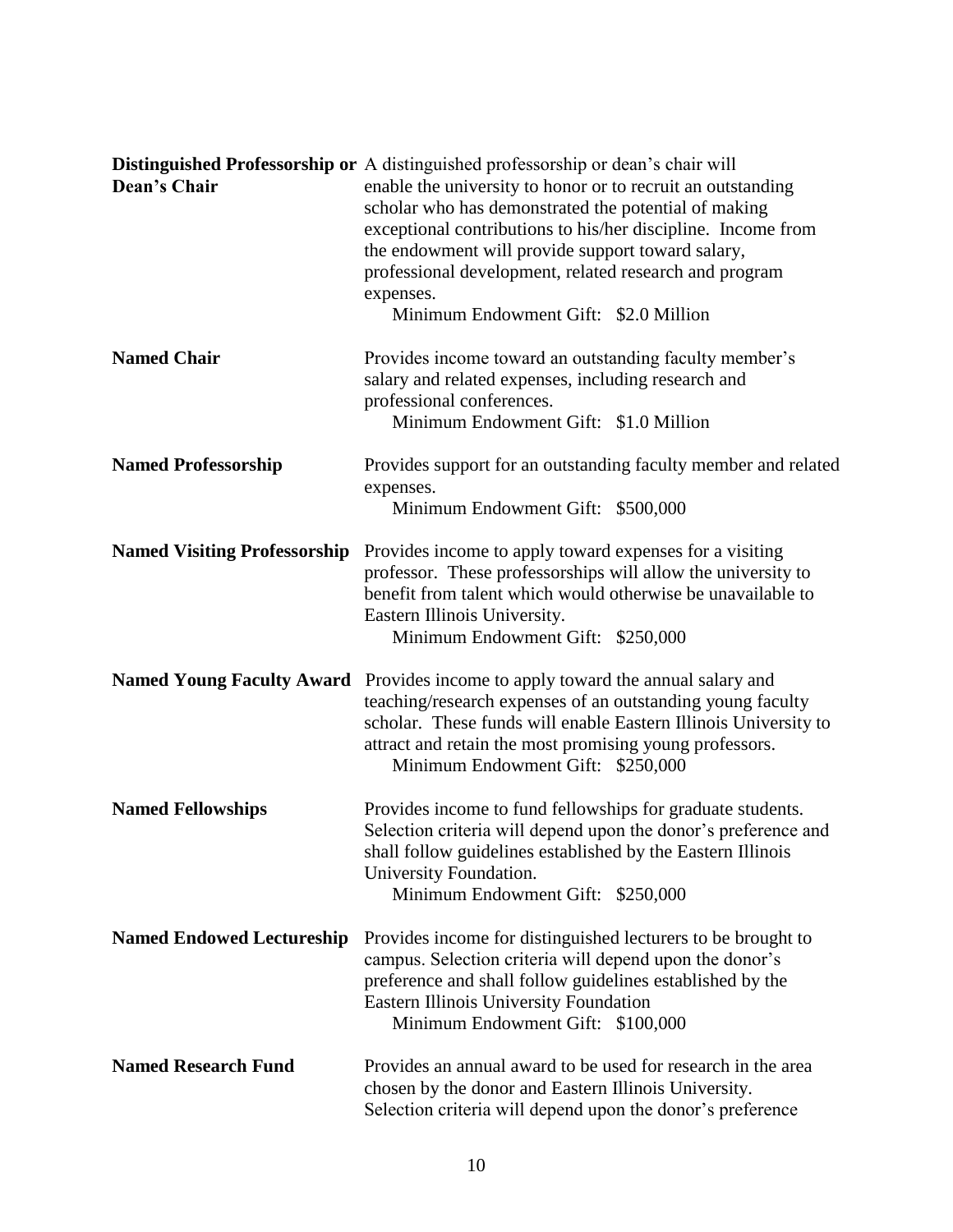|                                              | and shall follow guidelines established by the Eastern Illinois<br><b>University Foundation</b><br>Minimum Endowment Gift: \$100,000                                                                                                                                                                                                          |
|----------------------------------------------|-----------------------------------------------------------------------------------------------------------------------------------------------------------------------------------------------------------------------------------------------------------------------------------------------------------------------------------------------|
| <b>Named Faculty Development</b><br>Fund     | Provides an annual award to enhance a faculty<br>member's teaching and research activities.<br>Minimum Endowment Gift: \$100,000                                                                                                                                                                                                              |
| <b>Graduate Scholarships</b>                 | Provides financial support for graduate students. Selection<br>criteria will depend upon the donor's preference and shall<br>follow guidelines established by the Eastern Illinois University<br>Foundation<br>Minimum Endowment Gift: \$100,000                                                                                              |
| <b>Named Endowed</b><br><b>Scholar Award</b> | Income funds full scholarships for undergraduate and<br>graduate students. Selection criteria will depend upon the<br>donor's preference and shall follow guidelines established by<br>the Eastern Illinois University Foundation.<br>Minimum Endowment Gift: \$150,000                                                                       |
| <b>Named Endowed Scholarship</b>             | Income from this fund will provide financial aid to<br>undergraduate students. Selection criteria will depend upon the<br>donor's preference and shall follow guidelines established by<br>the Eastern Illinois University Foundation.<br>Minimum Endowment Gift: \$10,000                                                                    |
| <b>Named Student Award Fund</b>              | This fund provides an annual award to a student in an area<br>selected by the donor. Selection criteria will depend upon the<br>donor's preference and shall follow guidelines established by<br>the Eastern Illinois University Foundation.<br>Minimum Endowment Gift: \$10,000 or<br>Minimum Annual Gift:<br>\$2,500 for a four-year period |

Roll was called and the vote was as follows:

| Mr. Kratochvil | Yes        |
|----------------|------------|
| Ms. Nimmons    | <b>Yes</b> |
| Mr. Welch      | Yes        |
| Dr. Webb       | Yes        |
| Mr. Wilber     | <b>Yes</b> |
| Mr. Yost       | <b>Yes</b> |
| Mr. O'Rourke   | Yes        |

Motion carried.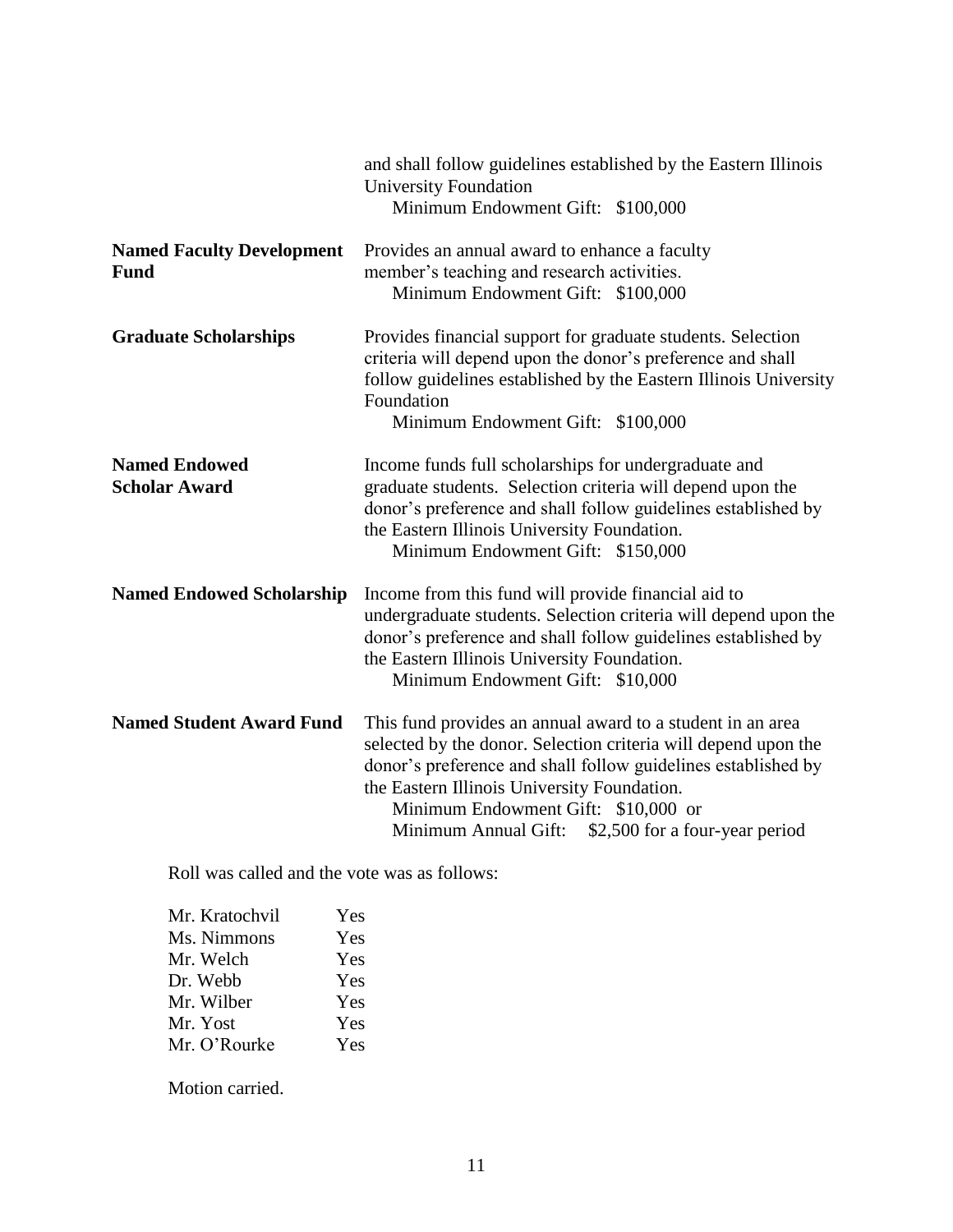10. Ms. Nimmons moved to approve the adoption of the Gift Acceptance, Donor Crediting, and Gift Income Reporting Guidelines. Mr. Welch seconded the motion.

# **EASTERN ILLINOIS UNIVERSITY**

## **Gift Acceptance, Donor Crediting and Gift Income Reporting Guidelines**

The following guidelines are set forth: (a) to define the working rules for the acceptance of gifts and pledges to Eastern Illinois University Foundation; (b) to inform donors and prospective donors of these policies; and (c) to protect the Eastern Illinois University and its staff and volunteers from inappropriate or undesirable gifts and pledges. (*Note: These guidelines will be reviewed annually by the Eastern Illinois University Foundation Board of Directors to ensure they are consistent with their gift acceptance policies)*.

#### **I. General Policies, Guidelines and Definitions**

- A. The following definitions are used in this document: **Counting** is the numeric summary of activity, results and progress towards goal. **Reporting** is the process of conveying to a lay audience clearly and transparently what has happened during a specific timeframe. **Booking or accounting** is a process of keeping financial books based on a set of generally accepted guidelines and principles. **Crediting** is institution-specific and represents the way each organization grants recognition to its donors.
- B. All gift and pledge commitments, regardless of size, designation, or gift type will be respectfully considered and gratefully accepted except in the very rare instance where a gift may be contrary to Eastern Illinois University Foundation's best interests. Eastern Illinois University Foundation accepts both restricted and unrestricted gifts providing that donor restrictions do not significantly diminish the value of the gift. EIU will provide all possible staff and volunteer assistance to potential donors to discuss the organization's funding priorities, the donor's interests, and the various ways to give. **However, gifts of cash or negotiable securities are the forms of donor commitment that will have the greatest impact on Eastern Illinois University and its plans for the immediate future.**
- C. Gifts to Eastern Illinois University should be made in the name of the EIU Foundation and will be received, held and administered under the direction of the Board of Directors. All gifts to Eastern Illinois University should be directed to the Philanthropy Office where they will be accepted, acknowledged and administered in accordance with these policies.
- D. No solicitations of current outright gifts or future planned gifts for the benefit of Eastern Illinois University shall be made by anyone without the knowledge and approval of the Vice President of University Advancement or his/her designated representatives.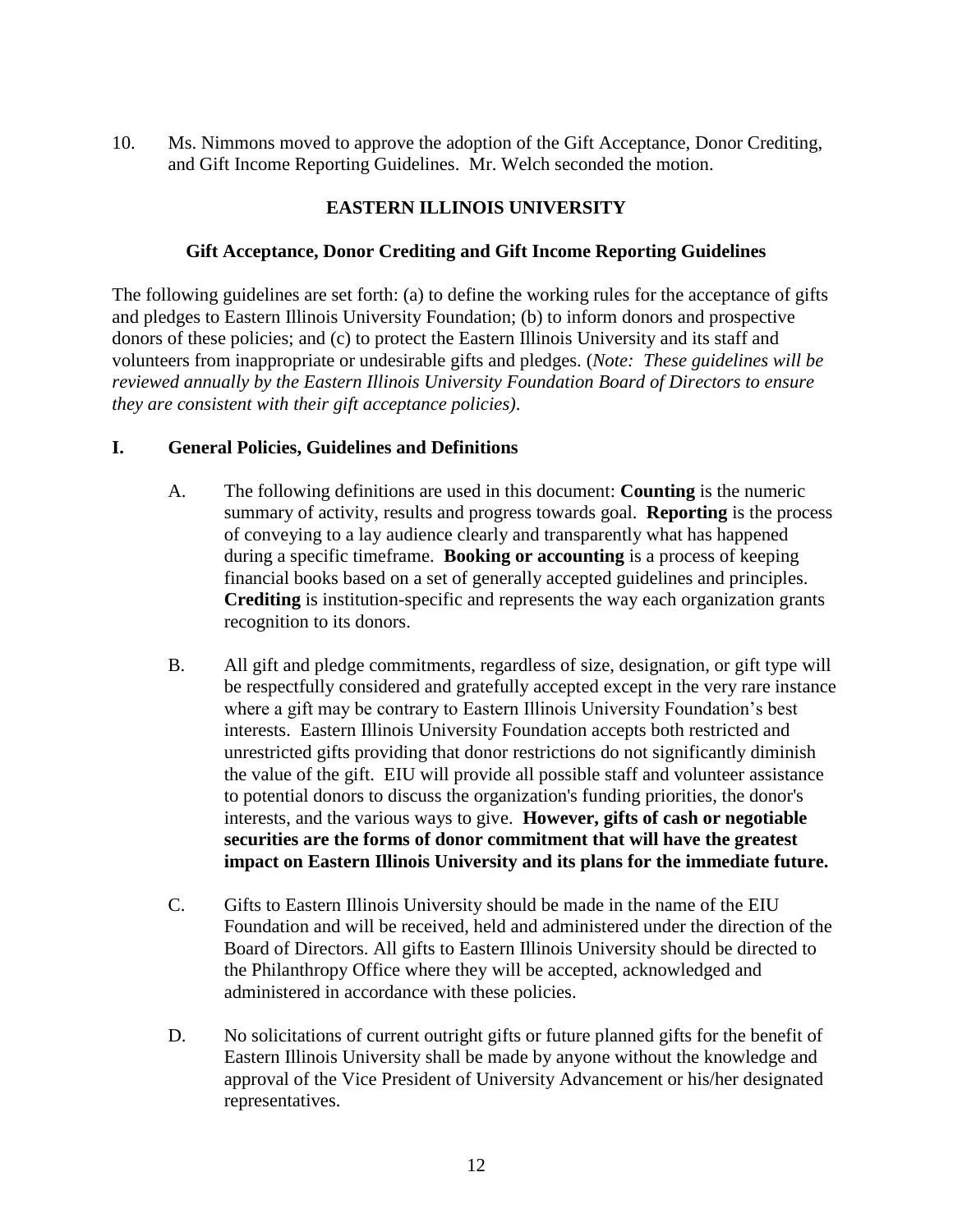- E. Pledges or outright gifts should be made in writing and should commit to a specific dollar amount that will be paid according to a fixed time schedule. The recommended maximum pledge period is five years. Individuals making gifts and pledges that are eligible for matching gifts are encouraged to utilize these programs to maximize the value of their gift or pledge to EIU. However, a matching gift cannot be used to fulfill a pledge commitment as the donor has no control over whether that match will be made nor can they legally obligate the company or entity to honor that pledge.
- F. It is required by law that donors will be notified by the Eastern Illinois University Foundation if they receive any benefits in exchange for their gift that are more than IRS threshold (2% of gift total or \$89, whichever is less.)
- G. During any major gift initiative or campaign period, prospective donors may be asked to make an unrestricted annual gift commitment and a major gift commitment to Eastern Illinois University. In some cases, the prospective donor(s) may also be asked to consider a deferred or planned gift to EIU.
- H. The Foundation Executive Officer shall have the authority to sign planned giving agreements on behalf of the Eastern Illinois University Foundation. Any gift agreement shall require the approval of the EIU Foundation Board of Directors.
- I. Eastern Illinois University Foundation reserves the right to accept (or, in cases where absolutely necessary, to decline) any commitment that is offered to them. It also reserves the right to determine how any commitment will be credited and/or how such commitments will be recognized.
- J. The Eastern Illinois University Foundation will acknowledge and recognize all gifts appropriately according to its gift acknowledgement and recognition procedures. Requests by donors for anonymity will be honored. A donor whose gift is matched by their company will be recognized for the total amount of their individual gift plus the matching portion on their gift record. They will receive the name recognition associated with the appropriate giving society for that total amount; however they will receive benefits accruing only to the value of their personal gift. Eastern Illinois University Foundation will credit an individual donor for the matching gift associated with their personal gift at the time the matching gift form is signed by both the donor and an authorized officer of EIU Foundation and is submitted to the matching gift corporation. At this time the matching gift corporation will also be credited with the matching gift so that it can be recognized appropriately.
- K. Matching gifts will be recorded as gift income when the matching gift check is received. Matching gifts will only be recorded as pledges if and when an intentto-pay acknowledgement letter is received from the corporation prior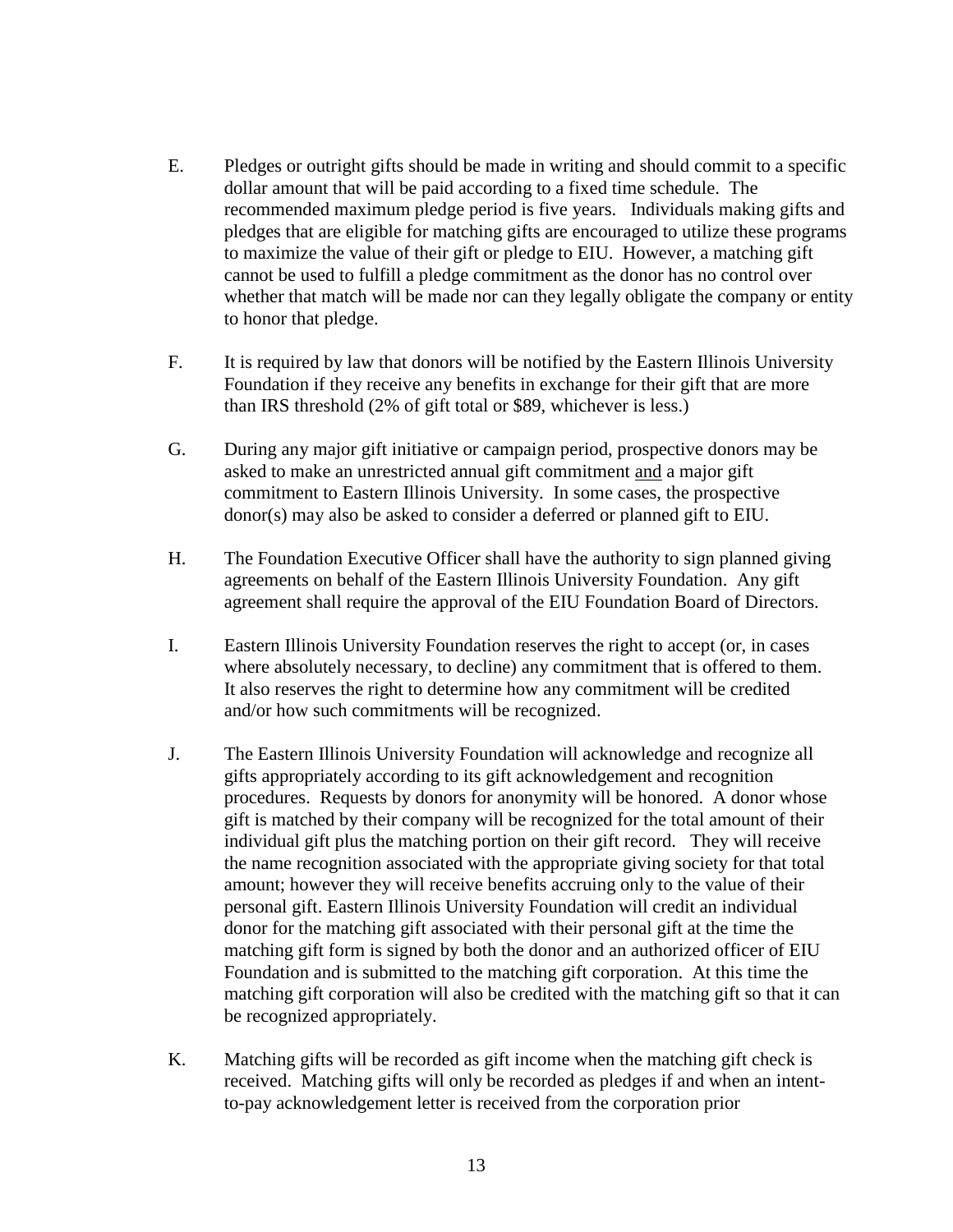to receiving a matching gift check. Gift income reports for each group of constituents (e.g. Alumni, Faculty, Board) will include personal gifts only. The associated matching gifts will be reported separately in the matching gift category.

- L. Eastern Illinois University Foundation will use the accepted IRS formula (and accounting rules) if it wants to determine present value of future gifts.
- M. All financial statements prepared by the Eastern Illinois University Foundation will be in accordance with Generally Accepted Accounting Principles (GAAP).

# **II. The Donor Bill of Rights**

In accordance with the standards established by the Association of Fundraising Professionals, Eastern Illinois University adheres to the following Donor Bill of Rights which notes that a donor has the right to:

- A. To be informed of the organization's mission, of the way the organization intends to use donated resources, and of its capacity to use donations effectively for their intended purposes.
- B. To be informed of the identity of those serving on the organization's governing board, and to expect the board to exercise prudent judgment in its stewardship responsibilities.
- C. To have access to the organization's most recent financial statements.
- D. To be assured their gifts will be used for the purposes for which they were given.
- E. To receive appropriate acknowledgement and recognition.
- F. To be assured that information about their donation is handled with respect and with confidentiality to the extent provided by law.
- G. To expect that all relationships with individuals representing organizations of interest to the donor will be professional in nature.
- H. To be informed whether those seeking donations are volunteers, employees of the organization or hired solicitors.
- I. To have the opportunity for their names to be deleted from Eastern Illinois University mailing lists.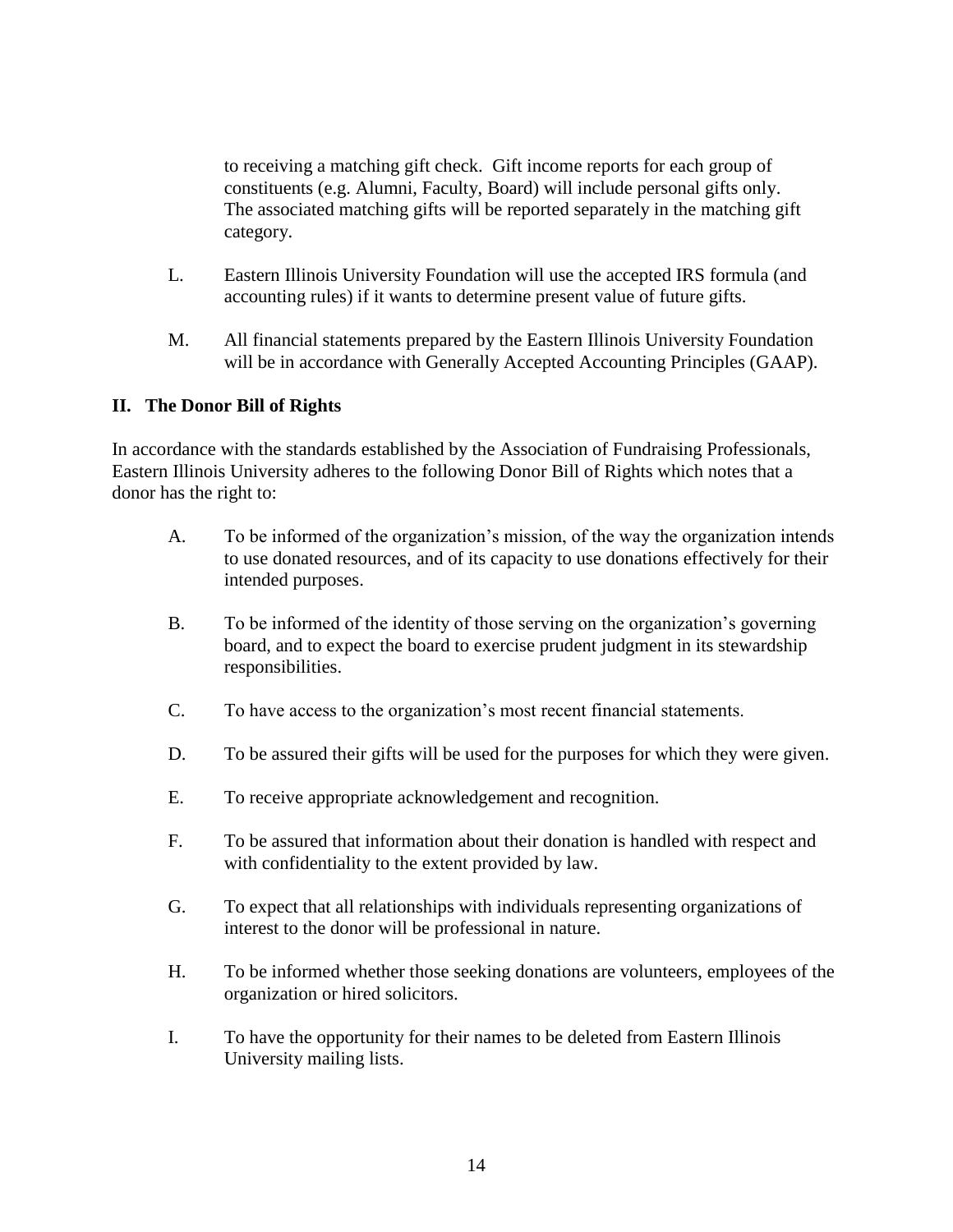J. To feel free to ask questions when making a donation and to receive prompt, truthful and forthright answers.

# **III. Gift Reporting**

All gifts and pledges that fall under the basic principles listed above will be reported to all internal and external constituencies of Eastern Illinois University on an on-going basis according to the gift acceptance guidelines herein. If Eastern Illinois University conducts a capital campaign, gift reports should be made to the Council for the Advancement and Support of Education (CASE) and the Council for Aid to Education (CAE). All reports should be based on the following:

- A. The total of outright gifts and written pledges received will be reported at face value. A signed pledge card or letter of intent must be filed with the Office of Philanthropy before a pledge commitment is reflected on reports except as noted below in item B.
- B. Verbal pledges made by telephone as part of the annual fund will be allowed. No other verbal pledge commitments will be included in reported totals.
- C. The total of deferred (future) irrevocable commitments counted at face value, which will be received at an undetermined time in the future, will be tracked separately.
- D. Revocable future gifts will also be tracked internally either at the face value disclosed by the donor or, if no value is indicated, at a minimum value assigned by the institution. Revocable gifts will not be booked as gift income. Donors of revocable future gifts will be recognized separately from donors of current gifts and irrevocable gifts.
- E. The value of any canceled or unfulfilled pledges must be subtracted from totals when it is determined they will not be realized.
- F. Gifts shall be valued on the date the donor(s) relinquished control of the assets in favor of Eastern Illinois University Foundation (see below).

# **IV. Policies Pertaining to Certain Types of Commitments**

In cases where gifts are made with assets other than cash, the decision on when to liquidate, report, credit and recognize these assets will be made on a case-by-case basis. The following guidelines will be observed:

A. *Gifts of publicly-traded securities* will be reported, credited and recognized at the average of the high and low market value on either: 1) the day of personal delivery of signed certificate and/or stock power; 2) the date the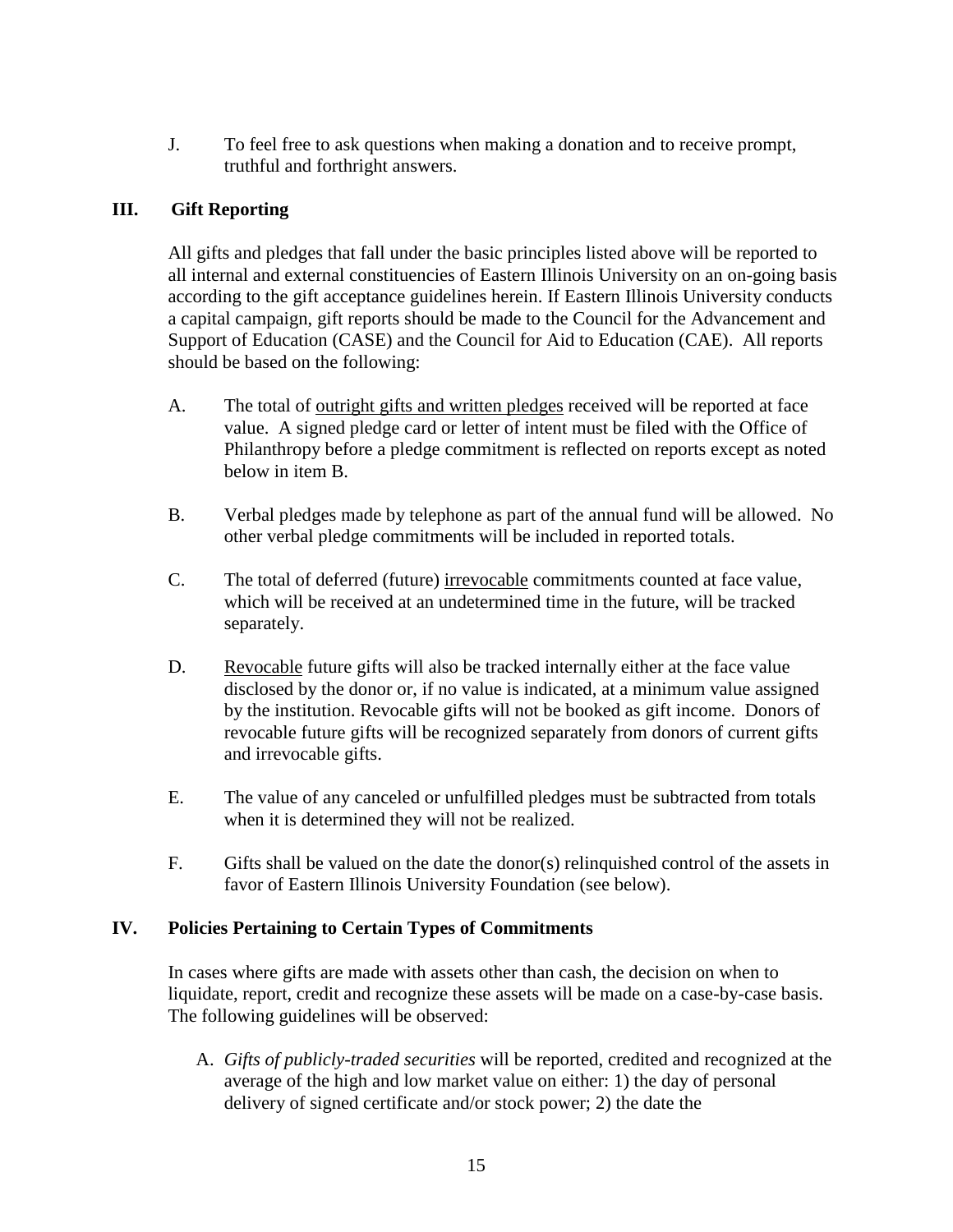certificate and stock power is mailed; or 3) the day the electronic transfer is received by Eastern Illinois University Foundation. Such securities will be conveyed to Eastern Illinois University Foundation for immediate sale or according to the wishes of the donor.

- B. *Gifts of closely-held stock* will be reported, credited and recognized at the pershare cash purchase price of the most recent transaction or current valuation information from the company if there is a buy-back transaction with the company. If no buy-back is consummated, a gift of closely-held stock may be credited at the value determined by a qualified independent appraiser. Otherwise the gift receipt will be for XX shares with no value attached. Typically, shares of closely held stock will be liquidated as soon as possible.
- C. *Outright gifts of real estate and/or bargain sales (real estate sold at a discounted price)* will be reported, credited, and recognized at fair market value at the time it is transferred to Eastern Illinois University Foundation, less any encumbrances. A qualified independent appraiser employed by the donor shall determine the fair market value of the property.

Outright gifts of hard-to-value assets, such as mineral rights or limited partnerships, will be credited at \$1 and additional credit will be given as the proceeds are received.

D. *Outright gifts of tangible personal property/gifts in kind for which donors qualify* for a charitable gift deduction under current IRS rules will be reported, credited, and recognized at the appraised value of the property at the time it is transferred to Eastern Illinois University Foundation, less any encumbrances, so long as the property has been held by the donor for more than one year and has a use related to the exempt purposes of the nonprofit. Gifts of property that have been held for less than one year and have a use that is unrelated to the exempt purpose of the institution will be reported, credited and recognized at the level of their cost basis only.

The following are general guidelines or considerations in connection with gifts of tangible personal property:

- 1. Generally, Eastern Illinois University and EIU Foundation's acceptance of such gifts cannot involve significant additional expense for their present or future use, display, maintenance, or administration.
- 2. Generally, no burdensome financial or other obligations can be incurred, directly or indirectly, by Eastern Illinois University or EIU Foundation as a result of its acceptance of such gifts.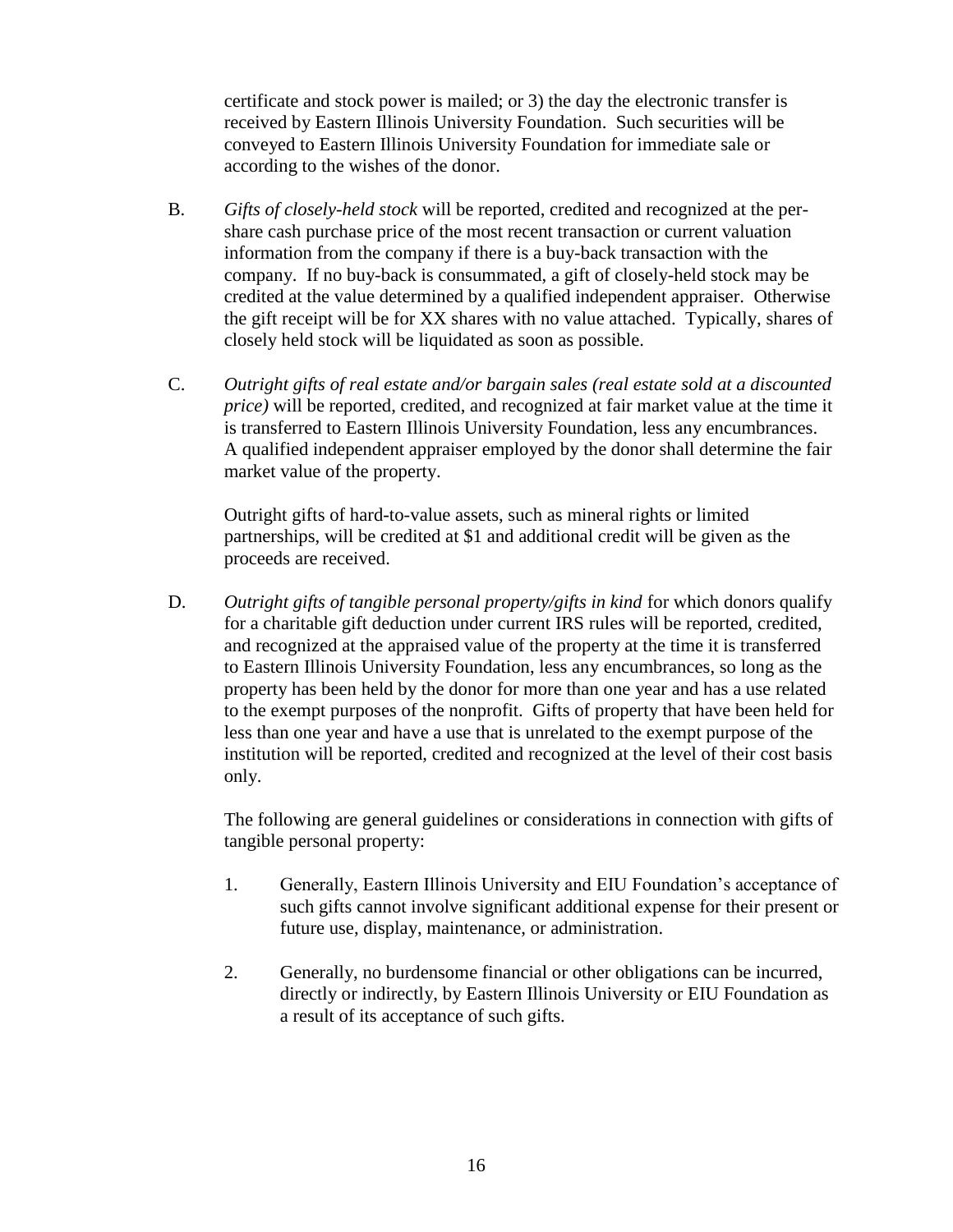- 3. Gifts of personal property (jewelry, paintings, antiques, rare books, etc.) exceeding \$5,000 in value shall be reported at the fair market value placed on them by an independent, expert appraiser employed by the donor at the time the donor relinquished control in favor of Eastern Illinois University or EIU Foundation. Gifts of under \$5,000 may be reported at the value declared in writing by the donor. If the donated property is sold or otherwise disposed of within three years upon receipt from the donor, the nonprofit must file a form 8282 with the IRS.
- 4. Eastern Illinois University or EIU Foundation should not accept gifts of tangible personal property (such as books, paintings, etc.) if such gifts are to be made on the condition, understanding, or expectation that the gifted items will be loaned to the donor or to persons designated by the donor for life or for an extended period of time as determined by the donor.
- 5. It is the responsibility of the company making an in kind gift to provide the documentation to determine its fair market value.
- E. *Charitable Lead Trusts* will be counted, reported and credited at the face value of all annuity payments to be received during the campaign period.
- F. *Bequest intentions* and other *revocable deferred gifts* will not be reported as income but will be tracked internally as "future" expectancies of Eastern Illinois University Foundation at the value established in writing by the donor through a bequest intention form, a deferred pledge agreement, a contract to make a will, a letter, or a copy of appropriate sections of the will, etc. Donors of revocable future gifts will be recognized separately from donors of current gifts and irrevocable gifts.
	- 1. Such revocable gift commitments will be reported, credited and recognized, subject to the donor's specific request and intent, only when the funds are irrevocably committed to the Eastern Illinois University Foundation or when the gift matures. Bequests will be reported, credited, and recognized at the value established at the time of probate and/or at the fair market value on the date of the transfer of the asset(s). If any portion of the total amount was previously tracked internally as a "future" expectancy, this amount shall be subtracted from the total value of these expectancies.
	- 2. Bequest intentions for which the donor does not indicate a specific gift value and/or does not provide an estimate of a residuary bequest will be tracked internally as future expectancies at a minimum value level of \$10,001 which will clearly identify it as a bequest.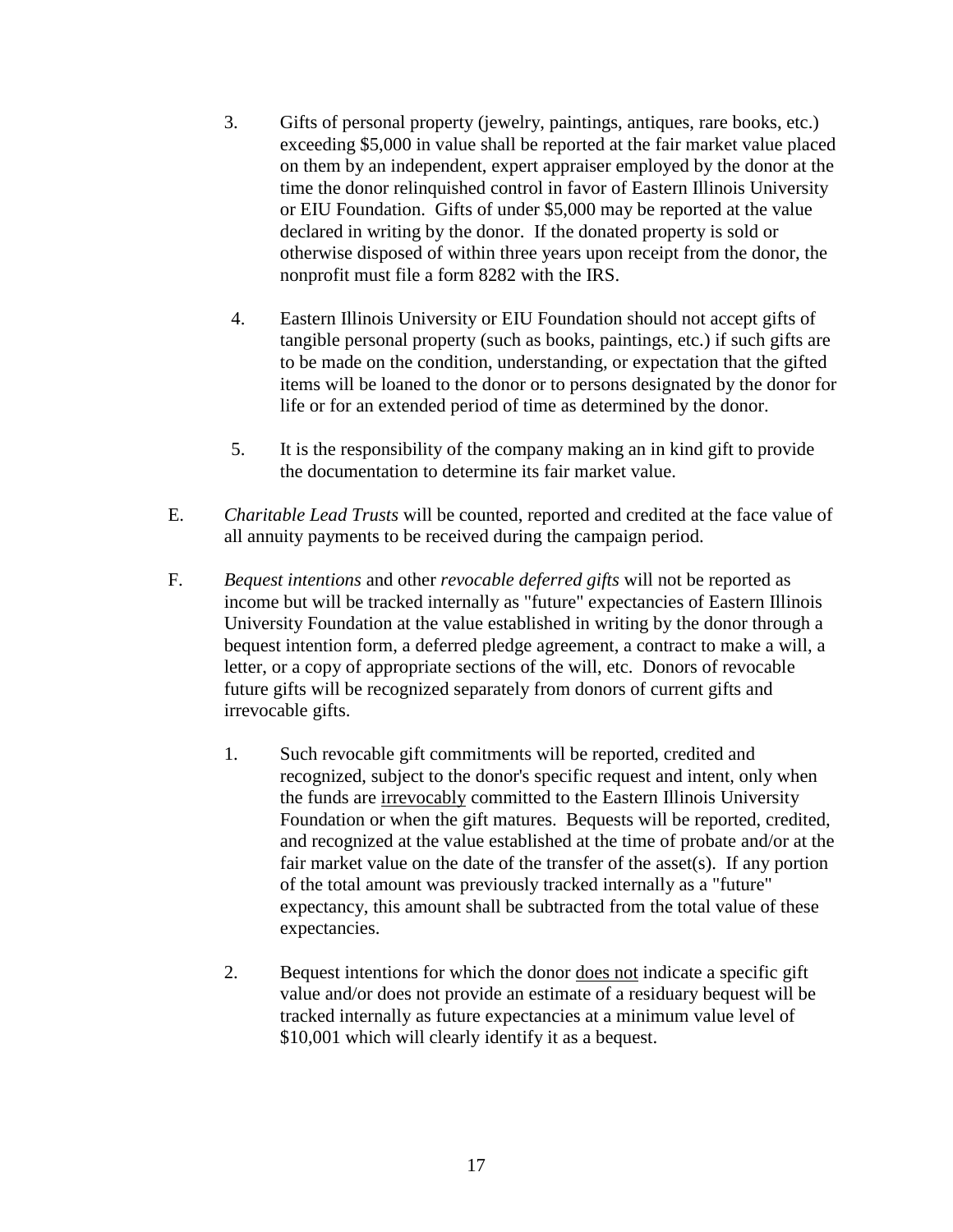G. Gifts of *whole life insurance* to the Eastern Illinois University Foundation will be made by either designating EIU Foundation as the beneficiary of the policy or as both owner and beneficiary. When the gift is irrevocable because Eastern Illinois University Foundation is the owner and beneficiary and the policy is paid up, the donor shall receive gift credit for the cash surrender value or replacement value. Because the unrealized death benefit is a "future" expectancy, when Eastern Illinois University Foundation is both the owner and the beneficiary, the donor will be credited and recognized at the death benefit level of the policy.

Where the gift is revocable because the donor still owns the policy or the policy is not paid up, premium payments made directly to the insurance company will be credited and recognized if the donor sends evidence to Eastern Illinois University Foundation of the payment via a cancelled check. The gift will be tracked internally like revocable bequests. No gift income will be reported unless the Foundation owns the policy and it is paid in full and therefore becomes irrevocable.

Gifts of *term life insurance* will be tracked internally like revocable bequests, however no gift income will be reported, credited or recognized unless the policy matures during the term period.

- H. All gifts that will, or may, require significant expenditure of funds either at the time of the gift or at some future date (e.g., non-performing assets gifted to fund a charitable trust or charitable gift annuity, bargain sales, or outright gifts such as real estate that may impose present obligations on the Eastern Illinois University Foundation shall require the approval of the Board of Directors.
- I. Irrevocable c*haritable gift annuities, charitable remainder trusts*, *charitable lead trusts and pooled income funds* (whether administered by the Eastern Illinois University Foundation or by others on behalf of Eastern Illinois University) will be reported, credited, and recognized as follows:
	- 1. In the case of charitable remainder unitrusts and annuity trusts, charitable gift annuities or pooled income funds, at their face value, or
	- 2. In the case of charitable lead trusts, at the total anticipated payout over the pledge payment period.

Future gifts that specify Eastern Illinois University or the Eastern Illinois University Foundation as a contingent beneficiary shall not be counted.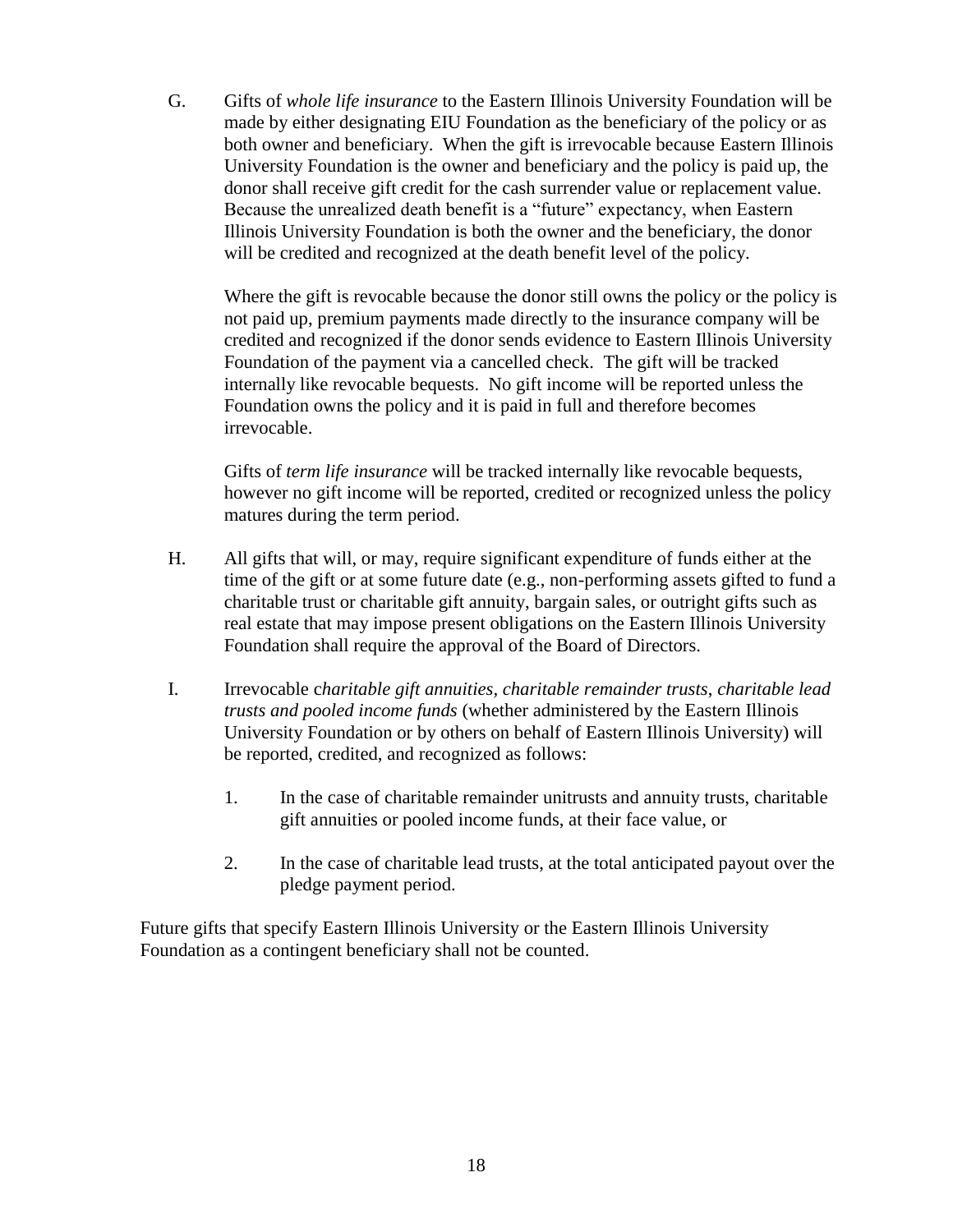# **V. Administrative Procedures Relating to Certain Planned Gifts**

## A. For Life Income Agreements

- 1. Proposed *charitable remainder trusts* should be funded initially with assets of at least \$100,000. Trusts may be established for lesser amounts if it can be determined that the charitable remainder portion of the gift is sufficient to handle the administrative costs and provide a substantial future gift to Eastern Illinois University.
- 2. Trusts should be limited to one or two income beneficiaries and to beneficiaries over 40 years of age (unless some generous outright gift is combined with the trust, in which case trusts can include younger beneficiaries).
- 3. The interest rate used in preparing life income agreements will be as follows:
	- a. For charitable gift annuities, no higher than the rate established by the American Council of Gift Annuities.
	- b. For unitrusts and annuity trusts, the law mandates a rate of at least five percent (5%). Higher rates may be approved by the Eastern Illinois University Foundation, based on: (1) the ages of the donor and any beneficiaries; and (2) income needs vs. tax relief.
- 4. Funds received for annuities and trust agreements may be administered by the Eastern Illinois University Foundation. Separate accounting is provided to the donor on each life income agreement. Annuity or trust payments shall be made at the donor's choice: monthly, quarterly, semiannually or annually. In order to control the cost of trust and annuity administration, Eastern Illinois University Foundation prefers to make payments quarterly.

# B. For Retained Life Estates

The gift of a primary residence, a vacation home, or a farm with retained life interest on the part of the donor shall be arranged without a trust agreement. The donor deeds the property to Eastern Illinois University Foundation immediately. Calculation of the remainder interest which is allowed for federal income tax deduction credit is based on an IRS formula. The gift is booked at the appraised value, minus any encumbrances, at the time of the gift agreement.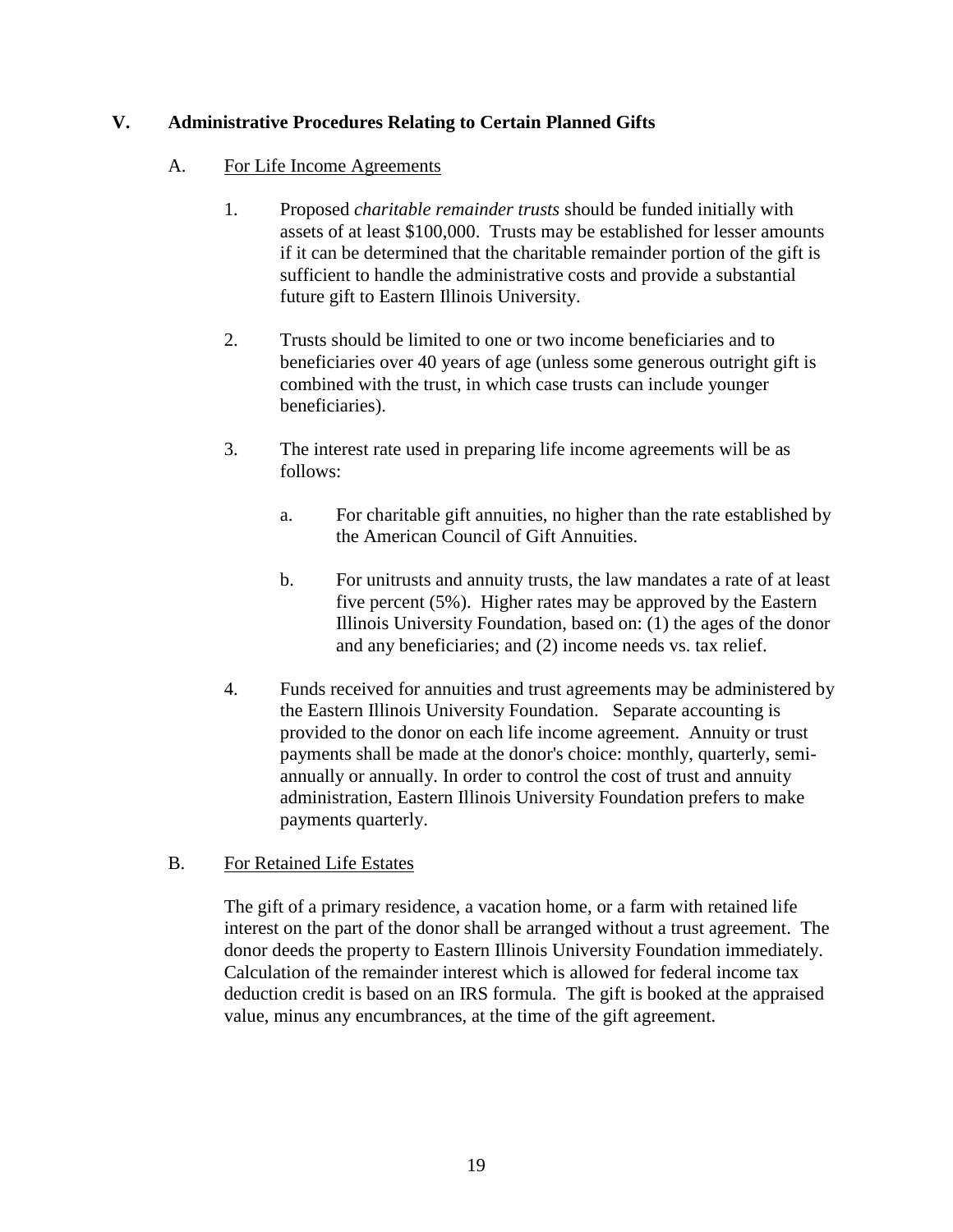#### **Policies Pertaining to Named Endowment Funds**

All policies related to named funds will follow the naming policies of Eastern Illinois University and the EIU Foundation.

- A. For the purposes of this policy statement, "endowment fund" shall refer to any fund, or any part thereof, not wholly expendable by Eastern Illinois University on a current basis under the terms of the applicable gift instrument with the Eastern Illinois University Foundation.
- B. Endowment funds are invested according to the investment policies established by the Board of Directors of the Eastern Illinois University Foundation.
- C. Endowment gifts may be used to establish a special endowment fund or may be added to an existing endowment fund.
- D. When establishing an endowed fund, a formal Endowment Agreement should be used to specify the name of the donor(s) and the amount of the gift, the name of the fund and the donor's purpose for use of the earnings. This Agreement is dated and executed with the signature of the Foundation Executive Officer of the Eastern Illinois University Foundation upon approval by the Board of Directors and the donor(s).
- E. In designating an endowment gift for a specific purpose, the donor is encouraged: (a) to describe that purpose as broadly as possible; (b) to avoid detailed limitations and restrictions.
- F. Gifts to establish a named endowment fund for specific purposes must meet the minimum dollar requirement of \$10,000 as established by the Eastern Illinois University Foundation. The principal amount of the original gift need not meet the minimum dollar requirement if the donor agrees to fully fund the endowment at the minimum dollar requirement within a specified and reasonable period of time.
- G. The minimum dollar requirements established for a named endowment fund shall not apply to any named endowment fund(s) already established at the time these policies are adopted.
- H. The Eastern Illinois University Foundation reserves the right to review the minimum amounts required for named endowments periodically and to amend the minimum amount required so as to ensure that endowment proceeds are sufficient to fund the intended purpose(s) of the endowment. If, and when, the Eastern Illinois University Foundation acts to increase the minimum amount required to establish a particular named endowment fund, such action shall not be retroactive to funds already established and named.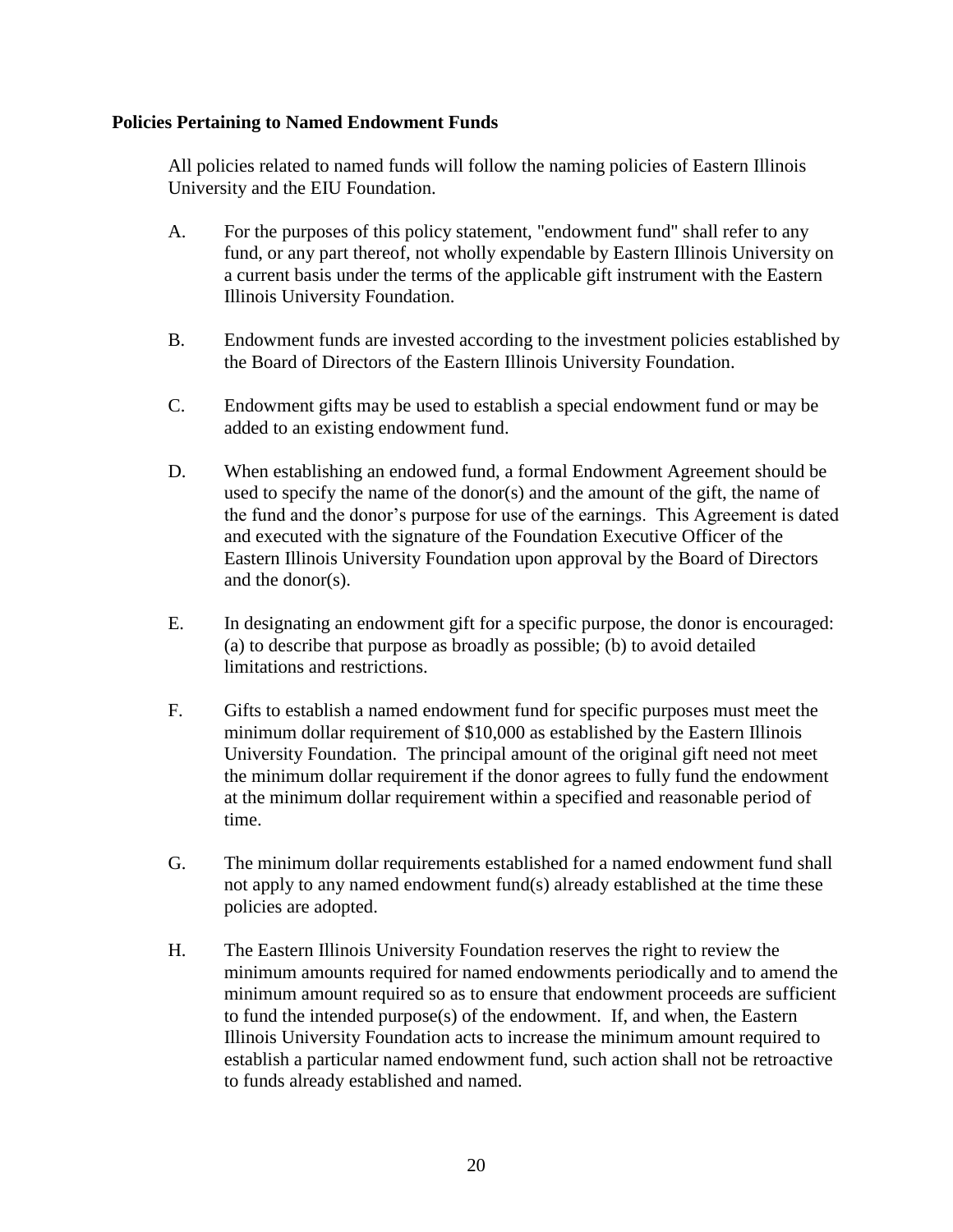#### **VII. Exclusions**

The following types of funds will be accepted but will not be reported or credited as gift revenue by Eastern Illinois University Foundation:

- A. Contract revenue, including sponsored research funds
- B. Advertising revenue
- C. Contributed services unless the services received: a) create or enhance nonfinancial assets or; b) require specialized skills, and are provided by individuals possessing those skills that would typically need to be purchased if not provided by donation.
- D. Contributions and/or revenue from cities and regional governments, even though those entities may be incorporated; government funds whether local, state, or federal (including state matching grants)
- E. Earned income such as ticket income and event fees
- F. Gifts or pledges, outright and deferred, that have previously been counted
- G. Sale of merchandise
- H. Tuition payments
- I. Investment earnings

#### **VIII. Donor Responsibilities**

The tax deductibility of gifts is the responsibility of the donor. The Eastern Illinois University Foundation recommends that all donors consult with their legal tax counsel when planning all gifts especially non-cash gifts or future planned gifts. These policies are meant to conform to all IRS and general accounting standards and can be amended if the laws change.

Roll was called and the vote was as follows:

| Mr. Kratochvil | Yes |
|----------------|-----|
| Ms. Nimmons    | Yes |
| Mr. Welch      | Yes |
| Dr. Webb       | Yes |
| Mr. Wilber     | Yes |
| Mr. Yost       | Yes |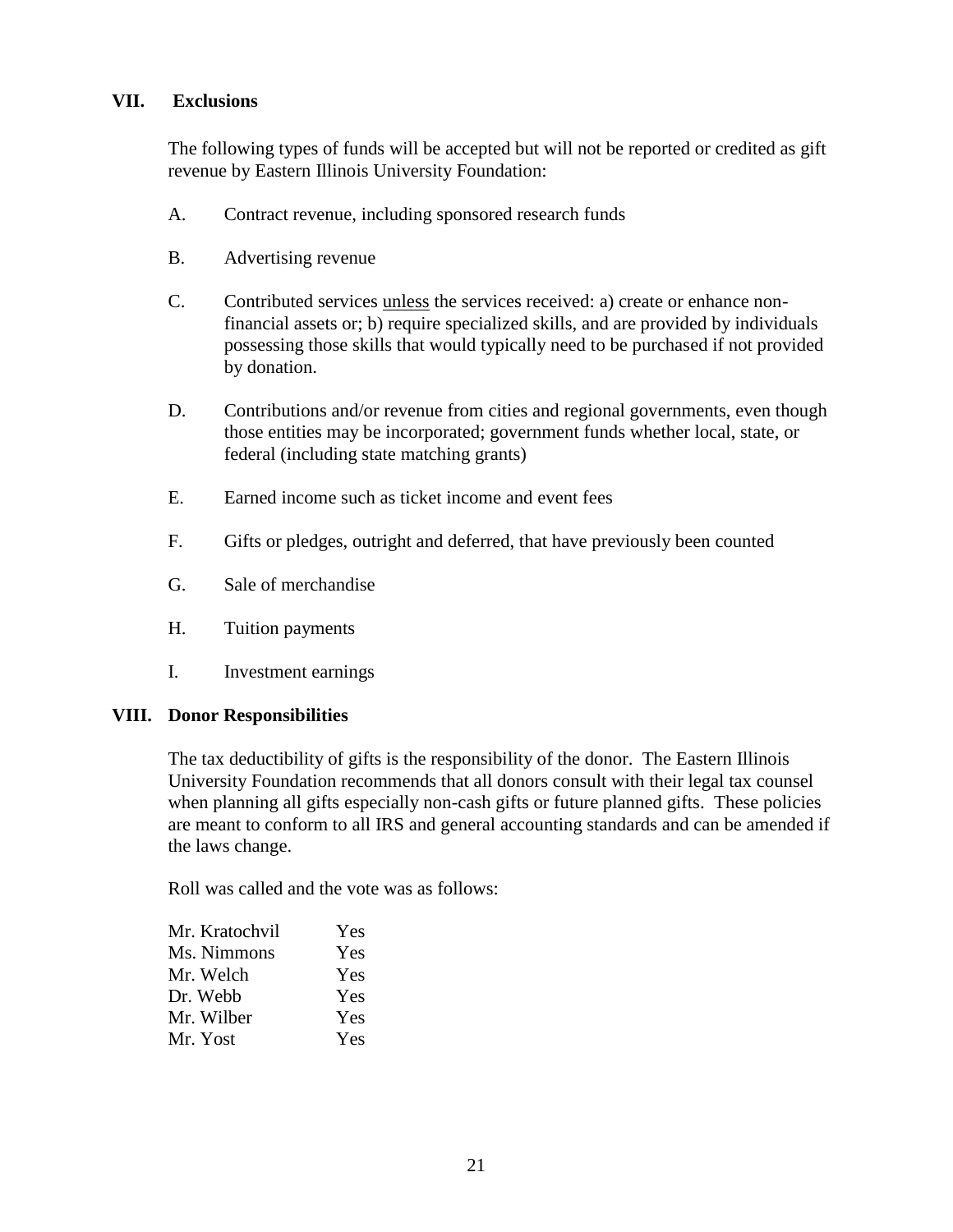Mr. O'Rourke Yes

Motion carried.

- 11. Dr. Webb moved to approve the proposal to offer three existing degree programs on-line. Mr. Yost seconded the motion.
	- The B.A. in General Studies program, established in 1972, serves over 2,000 students interested in completing a degree that will make them eligible for promotions and pay increases and/or prepare them for other jobs.
	- The B.S. in Career and Organizational Studies has been serving adults interested in securing supervisory roles in corporate and non-profit settings since 1975; its current enrollment is 105.
	- The B.S. in Nursing, which currently serves 17 students, was approved in 2006 to help increase the number of nurses in the East-Central Illinois region who hold baccalaureate degrees. In recognition of this shortage, Eastern's nursing program was awarded a grant of more than \$600,000 from the U.S. Department of Health and Human Services to develop interactive online courses.

Roll was called and the vote was as follows:

| Mr. Kratochvil | Yes |
|----------------|-----|
| Ms. Nimmons    | Yes |
| Mr. Welch      | Yes |
| Dr. Webb       | Yes |
| Mr. Wilber     | Yes |
| Mr. Yost       | Yes |
| Mr. O'Rourke   | Yes |

Motion carried.

Mr. Kratochvil moved to waive the first reading of the proposed revision to Board *Regulation*: Section V.J.7.a.(3) and Section V.J.7.(f). Ms. Nimmons seconded the motion.

Roll was called and the vote was as follows:

| Mr. Kratochvil | Yes        |
|----------------|------------|
| Ms. Nimmons    | <b>Yes</b> |
| Mr. Welch      | <b>Yes</b> |
| Dr. Webb       | <b>Yes</b> |
| Mr. Wilber     | <b>Yes</b> |
| Mr. Yost       | Yes        |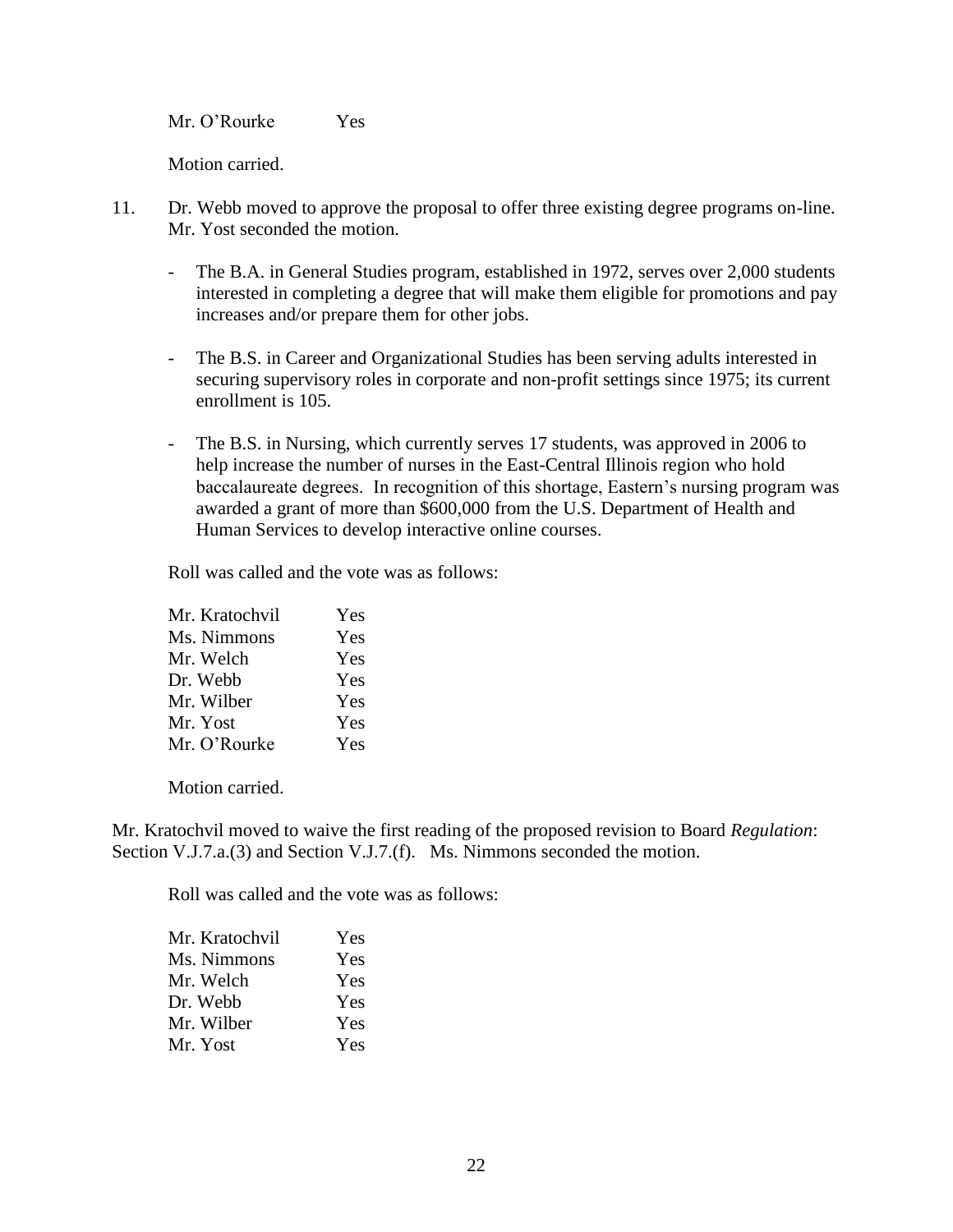Mr. O'Rourke Yes

Motion carried

Ms. Nimmons moved to approve the proposed revision to Board *Regulation*: Section V.J.7.a.(3) and Section V.J.7.(f). Mr. Welch seconded the motion.

Dr. Nadler made a presentation for the proposed revision. Currently the University is prohibited from refunding the insurance fee. The proposed revision will allow the University to refund the insurance fee unless a claim has been submitted. In the past the insurance fee was a premium payment and was sent to the insurance company, and a refund would have resulted in a loss to the University. The University is now self-insured so the money is available for refund unless a claim has been filed.

Roll was called and the vote was as follows:

| Mr. Kratochvil | Yes |
|----------------|-----|
| Ms. Nimmons    | Yes |
| Mr. Welch      | Yes |
| Dr. Webb       | Yes |
| Mr. Wilber     | Yes |
| Mr. Yost       | Yes |
| Mr. O'Rourke   | Yes |
|                |     |

Motion carried.

# **Information Items**

# **President's Report**

Dr. Perry stated that there would be four presentations given, and he introduced Dr. Weber to give an update on capital projects. Dr. Weber mentioned the ribbon-cutting ceremony that had just been held for the Student Success Center, which is an extension to Ninth Street Hall. He thanked the people in Facilities Planning & Management for their quality work on this project. Dr. Weber also mentioned the Textbook Rental Facility which is being built on Edgar Drive. This project is progressing very well, and the building work is on track to be finished at the end of October. He also spoke of the mass-notification system, noting that a new siren has been placed on the roof of Old Main. Additionally, Dr. Weber mentioned the new floor in Lantz Gym. The floor was replaced due to water damage from a storm, and the cost was covered by insurance funds. Finally, Dr. Weber pointed out the work that Justin Perry and the grounds crew have been doing on campus.

Dr. Perry introduced Ms. Cynthia Nichols, who gave a report on the Title IX Compliance Report. The report is below in its entirety.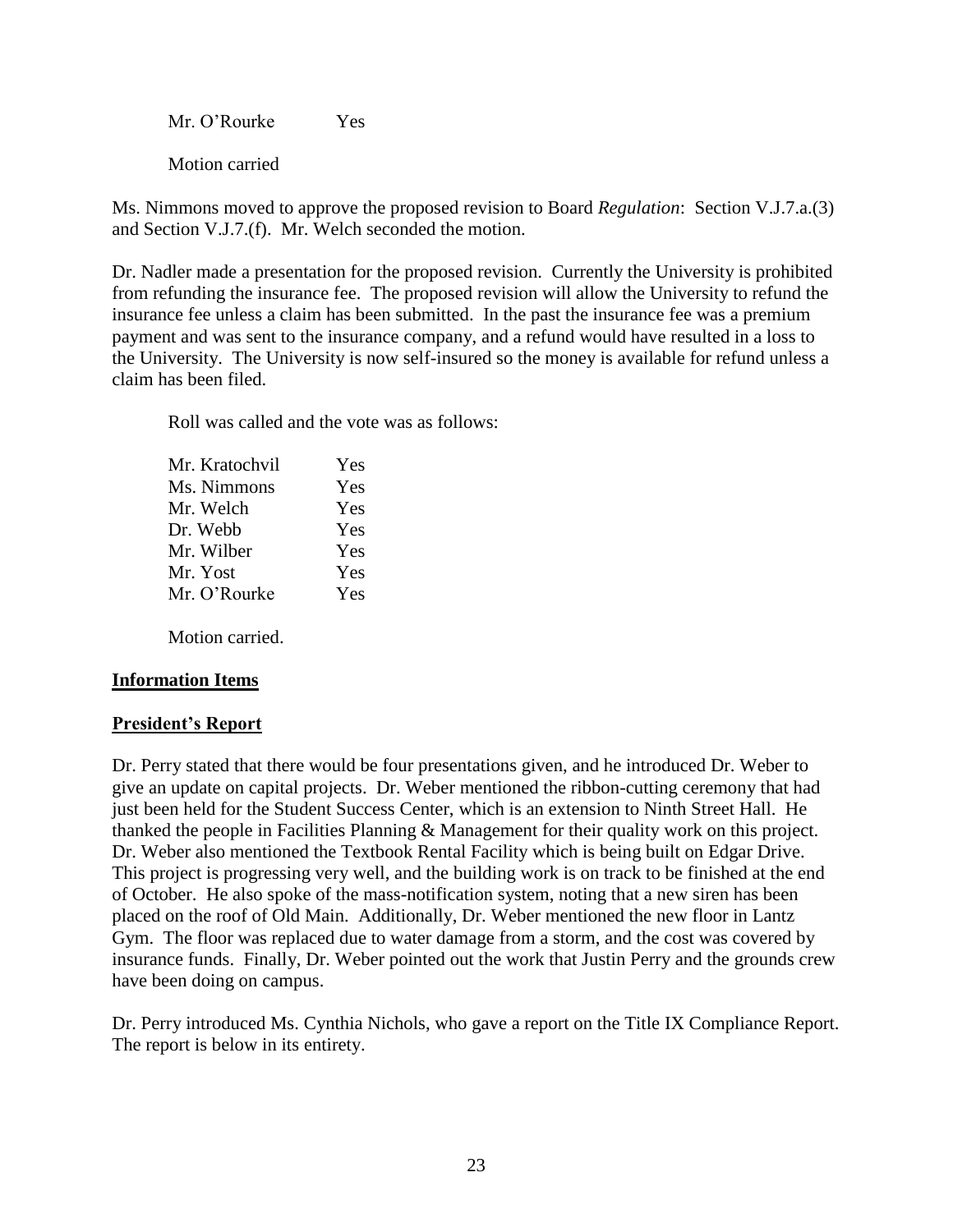Dr. Perry introduced Dr. Lord for a presentation on faculty achievements. Dr. Lord mentioned Dr. Charles Foy, of the History Department, who studies the lives of  $18<sup>th</sup>$  century African Americans, Native Americans, and mixed race Mariners. Dr. Lord also mentioned Dr. Jim Painter, Chair of the School of Family and Consumer Sciences, who made the *Portion Size Me* video, which was developed to demonstrate how fast food can be incorporated into a healthy diet. Dr. Painter has written a textbook on the same topic, and has donated funds from his speaking engagements and the *Portion Size Me* video to assist with the development of a commercial kitchen in Klehm Hall. Dr. Lord spoke of Dr. Gail Richard, from the Communication Disorders and Sciences Department. Dr. Richard is an expert on Autism Spectrum Disorders (ASD), and has used theories about causality and function of autism to develop effective clinical intervention techniques. She has published a number of books on the topic, and her expertise has been sought by clinicians and parents throughout the country. Finally, Dr. Lord mentioned the work of Dr. Charles Eberly. Dr. Eberly's research is focused on the study and practice of Student Affairs. He is recognized

as an expert on Greek life, specifically fraternities.

Dr. Lord then asked Dr. Chesnut, from the Office of Research & Sponsored Programs, to provide a report on funded research activities. Dr. Chesnut reported that a good deal of faculty accomplishment is supported by external funding. Recent totals of combined external funding have been about seven to eight million dollars per year. This has come from a range of sources, including federal granting agencies as well as agencies at the state level.

Dr. Perry introduced Ms. Barbara Burke, Athletic Director, for a presentation on intercollegiate athletics. Ms. Burke reported that there were 5 OVC Championship teams this year – men's and women's indoor track, men's and women's outdoor track, and baseball. The OVC Individual Championship was won by Keri Reardon, a female golfer. Ms. Burke also mentioned the academic standing of intercollegiate athletes. The average GPA for all men's and women's sports programs was 3.12 for the 08-09 academic year. She reported that the Academic Progress Rate (APR) of 925 was exceeded by all the intercollegiate programs on campus. Ms. Burke also mentioned community service programs in which student athletes are participating, an increase in donor support of intercollegiate athletics, an increase in scholarship gifts, and an increase of 15% in corporate sales. Additionally, Ms. Burke reported on three new programs with the Panther Club. Those include Panther Patio at men's and women's basketball games, the Athletic Director's Gala, and the Panther on the Road series.

# **Title IX Compliance Report**

Eastern's Office of Civil Rights and Diversity collects survey data and other types of information as part of a process used to monitor whether the university is providing equal opportunities for its female students in intercollegiate athletics. Surveying students regarding their interests and abilities to compete in intercollegiate athletics is referenced in the university's NCAA Gender Equity Plan and is recommended by the U.S. Office for Civil Rights.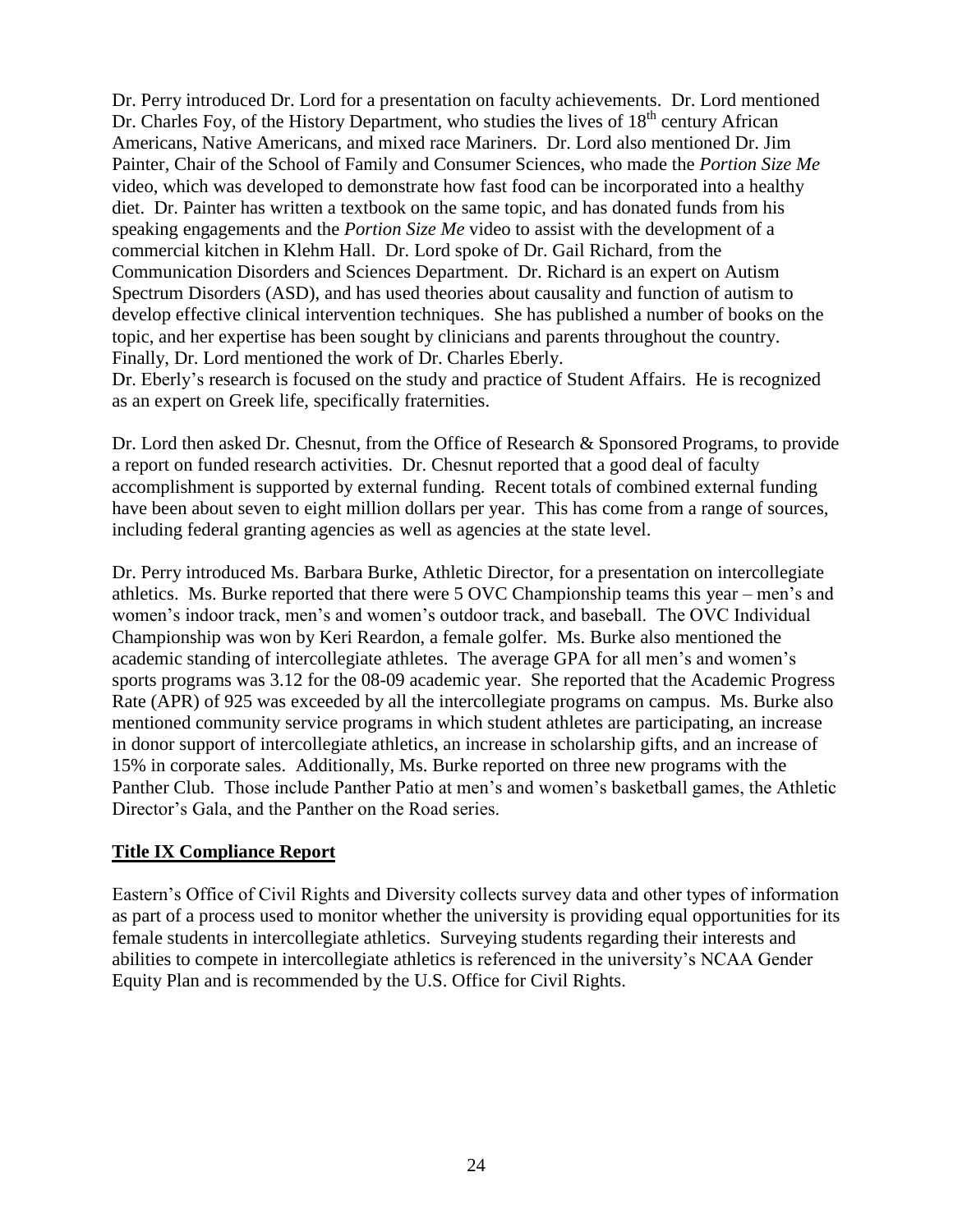As part of this ongoing monitoring process, Eastern's Office of Civil Rights and Diversity analyzed responses from 1,635 first-time freshmen and transfer students who completed Title IX Interests and Abilities surveys during the 2009 summer orientation process.

Longitudinal data and other information suggest that Eastern currently is fully and effectively accommodating the interests and abilities of its female students to participate in intercollegiate athletics. The university will also continue to track any significant changes in the numbers of high school and college women competing in sports.

# **Report from Board Chair**

Mr. O'Rourke welcomed everyone – students, faculty, administration, and the board – back to campus, and wished them all a successful academic and athletic year.

#### **Committee Reports**

Executive Committee – Mr. O'Rourke reported that they received a complete and thorough update of the H1N1 virus, and strategic planning going on at the university regarding the H1N1 virus. Also discussed was the most recent IBHE meeting, MAP funding for students, dual enrollment and cooperative efforts in programs with community colleges, an update on the renewable energy center, and some information on the FutureGen project.

Board Relations – Ms. Nimmons reported that four areas had been discussed. Those included alumni events, fund raising initiatives, legislative initiatives in relation to MAP funding, and marketing of the university.

Finance/Audit Committee – Dr. Webb reported that there was discussion of appropriations for FY09, FY10, FY11, and FY12.

Academic & Student Affairs Committee – Mr. Welch reported that the unofficial enrollment report shows an enrollment of 11,973, which is slightly down from last year. He also mentioned the successful move-in day for fall semester, convocation, and the Eastern Reads program.

Board Regulations – No report.

# **Reports from Constituencies**

Student Government – Student body president Michelle Murphy introduced herself to the board. Ms. Murphy is excited to be student body president, and has several goals for the coming year. One of those goals is to improve student involvement and attendance at athletic events. Ms. Murphy is a former member of the Blue Crew, and a former member of the Panther Marching Band. She, along with several other members of Student Government, was instrumental in creating a new student group known as Panther Nation. Over 350 members have signed up for Panther Nation so far.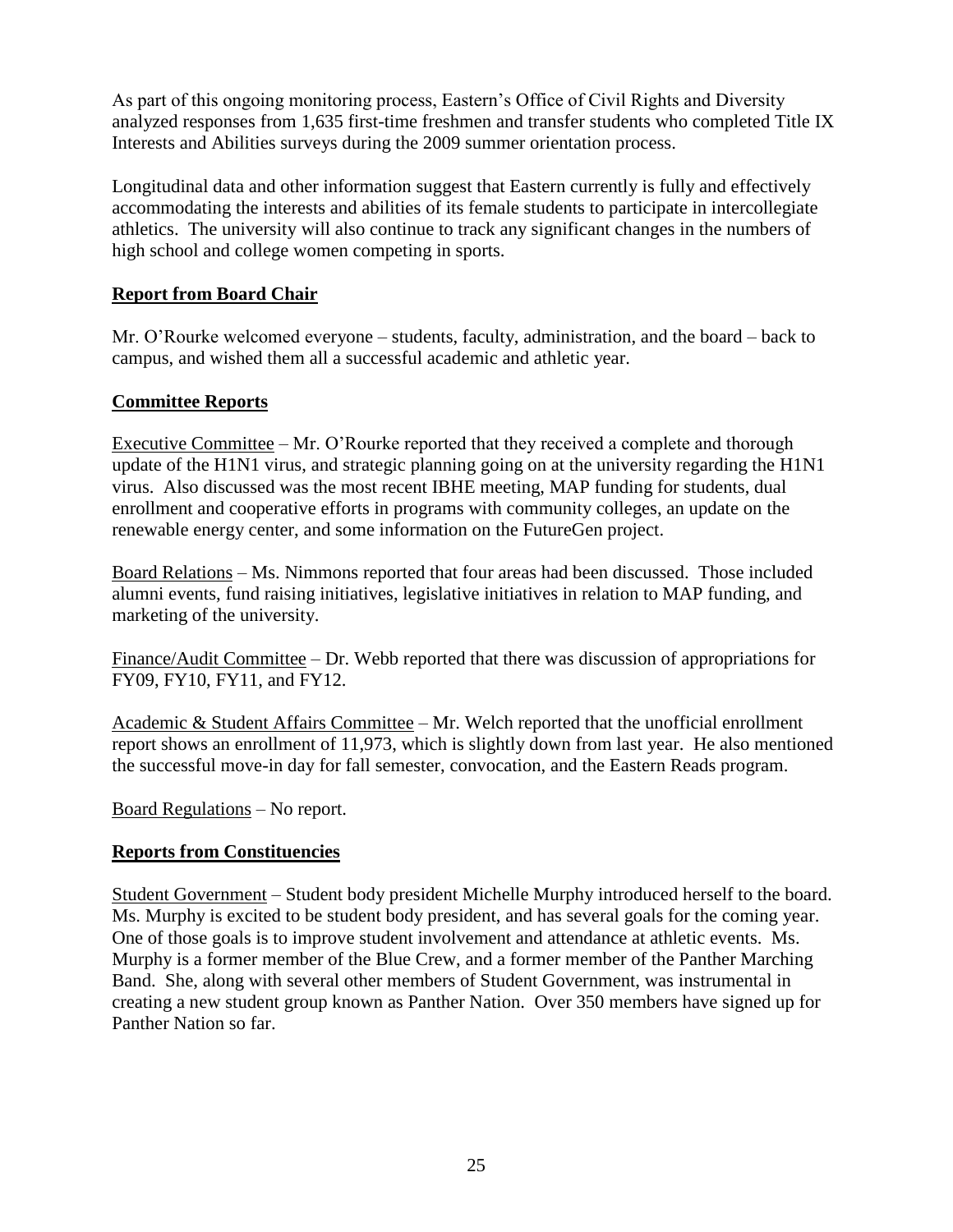#### **Summary of Purchases \$100,000 - \$249,999**

| Vendor                             | <b>Type of Purchase</b>                                                                                                                       | <b>Bids</b> | Amount                     |
|------------------------------------|-----------------------------------------------------------------------------------------------------------------------------------------------|-------------|----------------------------|
| Azorus, Inc.                       | 3-years of client relationship<br>mgmt. to be used by Admissions<br>Office in recruiting efforts.                                             | 3           | \$189,950                  |
| Heyl, Royster, Voelker<br>& Allen  | Outside legal services                                                                                                                        | a           | 175,000<br>(not to exceed) |
| Honeywell, Inc.                    | Annual payment for measurement,<br>monitoring and verification of<br>energy savings project performance.                                      | b           | 108,568                    |
| <b>Telesource Corporation</b>      | Cisco SMARTnet maintenance for<br>the period July 1, 2009 through<br>June 30, 2010.                                                           | 3           | 141,647                    |
| Conference Technologies, Inc.      | Forty-three (43) NEC LCD<br>projectors for use in classrooms.                                                                                 | 13          | 132,706                    |
| TRC Worldwide Engineering,<br>Inc. | Design services for the installation<br>of sprinklers & upgraded fire<br>alarm systems in Taylor & Thomas<br>Halls and their food svs. areas. | $\mathbf c$ | 135,000                    |
| Dell Marketing, L.P.               | Dell hardware with pre-installed<br>SafeConnect software.                                                                                     | d           | 141,120                    |
| <b>IT Travel</b>                   | Two (2) charter flights for Men's<br>Football.                                                                                                | e           | 116,457                    |

- <sup>a.</sup> Renewal of an existing contract  $\frac{b}{c}$ . The original agreement was for a
- The original agreement was for a 10-year period and was approved by the Board April 14, 2003.
- c. Vendor selection made in accordance with the Qualifications Based Selection (QBS) Act.
- d. 76 vendors downloaded the RFP. Dell Marketing provided the only response.
- e. IT Travel is an IPHEC vendor. Bidding is not required.

#### FY 2009 Deposit & Investment Report

Deposit & Investment Report – For the quarter ending June 30, 2009: Operating Funds Investment Performance – The University had an average daily investment balance of \$54,591,180.20 and a net average daily balance of \$52,782,347.37. The annualized average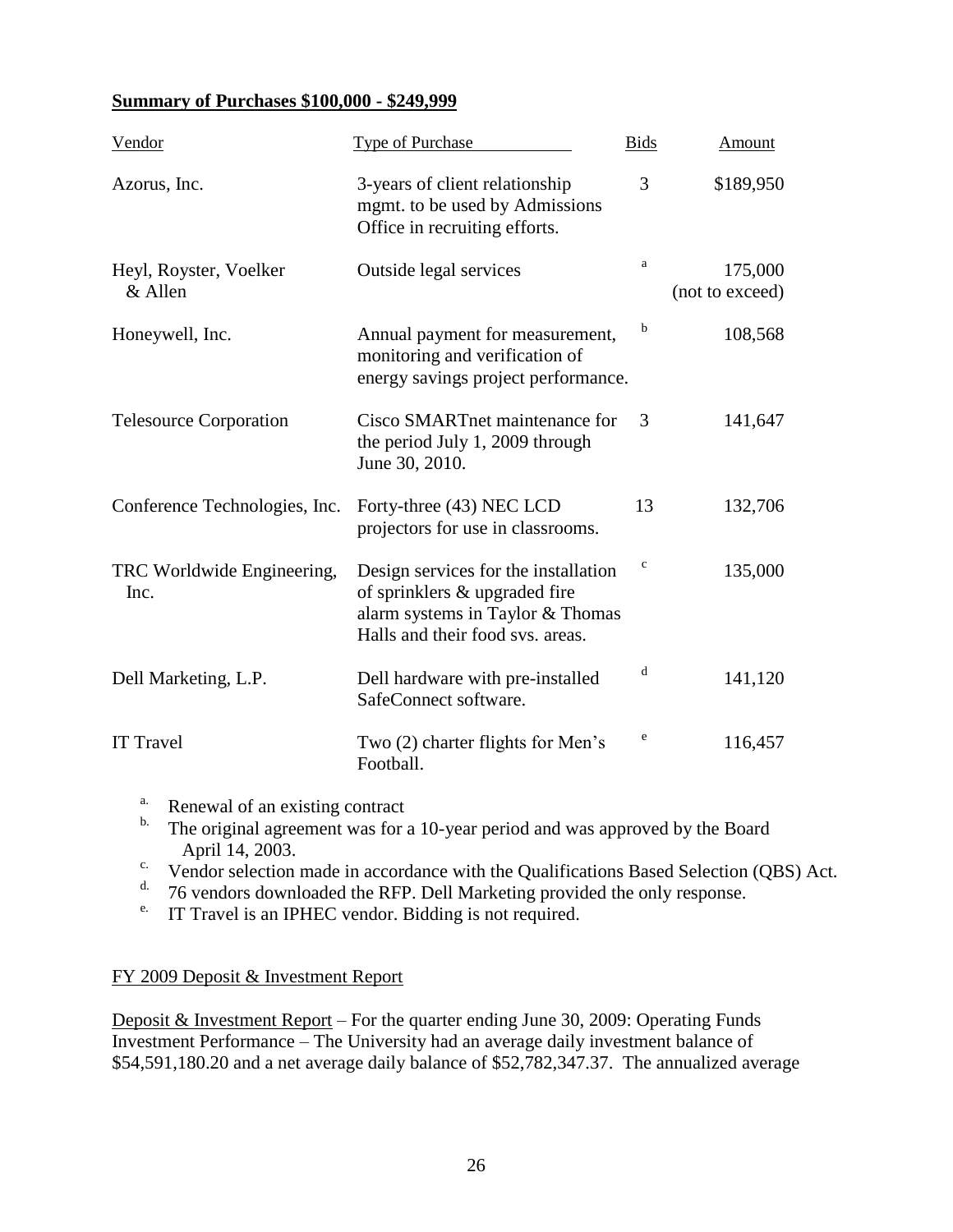yield was .29 percent. Endowment Funds Investment Performance – The Portfolio Market Value as of June 30, 2009 was \$441,787.73, which was a 13.10 percent on investments for the quarter.

# **University Highlights**

Dr. Perry mentioned a few things including the campus shuttle service, EIU alumna Nancy Elwess, who is a recipient of the Presidential Award for Excellence in Science, Mathematics and Engineering Mentoring, and the Jump Start to Give project, which is a community service activity involving almost 1300 new freshmen and transfer students.

# **Adjournment**

The meeting was adjourned.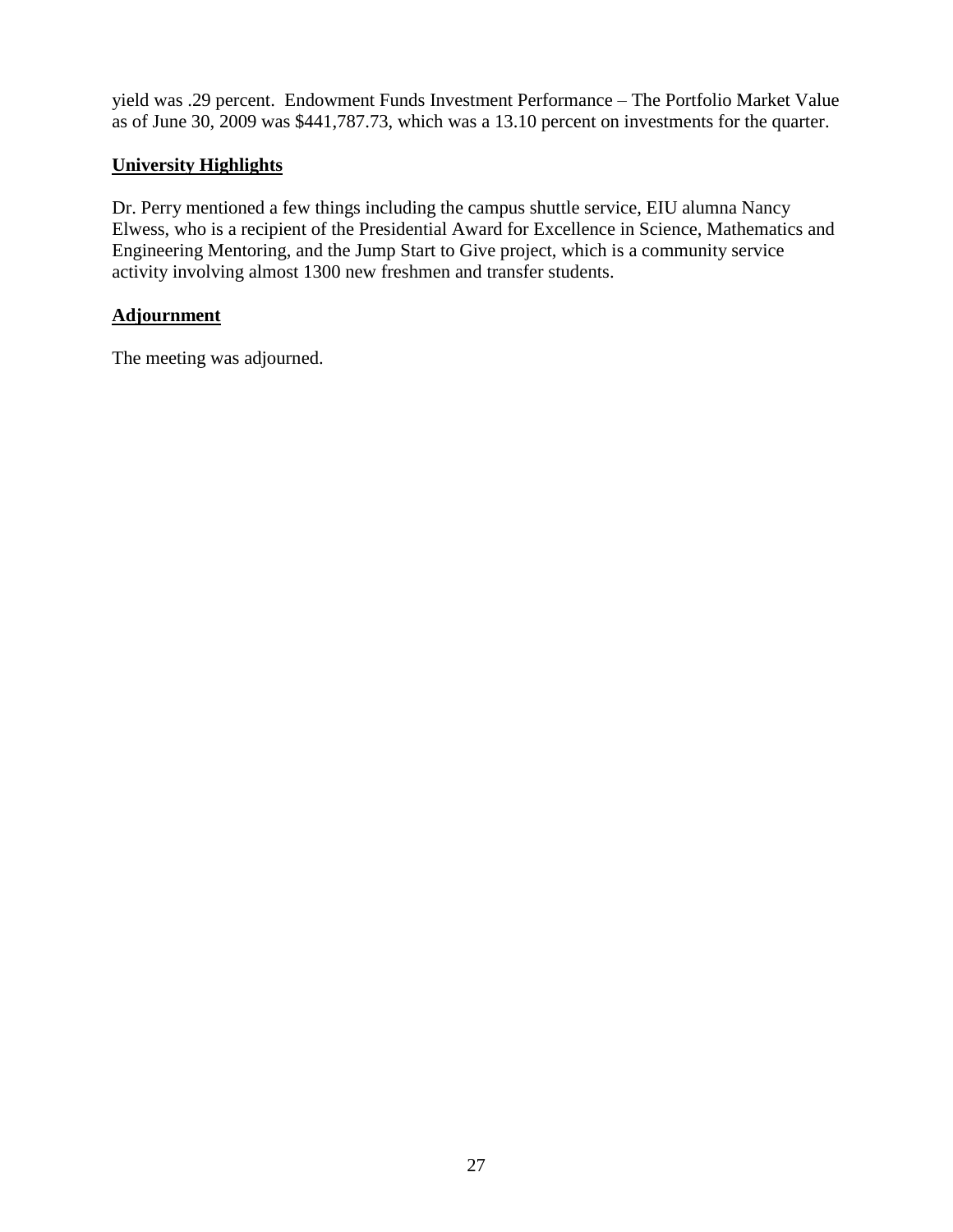#### **MINUTES OF THE MEETING OF THE BOARD OF TRUSTEES OF EASTERN ILLINOIS UNIVERSITY CHARLESTON, IL**

October 17, 2009

A meeting of the Board of Trustees was convened on October 17, 2009 at 8:30 a.m. in Old Main, Room 1019, Eastern Illinois University, Charleston, Illinois. Mr. O'Rourke, Chair, presided.

#### **Roll Call**

| Mr. Kratochvil | Present |
|----------------|---------|
| Ms. Nimmons    | Present |
| Mr. O'Rourke   | Present |
| Dr. Webb       | Present |
| Mr. Welch      | Present |
| Mr. Wilber     | Present |
| Mr. Yost       | Present |

Also present were the following:

Dr. William L. Perry, President Dr. Blair Lord, Provost and Vice President for Academic Affairs Dr. Jill Nilsen, Vice President for External Relations Dr. Dan Nadler, Vice President for Student Affairs Dr. William Weber, Vice President for Business Affairs Mr. Robert Miller, General Counsel Ms. Judy Gorrell, Executive Secretary to the President and Assistant Secretary, Board of **Trustees** Mr. Paul McCann, Treasurer, Board of Trustees

#### **Action Item**

Mr. Wilber moved to approve the revised purchase approval for the Energy Conservation Project – Phase III at a cost not to exceed \$88.0 million from Honeywell International, Inc., Arlington Heights, IL. The purchase of this project will be from local funds. Ms. Nimmons seconded the motion.

The Board of Trustees previously approved this project for \$80.0 million. The revised project cost includes support costs. The \$8.0 million for support costs need to be included with the Energy Conservation Project – Phase III bringing the total to \$88.0 million.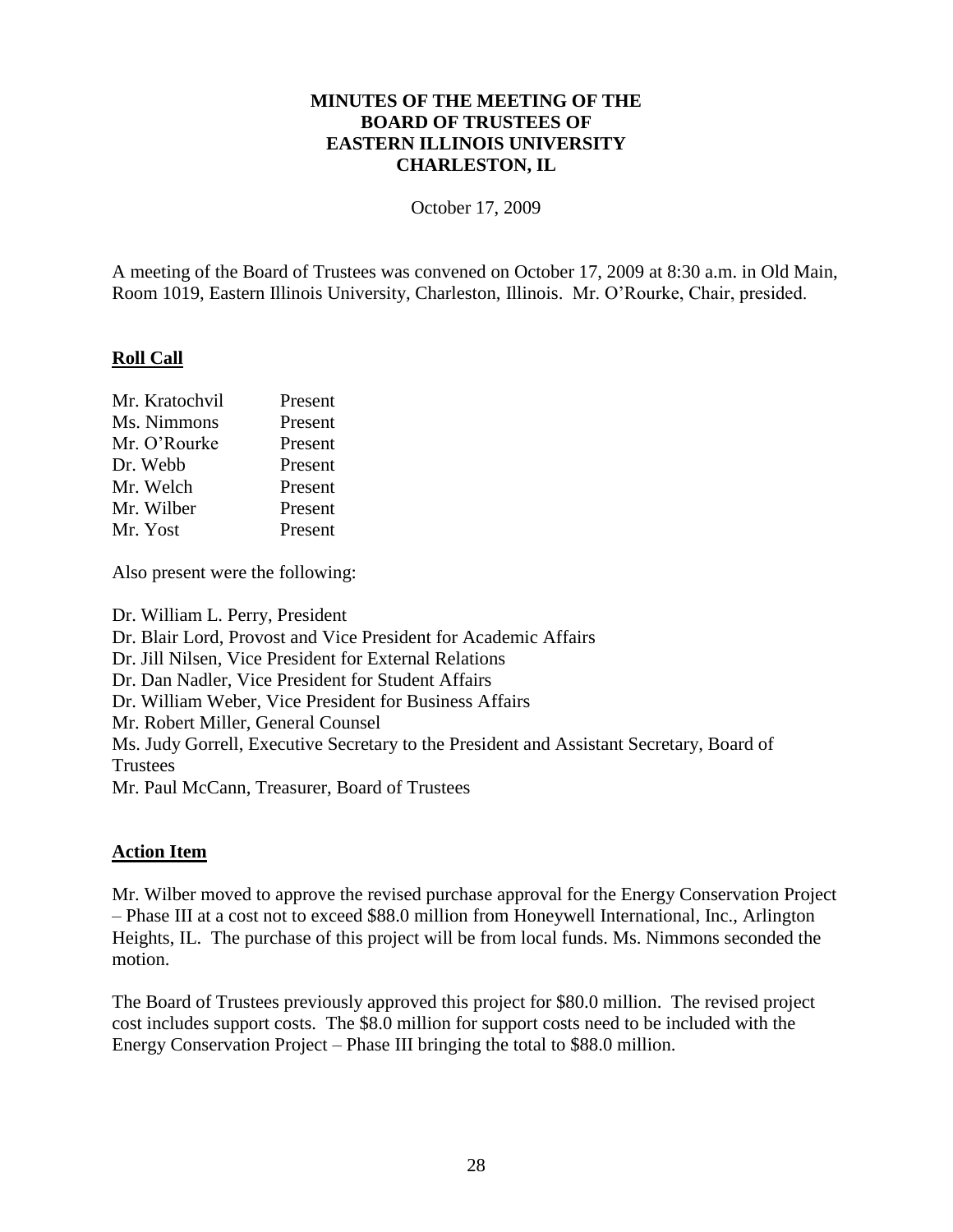Roll was called and the vote was as follows:

| Yes |
|-----|
| Yes |
| Yes |
| Yes |
| Yes |
| Yes |
| Yes |
|     |

Motion carried.

# **Adjournment**

The meeting was adjourned at 8:35 a.m.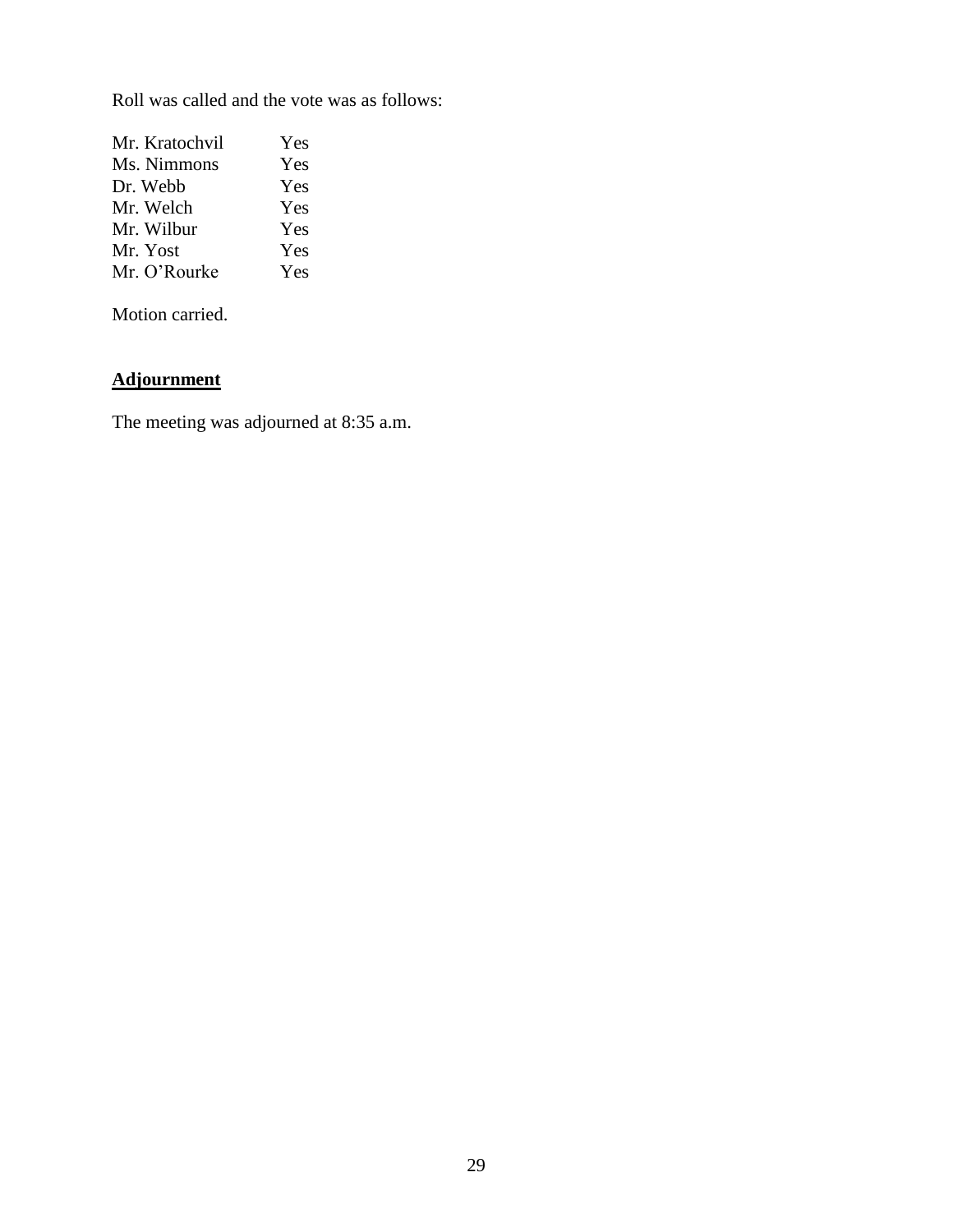#### **MINUTES OF THE MEETING OF THE BOARD OF TRUSTEES OF EASTERN ILLINOIS UNIVERSITY CHARLESTON, ILLINOIS**

#### **November 20, 2009**

A meeting of the Board of Trustees was convened on November 20, 2009, at 11:00 a.m. in the Grand Ballroom of the Martin Luther King, Jr., University Union, Eastern Illinois University, Charleston, Illinois. Mr. William O'Rourke, Chair, presided.

#### **Roll Call**

Roll was called:

| Mr. Kratochvil | Present       |
|----------------|---------------|
| Ms. Nimmons    | Present       |
| Mr. O'Rourke   | Present       |
| Dr. Webb       | Present       |
| Mr. Welch      | Present       |
| Mr. Wilber     | Present       |
| Mr. Yost       | (Not Present) |

Also present were the following:

Dr. William L. Perry, President Dr. Blair Lord, Provost and Vice President for Academic Affairs Dr. William Weber, Vice President for Business Affairs Dr. Dan Nadler, Vice President for Student Affairs Dr. Jill Nilsen, Vice President for External Relations Ms. Cynthia Nichols, Director of Civil Rights and Diversity Ms. Judy Gorrell, Executive Secretary to the President and Assistant Secretary, Board of **Trustees** Mr. Rob Miller, General Counsel Mr. Brad Ingram, Board Counsel Mr. Paul McCann, Treasurer, Board of Trustees

#### **Executive Session**

Mr. Welch moved that the Board convene in Executive Session to consider the employment of employees as permitted by Section 2.c.1 of the Open Meetings Act, collective negotiating matters as permitted by Section 2.c.2 of the Open Meetings Act, securities, investments, and investment contracts as permitted by Section 2.c.7 of the Open Meeting Act, pending, probable or imminent litigation as permitted by Section 2.c.11 of the Open Meetings Act, and executive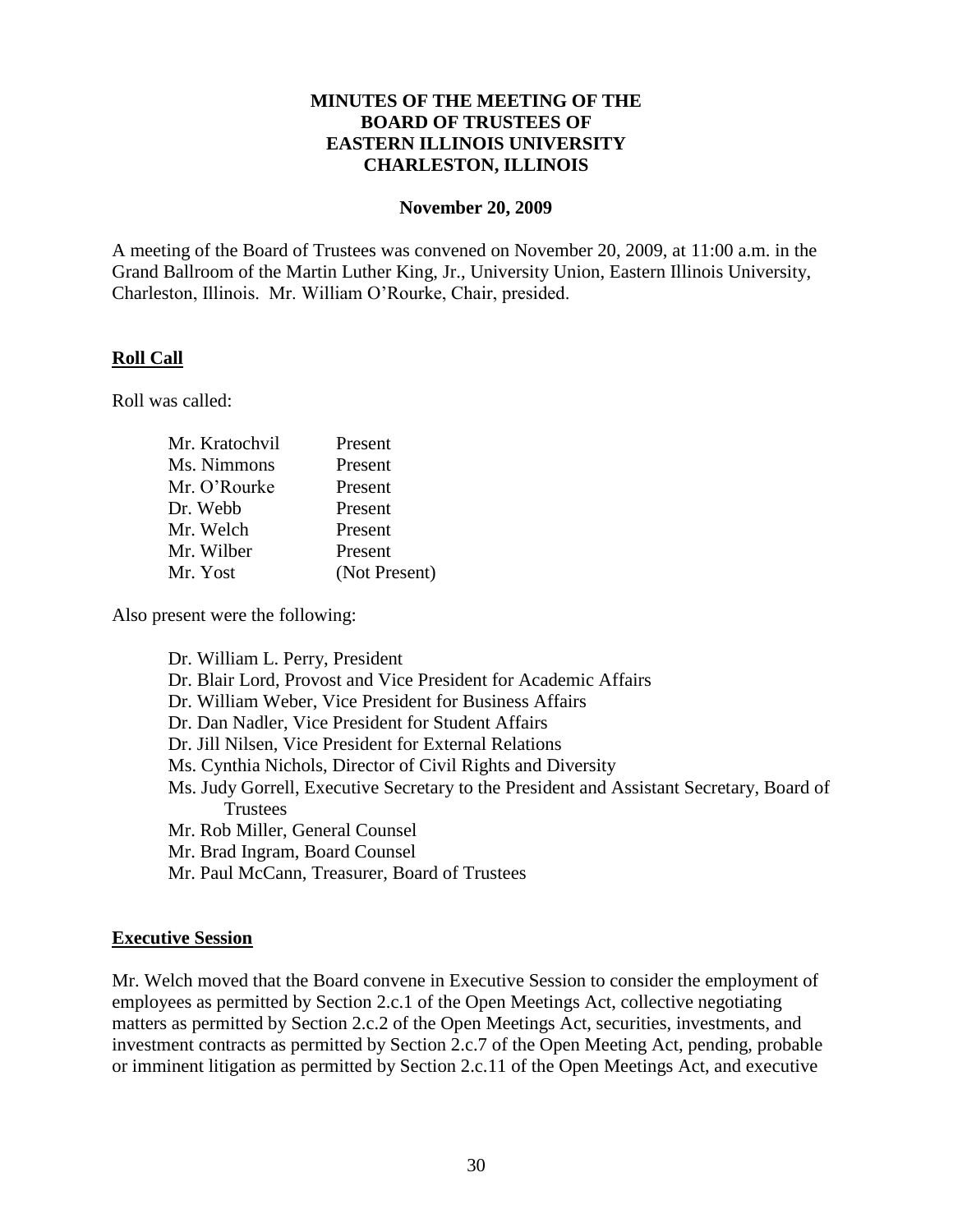session minutes as permitted by Section 2.c.21 of the Open Meetings Act. Mr. Kratochvil seconded the motion.

Roll was called and the vote was as follows:

| Mr. O'Rourke   | Yes |
|----------------|-----|
| Mr. Kratochvil | Yes |
| Ms. Nimmons    | Yes |
| Mr. Welch      | Yes |
| Dr. Webb       | Yes |
| Mr. Wilber     | Yes |

Motion carried.

Mr. Welch moved to reconvene in Open Session. Mr. Wilber seconded the motion.

Roll was called and the vote was as follows:

| Mr. O'Rourke   | Yes |
|----------------|-----|
| Mr. Kratochvil | Yes |
| Ms. Nimmons    | Yes |
| Mr. Welch      | Yes |
| Dr. Webb       | Yes |
| Mr. Wilber     | Yes |
|                |     |

Motion carried.

The Board of Trustees Meeting reconvened in Open Session at 1:00 p.m.

#### **Action Items**

1. Mr. Kratochvil moved to approve the minutes of the Board Meetings on September 4, 2009 and October 17, 2009. Ms. Nimmons seconded the motion.

Roll was called and the vote was as follows:

| Yes |
|-----|
| Yes |
| Yes |
| Yes |
| Yes |
| Yes |
|     |

Motion carried.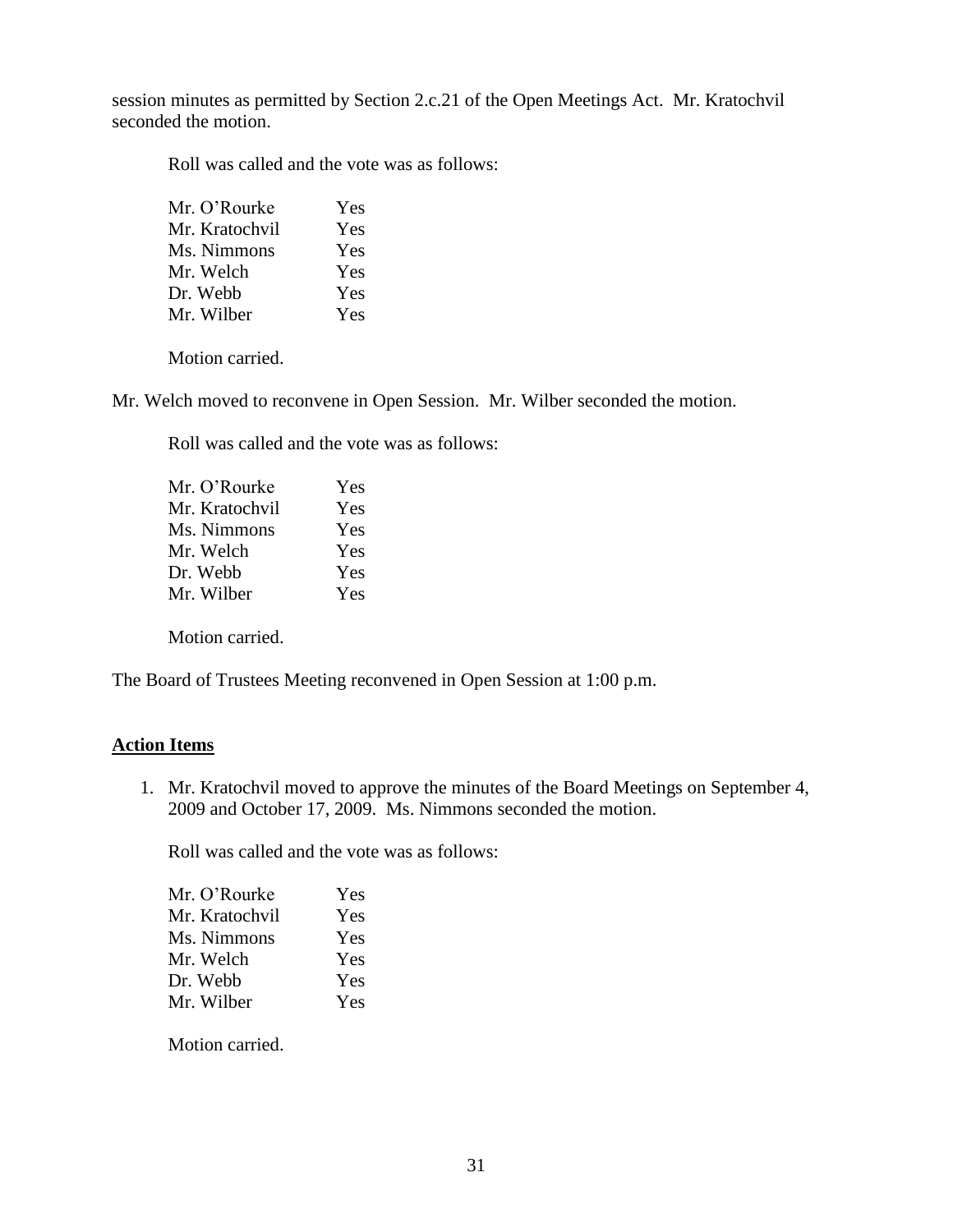2. Ms. Nimmons moved to approve the executive session minutes for release for the sessions held in 2006 and 2007. Mr. Wilber seconded the motion.

Roll was called and the vote was as follows:

| Mr. O'Rourke   | Yes |
|----------------|-----|
| Mr. Kratochvil | Yes |
| Ms. Nimmons    | Yes |
| Mr. Welch      | Yes |
| Dr. Webb       | Yes |
| Mr. Wilber     | Yes |

Motion carried.

3. Ms. Nimmons moved to destroy, pursuant to the statute, the verbatim record of executive sessions for which minutes have been approved and for all executive sessions that occurred prior to May 20, 2008. Mr. Wilber seconded the motion.

Roll was called and the vote was as follows:

| Mr. O'Rourke   | Yes |
|----------------|-----|
| Mr. Kratochvil | Yes |
| Ms. Nimmons    | Yes |
| Mr. Welch      | Yes |
| Dr. Webb       | Yes |
| Mr. Wilber     | Yes |

Motion carried.

4. Mr. Wilber moved to approve the purchase of high definition digital television equipment for WEIU at a cost not to exceed \$800,000, including contingency, and the award being split among six (6) vendors: Roscor Corporation, Mt. Prospect, IL, Heartland Electronics, Plymouth, WI, Midwest Media Group, Arlington Heights, IL, Tekskil, North Vancouver, BC Canada, Duncan Video, Carmel, IN, and Conference Technologies, East Peoria, IL. The fund source is grant and appropriated funds.

Roll was called and the vote was as follows:

| Mr. O'Rourke   | Yes |
|----------------|-----|
| Mr. Kratochvil | Yes |
| Ms. Nimmons    | Yes |
| Mr. Welch      | Yes |
| Dr. Webb       | Yes |
| Mr. Wilber     | Yes |

Motion carried.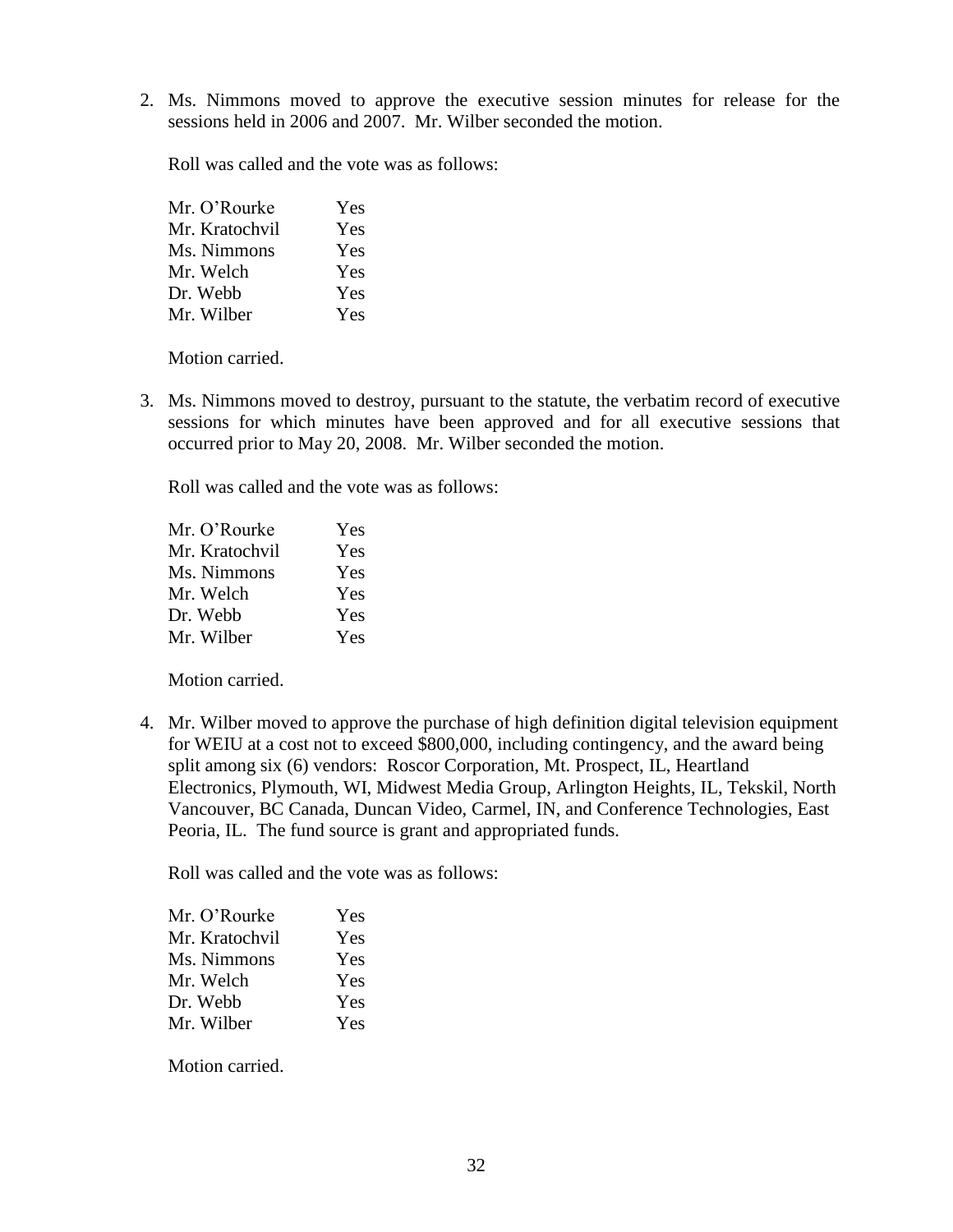5. Mr. Kratochvil moved to approve the purchase of software licenses and maintenance at a cost not to exceed \$700,000 from Oracle Corporation, Redwood Shores, CA. This software stores data and interfaces with other applications to provide essential user services such as transcript and document imaging, billing services and financial recordkeeping for the period January 1, 2010 through June 30, 2014. Maintenance costs will not increase more than four percent per year. The fund source is appropriated funds. Mr. Wilber seconded the motion.

Roll was called and the vote was as follows:

| Mr. O'Rourke   | Yes |
|----------------|-----|
| Mr. Kratochvil | Yes |
| Ms. Nimmons    | Yes |
| Mr. Welch      | Yes |
| Dr. Webb       | Yes |
| Mr. Wilber     | Yes |

Motion carried.

6. Ms. Nimmons moved to approve the purchase of master planning services at a cost of \$274,115.00, including contingency, from Loebl Schlossman & Hackl, Chicago, IL. The contract will provide the University with assistance in the design and development of a sustainable master plan which will provide a framework for future development of the campus. The fund source is local funds. Mr. Wilber seconded the motion.

Roll was called and the vote was as follows:

| Mr. O'Rourke   | Yes |
|----------------|-----|
| Mr. Kratochvil | Yes |
| Ms. Nimmons    | Yes |
| Mr. Welch      | Yes |
| Dr. Webb       | Yes |
| Mr. Wilber     | Yes |

Motion carried.

7. Ms. Nimmons moved to approve the name change of the Afro-American Cultural Center. The name will be changed to Cultural Center. The request was made by the Office of Minority Affairs and supported by the Black Student Union. The motion was seconded by Mr. Kratochvil.

Roll was called and the vote was as follows:

Mr. O'Rourke Yes Mr. Kratochvil Yes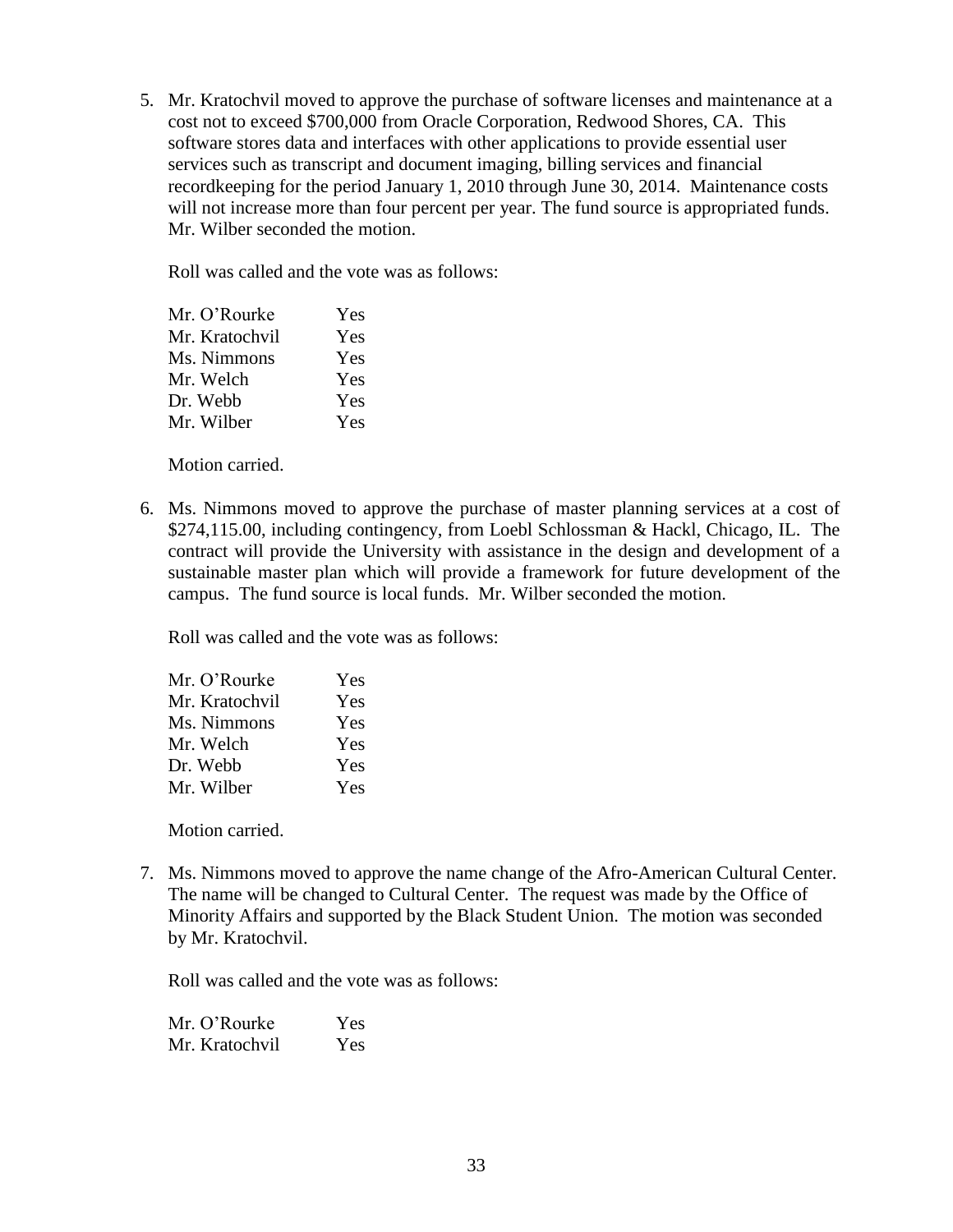Ms. Nimmons Yes Mr. Welch Yes Dr. Webb Yes Mr. Wilber Yes

Motion carried.

8. A revision to Board Governing *Policies* was provided as a first reading.



Policy: II.D. Academic Freedom and Responsibility

Issued: January 16, 1996

The following revisions are being presented as a first reading to Board Governing *Policy* Article  $ILD$ :

# **D. Academic Freedom and Responsibility.**

In adopting the following statements concerning academic freedom and responsibility, the Board affirms that academic freedom should not be abridged or abused and joins the numerous other organizations which have endorsed such principles.

# **1. Academic Freedom.**

Institutions of higher education are conducted for the common good and not to further the interest of either the individual faculty member or the institution as a whole. The common good depends upon the free search for knowledge and truth and its free exposition. Academic freedom is essential to these purposes and applies to teaching, research, and publication. Academic freedom in research is fundamental to the search for knowledge and truth. Academic freedom in teaching is fundamental for the protection of the rights of the faculty member in teaching and of the student to freedom in learning. Academic freedom in publication is fundamental to foster an environment of intellectual curiosity and dialogue. This freedom carries with it duties and responsibilities correlative with these rights.

- a. Faculty members are entitled to full freedom in research and in the publication of the results, subject to the adequate performance of their other academic duties; but research for pecuniary return should be based upon an understanding with the authorities of the institution.
- b. Faculty members are entitled to freedom in the classroom in discussing their subjects, but they should be careful not to persistently introduce into their teaching controversial matters having no relation to their subject.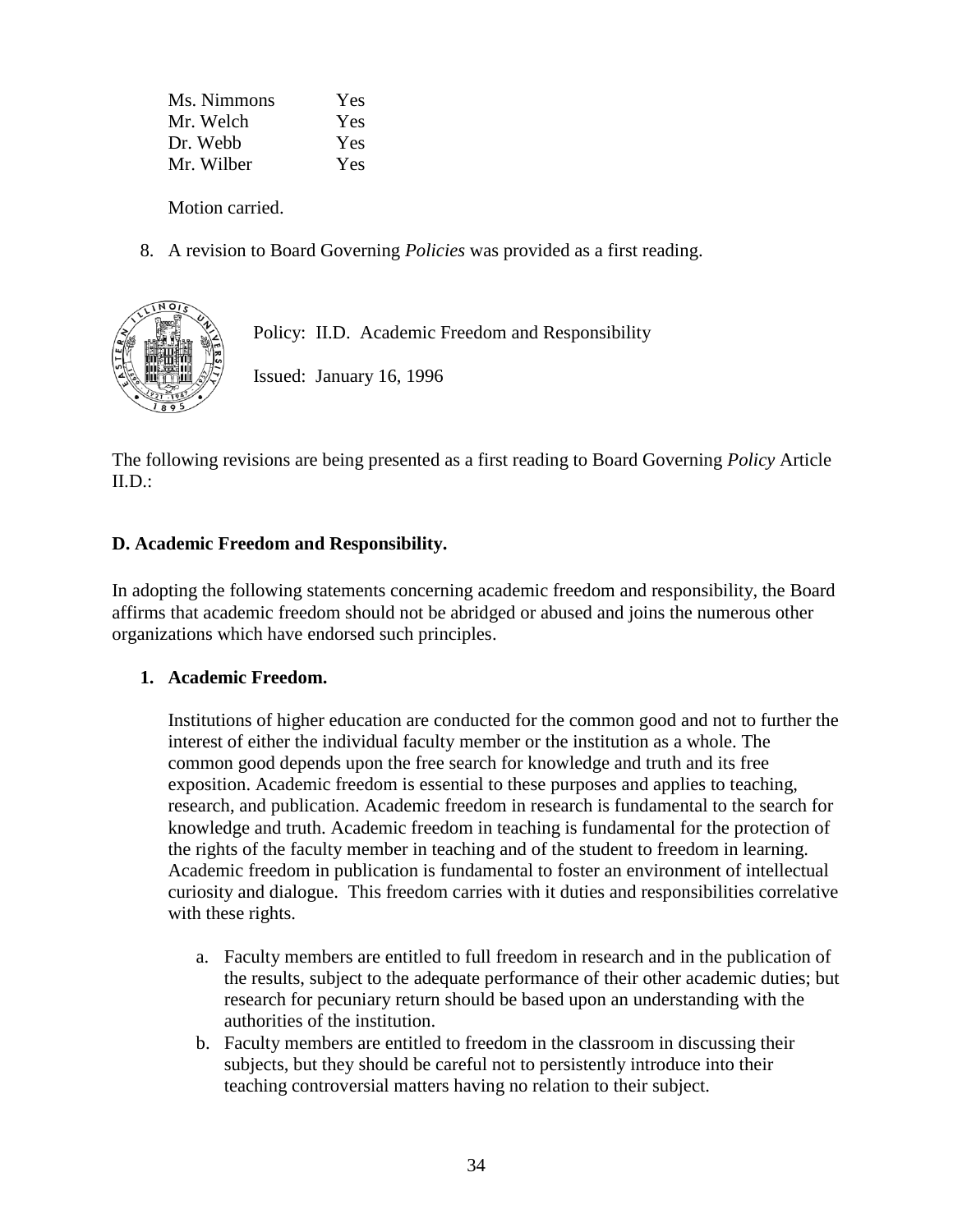c. College or university faculty members are citizens, members of a learned profession, and officers of an educational institution. When they speak or write as a citizen on matters of public concern they should be free from institutional censorship or discipline, but their special position in the community imposes special obligations. As a person of learning and an educational officer, they should remember that the public may judge their profession and their institution by their utterances. Hence, they should at all times be accurate, should exercise appropriate restraint, should show respect for the opinions of others, and should indicate that they are not institutional spokespersons.

#### E. **Revision to Board Governing** *Policies* **[First Reading] (Cont.)**

- d. In accordance with 110 ILCS 665/10-140, all faculty and staff members are free to communicate views on any matter of public or private concern to any branch of the state or federal government or any member thereof provided that the employee does not represent that he or she speaks for or on behalf of the university unless otherwise authorized. Faculty and staff members may also:
	- i. display political buttons, stickers, or patches provided that such display by faculty members in instructional settings is relevant to the instructional purpose;
	- ii. attend partisan political rallies provided that the faculty or staff member is not on duty; and
	- iii. display partisan bumper stickers on his or her vehicle.
- 9. Mr. Kratochvil moved to approve the new request for Citibank, Chicago, IL, as a depository for local funds. Mr. Wilber seconded the motion.

Roll was called and the vote was as follows:

| Yes |
|-----|
| Yes |
| Yes |
| Yes |
| Yes |
| Yes |
|     |

Motion carried.

#### **Information Items**

#### **President's Report**

Dr. Perry introduced Ms. Barbara Burke, Athletic Director, who gave a report on the NCAA Federal Graduation Rate, and Graduation Success Rate. Ms. Burke shared that currently EIU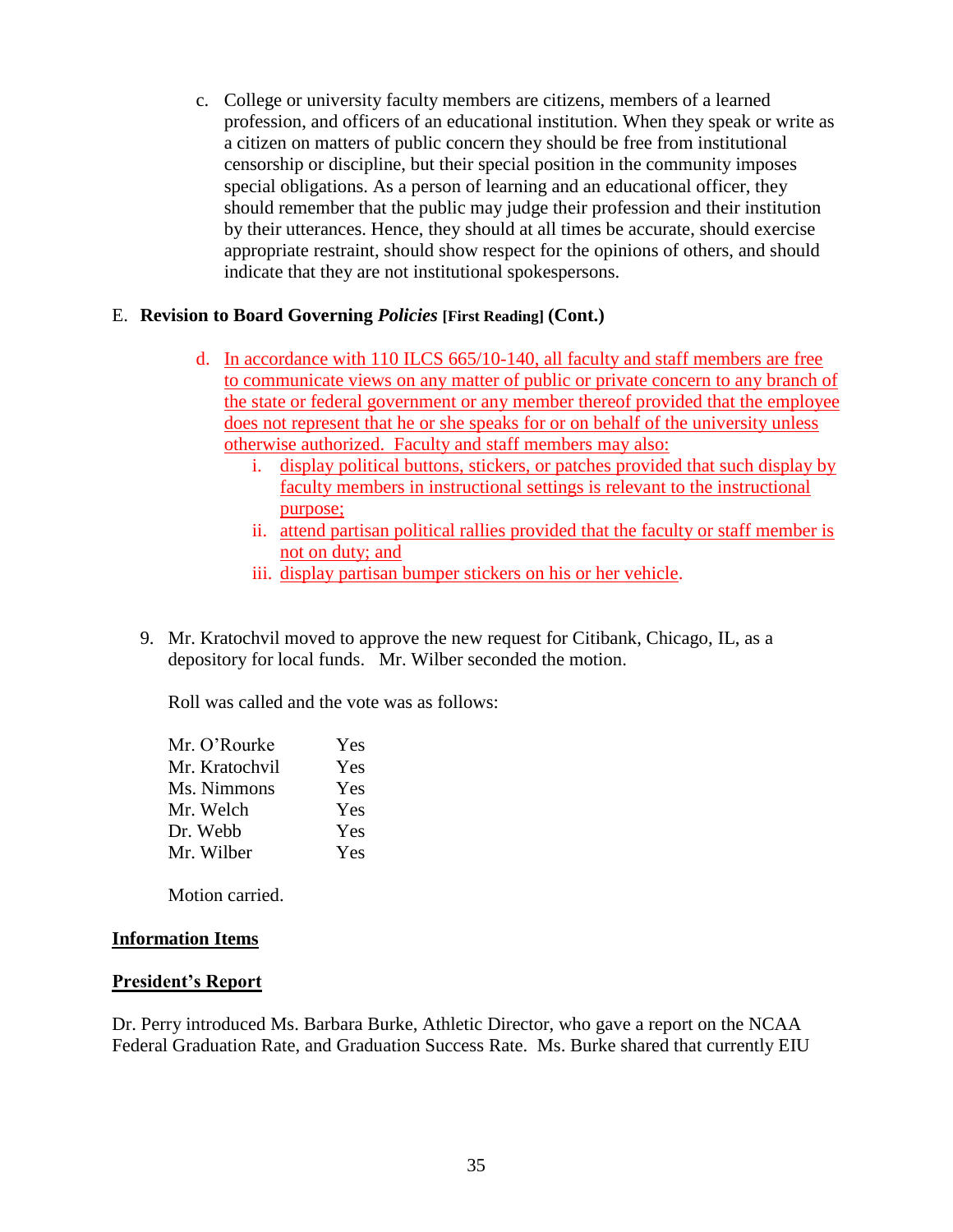is right at or just above the national average in FGR and GSR. She also reported that EIU's student athletes did quite well in the NCAA Division I 08 – 09 Academic Progress Rate.

# **Report from Board Chair**

Mr. O'Rourke reported that the Board self-assessment tool is nearly complete, and that once the evaluation is complete it will be mailed to the Board members. Completed evaluations would be returned to the President's Office for compilation, and a report of the findings would be provided at either the March or April Board meeting.

# **Committee Reports**

Executive Committee – No report.

Board Relations – No report.

Finance/Audit Committee – Dr. Webb reported that he met with Ms. Sherry McRaven, Director of Internal Auditing. There was also some discussion of the new Textbook Rental Center building, and some discussion of the division of duties that will be necessary after Dr. Nilsen's retirement.

Academic & Student Affairs Committee – Mr. Welch shared that Dr. Lord gave a report on an integrated learning conference, and Dr. Nadler gave a report on the scheduled opening date of the Textbook Rental Center building. Also mentioned was the death of Coach Moore, and Mr. Welch expressed condolences to her family and friends. The committee also received an update on the H1N1 virus and its impact on campus, and a brief update on the MAP program.

Board Regulations – No Report

# **Earned Degrees Report**

Dr. Lord reported that a record high of 3,018 degrees were awarded in FY2009. He shared that there has been a modest but steady increase in graduate programs over the past few years, and that the list of the largest majors has essentially remained unchanged with Elementary Education being the largest undergraduate major and Education Administration being the largest graduate program.

# **Alumni Association Report**

Mr. Steve Rich, Executive Director of Alumni Services, provided a report on Alumni Association events. In FY2009, the Alumni Association hosted 40 events, with almost 3,000 people in attendance. He also mentioned some Alumni events that were held during Homecoming weekend and during the summer. In addition to Alumni events, Mr. Rich shared information on the Alumni Association magazine *Old Main Line*, which is printed and distributed twice a year, and some scholarships that are administered through the Alumni Association.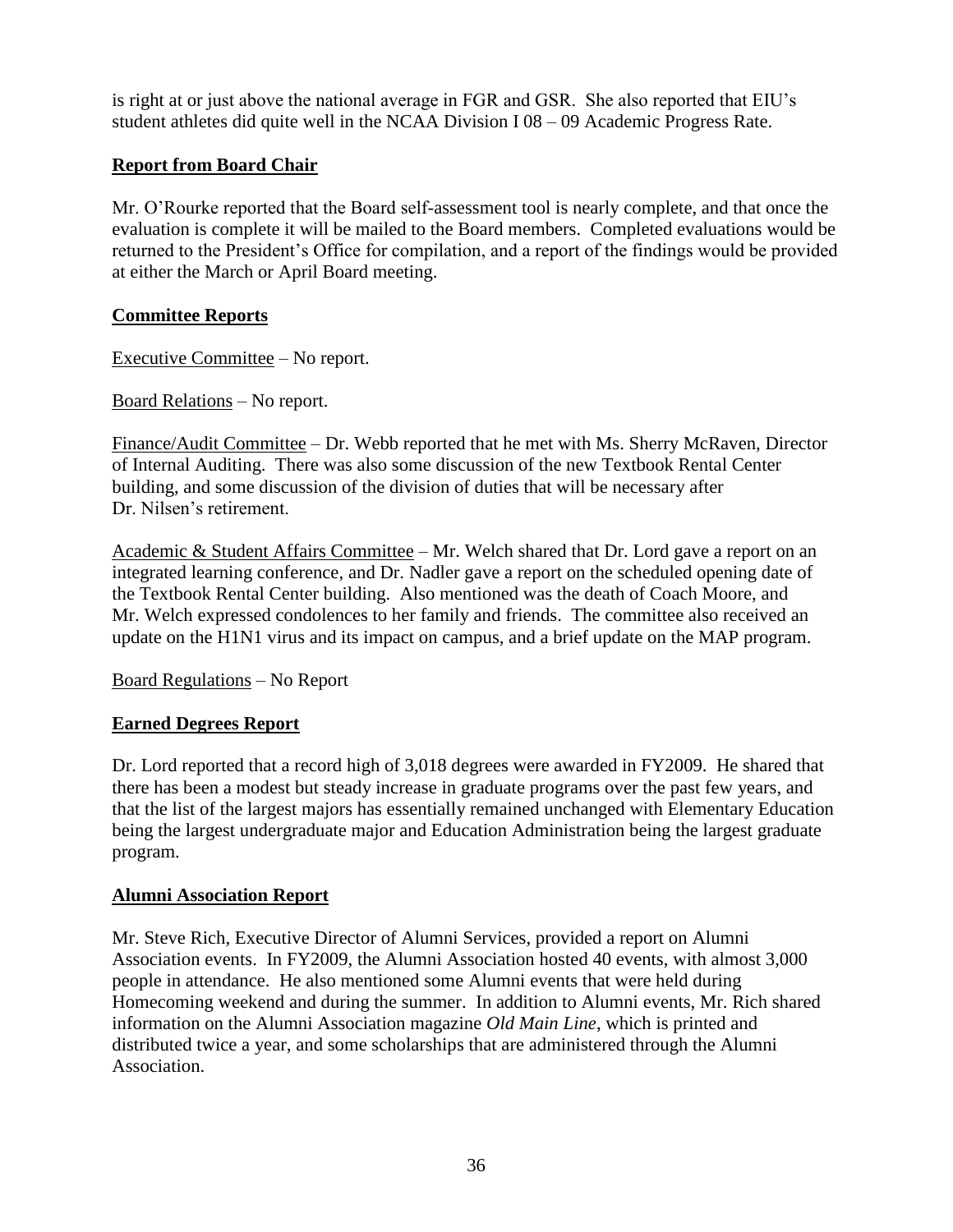## **Enrollment Report, Summer and Fall 2009**

Dr. Lord reported that there was a drop in summer enrollment last year, caused primarily by the economy. Many students who choose not to remain in Charleston for summer semester take classes online instead. Dr. Lord shared fall enrollment numbers of 11,966 students, which is very close to the goal of 12,000. He also mentioned a decline in freshman enrollment for this year, as fewer high school graduates are enrolling in four-year institutions.

### **Reports from Constituencies**

Faculty Senate – Dr. John Pommier reported on several Faculty Senate initiatives, one of which was the MAP Grant resolution. Dr. Pommier also shared that the President's Council, Representative Chapin Rose, and Senator Dale Righter were invited to attend Faculty Senate meetings recently. President's Council & Representative Rose were able to attend, but Senator Righter was not. Dr. Pommier invited members of the Board of Trustees to attend a Faculty Senate meeting in the coming semester.

Student Government – Michelle Murphy reported that 23 of 30 Student Senate seats are up for re-election. She also shared that changes to the student body constitution are on the upcoming ballot. Ms. Murphy mentioned that membership in Panther Nation is up to 443 students. She also congratulated those involved for their work on the Renewable Energy Center.

### **Summary of Purchases \$100,000 - \$249,999**

| Vendor                      | <b>Type of Purchase</b>                                              | <b>Bids</b> | Amount  |
|-----------------------------|----------------------------------------------------------------------|-------------|---------|
| <b>TMB</b> Productions, LLC | <b>Styx performances for Family</b><br>Weekend                       | a           | 103,000 |
| Moorhead-Gruber Architects  | Design services for the<br>renovation of Stevenson Dining<br>Service | b           | 167,200 |

f. Approval not required per Section V.B.1.d. of the Board *Regulations.* Vendor selection made in accordance with the Qualifications Based Selection (QBS) Act.

### **Deposit and Investment Report**

For the quarter ending September 30, 2009: Operating Funds Investment Performance – The University had an average daily investment balance of \$42,073,217.60 and a net average daily balance of \$40,060,201.37. The annualized average yield was .19%. Endowment Funds Investment Performance – The Portfolio Market Value as of September 30, 2009 was \$479,052.95, which was a 12.7% return on investments for the quarter.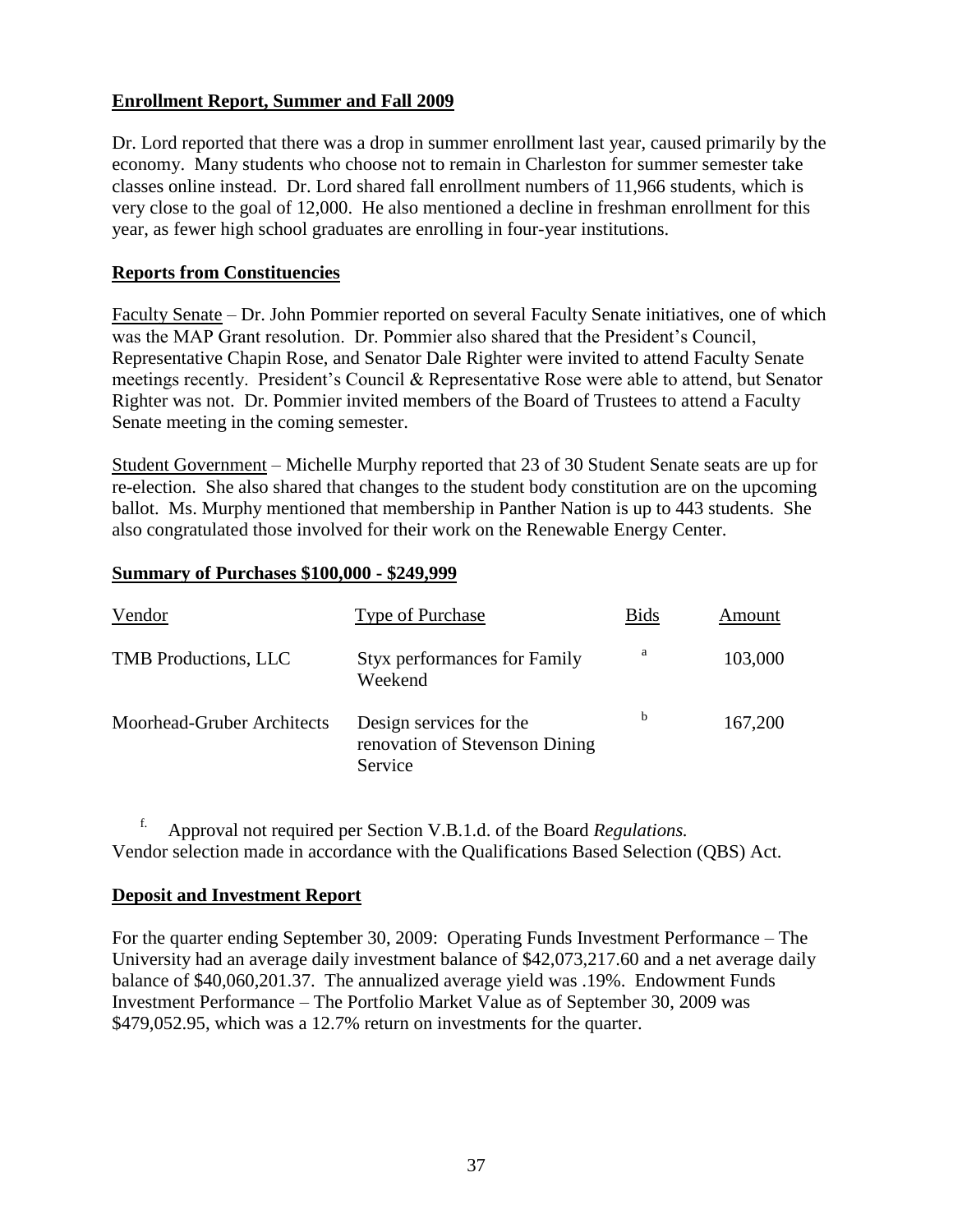## **Income Producing Contracts**

Dr. Weber reported that there has been a 7% increase in growth for FY09, as compared to FY08. He also reported that in FY09, EIU lost a significant grant, as the state of Illinois discontinued the Traffic Safety Management Grant. In FY09 there were 352 awards, with a value of \$11,430,330. This was a 6.92% increase in value over FY08.

## **Special Recognition**

Mr. O'Rourke presented the following Commendation to Dr. Jill Nilsen:

# *Commendation Presented to Dr. Jill F. Nilsen*

*WHEREAS, Dr. Jill F. Nilsen chose Eastern Illinois University as her institution of choice for earning both her bachelor's and master's degrees in speech pathology and audiology; and*

*WHEREAS, Dr. Nilsen, after earning her doctorate from the University of Illinois, returned to her alma mater in 1976 as a faculty member in speech*  pathology and served as chairperson of that department from 1984 to 1990; *and*

*WHEREAS, Dr. Nilsen served as associate dean of the Graduate School from 1990 to 1993, before moving to central administration; and* 

WHEREAS, Dr. Nilsen assumed the role of acting vice president for external *relations in 1998 and was permanently named to that position in 2001; and*

*WHEREAS, in addition to her service to EIU, Dr. Nilsen has given freely of her time and talents to many community organizations; and*

*WHEREAS, the students, faculty and staff at Eastern Illinois University, as*  well as the citizens of Illinois, have greatly benefited from her years of *dedication and commitment; and* 

*WHEREAS, the Eastern Illinois University Board of Trustees, too, has greatly benefited from Dr. Nilsen's attention to detail and offers of assistance over the years; and*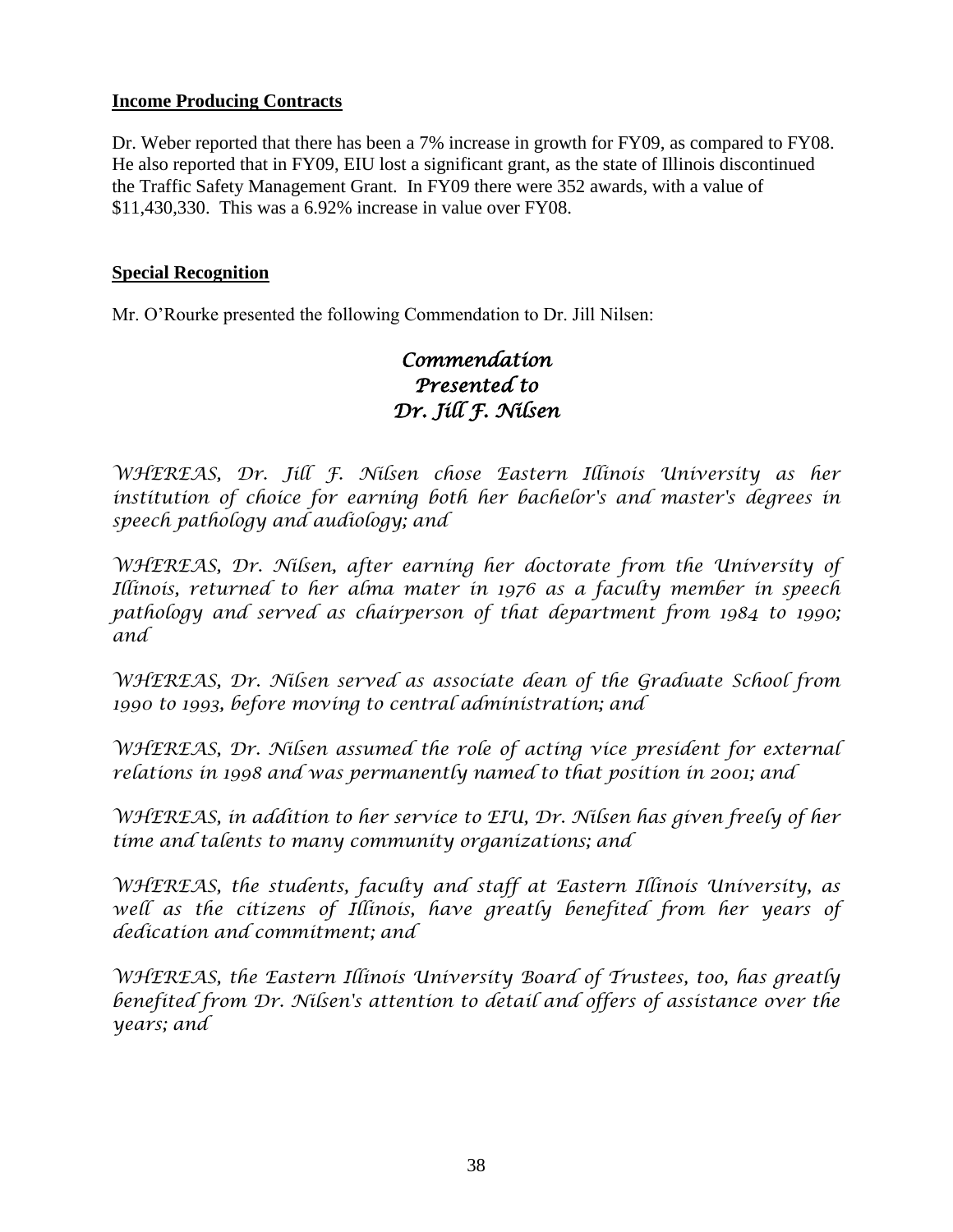*WHEREAS, it is fitting and proper to honor those who serve others with such distinction, integrity and the desire to enrich the lives of others; and*

*WHEREAS, it's time (we reluctantly acknowledge) to let Dr. Nilsen spend more personal time with Hank Nilsen, EIU professor emeritus of botany and very patient husband;*

*THEREFORE, BE IT RESOLVED that the Eastern Illinois University Board of Trustees extends it sincere appreciation to Dr. Jill Nilsen for her outstanding public service and wishes her continued success in her future endeavors.*

## **University Highlights**

Dr. Perry mentioned that EIU was recognized by *HBCU Connect Magazine* as one of the top 50 employers with regard to diversity recruiting. He also recognized Dr. Sean Peebles, who received the Henry Dreyfus Teacher Scholar Award, and pointed out that WEIU received a Midwest Emmy. In addition, he shared that the Illinois Teacher of the Year is an EIU graduate, and thanked the Athletics department for their work in bringing Tony Romo back to campus for Homecoming weekend.

## **Adjournment**

The meeting was adjourned.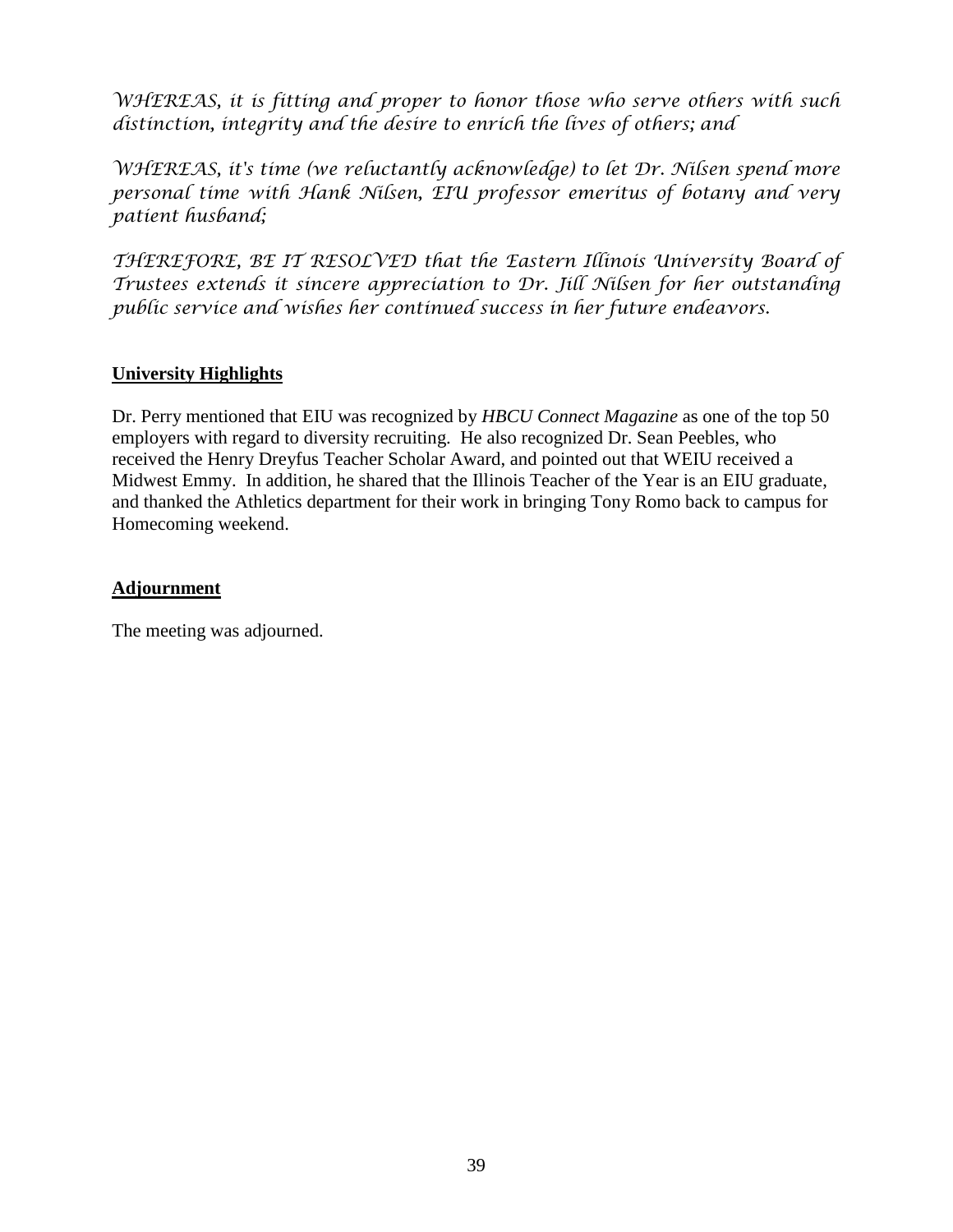### **MINUTES OF THE MEETING OF THE BOARD OF TRUSTEES OF EASTERN ILLINOIS UNIVERSITY CHARLESTON, ILLINOIS**

#### **January 22, 2010**

A meeting of the Board of Trustees was convened on January 22, 2010, at 11:00 a.m. in the Grand Ballroom of the Martin Luther King, Jr., University Union, Eastern Illinois University, Charleston, Illinois. Mr. William O'Rourke, Chair, presided.

#### **Roll Call**

Roll was called:

| Mr. Kratochvil | Present       |
|----------------|---------------|
| Ms. Nimmons    | (Not Present) |
| Mr. O'Rourke   | Present       |
| Dr. Webb       | Present       |
| Mr. Welch      | Present       |
| Mr. Wilber     | Present       |
| Mr. Yost       | Present       |
|                |               |

Also present were the following:

- Dr. Blair Lord, Provost and Vice President for Academic Affairs
- Dr. William Weber, Vice President for Business Affairs
- Dr. Dan Nadler, Vice President for Student Affairs
- Ms. Judy Gorrell, Executive Secretary to the President and Assistant Secretary, Board of **Trustees**
- Mr. Rob Miller, General Counsel
- Mr. Brad Ingram, Board Counsel
- Mr. Paul McCann, Treasurer, Board of Trustees

#### **Executive Session**

Mr. Welch moved that the Board convene in Executive Session to consider the employment of employees as permitted by Section 2.c.1 of the Open Meetings Act, collective negotiating matters as permitted by Section 2.c.2 of the Open Meetings Act, pending, probable or imminent litigation as permitted by Section 2.c.11 of the Open Meetings Act. Mr. Kratochvil seconded the motion.

Roll was called and the vote was as follows: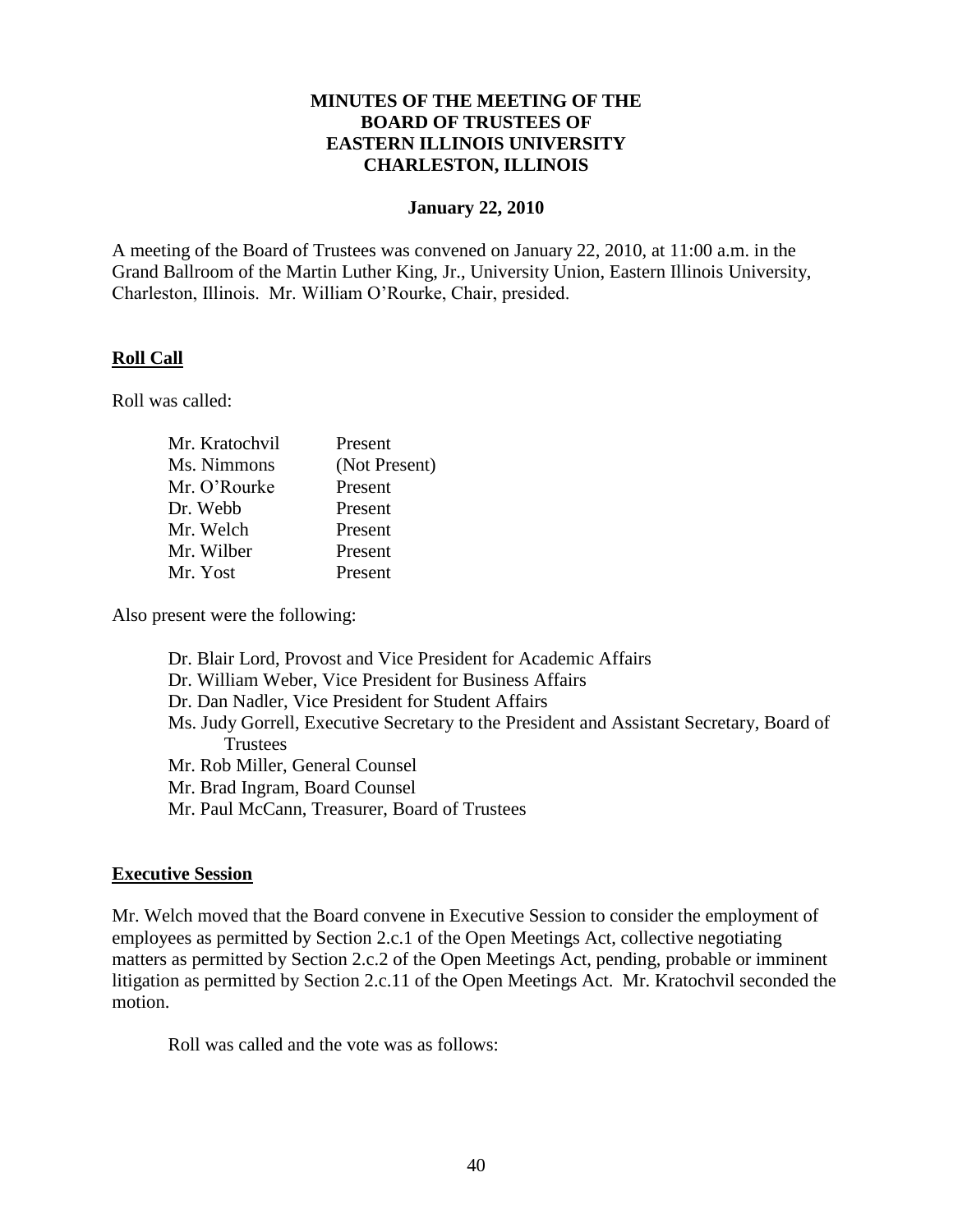| Mr. Kratochvil | Yes |
|----------------|-----|
| Dr. Webb       | Yes |
| Mr. Welch      | Yes |
| Mr. Wilber     | Yes |
| Mr. Yost       | Yes |
| Mr. O'Rourke   | Yes |
|                |     |

Motion carried.

Mr. Kratochvil moved to reconvene in Open Session. Mr. Wilber seconded the motion.

Roll was called and the vote was as follows:

| Mr. O'Rourke   | Yes |
|----------------|-----|
| Mr. Kratochvil | Yes |
| Mr. Welch      | Yes |
| Dr. Webb       | Yes |
| Mr. Wilber     | Yes |
| Mr. Yost       | Yes |

Motion carried.

The Board of Trustees Meeting reconvened in Open Session at 1:00 p.m.

### **Action Items**

1. Mr. Kratochvil moved to approve the minutes of the Board Meeting on November 20, 2009. Mr. Wilber seconded the motion.

Roll was called and the vote was as follows:

| Mr. Kratochvil | Yes |
|----------------|-----|
| Dr. Webb       | Yes |
| Mr. Welch      | Yes |
| Mr. Wilber     | Yes |
| Mr. Yost       | Yes |
| Mr. O'Rourke   | Yes |

Motion carried.

2. Mr. Wilber moved to approve the remodeling of Lincoln Hall & Stevenson Dining at a total cost of \$3,732,796, including \$339,345 contingency, from the following vendors: general contractor (\$1,643,000) – Midstates General & Mechanical Contracting Corp, Decatur, IL; plumbing (\$529,580) – A & R Mechanical Contractors Inc., Urbana, IL; heating (\$479,370) – Reliable Plumbing & Heating Co., Savoy, IL; ventilation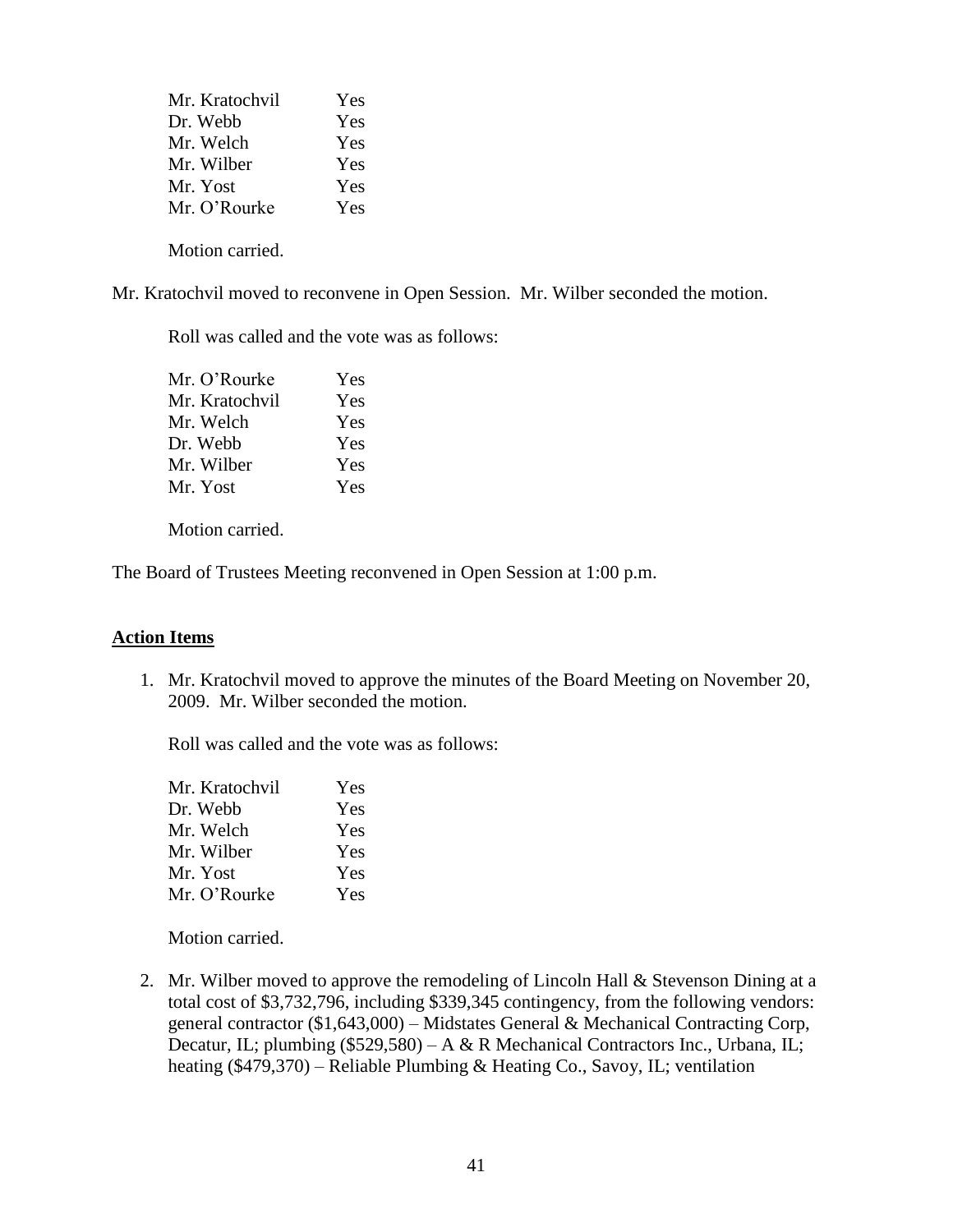(\$248,880) – Reliable Plumbing & Heating Co., Savoy, IL; electrical (\$307,290) – Bodine Electric, Decatur, IL; and fire protection (\$185,331) – Prairie Fire Sprinkler Inc., Decatur, IL. The source of funds is local funds. Mr. Kratochvil seconded the motion.

Roll was called and the vote was as follows:

| Mr. Kratochvil | Yes |
|----------------|-----|
| Dr. Webb       | Yes |
| Mr. Welch      | Yes |
| Mr. Wilber     | Yes |
| Mr. Yost       | Yes |
| Mr. O'Rourke   | Yes |

Motion carried.

3. Dr. Webb moved to approve the purchase of a fire sprinkler system for Thomas & Taylor Halls at a total cost of \$1,382,590, including \$125,690 contingency, from the following vendors: fire protection (\$659,000) – Automatic Fire Sprinkler LLC, Normal, IL and electrical (\$597,900) – Glesco Electric Inc., Urbana, IL. The source of funds is local funds. Mr. Wilber seconded the motion.

Roll was called and the vote was as follows:

| Mr. Kratochvil | Yes |
|----------------|-----|
| Dr. Webb       | Yes |
| Mr. Welch      | Yes |
| Mr. Wilber     | Yes |
| Mr. Yost       | Yes |
| Mr. O'Rourke   | Yes |

Motion carried.

4. Mr. Wilber moved to approve the purchase of parking lot improvements in the University Court at a total cost of \$779,323, including \$70,848 contingency, from Ne-Co Asphalt Company, Inc., Charleston, IL. The improvements include removal of the existing paving, installation of an underground drainage system and re-pavement of the existing lot. This is phase one of a two-phase project. The source of funds is local funds. Mr. Welch seconded the motion.

Roll was called and the vote was as follows:

| Mr. Kratochvil | <b>Yes</b> |
|----------------|------------|
| Dr. Webb       | <b>Yes</b> |
| Mr. Welch      | Yes.       |
| Mr. Wilber     | Yes.       |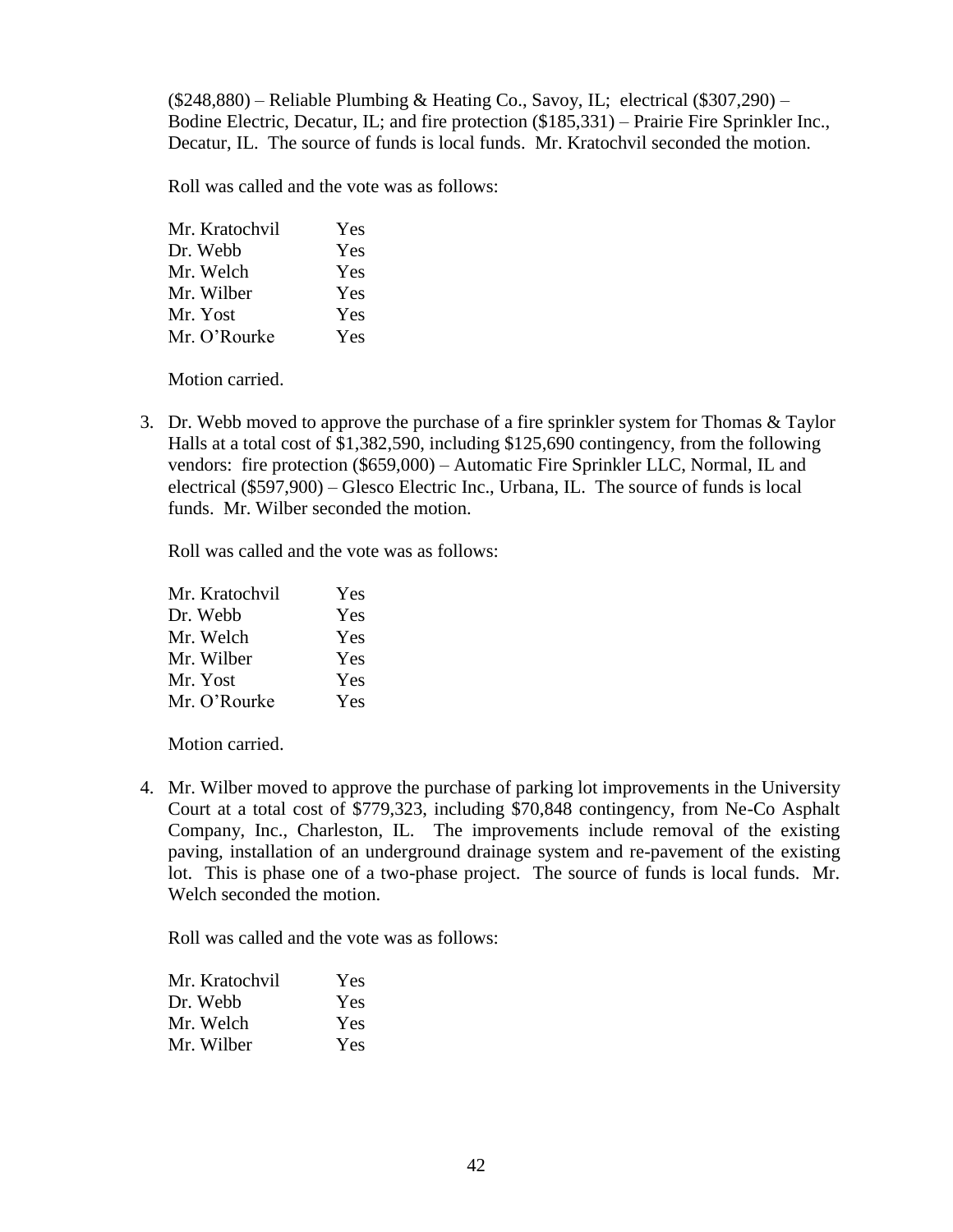| Mr. Yost     | <b>Yes</b> |
|--------------|------------|
| Mr. O'Rourke | Yes        |

Motion carried.

5. Mr. Yost moved to approve the increase in housing rates effective Fall Semester 2010. Mr. Kratochvil seconded the motion.

#### **Housing Rates**

#### **RESIDENCE HALLS & GREEK COURT (Effective Fall Semester 2010)**

|                                                                                                                                              | <b>CURRENT</b> | <b>INCREASE</b> | <b>PROPOSED</b> |                             |
|----------------------------------------------------------------------------------------------------------------------------------------------|----------------|-----------------|-----------------|-----------------------------|
| 7 Plus Meal Option/Semester<br>7 Dining Center Meals per Week plus<br>\$200 Dining Dollars per Semester plus<br>2 Bonus Meals per Semester   | \$3,584        | \$224           | \$3,808         | (Rm \$2,665/<br>Bd \$1,143) |
| 10 Plus Meal Option/Semester<br>10 Dining Center Meals per Week plus<br>\$60 Dining Dollars per Semester plus<br>3 Bonus Meals per Semester  | \$3,743        | \$234           | \$3,977         | (Rm \$2,665/<br>Bd \$1,312) |
| 12 Plus Meal Option/Semester<br>12 Dining Center Meals per Week plus<br>\$100 Dining Dollars per Semester plus<br>4 Bonus Meals per Semester | \$3,884        | \$243           | \$4,127         | (Rm \$2,665/<br>Bd \$1,462) |
| 15 Plus Meal Option/Semester<br>15 Dining Center Meals per Week plus<br>\$140 Dining Dollars per Semester plus<br>5 Bonus Meals per Semester | \$4,039        | \$253           | \$4,292         | (Rm \$2,665/<br>Bd \$1,627) |

The Plus Meal Option permits each student with a board plan to use a specified number of Dining Dollars for any of the following: 1) Purchases at the Food Court within the University Union; 2) Purchases at our two residence hall convenience centers; 3) Purchases at Panther Pantry and Java B&B in the University Union; 4) Meals for a guest in any Dining Center when accompanied by the student; 5) Additional meals for the student in any Dining Center. Bonus Meals allows the plan holder to use those meals for a guest or for themselves if they run out of meals.

|                                      | <b>CURRENT</b> | <b>INCREASE</b> | <b>PROPOSED</b> |  |
|--------------------------------------|----------------|-----------------|-----------------|--|
| Double Room as Single (per Semester) | \$800          | \$0             | \$800           |  |
| Triple Room as Double (per Semester) | \$450          | \$0             | \$450           |  |
|                                      |                |                 |                 |  |
| Summer Room and Board                | <b>CURRENT</b> | <b>INCREASE</b> | <b>PROPOSED</b> |  |
|                                      | 43             |                 |                 |  |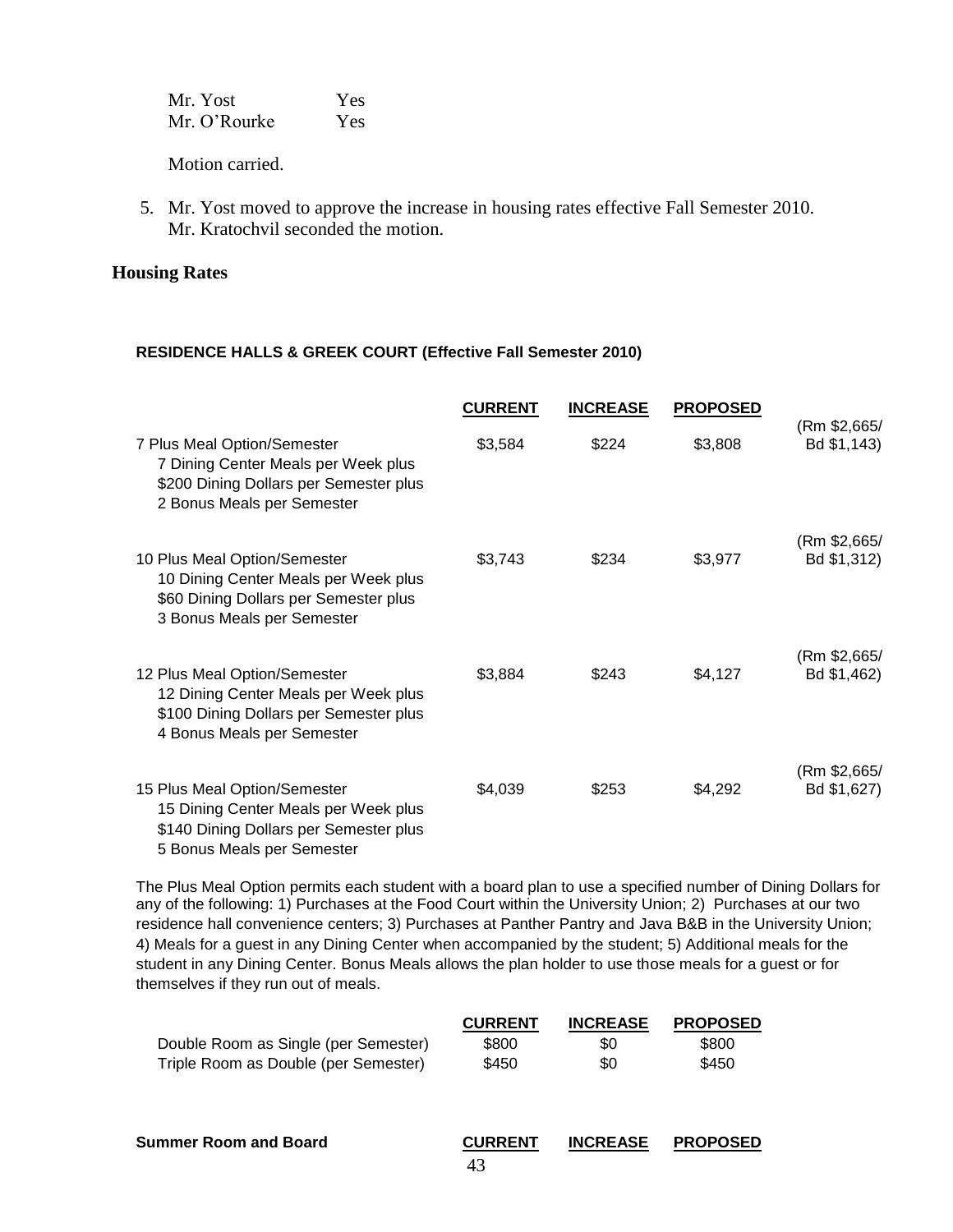| 2011 Summer - 4 week - Single Room | \$831   | \$52  | \$883   |
|------------------------------------|---------|-------|---------|
| 2011 Summer - 4 week - Double Room | \$664   | \$42  | \$706   |
| 2011 Summer - 6 week - Single Room | \$1,247 | \$78  | \$1,325 |
| 2011 Summer - 6 week - Double Room | \$996   | \$62  | \$1,058 |
| 2011 Summer - 8 week - Single Room | \$1,663 | \$104 | \$1,767 |
| 2011 Summer - 8 week - Double Room | \$1,328 | \$83  | \$1,411 |

NOTE: 12 Plus Meal Plan is the only option offered during Summer Sessions

## **UNIVERSITY APARTMENTS (Monthly rates will be effective August 15, 2010)**

| 9.5 MONTHS:                       | <b>CURRENT</b> | <b>INCREASE</b> | <b>PROPOSED</b> |
|-----------------------------------|----------------|-----------------|-----------------|
| 1 1/2 Room Apartment (efficiency) | \$4,036        | \$122           | \$4,158         |
| 2 Room Apartment (one bedroom)    | \$4,244        | \$128           | \$4,372         |
| <b>Super Efficiency</b>           | \$3,776        | \$114           | \$3,890         |
| <b>PER MONTH:</b>                 |                |                 |                 |
| 1 1/2 Room Apartment (efficiency) | \$425          | \$13            | \$438           |
| 2 Room Apartment (one bedroom)    | \$447          | \$13            | \$460           |
| <b>Super Efficiency</b>           | \$398          | \$11            | \$409           |

## **UNIVERSITY COURT - 2010-2011 Academic Year Rates (Effective August 1, 2010)**

Per resident, per semester, based on double occupancy

|                                          | <b>CURRENT</b> | <b>INCREASE</b> | <b>PROPOSED</b> |
|------------------------------------------|----------------|-----------------|-----------------|
| 2 Bedroom, 1 Bath, No Balcony            | \$2,389        | \$72            | \$2,461         |
| 2 Bedroom, 1 Bath, Balcony               | \$2,534        | \$76            | \$2,610         |
| 2 Bedroom, 1 1/2 Bath, No Balcony        | \$2,571        | \$77            | \$2,648         |
| 2 Bedroom, 1 1/2 Bath, Balcony           | \$2,663        | \$80            | \$2,743         |
| 1 Bedroom, 1 Bath, No Balcony            | \$2,761        | \$83            | \$2,844         |
| Studio                                   | \$2,263        | \$68            | \$2,331         |
| 3 Bedroom, 1 Bath                        | \$3,025        | \$91            | \$3,116         |
| <b>Fall 2010 Semester Only Contracts</b> |                |                 |                 |
| 2 Bedroom, 1 Bath, No Balcony            | \$2,628        | \$79            | \$2,707         |
| 2 Bedroom, 1 Bath, Balcony               | \$2,787        | \$84            | \$2,871         |
| 2 Bedroom, 1 1/2 Bath, No Balcony        | \$2,828        | \$85            | \$2,913         |
| 2 Bedroom, 1 1/2 Bath, Balcony           | \$2,929        | \$88            | \$3,017         |
| 1 Bedroom, 1 Bath, No Balcony            | \$3,037        | \$91            | \$3,128         |
| Studio                                   | \$2,489        | \$75            | \$2,564         |
| 3 Bedroom, 1 Bath                        | \$3,328        | \$100           | \$3,428         |
| Summer 2011 (Effective May 2011)         |                |                 |                 |
| <b>Monthly Rate</b>                      |                |                 |                 |
| 2 Bedroom, 1 Bath, No Balcony            | \$450          | \$14            | \$464           |
| 2 Bedroom, 1 Bath, Balcony               | \$481          | \$14            | \$495           |
| 2 Bedroom, 1 1/2 Bath, No Balcony        | \$477          | \$14            | \$491           |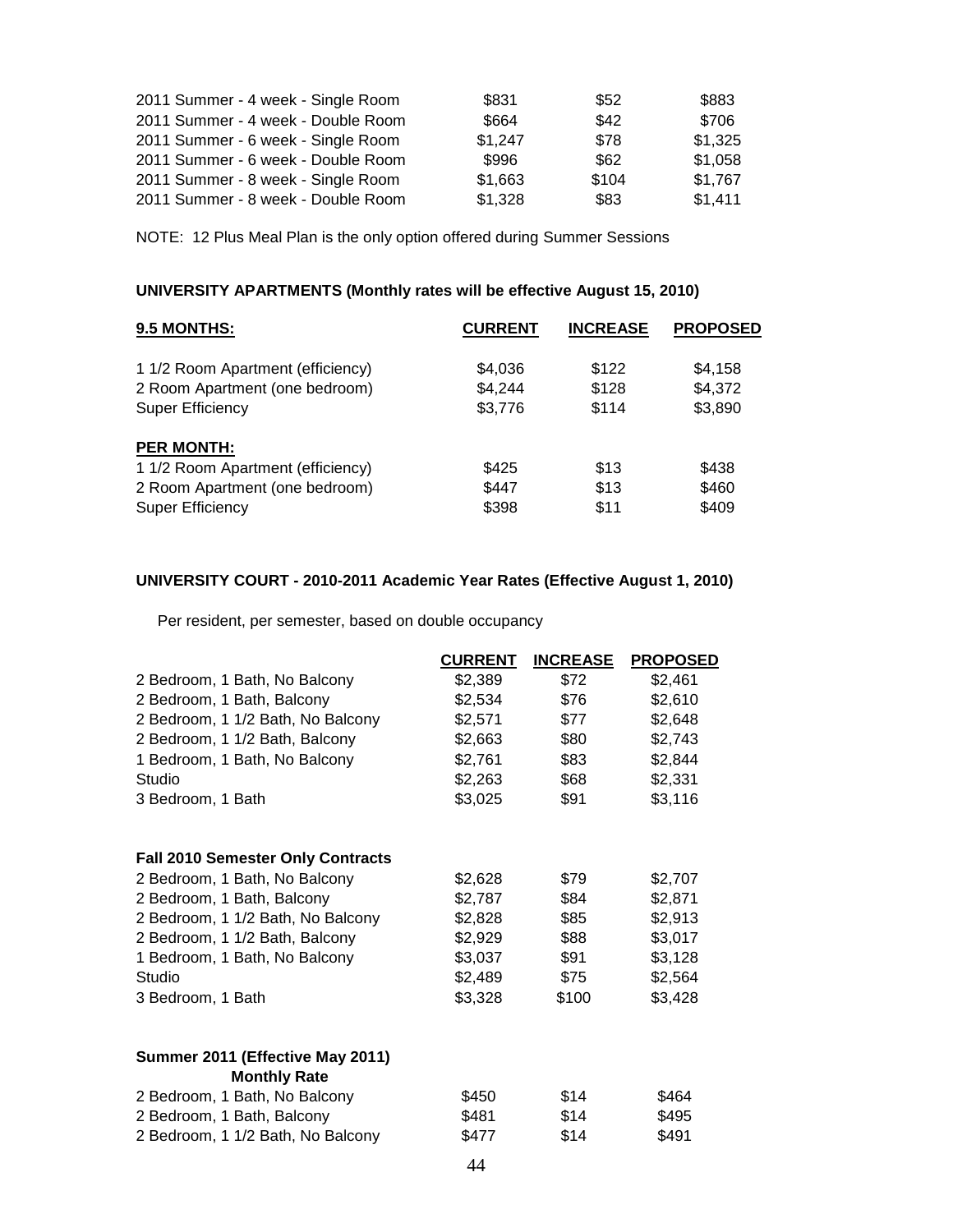| 2 Bedroom, 1 1/2 Bath, Balcony | \$494 | \$15 | \$509 |
|--------------------------------|-------|------|-------|
| 1 Bedroom, 1 Bath, No Balcony  | \$450 | \$14 | \$464 |
| Studio                         | \$451 | \$14 | \$465 |
| 3 Bedroom, 1 Bath              | \$506 | \$15 | \$521 |

Roll was called and the vote was as follows:

| Mr. Kratochvil | Yes |
|----------------|-----|
| Dr. Webb       | Yes |
| Mr. Welch      | Yes |
| Mr. Wilber     | Yes |
| Mr. Yost       | Yes |
| Mr. O'Rourke   | Yes |

Motion carried.

6. A revision to Board Governing *Policies* was provided as a final reading.



Policy: II.D. Academic Freedom and Responsibility

Issued: January 16, 1996

The following revisions are being presented as a final reading to Board Governing *Policy* Article  $ILD$ :

#### **D. Academic Freedom and Responsibility.**

In adopting the following statements concerning academic freedom and responsibility, the Board affirms that academic freedom should not be abridged or abused and joins the numerous other organizations which have endorsed such principles.

#### **1. Academic Freedom.**

Institutions of higher education are conducted for the common good and not to further the interest of either the individual faculty member or the institution as a whole. The common good depends upon the free search for knowledge and truth and its free exposition. Academic freedom is essential to these purposes and applies to teaching, research, and publication. Academic freedom in research is fundamental to the search for knowledge and truth. Academic freedom in teaching is fundamental for the protection of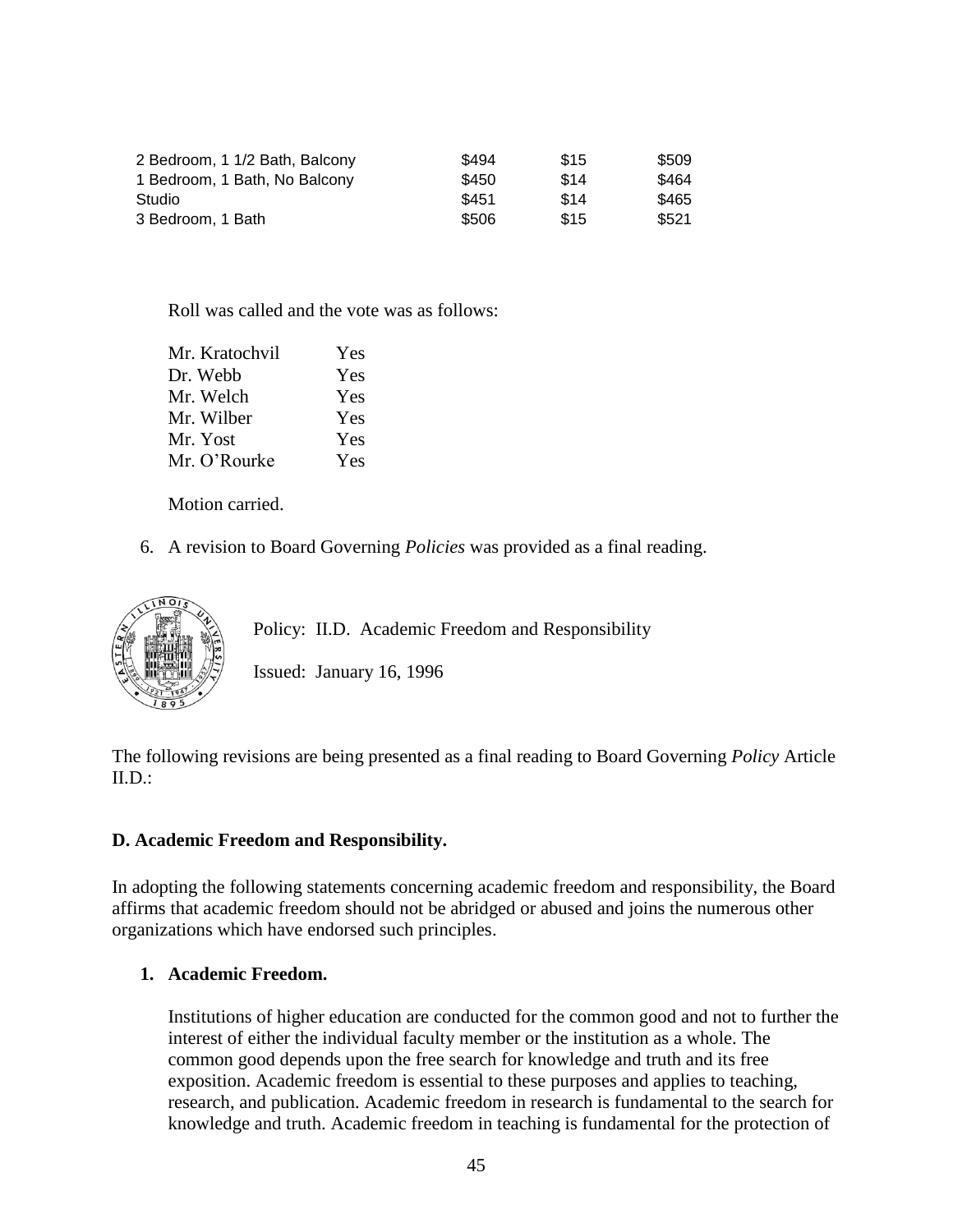the rights of the faculty member in teaching and of the student to freedom in learning. Academic freedom in publication is fundamental to foster an environment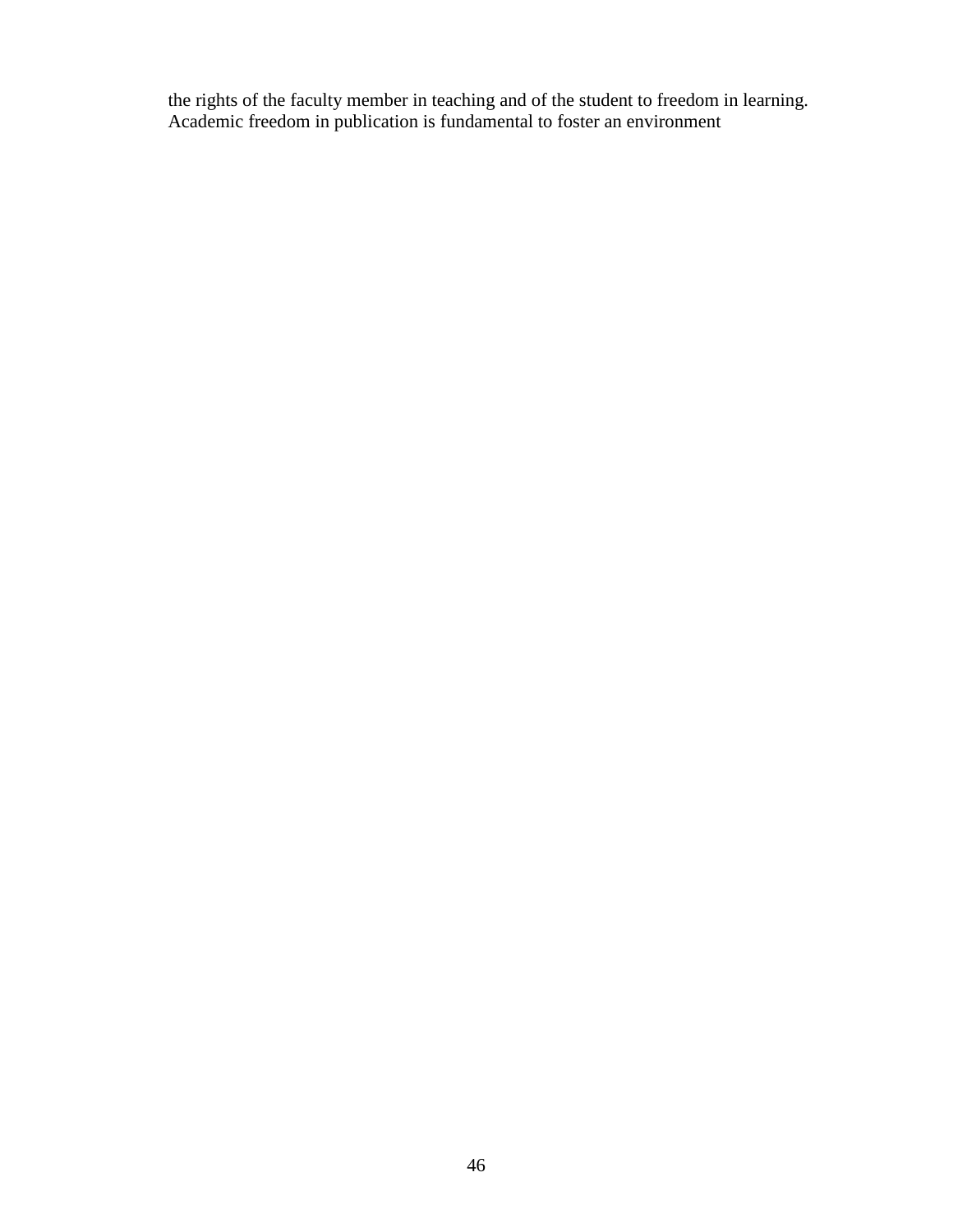of intellectual curiosity and dialogue. This freedom carries with it duties and responsibilities correlative with these rights.

- a. Faculty members are entitled to full freedom in research and in the publication of the results, subject to the adequate performance of their other academic duties; but research for pecuniary return should be based upon an understanding with the authorities of the institution.
- b. Faculty members are entitled to freedom in the classroom in discussing their subjects, but they should be careful not to persistently introduce into their teaching controversial matters having no relation to their subject.
- c. College or university faculty members are citizens, members of a learned profession, and officers of an educational institution. When they speak or write as a citizen on matters of public concern they should be free from institutional censorship or discipline, but their special position in the community imposes special obligations. As a person of learning and an educational officer, they should remember that the public may judge their profession and their institution by their utterances. Hence, they should at all times be accurate, should exercise appropriate restraint, should show respect for the opinions of others, and should indicate that they are not institutional spokespersons.
- d. In accordance with 110 ILCS 665/10-140, all faculty and staff members are free to communicate views on any matter of public or private concern to any branch of the state or federal government or any member thereof provided that the employee does not represent that he or she speaks for or on behalf of the university unless otherwise authorized. Faculty and staff members may also:
	- i. display political buttons, stickers, or patches provided that such display by faculty members in instructional settings is relevant to the instructional purpose;
	- ii. attend partisan political rallies provided that the faculty or staff member is not on duty; and
	- iii. display partisan bumper stickers on his or her vehicle.

Mr. Welch moved to approve the revision to Board *Bylaws, Governing Policies*. Mr. Kratochvil seconded the motion.

Roll was called and the vote was as follows:

| Mr. Kratochvil | Yes        |
|----------------|------------|
| Dr. Webb       | No         |
| Mr. Welch      | Yes        |
| Mr. Wilber     | Yes        |
| Mr. Yost       | Yes        |
| Mr. O'Rourke   | <b>Yes</b> |

Motion carried.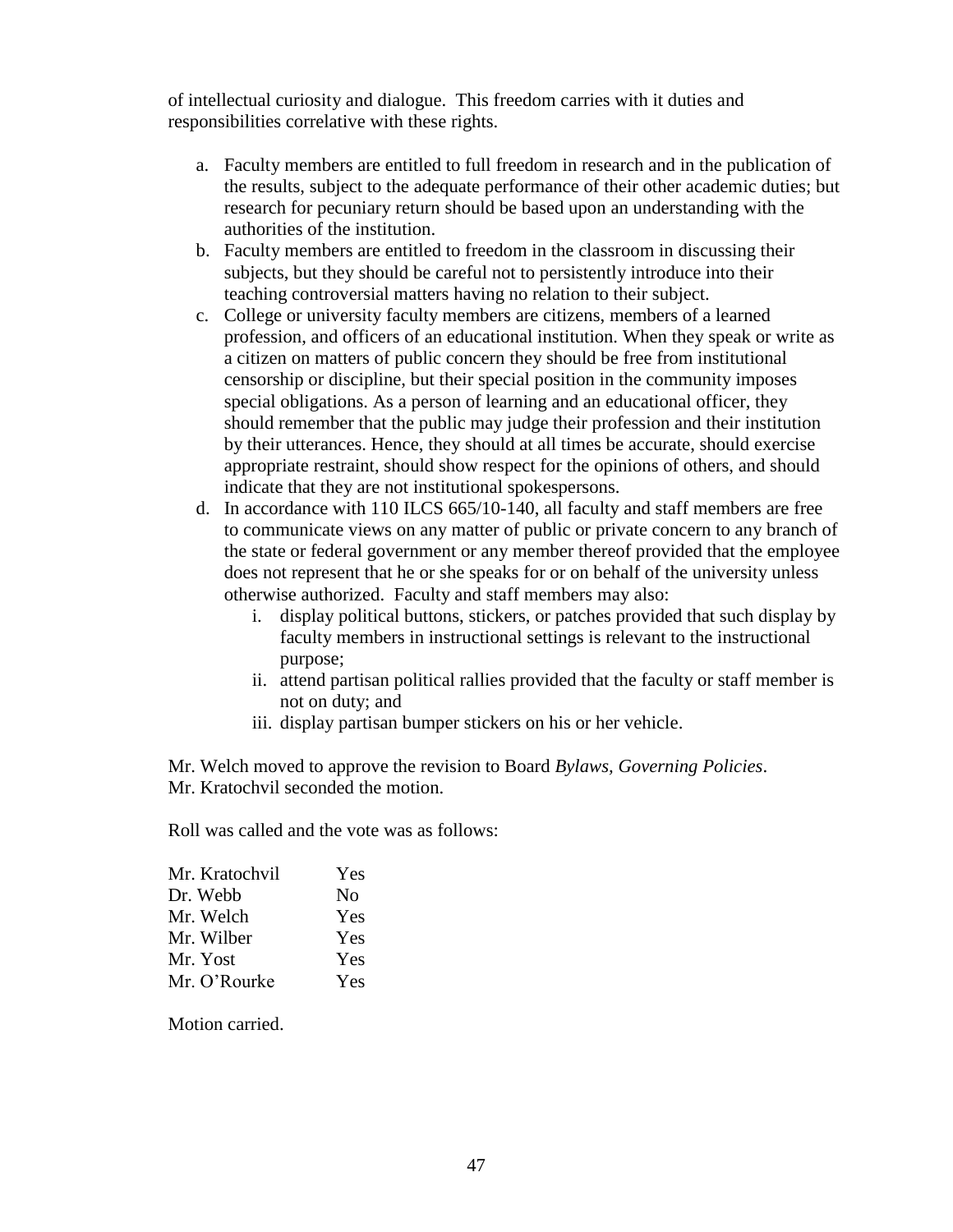7. Mr. Kratochvil moved to approve the naming of the patient waiting area in the University Health Services Building the "Heath Reception Area" for Dr. Jerry Heath, who served as Director of the Health Service from 1956-1988. Mr. Wilber seconded the motion.

Roll was called and the vote was as follows:

| Mr. Kratochvil | Yes |
|----------------|-----|
| Dr. Webb       | Yes |
| Mr. Welch      | Yes |
| Mr. Wilber     | Yes |
| Mr. Yost       | Yes |
| Mr. O'Rourke   | Yes |

Motion carried.

8. Mr. Kratochvil moved to approve the award of Honorary Degrees to Mr. Joseph Glassford, Dr. H. Ray Hoops, and Dr. Janet Treichel.

Mr. Glassford (alumnus BS 1964 and MS 1966) served as the first State Director of Special Education for Illinois and has received many honors at the state level for his tireless work to improve the state of special education. Dr. Hoops (alumnus BS 1962) has experienced a successful career in higher education as a professor, as a researcher and as an administrator, most recently as President of the University of Southern Indiana. Dr. Treichel serves as an advocate on behalf of vocational education teachers through her position as Executive Director of the National Business Education Association. Dr. Treichel has been very active in the EIU community since birth – attending the lab school, receiving two degrees from EIU, teaching for a time at EIU, and receiving many awards from EIU. Mr. Yost seconded the motion.

Roll was called and the vote was as follows:

| Mr. Kratochvil | Yes |
|----------------|-----|
| Dr. Webb       | Yes |
| Mr. Welch      | Yes |
| Mr. Wilber     | Yes |
| Mr. Yost       | Yes |
| Mr. O'Rourke   | Yes |

Motion carried.

9. Mr. Kratochvil moved to approve the authorization for President Perry to offer a threeyear contract to Mr. Robert Martin, Vice President for University Advancement, who will begin his employment at Eastern on February 1, 2010. The term of the contract will be February 1, 2010 through January 31, 2013. Mr. Wilber seconded the motion.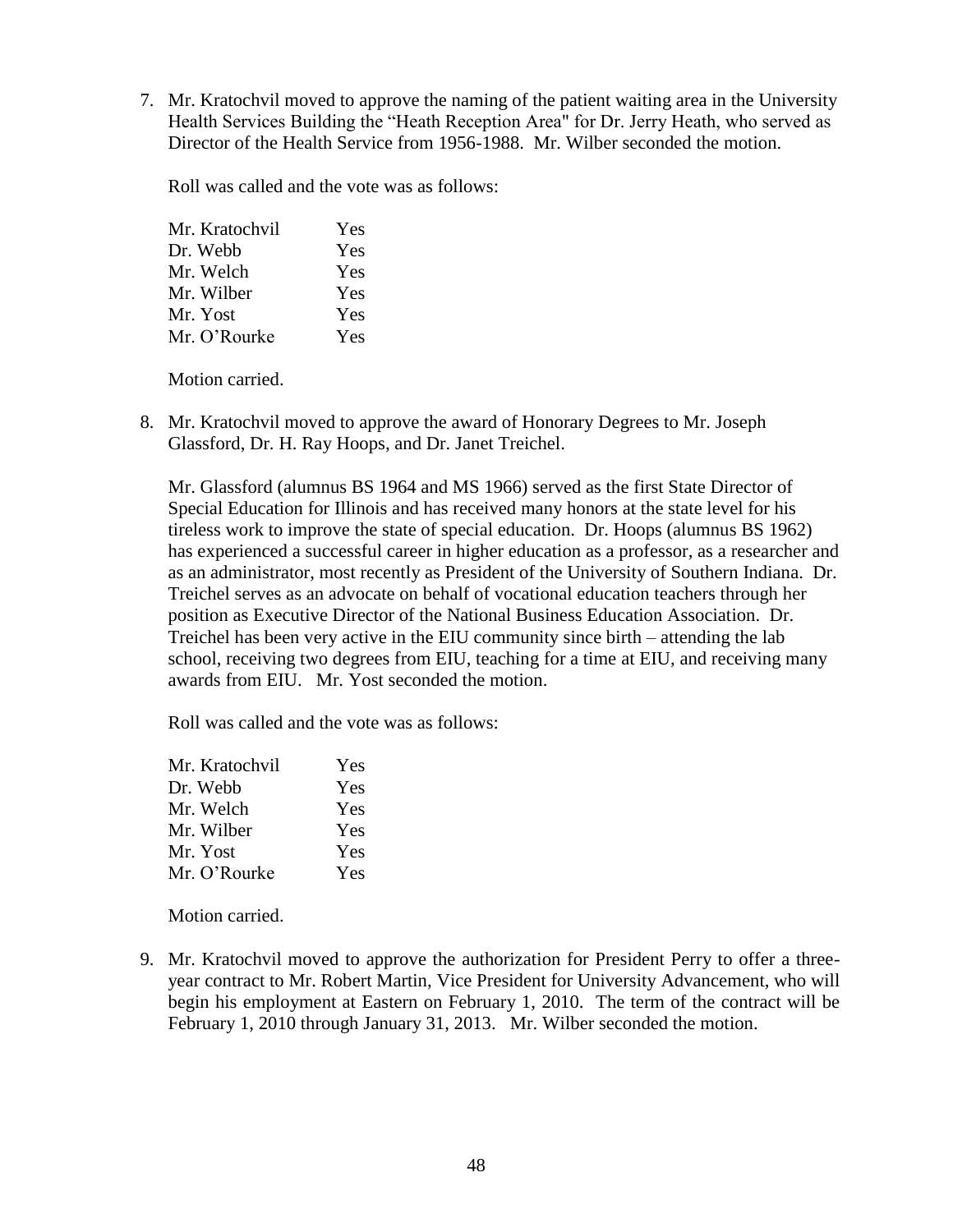Roll was called and the vote was as follows:

| Mr. Kratochvil | Yes |
|----------------|-----|
| Dr. Webb       | Yes |
| Mr. Welch      | Yes |
| Mr. Wilber     | Yes |
| Mr. Yost       | Yes |
| Mr. O'Rourke   | Yes |

Motion carried.

10. Mr. Yost moved to approve the authorization for President Perry to offer a two-year contract extension to Mr. Mike Miller, Head Men's Basketball Coach. The term of the two-year contract extension will be May 1, 2010 through April 30, 2012. Mr. Kratochvil seconded the motion.

Roll was called and the vote was as follows:

| Yes |
|-----|
| Yes |
| Yes |
| Yes |
| Yes |
| Yes |
|     |

Motion carried.

11. Mr. Yost moved to approve the proposed three-year labor agreement with AFSCME Local 981 from July 1, 2009 through June 30, 2012. Mr. Wilber seconded the motion.

Roll was called and the vote was as follows:

| Mr. Kratochvil | Yes |
|----------------|-----|
| Dr. Webb       | Yes |
| Mr. Welch      | Yes |
| Mr. Wilber     | Yes |
| Mr. Yost       | Yes |
| Mr. O'Rourke   | Yes |

Motion carried.

12. Mr. Wilber moved to approve an amendment to the Faculty Senate's constitution. The proposed amendment to Article XI, Section 1.a. seeks a change in how proposed amendments in the future may be made available to faculty members. The proposed language of Article XI, Section 1.a. reads: A copy of the proposed amendment shall be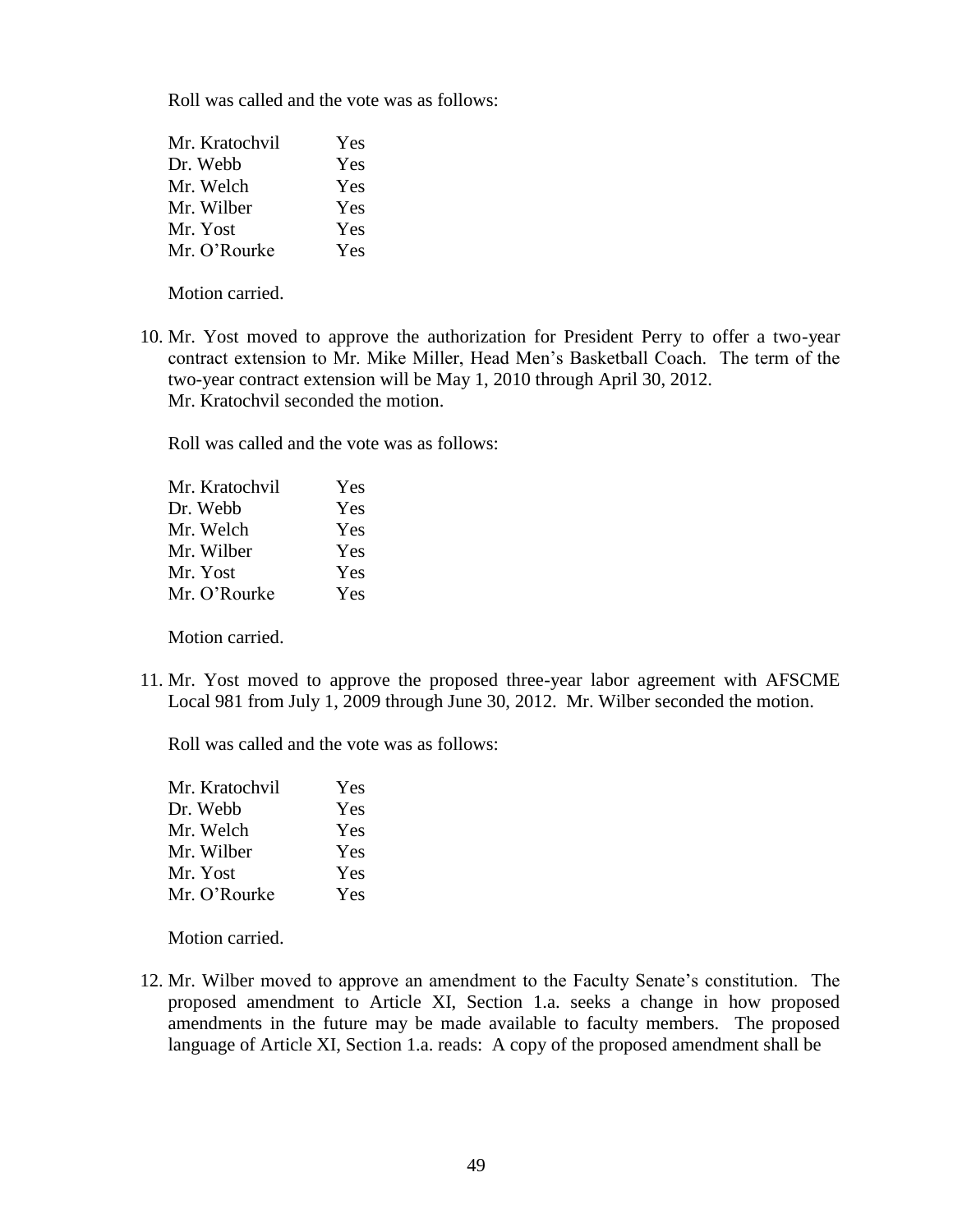distributed via electronic mail or through the campus mail to each faculty member at least two weeks before a vote is taken. Dr. Webb seconded the motion.

Roll was called and the vote was as follows:

| Mr. Kratochvil | Yes |
|----------------|-----|
| Dr. Webb       | Yes |
| Mr. Welch      | Yes |
| Mr. Wilber     | Yes |
| Mr. Yost       | Yes |
| Mr. O'Rourke   | Yes |

Motion carried.

#### **Information Items**

#### **President's Report**

Dr. Lord introduced Ms. Barbara Burke, Athletic Director, who gave a report on the NCAA Athletics Certification for 2009-2011. The purpose of this certification is to ensure that the Athletics Department is performing with integrity.

#### **Report from Board Chair**

Mr. O'Rourke mentioned the fiscal and budget issues currently facing the university, and commended the administration, staff, faculty, and students for their efforts to address the budget shortfall.

### **Committee Reports**

Executive Committee – Mr. O'Rourke reported that the committee discussed the 2010 Association of Governing Boards meeting, a budget update, proposed amendment to EIU's Management Act, NCAA recertification, the Campus Master Plan, the Regional Biomass Initiative, and the furlough policy.

Board Relations – No report.

Finance/Audit Committee – No report.

Academic & Student Affairs Committee – Mr. Welch reported that the committee discussed the proposed housing rates, budget issues, and the enrollment report.

Board Regulations – No report.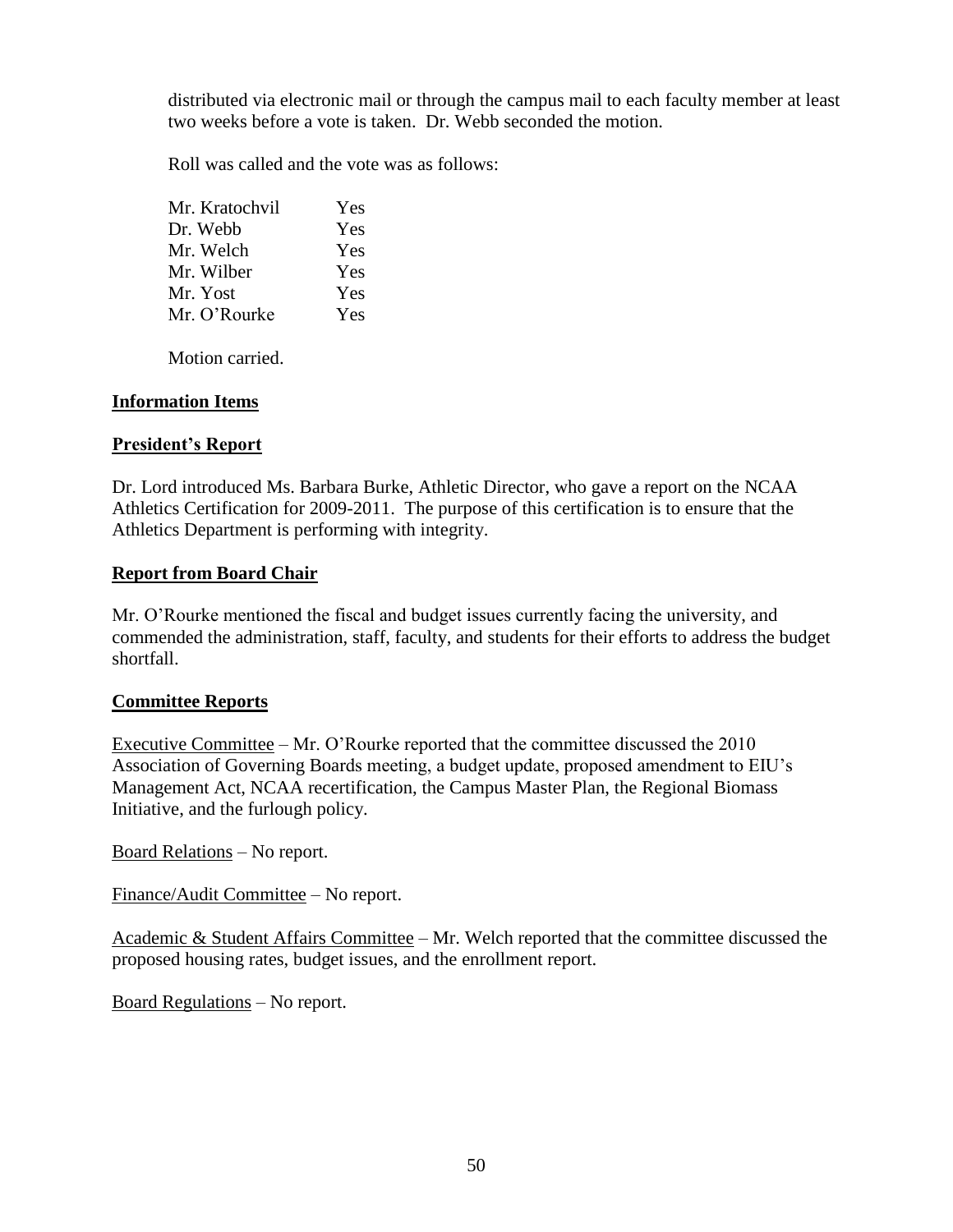## **Reports from Constituencies**

## Faculty Senate

Dr. Pommier thanked the board for their consideration of the revised Faculty Senate Constitution, and he again invited the board members to attend a Faculty Senate meeting.

### Student Government

Mark Olendzki, Student Vice President for Student Affairs, provided a brief report on Student Government activities. In addition to the amended Student Body Constitution, Mr. Olendzki mentioned donation drives and other programs on campus, that are supporting relief efforts for victims of the Haitian earthquake. He also discussed placing renewed emphasis on community service, and becoming citizens of the local community.

## **Report on Student Body Constitution Revisions**

Eric Wilber reported that the Student Body Constitution amendments were unanimously approved at the December student body election. Mr. Wilber briefly mentioned some of the changes made to the constitution, such as the elimination of senate districts, placing renewed emphasis on academics by requiring a higher GPA for both Student Senators and Student Executive Officers, and the shortened term length for Student Supreme Court Justices.

## **FY 2010 Deposit and Investment Report**

For the quarter ending December 31, 2009, the university had an average daily invested balance of \$97,373,819.73, and a net average daily balance of \$94,497,632.21. The annualized average yield was 0.12 percent.

### **Summary of Purchases \$100,000 - \$249,999**

| Vendor               | Type of Purchase                                           | <b>Bids</b> | Amount    |
|----------------------|------------------------------------------------------------|-------------|-----------|
| Horine's Pianos Plus | Two $(2)$ Grand Pianos for Doudna $1a$<br>Fine Arts Center |             | \$139,980 |

a. Five (5) potential vendors did not respond.

## **Financial Aid Programs Report**

Seventy-six percent of Eastern's student body received some type of financial assistance in FY 2009 in the form of loans, scholarships, grants, tuition waivers and/or employment, from various federal, state and university programs. Financial aid in FY 2009 totaled \$105,530,799 at Eastern; 61 percent came from federal sources, 13 percent from the State, 17 percent from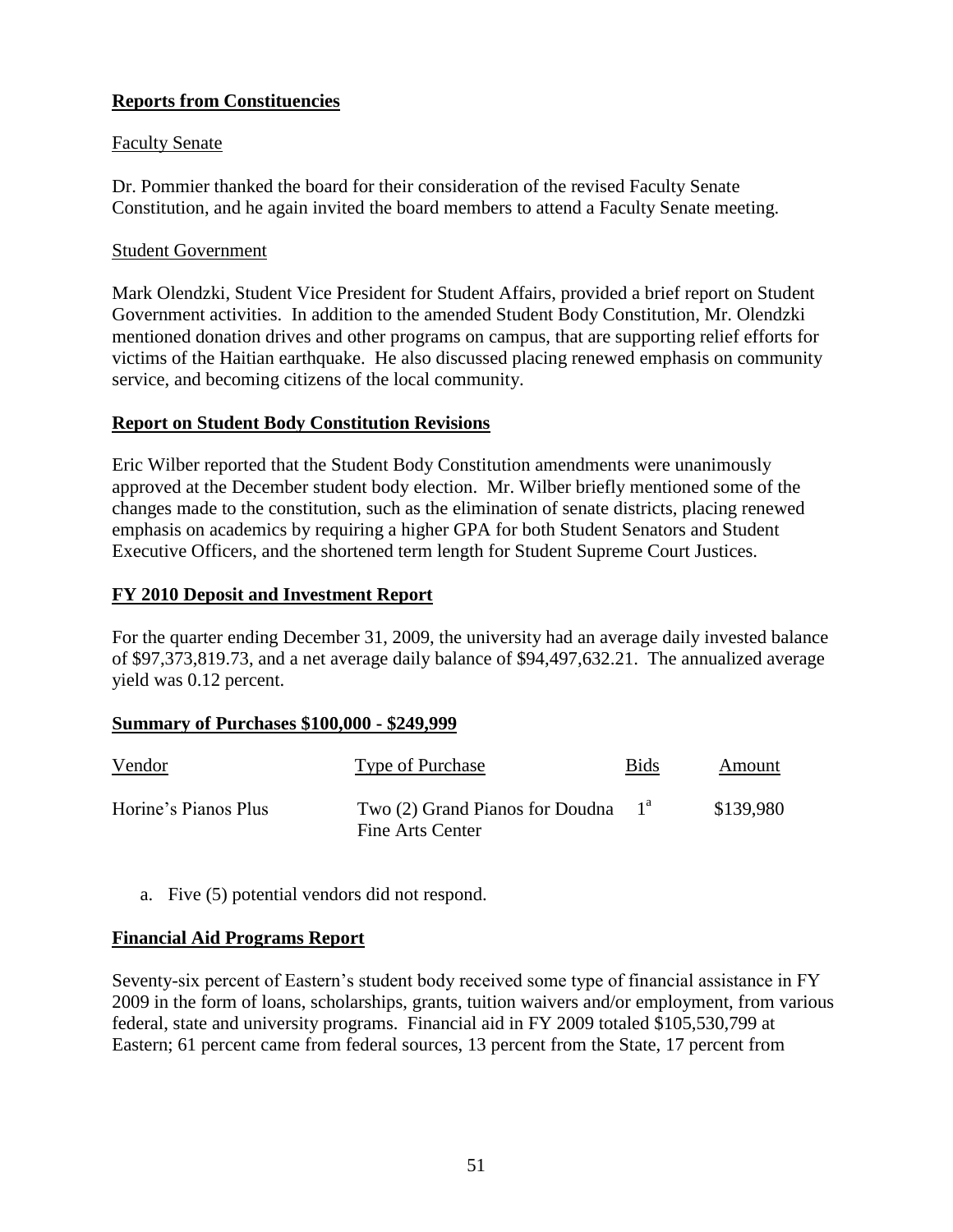institutional sources and 9 percent from other sources. Dr. Nadler thanked the Financial Aid office for their hard work, and recognized the Director of Financial Aid, Jerry Donna.

## **University Highlights**

Dr. Lord mentioned the strong performance of Eastern's students on the CPA exam, and commented that EIU continues to outperform students from other state of Illinois institutions. He also recognized Professor Sean Peebles, for winning the 2009 Henry Dreyfus Teacher Scholar Award.

## **Adjournment**

The meeting was adjourned.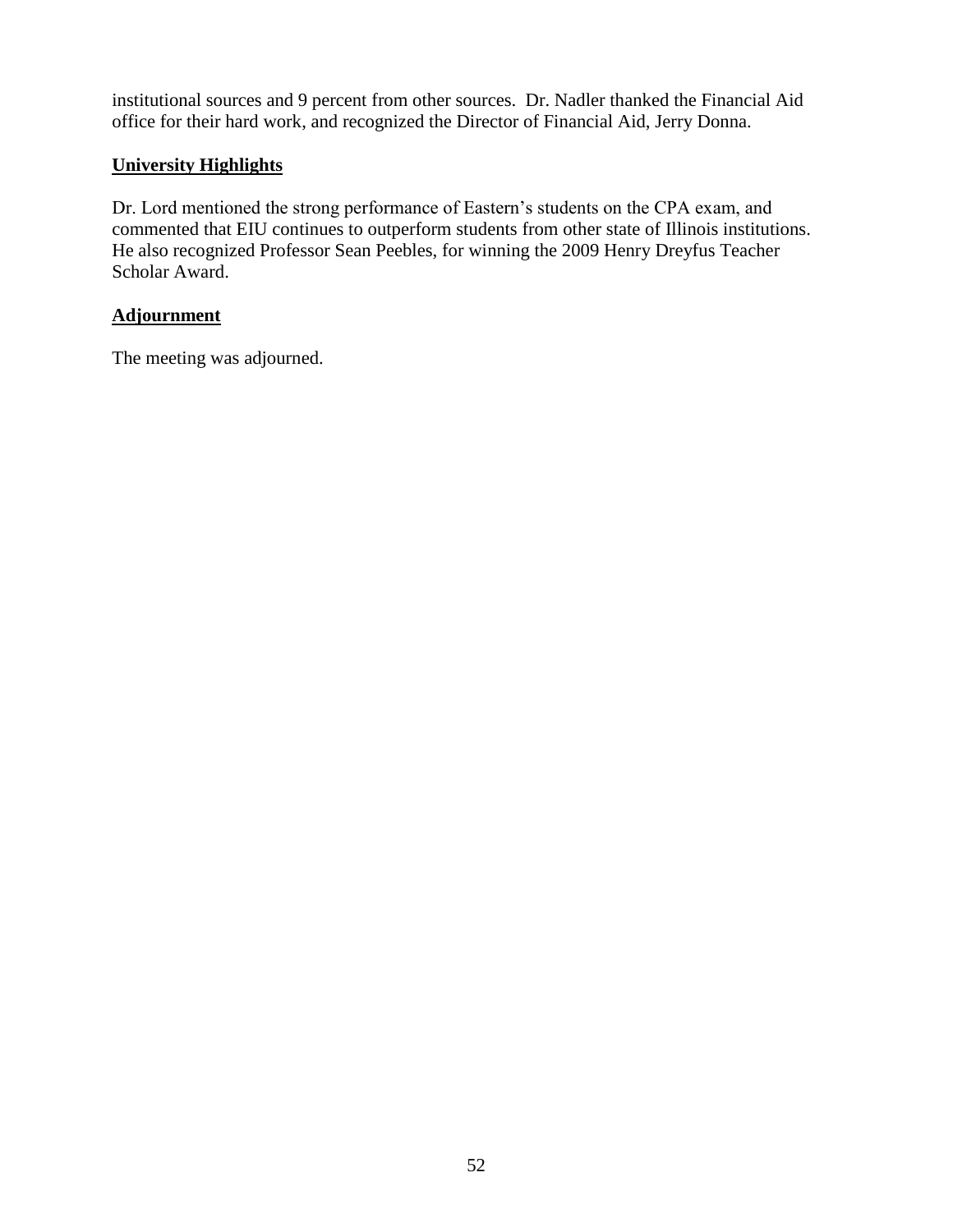### **MINUTES OF THE MEETING OF THE BOARD OF TRUSTEES OF EASTERN ILLINOIS UNIVERSITY CHARLESTON, ILLINOIS**

#### **March 12, 2010**

A meeting of the Board of Trustees was convened on March 12, 2010, at 11:30 a.m. in the Grand Ballroom of the Martin Luther King, Jr., University Union, Eastern Illinois University, Charleston, Illinois. Mr. Leo Welch, Vice Chair, presided.

#### **Roll Call**

Roll was called:

| Mr. Kratochvil | Present       |
|----------------|---------------|
| Ms. Nimmons    | Present       |
| Mr. O'Rourke   | (Not Present) |
| Dr. Webb       | Present       |
| Mr. Welch      | Present       |
| Mr. Wilber     | Present       |
| Mr. Yost       | Present       |
|                |               |

Also present were the following:

Dr. William L. Perry, President Dr. Blair Lord, Provost and Vice President for Academic Affairs Dr. William Weber, Vice President for Business Affairs Dr. Dan Nadler, Vice President for Student Affairs Mr. Robert Martin, Vice President for University Advancement Ms. Judy Gorrell, Executive Secretary to the President and Assistant Secretary, Board of **Trustees** Mr. Rob Miller, General Counsel Mr. Brad Ingram, Board Counsel Ms. Cynthia Nichols, Director of Civil Rights and Diversity Mr. Paul McCann, Treasurer, Board of Trustees

#### **Executive Session**

Mr. Kratochvil moved that the Board convene in Executive Session to consider the employment of employees, as permitted by Section  $2(c)(1)$  of the Open Meetings Act, collective negotiating matters, as permitted by Section 2(c)(2) of the Open Meetings Act, the purchase or lease of real property, as permitted by Section 2(c)(5) of the Open Meetings Act,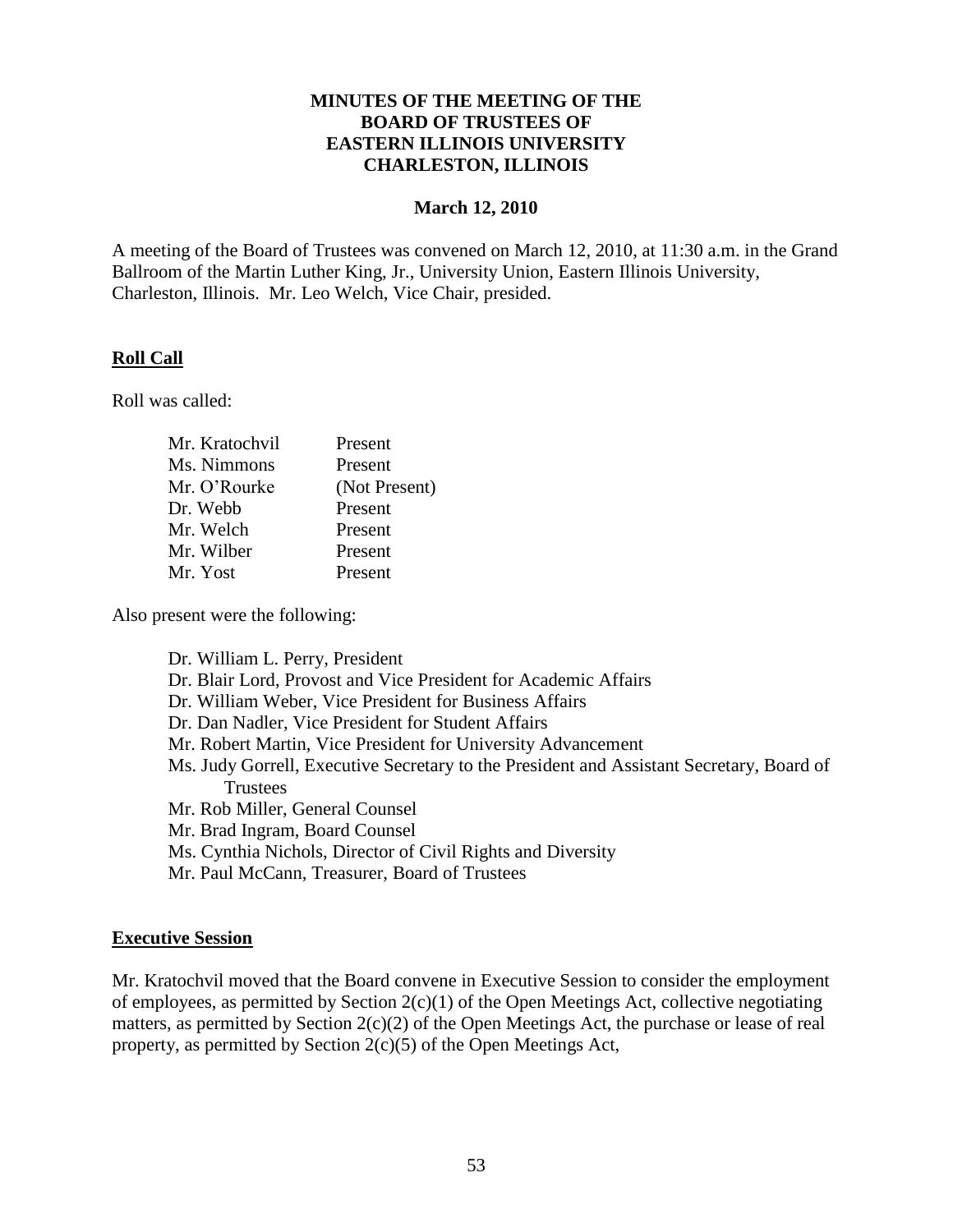and pending, probable, or imminent litigation, as permitted by Section  $2(c)(11)$  of the Open Meetings Act. Mr. Wilber seconded the motion.

Roll was called and the vote was as follows:

| Mr. Kratochvil | Yes |
|----------------|-----|
| Ms. Nimmons    | Yes |
| Dr. Webb       | Yes |
| Mr. Welch      | Yes |
| Mr. Wilber     | Yes |
| Mr. Yost       | Yes |

Motion carried.

Mr. Kratochvil moved to reconvene in Open Session. Mr. Yost seconded the motion.

Roll was called and the vote was as follows:

| Mr. Kratochvil | Yes |
|----------------|-----|
| Ms. Nimmons    | Yes |
| Dr. Webb       | Yes |
| Mr. Welch      | Yes |
| Mr. Wilber     | Yes |
| Mr. Yost       | Yes |
|                |     |

Motion carried.

The Board of Trustees Meeting reconvened in Open Session at 1:00 p.m.

### **Action Items**

1. Dr. Webb moved to approve the minutes of the Board Meeting on January 22, 2010. Mr. Wilber seconded the motion.

Roll was called and the vote was as follows:

| Mr. Kratochvil | Yes |
|----------------|-----|
| Ms. Nimmons    | Yes |
| Dr. Webb       | Yes |
| Mr. Welch      | Yes |
| Mr. Wilber     | Yes |
| Mr. Yost       | Yes |

Motion carried.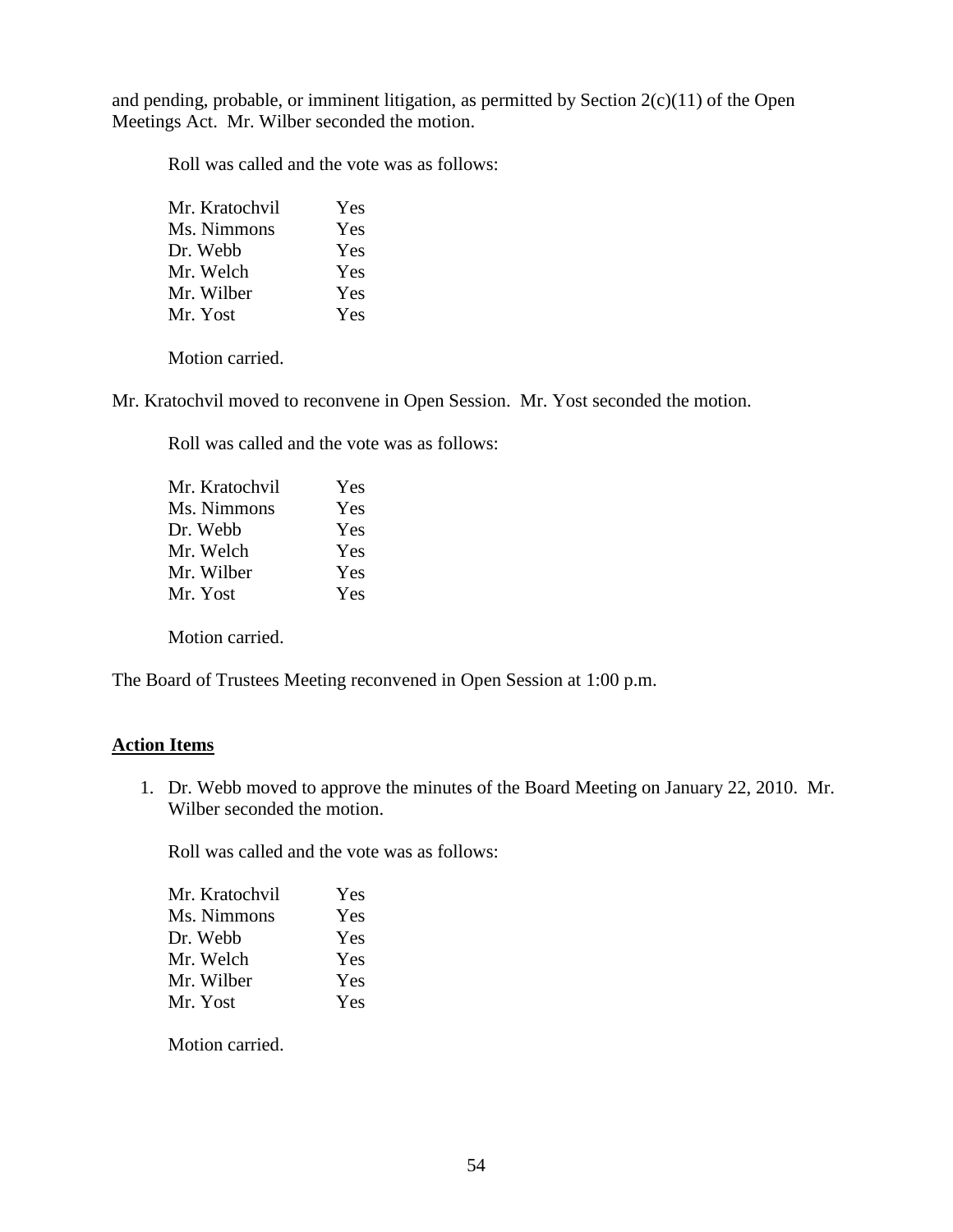2. Mr. Yost moved to approve the masonry tuck pointing at Booth Library at a total cost of \$290,950, including \$26,450 contingency, from the following vendor: Evans-Mason Inc., Springfield, IL. The source of funds is appropriated FY10 and FY11 funds. Ms. Nimmons seconded the motion.

Roll was called and the vote was as follows:

| Yes |
|-----|
| Yes |
| Yes |
| Yes |
| Yes |
| Yes |
|     |

Motion carried.

3. Mr. Wilber moved to approve the purchase of consulting services for the new Renewable Energy Center at a total cost of \$328,740, including \$29,885 contingency from Stanley Consulting, Chicago, IL. The selection of Stanley Consulting was made in accordance with the Qualifications Based Selection Act. The source of funds is grant and appropriated (for matching purposes only) funds. Ms. Nimmons seconded the motion.

Roll was called and the vote was as follows:

| Mr. Kratochvil | Yes |
|----------------|-----|
| Ms. Nimmons    | Yes |
| Dr. Webb       | Yes |
| Mr. Welch      | Yes |
| Mr. Wilber     | Yes |
| Mr. Yost       | Yes |

Motion carried.

4. Mr. Kratochvil moved to approve the authorization for President Perry to offer a one-year contract extension to Mr. Andrew Brady Sallee, Head Women's Basketball Coach. The term of the one-year contract extension will be May 10, 2012 through May 9, 2013. Mr. Wilber seconded the motion.

Roll was called and the vote was as follows:

| Mr. Kratochvil | Yes        |
|----------------|------------|
| Ms. Nimmons    | Yes        |
| Dr. Webb       | <b>Yes</b> |
| Mr. Welch      | <b>Yes</b> |
| Mr. Wilber     | Yes        |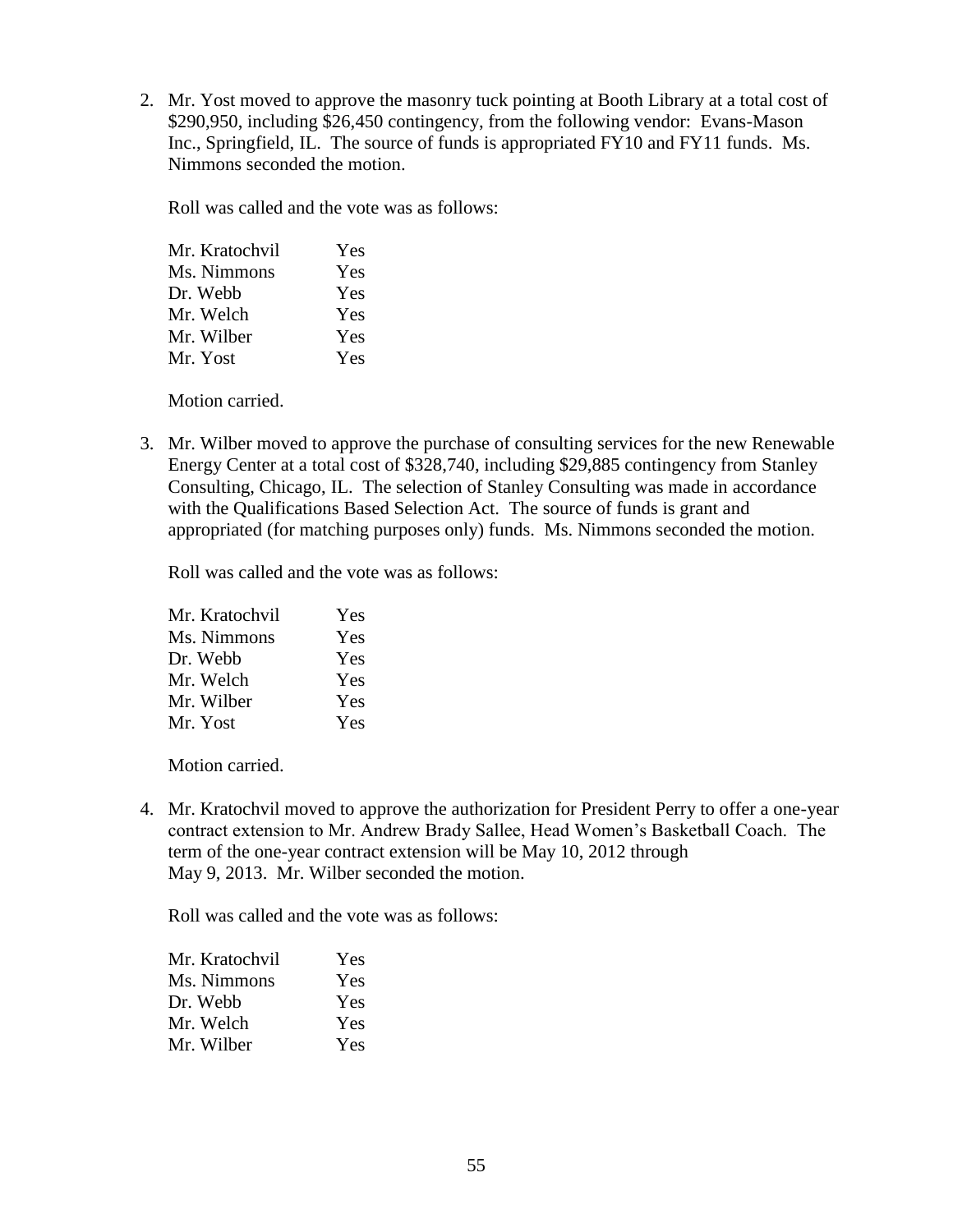Mr. Yost Yes

Motion carried.

5. Ms. Nimmons moved to approve the amendments to the University's Administrative Rules. The amendments are recommended due to recent organizational and statutory changes affecting the University. If approved, the amendments will be submitted to the Joint Committee on Administrative Rules (JCAR) for final approval. Mr. Wilber seconded the motion.

Roll was called and the vote was as follows:

| Mr. Kratochvil | Yes |
|----------------|-----|
| Dr. Webb       | Yes |
| Mr. Welch      | Yes |
| Mr. Wilber     | Yes |
| Mr. Yost       | Yes |
| Mr. O'Rourke   | Yes |

Motion carried.

6. Mr. Kratochvil moved to approve the easement for natural gas pipeline.

In connection with the construction of the Renewable Energy Center, Central Illinois Public Service Company, d/b/a AmerenCIPS, has asked that the University provide them with a perpetual easement to allow them to construct, operate and maintain a natural gas pipeline and related regulator stations and appurtenances, for and in consideration of \$1 and other valuable considerations. The gas supplied by the pipeline will be the source of the backup fuel for the Center. The easement affects the following land:

The Northerly 20 feet of even width and the Easterly 50 feet of even width of the following described property:

The South 573 feet of the Southwest Quarter of the Southeast Quarter of Section 14, Township 12 North, Range 9 East of the Third Principal Meridian, except that portion occupied by S.B.I. Route 130 on the East side thereof, containing 18.08 acres more or less (Tract No. 3 on Quit Claim Deed dated 11/17/1967 and recorded in the Recorder's Office of Coles County, Illinois in Volume 418 on Page 128);

And also, that part of the Southeast Quarter of the Southwest Quarter of Section 14, Township 12 North, Range 9 East of the Third Principal Meridian, described as follows:

Beginning at a point 30.7 feet West of the Southwest Corner of the Southwest Quarter of the Southeast Quarter of Section 14, Township 12 North Range 9 East of the Third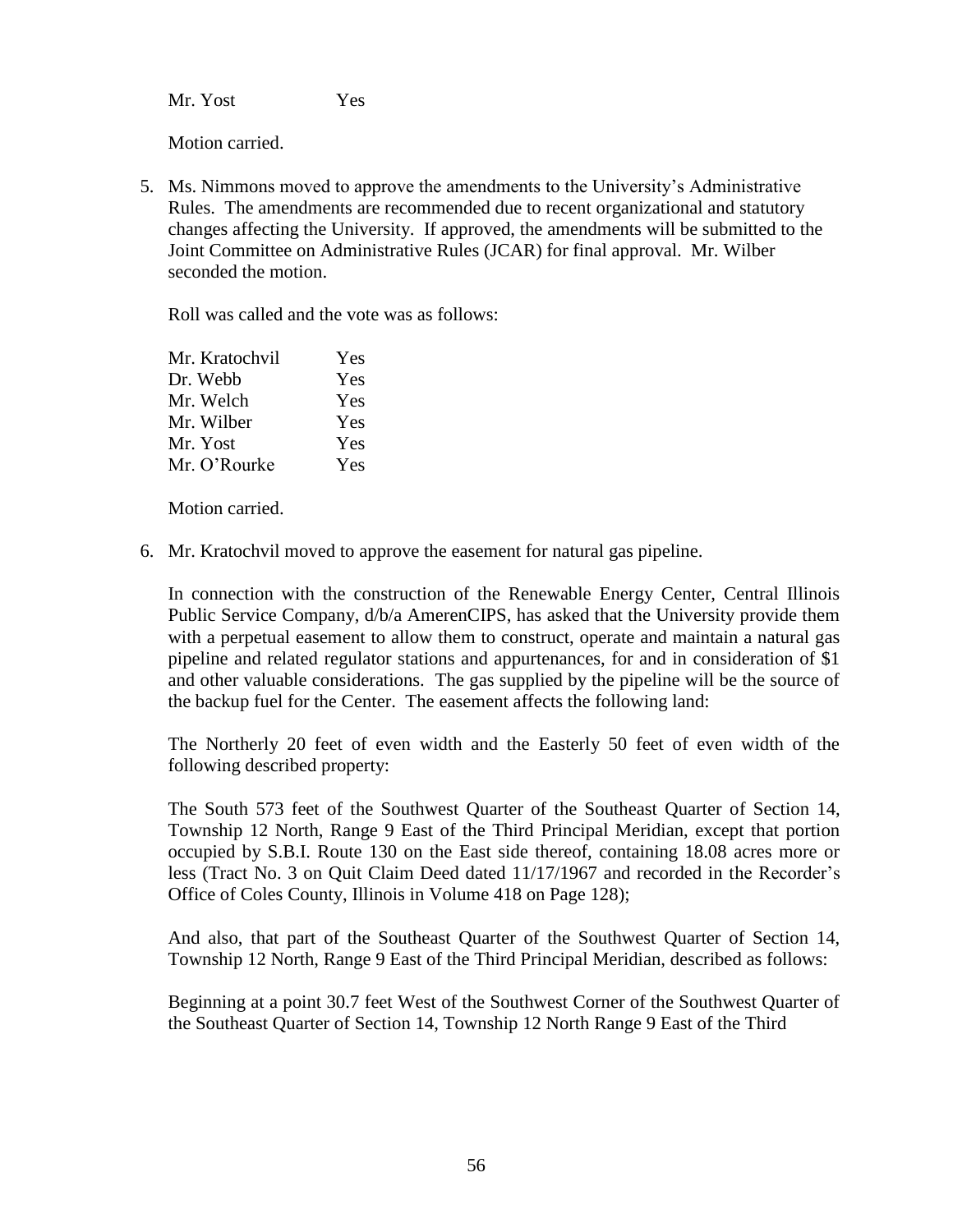Principal Meridian; thence East to the West line of the Southwest Quarter of the Southeast Quarter of said Section 14; thence North along the West line of said Quarter 573 feet; thence West 24.7 feet; thence South 573 feet to the place of beginning, containing .36 acres more or less. (Tract No. 4 on Quit Claim Deed dated 11/17/1967 and recorded in the Recorder's Office of Coles County, Illinois in Volume 418 on Page 128);

And also; the Northerly 20 feet of the Easterly 350 feet; and the Easterly 50 feet of even width of the following described property:

The North 1089 feet of the Northwest Quarter of the Northeast Quarter of Section 23, Township 12 North, Range 9 East of the third Principal Meridian, except that portion occupied by S.B.I. Route 130 on the East side thereof, containing 31.92 acres more or less. (Tract No. 1 on Quit Claim Deed dated 11/17/1967 and recorded in the Recorder's Office of Coles County, Illinois in Volume 418 on Page 128)

Ms. Nimmons seconded the motion.

Roll was called and the vote was as follows:

| Mr. Kratochvil | Yes |
|----------------|-----|
| Ms. Nimmons    | Yes |
| Dr. Webb       | Yes |
| Mr. Welch      | Yes |
| Mr. Wilber     | Yes |
| Mr. Yost       | Yes |

Motion carried.

### **Information Items**

#### **President's Report**

Dr. Perry asked Dr. Lord to introduce presenters from the four colleges, regarding the Campaign for Eastern. Dr. Lord introduced Dr. Rick Roberts and Dr. Angela Yoder, who discussed the Health and Wellness Center. Their presentation centered around five "C's" – Crisis, Concept, Collaboration, Consequence, and Conclusion. Their goal is to create a Health and Wellness Center that distinguishes EIU as a destination for research, training, and education that serves EIU students, area families, and foster families.

Dr. Lord then introduced Dr. Cheryl Noll, who shared information about the Center for Entrepreneurship and Innovation, which supports outreach, education, and research in entrepreneurship programs.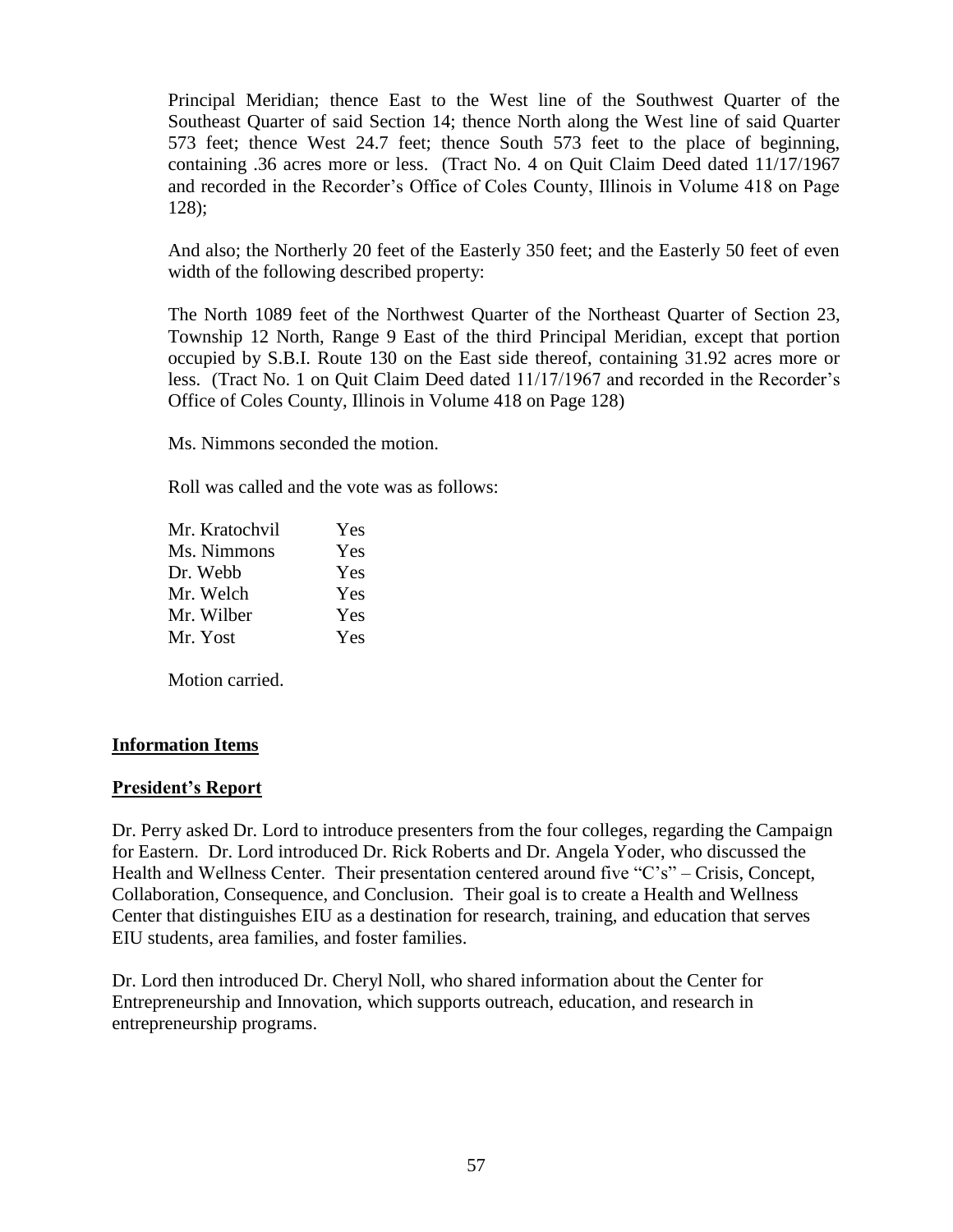Dr. Gail Richard presented information on the Autism Center at Eastern Illinois University, which would serve as a resource center, as well as an excellent opportunity for faculty and students to integrate their academic knowledge in a functional, applied setting.

Dr. Anita Shelton discussed the Center for the Humanities. This is a regional center in central Illinois, which will play a critical role in fostering connections with middle level and secondary schools in the region, through integrative learning.

## **Report from Board Chair**

Mr. Welch discussed the Governor's budget report and a reception for legislators, which was sponsored by the Annuitants Association and the State University Retirement System. He also thanked Dr. Perry for his testimony before the House Appropriations Committee.

### **Committee Reports**

Executive/Planning Committee – Mr. Welch reported that the Committee discussed the budget, various legislative items, the NCAA recertification process, the campaign for Eastern, and regional biomass initiatives.

Board Relations Committee – Ms. Nimmons welcomed Mr. Robert Martin, Vice President for University Advancement. The Alumni Association report, Legacy Weekend event planning, and the capital campaign were also discussed.

Finance/Audit Committee – No report.

Academic and Student Affairs Committee – Mr. Welch reported that admissions for Fall 2010 were discussed, and an update on the new Textbook Rental Facility was provided by Dr. Nadler.

Board Regulations – No report.

## **Reports from Constituencies**

Faculty Senate – No report.

Staff Senate – No report.

Student Government – Michelle Murphy, Student Body President, mentioned that this would be her last report to the Board, as Student Government elections would be held soon. Ms. Murphy also mentioned that she learned a lot about herself during her time as Student Body President, and thanked the Board for their support.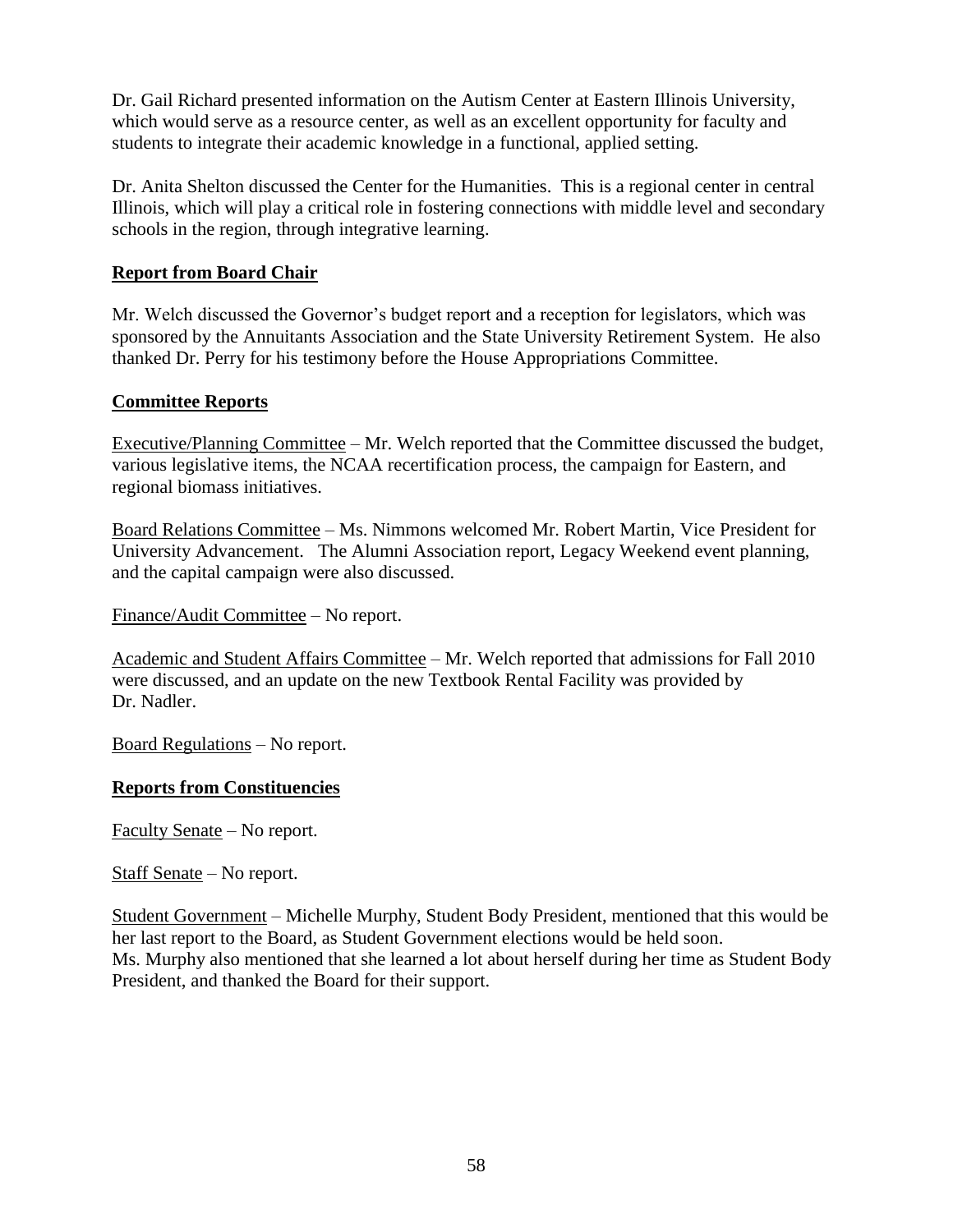## **Report from Annuitants**

Mr. Dale Wolf provided a report from the Annuitants Association. Mr. Wolf encouraged all those present, who are eligible, to join the Annuitants Association. He shared his goals for the Annuitants Association, which are membership, current employee involvement, volunteerism, and up-to-date flow of information. Mr. Wolf mentioned the date for the next chapter meeting, which is scheduled for Thursday, April 8 at the Neal Welcome Center.

## **Summary of Purchases \$100,000 - \$249,999**

None

## **University Highlights**

Dr. Perry again welcomed Mr. Martin, Vice President for University Advancement, to campus. He also mentioned several books that were recently published by faculty, and shared that faculty achievement is one of the main reasons given by students who choose to attend EIU.

## **Adjournment**

Meeting was adjourned.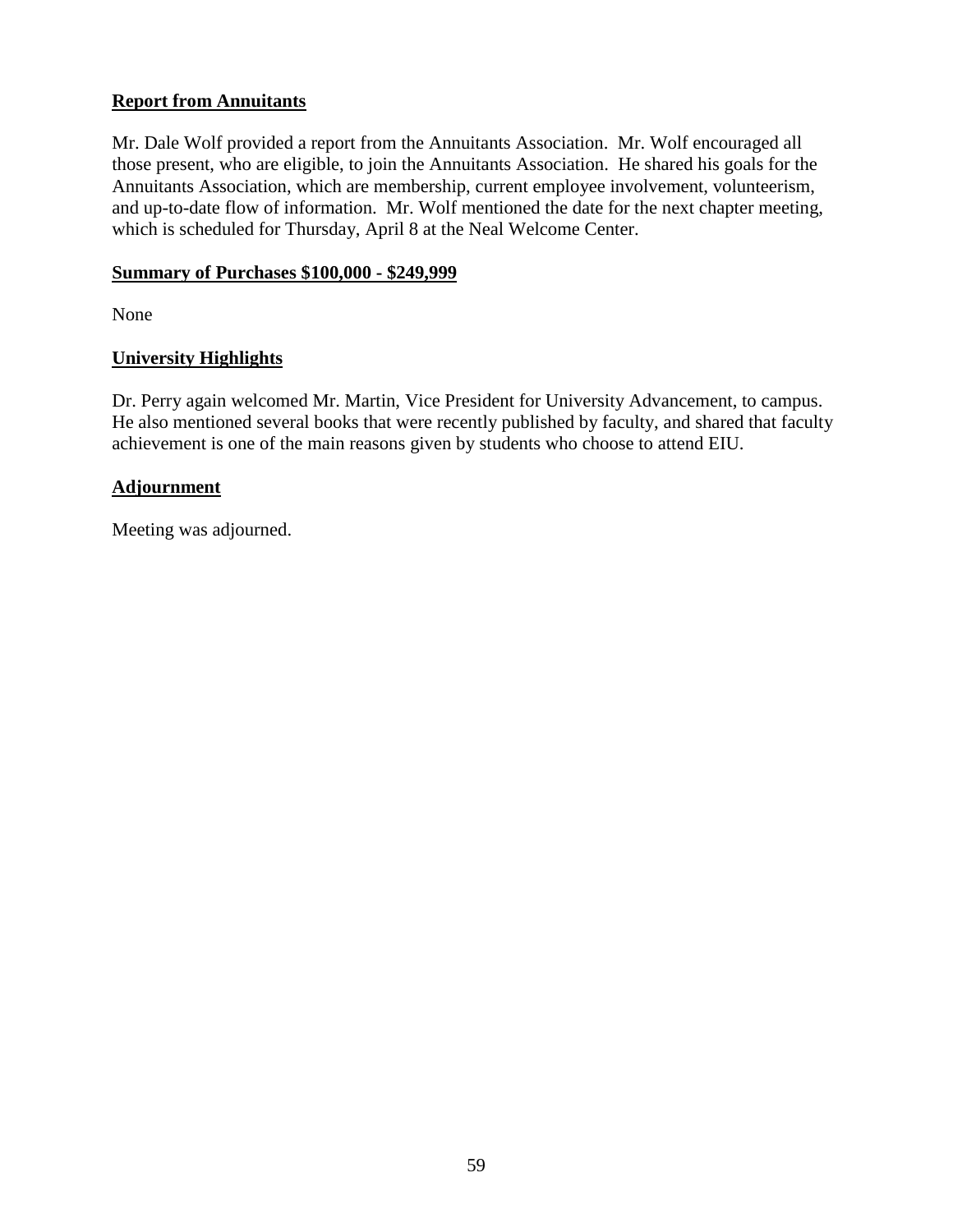### **MINUTES OF THE MEETING OF THE BOARD OF TRUSTEES OF EASTERN ILLINOIS UNIVERSITY CHARLESTON, IL**

#### **April 26, 2010**

A meeting of the Board of Trustees was convened on April 26, 2010, at 11:00 a.m. in the Grand Ballroom, Eastern Illinois University, Charleston, Illinois. Mr. O'Rourke, Chair, presided.

#### **Roll Call**

| Mr. Kratochvil | Present            |
|----------------|--------------------|
| Ms. Nimmons    | Present            |
| Mr. O'Rourke   | Present            |
| Dr. Webb       | Present            |
| Mr. Welch      | Present            |
| Mr. Wilber     | Present            |
| Mr. Yost       | <b>Not Present</b> |

Also present were the following:

Dr. William L. Perry, President Dr. Blair Lord, Provost and Vice President for Academic Affairs Dr. Dan Nadler, Vice President for Student Affairs Dr. William Weber, Vice President for Business Affairs Mr. Robert Martin, Vice President for University Advancement Mr. Robert Miller, General Counsel Ms. Cynthia Nichols, Director of Civil Rights and Diversity Ms. Judy Gorrell, Executive Secretary to the President and Assistant Secretary, Board of **Trustees** Mr. Brad Ingram, Board Counsel Mr. Paul McCann, Treasurer, Board of Trustees

#### **Executive Session**

Mr. Welch moved that the Board convene in Executive Session to consider the employment of employees as permitted by Section 2.c.1 of the Open Meetings Act, collective negotiating matters as permitted by Section 2.c.2 of the Open Meetings Act, purchase or release of real property as permitted by Section 2.c.5 of the Open Meetings Act, and pending, probable, or imminent litigation as permitted by Section 2.c.11 of the Open Meetings Act. Mr. Kratochvil seconded the motion.

Roll was called and the vote was as follows:

| Mr. Kratochvil | Yes |
|----------------|-----|
| Ms. Nimmons    | Yes |
| Dr. Webb       | Yes |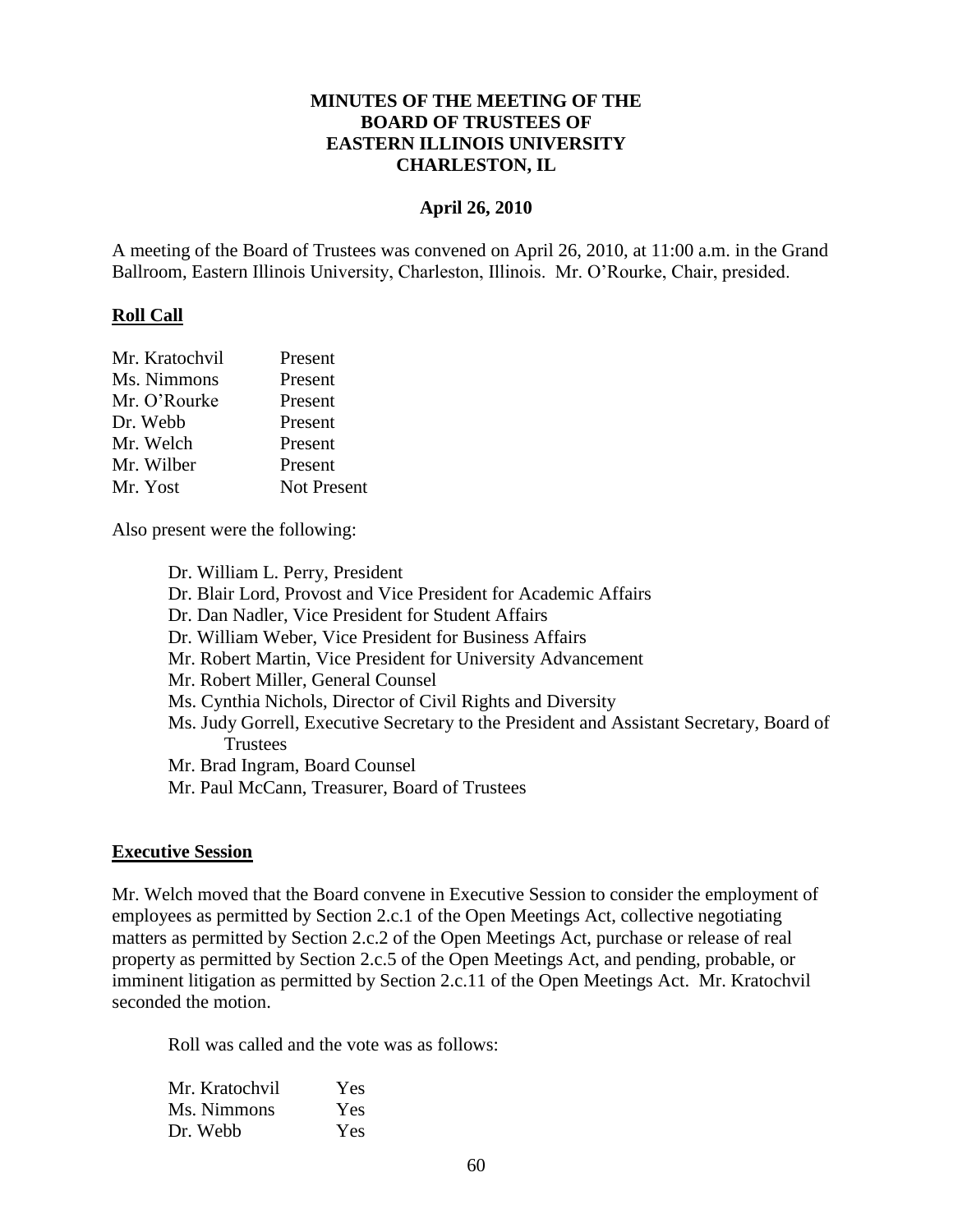| Mr. Welch    | Yes |
|--------------|-----|
| Mr. Wilber   | Yes |
| Mr. O'Rourke | Yes |

Motion carried.

Mr. Welch moved to reconvene in Open Session. Mr. Wilber seconded the motion.

Roll was called and the vote was as follows:

| Mr. Kratochvil | Yes        |
|----------------|------------|
| Ms. Nimmons    | Yes        |
| Dr. Webb       | Yes        |
| Mr. Welch      | Yes        |
| Mr. Wilber     | <b>Yes</b> |
| Mr. O'Rourke   | Yes        |
|                |            |

Motion carried.

The Board of Trustees reconvened in Open Session at 1:00 p.m.

### **Roll Call**

| Mr. Kratochvil | Present |
|----------------|---------|
| Ms. Nimmons    | Present |
| Mr. O'Rourke   | Present |
| Dr. Webb       | Present |
| Mr. Welch      | Present |
| Mr. Wilber     | Present |
| Mr. Yost       | Present |

## **Action Items**

1. Mr. Wilber moved to approve the minutes of the Board meeting on March 12, 2010. Ms. Nimmons seconded the motion.

Roll was called and the vote was as follows:

| Mr. Kratochvil | Yes |
|----------------|-----|
| Ms. Nimmons    | Yes |
| Dr. Webb       | Yes |
| Mr. Welch      | Yes |
| Mr. Wilber     | Yes |
| Mr. Yost       | Yes |
| Mr. O'Rourke   | Yes |
|                |     |

Motion carried.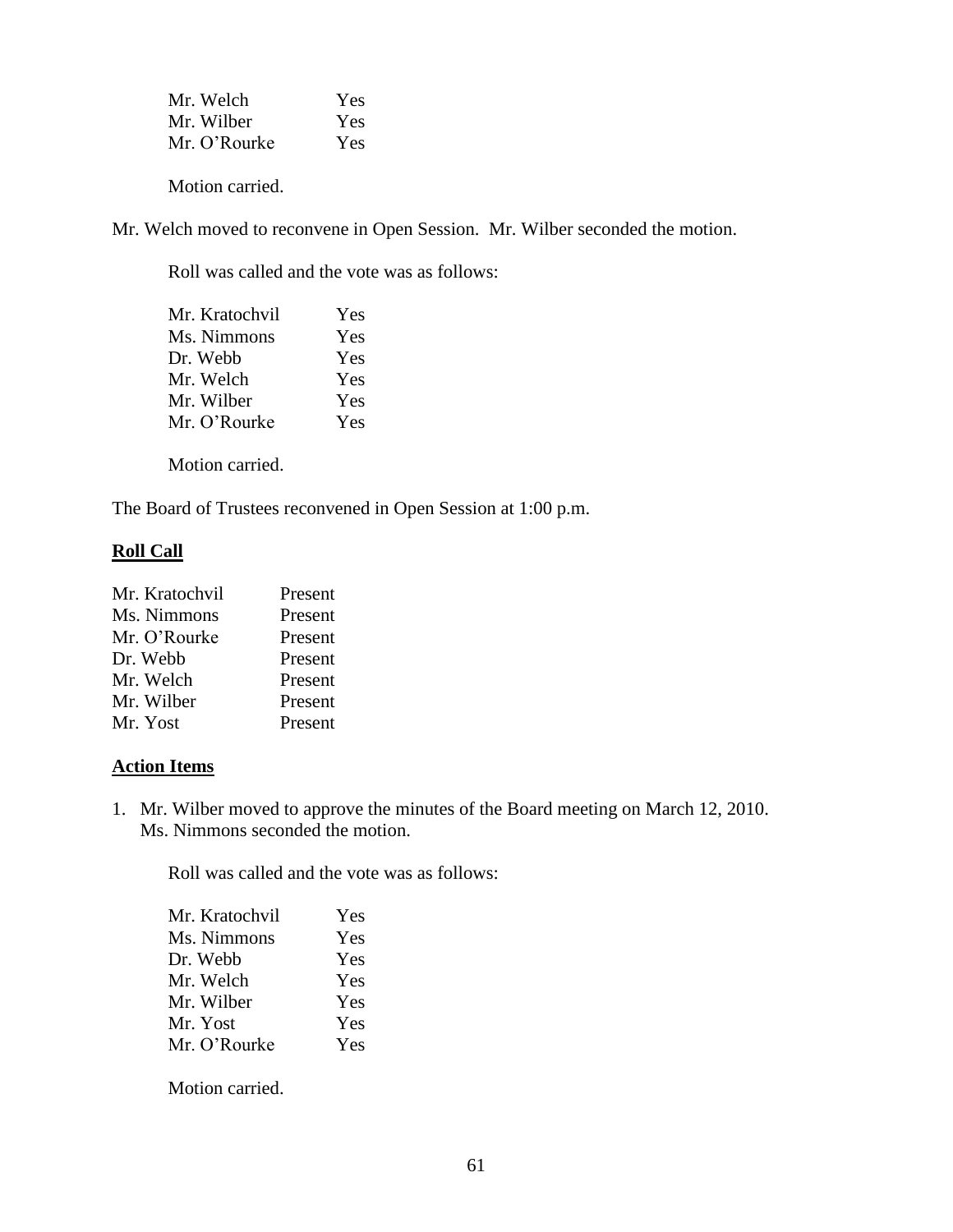2. Mr. Kratochvil moved to approve the awarding of tenure for 20 candidates who were presented by Dr. Lord. The following individuals were presented for award of tenure effective with the 2010-2011 academic year:

Ms. Trina Becker, Department of Communication Disorders and Sciences Dr. Rigoberto Chinchilla, School of Technology Ms. Ann Coddington Rast, Department of Art Dr. Steven R. Conn, Department of Counseling and Student Development Dr. Ayse Olcay Costello, School of Business Dr. John Dively, Department of Educational Leadership Dr. Karen S. Drage, School of Technology Dr. Kyungsoon Jeon, Department of Mathematics and Computer Science Mr. Paul Johnston, Department of Music Dr. Jinhee Lee, Department of History Dr. (Crystal) Yan Lin, School of Business Dr. Zhiwei Liu, Department of Biological Sciences Dr. Thomas N. McDonald, School of Technology Dr. Andrew E. Mertz, Department of Mathematics and Computer Science Dr. Frank Mullins, Department of Special Education Dr. Suzie Asha Park, Department of English Dr. Rebecca A. Peebles, Department of Chemistry Dr. Denise S. Smith, School of Business Dr. Tina K. Veale, Department of Communication Disorders and Sciences Dr. Marjorie Worthington, Department of English

Mr. Welch seconded the motion.

Roll was called and the vote was as follows:

| Mr. Kratochvil | Yes |
|----------------|-----|
| Ms. Nimmons    | Yes |
| Dr. Webb       | Yes |
| Mr. Welch      | Yes |
| Mr. Yost       | Yes |
| Mr. O'Rourke   | Yes |

Motion carried.

3. Dr. Webb moved to approve the Tuition Recommendations for Fiscal Year 2011. Mr. Kratochvil seconded the motion.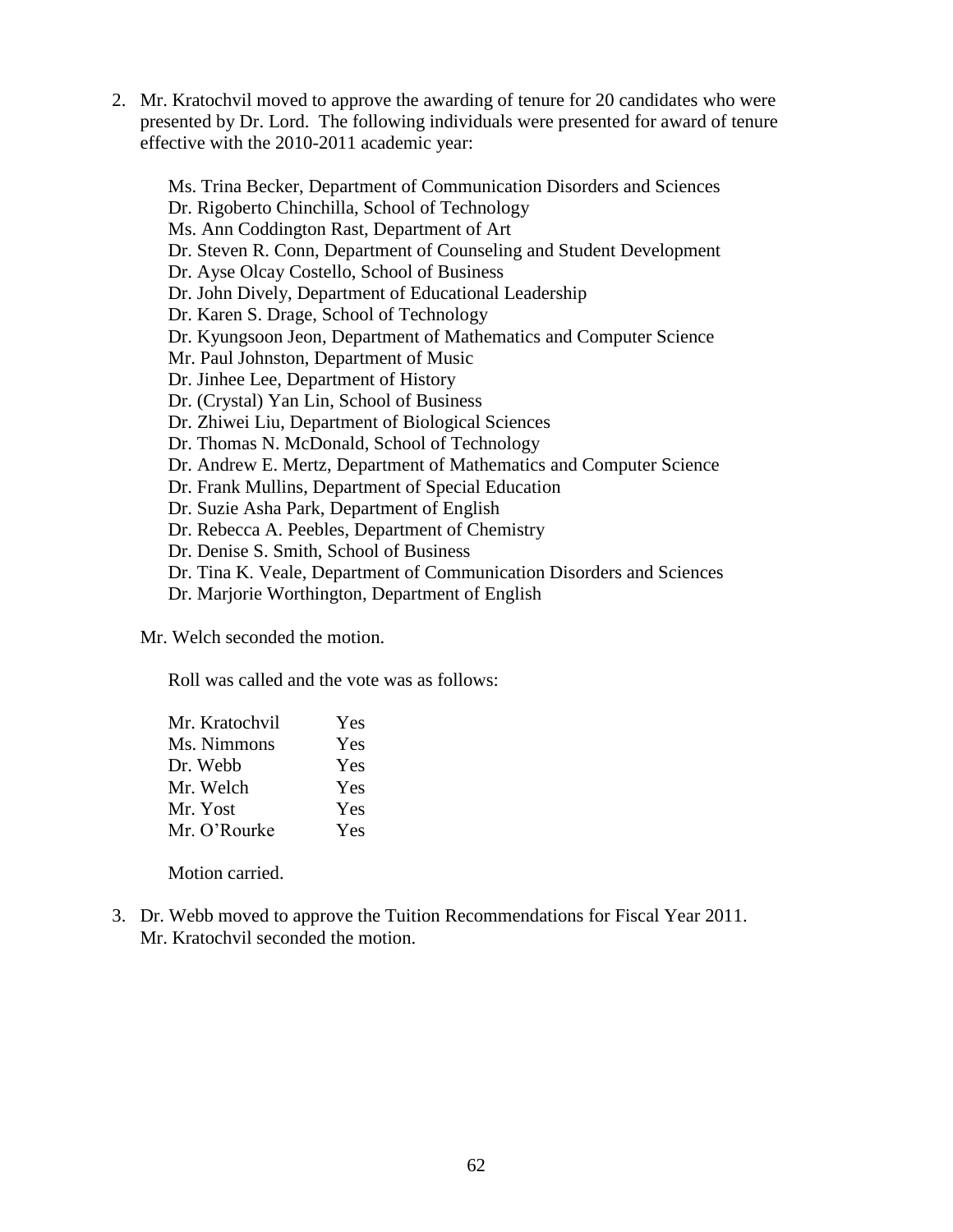#### **FY11 Tuition Recommendations**

#### **Proposed FY11 Tuition (Fall 2010, Spring 2011, Summer 2011)**

**Undergraduate** - A student who has not earned the baccalaureate degree will pay the following tuition:

| <b>Illinois Resident</b> |                 |                 |
|--------------------------|-----------------|-----------------|
| <b>Present</b>           | <b>Proposed</b> | <b>Increase</b> |
| \$183.00                 | \$197.00        | \$14.00         |
| \$173.55                 | \$173.55        | \$0             |
| \$194.40                 | \$194.40        | \$0             |
| \$218.00                 | \$218.00        | \$0             |
| \$239.00                 | \$239.00        | \$0             |
|                          | \$254.00        | \$0             |
|                          |                 |                 |

Effective FY05, State of Illinois Public Act 93-0228 (110 ILCS 665/10-120) policy provides that tuition for new undergraduate Illinois resident students will remain the same for four continuous academic years. The guaranteed tuition rate period is extended for undergraduate degree programs approved by the University for completion in more than four years. The extension is limited to the minimum number of additional semester(s) to complete the program as approved by the University. This list of programs approved by the University for completion in more than four years is maintained by the Provost.

|                                                         | <b>Non-Resident</b> |                 |                 |
|---------------------------------------------------------|---------------------|-----------------|-----------------|
|                                                         | <b>Present</b>      | <b>Proposed</b> | <b>Increase</b> |
| Continuing, Non-guaranteed Students – Per Semester Hour | \$549.00            | \$590.00        | \$41.00         |
| FY07 Guaranteed Students – Per Semester Hour            | \$520.65            | \$520.65        | \$0             |
| FY08 Guaranteed Students – Per Semester Hour            | \$583.20            | \$583.20        | \$0             |
| FY09 Guaranteed Students – Per Semester Hour            | \$654.00            | \$654.00        | \$0             |
| FY10 Guaranteed Students – Per Semester Hour            | \$717.00            | \$717.00        | \$0             |
| FY11 New Students – Per Semester Hour                   |                     | \$762.00        | $\Omega$        |
|                                                         |                     |                 |                 |

**Graduate -** A post-baccalaureate student will pay the following tuition (regardless of the level of courses in which he/she enrolls):

|                          | <b>Illinois Resident</b> |                 |                 |
|--------------------------|--------------------------|-----------------|-----------------|
|                          | <b>Present</b>           | <b>Proposed</b> | <b>Increase</b> |
| <b>Per Semester Hour</b> | \$239.00                 | \$254.00        | \$15.00         |
|                          | <b>Non-Resident</b>      |                 |                 |
|                          | <b>Present</b>           | <b>Proposed</b> | <b>Increase</b> |
| <b>Per Semester Hour</b> | \$717.00                 | \$686.00        | $$-31.00$       |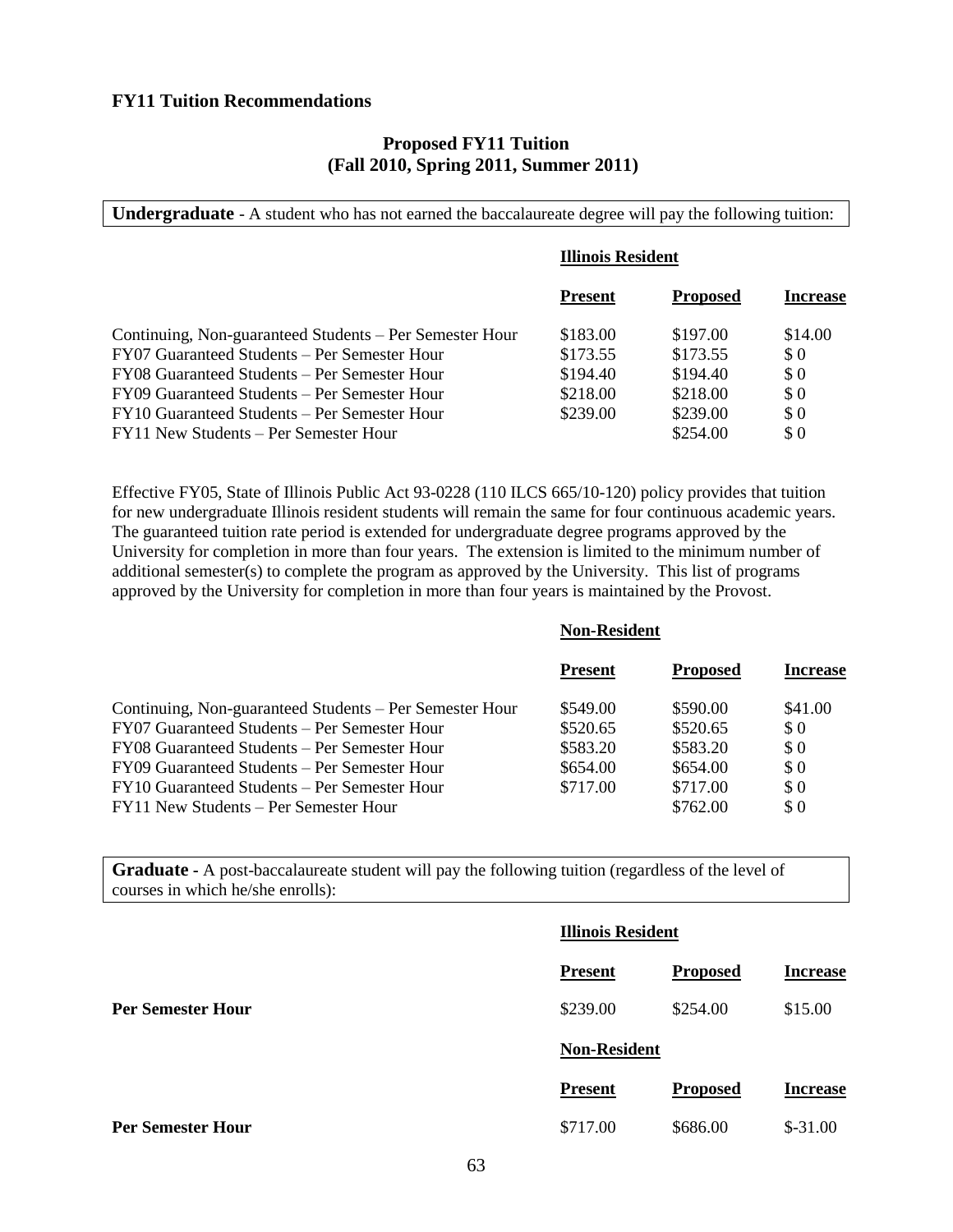Roll was called and the vote was as follows:

| Mr. Kratochvil | Yes |
|----------------|-----|
| Ms. Nimmons    | Yes |
| Dr. Webb       | Yes |
| Mr. Welch      | Yes |
| Mr. Wilber     | Yes |
| Mr. Yost       | Yes |
| Mr. O'Rourke   | Yes |

Motion carried.

4. Mr. Wilber moved to approve the Fee Increase Recommendations for Fiscal Year 2011. Ms. Nimmons seconded the motion.

### **FY11 Fee Increase Recommendations**

# **Proposed FY11 Student Fee Increases (Fall 2010, Spring 2011, Summer 2011)**

|                               |             | <b>Present</b> | <b>Proposed</b> | <b>Increase</b> |
|-------------------------------|-------------|----------------|-----------------|-----------------|
| <b>Campus Improvement Fee</b> |             | FY11 \$12.00   | \$14.50         | \$2.50          |
| (Per Semester Hour)           |             | FY12 \$14.50   | \$17.00         | \$2.50          |
|                               |             | FY13 \$17.00   | \$19.50         | \$2.50          |
|                               | <b>FY14</b> | \$19.50        | \$22.00         | 2.50            |

Rationale: Additional resources generated from the fee will be used for renovations in labs and classrooms in the physical sciences building and life sciences building and to support new construction.

|                                  |             | <b>Present</b> | <b>Proposed</b> | <b>Increase</b> |
|----------------------------------|-------------|----------------|-----------------|-----------------|
| <b>Lantz-O'Brien Operations/</b> |             | FY11 \$1.85    | \$2.50          | \$.65           |
| <b>Bond-Revenue Fee</b>          | FY12        | \$2.50         | \$3.00          | \$.50           |
| (Per Semester Hour)              | <b>FY13</b> | \$3.00         | \$3.50          | \$.50           |
|                                  | <b>FY14</b> | \$3.50         | \$4.00          | .50             |

Rationale: Additional resources generated from the fee will be used to: replace roofs, ceilings, and plumbing; repair outdoor basketball and tennis courts; improve heating, air conditioning, and ventilation; renovate bathrooms; and repair the Panther Trail.

#### *Notes on Previously Approved Fee Increases*

|                             | <b>Present</b> | <b>Proposed</b> | <b>Increase</b> |
|-----------------------------|----------------|-----------------|-----------------|
| <b>Graduate Student Fee</b> | FY11 \$2.50    | \$3.00          | .50             |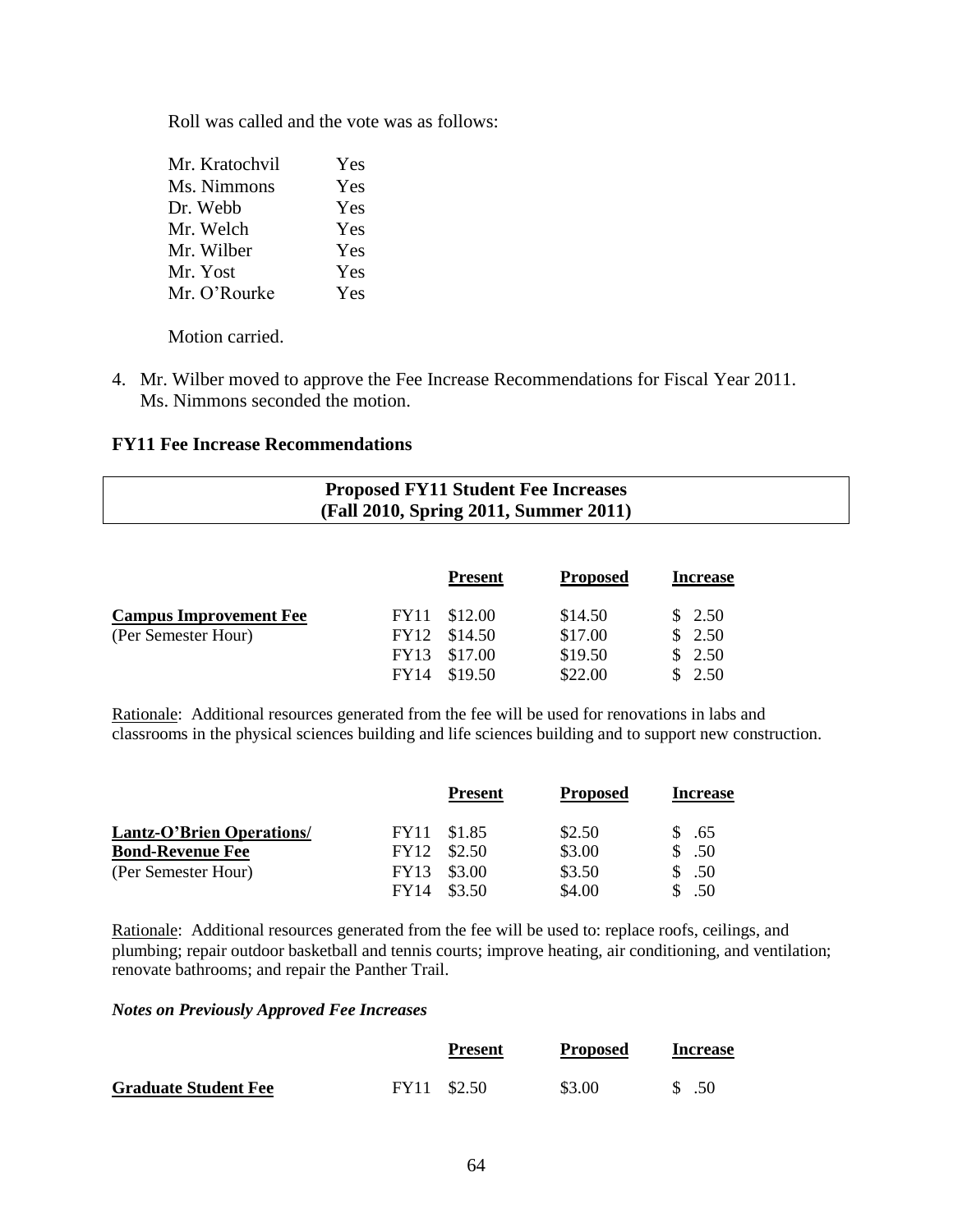Rationale: Additional resources generated from the fee will be used to assist the Graduate Student Advisory Council in fulfilling its mission in fostering leadership development and professional growth opportunities, conducting research, implementing policy and program development initiatives, and representing graduate student concerns by participating in regional and national meetings.

|                         | <b>Present</b> | <b>Proposed</b> | <b>Increase</b> |
|-------------------------|----------------|-----------------|-----------------|
| <b>Grant-in-Aid Fee</b> | FY11 \$136.20  | \$144.72        | \$8.52          |

\*In 1982, the Board of Governors approved the indexing of the Grant-in-Aid fee equal to the increase in the approved room and board rates (approved at the January 22, 2010 BOT meeting). For FY11 a rate of 6.25% is applied to the Grant-in-Aid Fee.

Roll was called and the vote was as follows:

| Mr. Kratochvil | Yes |
|----------------|-----|
| Ms. Nimmons    | Yes |
| Dr. Webb       | Yes |
| Mr. Welch      | Yes |
| Mr. Wilber     | Yes |
| Mr. Yost       | Yes |
| Mr. O'Rourke   | Yes |
|                |     |

Motion carried.

5. Mr. Kratochvil moved to grant President Perry authority to offer Barbara Burke, Director of Intercollegiate Athletics, a two-year extension of her contract for the period July 1, 2011 through June 30, 2013. Mr. Yost seconded the motion.

Roll was called and the vote was as follows:

| Mr. Kratochvil | Yes |
|----------------|-----|
| Ms. Nimmons    | Yes |
| Dr. Webb       | Yes |
| Mr. Welch      | Yes |
| Mr. Wilber     | Yes |
| Mr. Yost       | Yes |
| Mr. O'Rourke   | Yes |

Motion carried.

6. Ms. Nimmons moved to approve the 2011 Meeting Calendar for the Board of Trustees. The meeting dates are: January 21, 2011 (Friday); March 11, 2011 (Friday); April 25, 2011 (Monday); June 20, 2011 (Monday); September 2, 2011 (Friday); and November 18, 2011 (Friday). Mr. Wilber seconded the motion.

Mr. Welch asked that the January 21 meeting be moved to January 14. It was recommended that the 2011 Meeting Calendar be tabled. The recommendation passed by acclamation.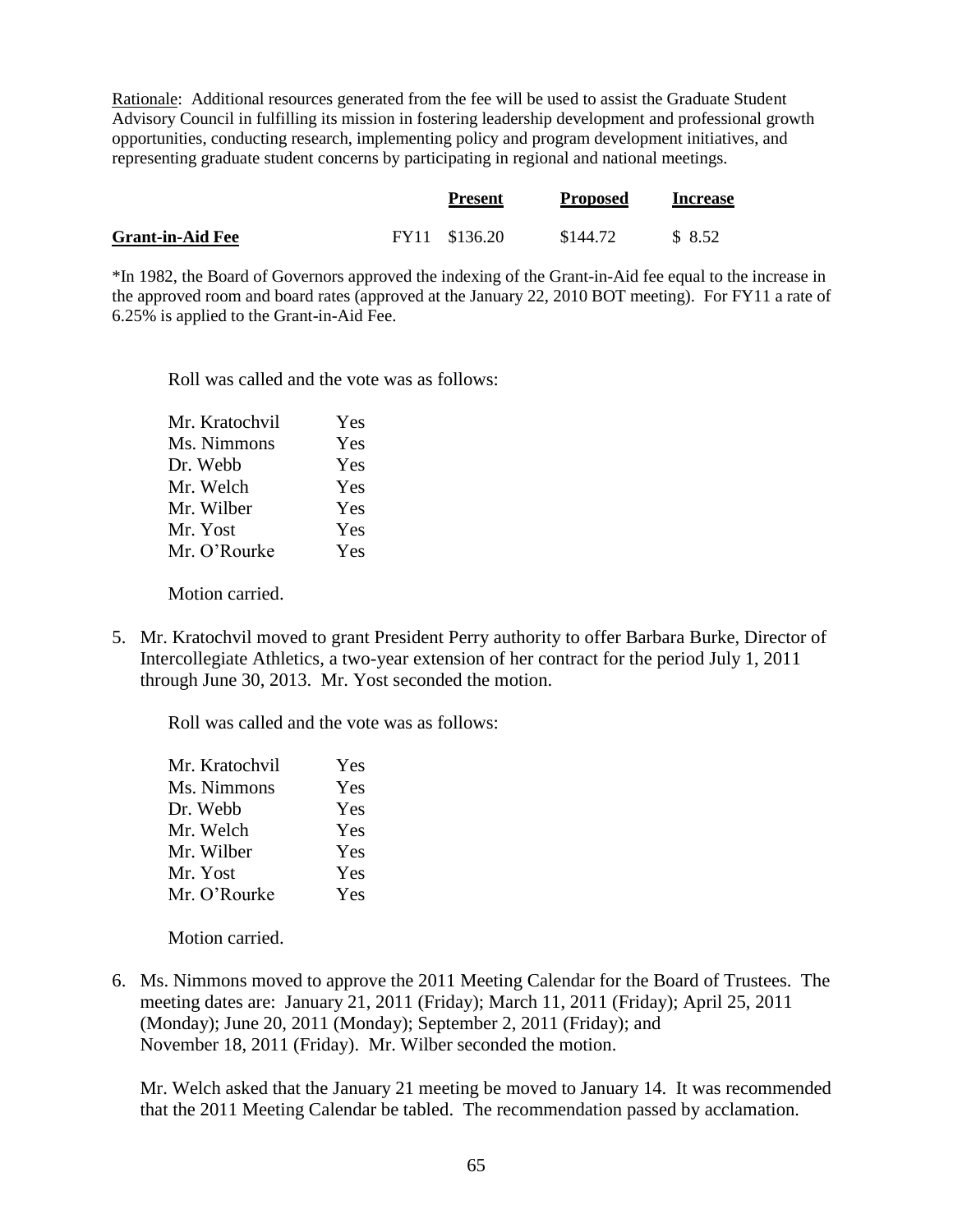7. Annual meeting and the election of officers for the Board of Trustees 2010-2011 term. Mr. Brad Ingram conducted the election.

Mr. Kratochvil nominated Mr. Leo Welch for Chairperson. Mr. Leo Welch was elected Chairperson by secret ballot.

Dr. Webb nominated Mr. Roger Kratochvil for Secretary. Mr. Roger Kratochvil was elected Secretary by secret ballot.

Mr. O'Rourke nominated Dr. Robert Webb for Vice Chairperson.

Roll was called and the vote was as follows:

| Mr. Kratochvil | Yes     |
|----------------|---------|
| Ms. Nimmons    | Yes     |
| Dr. Webb       | Abstain |
| Mr. Welch      | Yes     |
| Mr. Wilber     | Yes     |
| Mr. Yost       | Yes     |
| Mr. O'Rourke   | Yes     |
|                |         |

Dr. Robert Webb was elected Vice Chairperson.

Mr. Wilber nominated Mr. William O'Rourke for Member Pro-Tem of the Executive Committee.

Roll was called and the vote was as follows:

| Mr. Kratochvil | Yes     |
|----------------|---------|
| Ms. Nimmons    | Yes     |
| Dr. Webb       | Yes     |
| Mr. Welch      | Yes     |
| Mr. Wilber     | Yes     |
| Mr. Yost       | Yes     |
| Mr. O'Rourke   | Abstain |

Mr. William O'Rourke was elected Member Pro-Tem.

8. Mr. Kratochvil moved to approve the Public Employer Participation Agreement between the Eastern Illinois University Board of Trustees and the NECA-IBEW Pension Trust Fund and the NECA-IBEW Welfare Trust Fund pursuant to the provisions of the Illinois Fringe Benefit Portability and Continuity Act, 820 ILCS 190/1 et seq. (Act). Mr. Wilber seconded the motion.

Roll was called and the vote was as follows:

| Mr. Kratochvil | Yes |
|----------------|-----|
| Ms. Nimmons    | Yes |
| Dr. Webb       | Yes |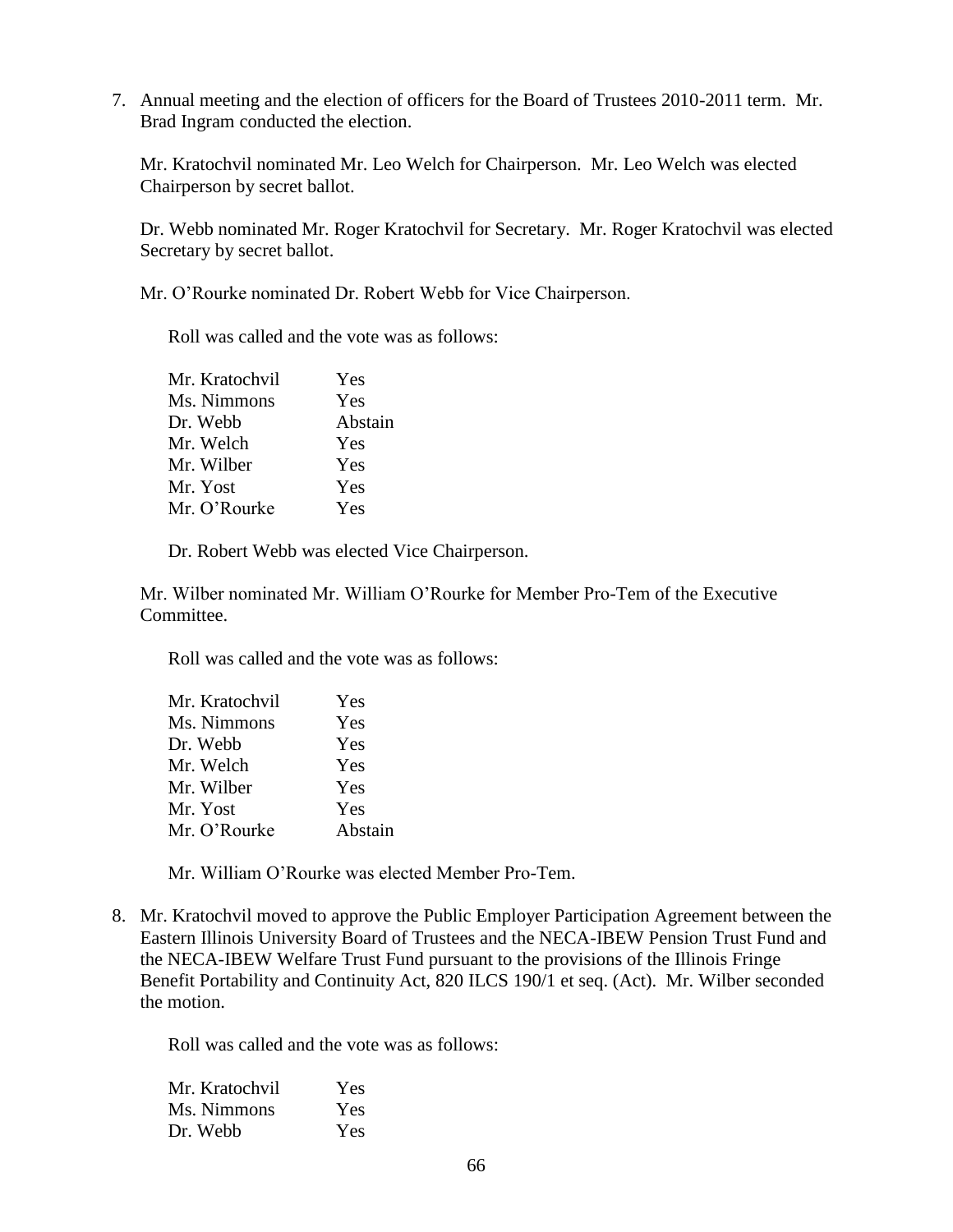| Yes |
|-----|
| Yes |
| Yes |
| Yes |
|     |

Motion carried.

9. A revision to Board *Bylaws, Governing Policies*, and *Regulations* as a first reading.



Regulation: II.B.7. Employee Benefits

Issued: January 16, 1996

The following revisions to Board Regulations §II.B.7.b.3 and §II.B.7.d.5.a. are presented as a first reading:

# **7. Employee Benefits**

- b. Full-Time Temporary Employee
	- 1. An employee hired specifically for a full-time temporary position shall, during the first fiscal year of such appointment, earn non-cumulative sick leave at the rate of ten (10) days per year (credited to the employee at the beginning of the appointment), shall be eligible for holidays, bereavement leave, and leave for court required service, but shall not be eligible for any other benefits provided by this paragraph 7. Such employee shall not receive any benefit for unused sick leave at the end of the fiscal year, or at the end of the appointment, whichever is earlier. If such appointment is at least half-time but less than full-time, the employee shall be eligible to receive the benefits listed in this paragraph (4) on a pro-rated basis.
	- 2. An employee hired specifically for a full-time temporary position, who is appointed to said position for more than one (1) consecutive fiscal year, shall be eligible for holidays, bereavement leave, and leave for court required service.
	- 3. In addition, effective at the beginning of the second consecutive fiscal year of such appointment, such employee shall become eligible for educational benefits, shall earn non-cumulative sick leave at the rate of one (1) day per month of appointment (credited to the employee at the beginning of the fiscal year), and, if employed on a twelve  $(12)$  month basis, shall:  $(i)$ , if such appointment is supported less than fifty percent (50%) by grant or contract funds, earn vacation leave as specified in paragraph bd. below; or (ii), if such appointment is supported at least fifty percent (50%) by grant or contract funds, earn non-cumulative vacation leave credited at the rate of two (2) days per month. Such employee Employees whose appointment is supported at least fifty (50%) by grant or contract funds shall not receive any benefit for unused sick leave or non-cumulative vacation leave at the end of the fiscal year, or at the end of the appointment, whichever is earlier.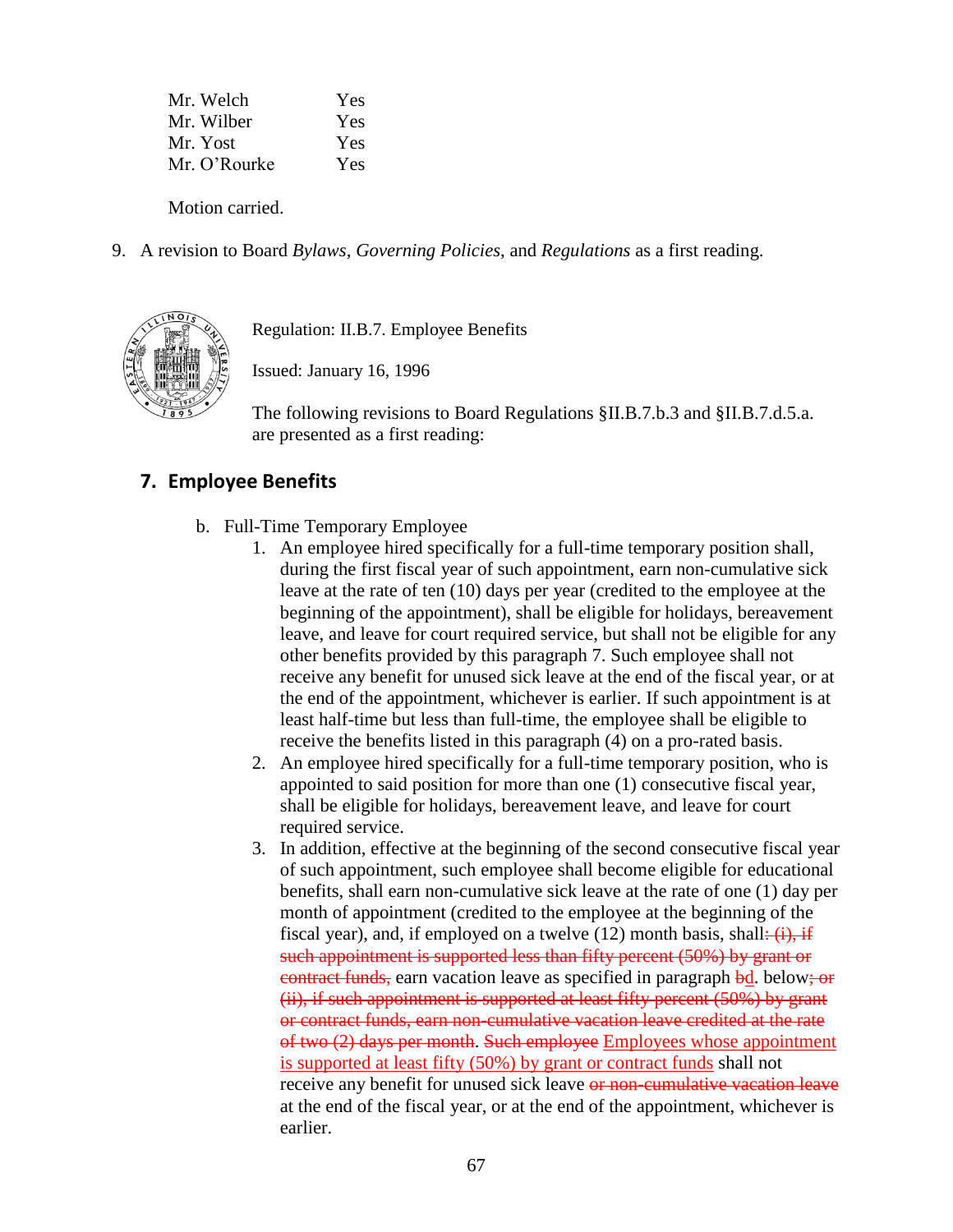4. If the foregoing appointment is at least half-time but less than full-time, the benefits listed in this paragraph (4) shall be provided on a pro-rated basis, and the employee shall not become eligible to earn the benefits listed in paragraph (b) above until the beginning of the third consecutive fiscal year of such appointment.

### H. **Revisions to Board** *Bylaws, Governing Policies, and Regulations* **[First Reading] (Cont.)**

- c. Part-time faculty employees paid on a per-course basis and employees with appointments for less than half-time shall not be eligible for any benefits described in this paragraph 7.
- d. Vacation Leave
	- i. Faculty and administrative employees with twelve (12) month appointments shall earn vacation leave at the rate of two (2) days per month during each month, or major fraction thereof, of service in pay status. Employees with less than twelve (12) month appointments shall earn no vacation leave. Vacation leave may be accrued up to a maximum of forty-eight (48) days. An employee who accrues the maximum will, except as provided below, earn no further vacation leave until the employee's use of vacation leave reduces the accrual below the maximum. An employee who is required to work on a special assignment may, at the discretion of the President be permitted to earn up to twelve (12) days of vacation leave beyond the maximum of forty-eight (48) days. Such additional vacation leave must be used within twelve (12) months after the employee completes work on the special assignment.
	- ii. Vacation leave shall ordinarily be earned before being taken. In exceptional circumstances, an employee may, at the discretion of the President or designated representative be permitted to take up to six (6) days of vacation leave before it is earned. In such case, the employee shall accrue no further vacation leave until the amount taken in advance has been earned. If the employee terminates his/her employment prior to earning the amount of vacation leave taken in advance, the unearned amount shall be deducted from his/her salary upon termination.
	- iii. All requests for vacation leave shall be submitted in advance to the immediate supervisor.
	- iv. Approval of the dates on which an employee wishes to take vacation leave shall be at the discretion of the immediate supervisor, and shall be subject to the consideration of maintaining efficiency of operations.
	- v. Vacation Time Upon Termination of Employment
		- 1. Upon termination of employment, and provided that the employee is not reemployed at the same place of employment within thirty (30) calendar days, an employee, or such employee's estate, shall be entitled to a lump sum payment for accrued vacation leave. Vacation time earned by an employee while employed in a position supported at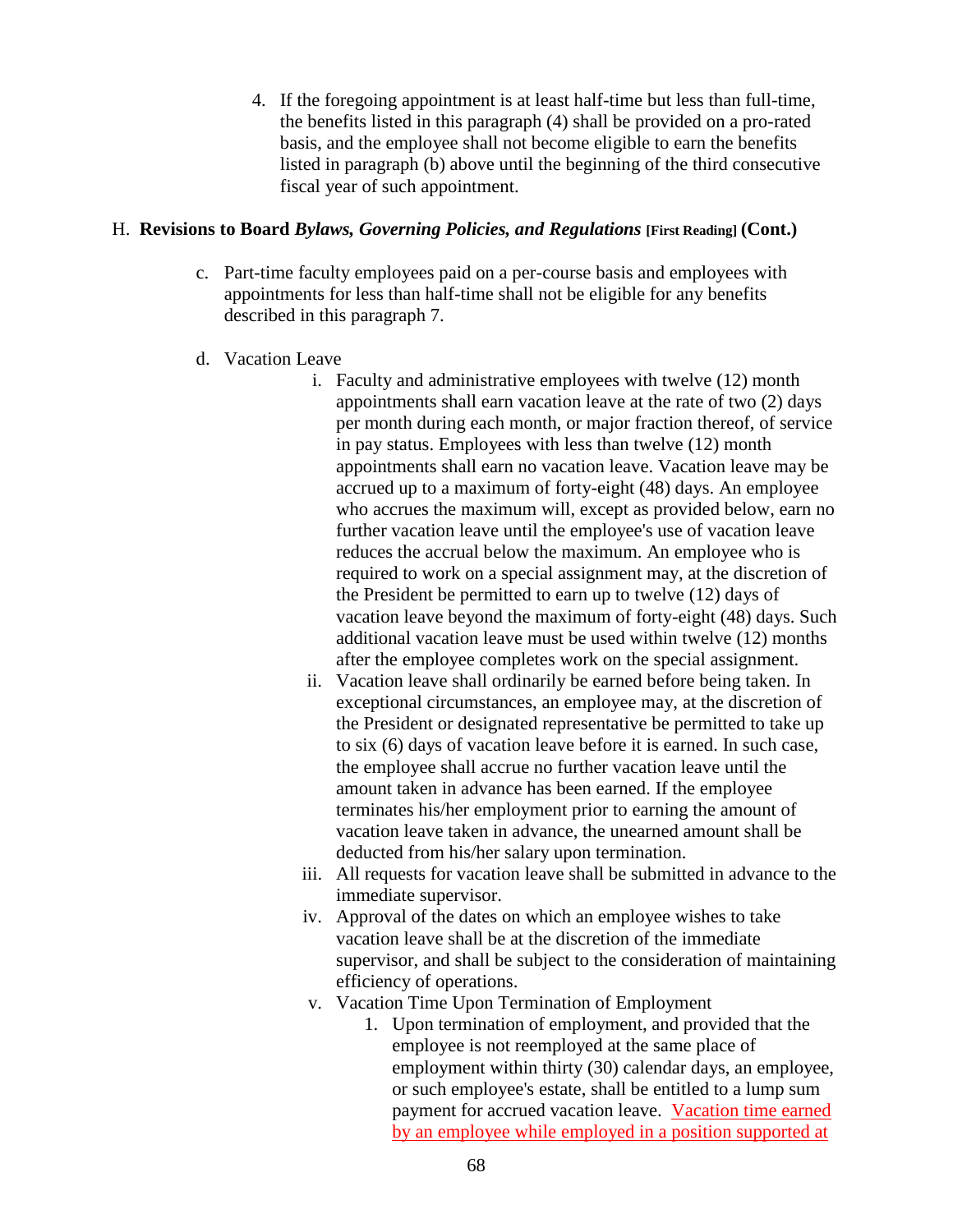least fifty percent (50%) by grant or contract funds is not compensable upon termination of employment.

## H. **Revisions to Board** *Bylaws, Governing Policies, and Regulations* **[First Reading] (Cont.)**



Governing Policy: II.C.2. Administrative Employees

Issued: January 16, 1996

The following revision to Board Governing Policy Article II.C.2 is presented as a first reading:

# **2. Administrative Employees.**

Administrative employees comprise those administrative and professional employees who are not employed under the State Universities Civil Service System, including medical doctors engaged in providing health services appointed in accordance with Board Regulations. Administrative employees may be granted faculty rank and tenure in appropriate circumstances as provided in Board Regulations. In some cases, the President, with the prior approval of the Board, may offer employment contracts to specific senior administrative employees and coaches provided that such contracts may not exceed three (3) years in length unless a longer term is required by law.

## **Information Items**

### **President's Report**

Dr. Perry asked Dr. Nadler to introduce Ms. Rachel Fisher, Director of Student Community Services. Ms. Fisher provided a report on student community service initiatives, and shared her office's theme of "If Not Me, Then Who?" The Student Community Service office had over 90 events during the fall semester, and over 75 events during the spring semester. Some of these events included Panther Service Day, the 2<sup>nd</sup> Annual MLK Jr. Day of Service, Jump Start to Give, volunteering with Special Olympics, and many others. Ms. Fisher also mentioned the Senior Wellness Action Team (SWAT) and Billy's Buddies, which are service teams created through the Student Community Service office.

Dr. Perry asked Dr. Weber to introduce Mr. Gary Reed, Director of Facilities Planning & Management, and Mr. Dave Evers, with Honeywell. Mr. Reed shared an update on the renewable energy center, which is part of an energy improvement partnership with Honeywell International. More than 20 energy conservation measures are planned within this partnership, including the construction of the renewable energy center. This facility is the first of its kind in Illinois, and will be fueled with wood chips and other biomass fuels as they become available. The utilities savings from this partnership are expected to pay for the project within a 20 year time frame. Mr. Dave Evers reported that the construction of the renewable energy center is on schedule. He also mentioned some of the other energy conservation measures included in the partnership. These include replacement of some energy inefficient transformers, re-lamping light fixtures on campus, installation of occupancy sensors to control lighting, some plumbing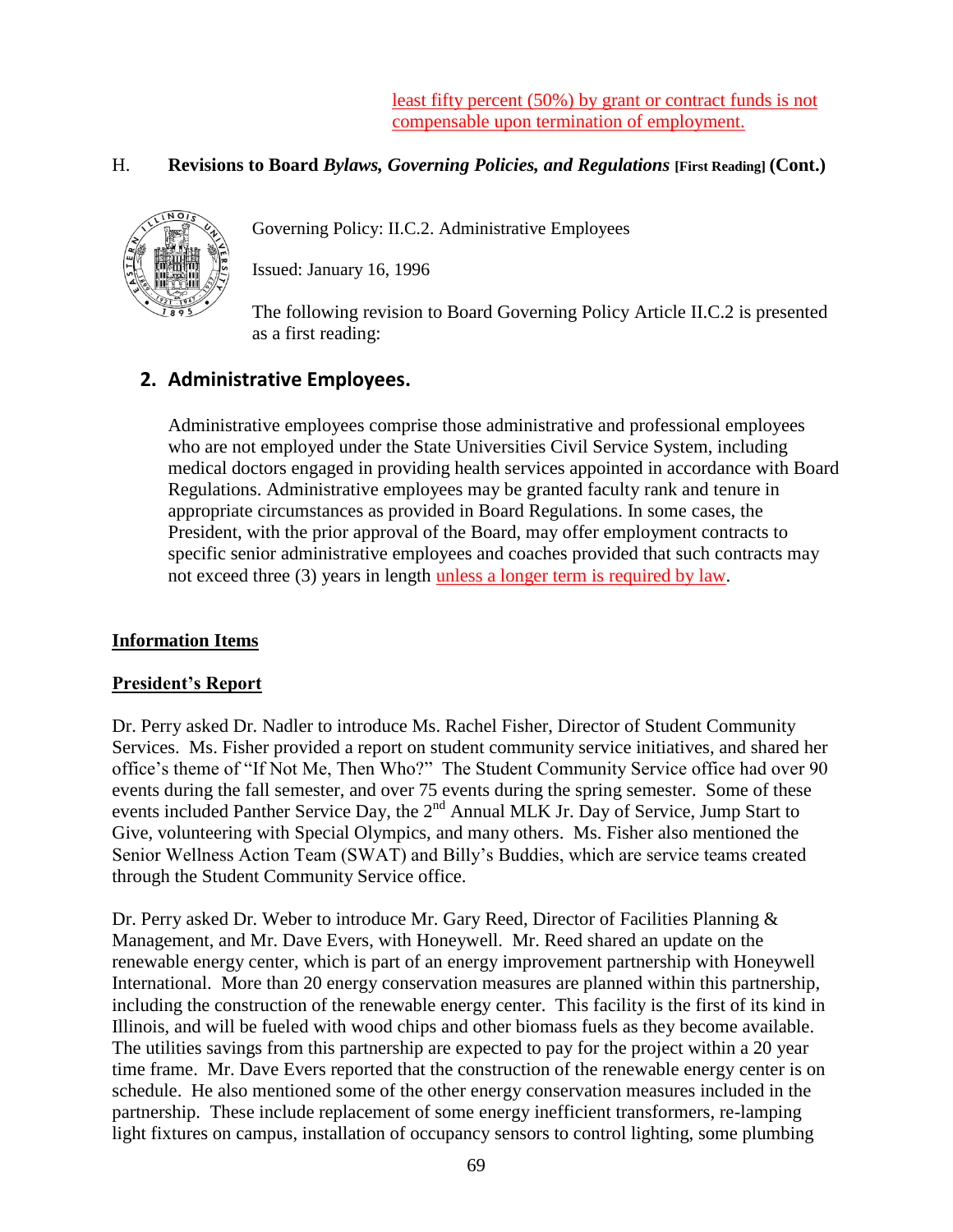work, replacement of windows in some residence halls, and modifications to the chilled water loop.

## **Report from Board Chair**

Mr. O'Rourke thanked the members of the Board, the administration, faculty, staff, and students for their support and hard work over the past year. He stated that he felt EIU is well-positioned to maintain or improve its standing in the ranks of public universities.

## **Committee Reports**

Executive/Planning Committee – Mr. O'Rourke reported that the committee discussed the AGB Board meeting on Orlando, had a report from Mr. Welch on the National Conference for the National Center for the Studies of Collective Bargaining and Higher Education and Professions, had a report from Dr. Lord on the IBHE meeting, discussed the Board of Trustees planning retreat, received an update on the Campus Master Plan from Dr. Weber, received a legislative update from Dr. Markley, had an update on federal relations from Mr. Martin, and an update on NCAA recertification from Dr. Markley.

Board Relations Committee – Ms. Nimmons mentioned the work by Mr. Martin and Ms. Evans regarding planning for the capital campaign kick-off event set for next fall. She also mentioned the external steering committee, and the hard work they are doing for the campaign.

Finance/Audit Committee – Dr. Webb reported that the FY09 audit was satisfactory.

Board Regulations – No report.

Academic and Student Affairs Committee – Mr. Welch reported that the committee discussed outreach efforts with urban prep academies in Chicago, and received an update on the textbook rental service. Mr. Welch also shared the title of the book chosen for the next EIU Reads program, which is *This I Believe: Part 2*. The committee also discussed proposed tuition & fees, a report on measurable goals for integrated learning initiatives, student research accomplishments, and had a report on the participants at the National Conference on Undergraduate Research.

## **Reports from Board Members Attending Various Conferences**

Mr. O'Rourke and Dr. Webb attended the Association of Governing Boards 2010 National Conference on Trusteeship. Mr. O'Rourke attended workshops on management of trustee conflicts of interest, leadership strategies for board chairs of public universities, successful board - CEO relationships, and a session titled "10 Things Boards Need to Know Now About Higher Education Finance". Mr. O'Rourke offered to share any of the materials he brought back from the AGB Conference. Dr. Webb mentioned board self-assessment, which is a trend throughout the country, and assessment of presidential performance. Dr. Webb feels that Eastern Illinois University is on track with both these assessment tools, as the Board recently completed a selfassessment tool, and a three-year evaluation was recently completed for President Perry.

Mr. Welch attended the 37<sup>th</sup> Annual National Conference for the National Center for the Study of Collective Bargaining in Higher Education and the Professions. The title of the conference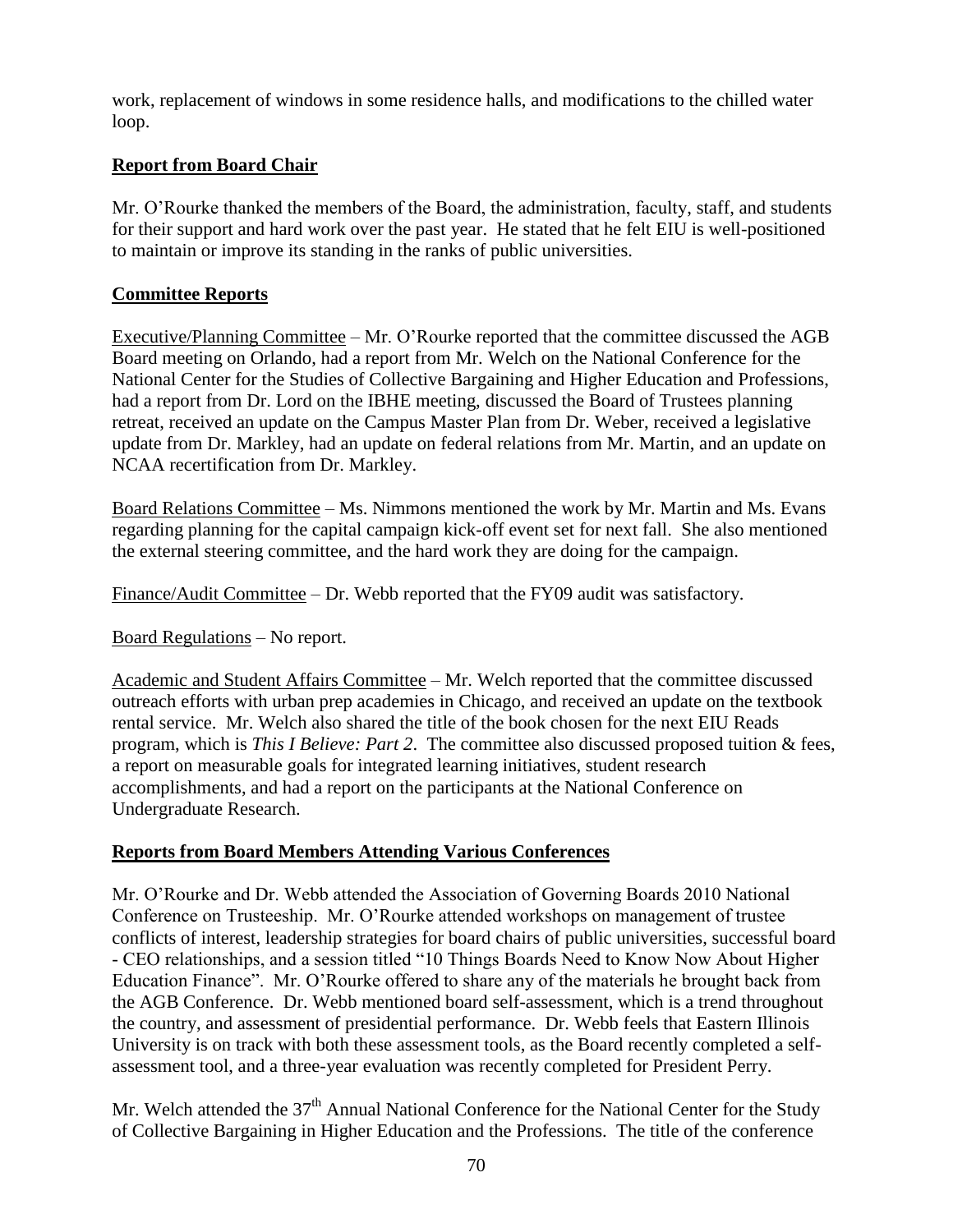was "Renewal and Reinvestment in Higher Education," and was structured by panels that represented both college/university administrators, and faculty representing the collective bargaining units.

## **Reports from Constituencies**

Faculty Senate – Dr. Pommier thanked Mr. Yost and Dr. Weber for attending a session of Faculty Senate. He also recognized Eric Wilber for his involvement in Student Government, and for being a person of action and powerful student voice on campus.

Staff Senate – No report.

Student Government – Ms. Murphy introduced the new Executive Board for Student Government. She also mentioned student government participation in Panther Service Day, and thanked the Alumni Association for their support of student initiatives, such as Panther Nation.

## **Deposit and Investment Report**

For the quarter ending March 31, 2010, the University had an average daily invested balance of \$106,277,957.67, and a net average daily balance of \$102,887,622.79. The annualized average yield was .10 percent.

## **University Highlights**

Dr. Perry recognized Stephanie Pescitelli for her work in starting a composting program on campus. He also mentioned Coach Brady Sallee, who was named Illinois Co-Coach of the Year by the Illinois Basketball Hall of Fame. Also, Dr. Perry shared that Dale Wolf and Keith Kohanzo were recent recipients of the Jefferson Award.

## **Adjournment**

Mr. Kratochvil made a motion to adjourn. Mr. Wilber seconded the motion. Meeting was adjourned.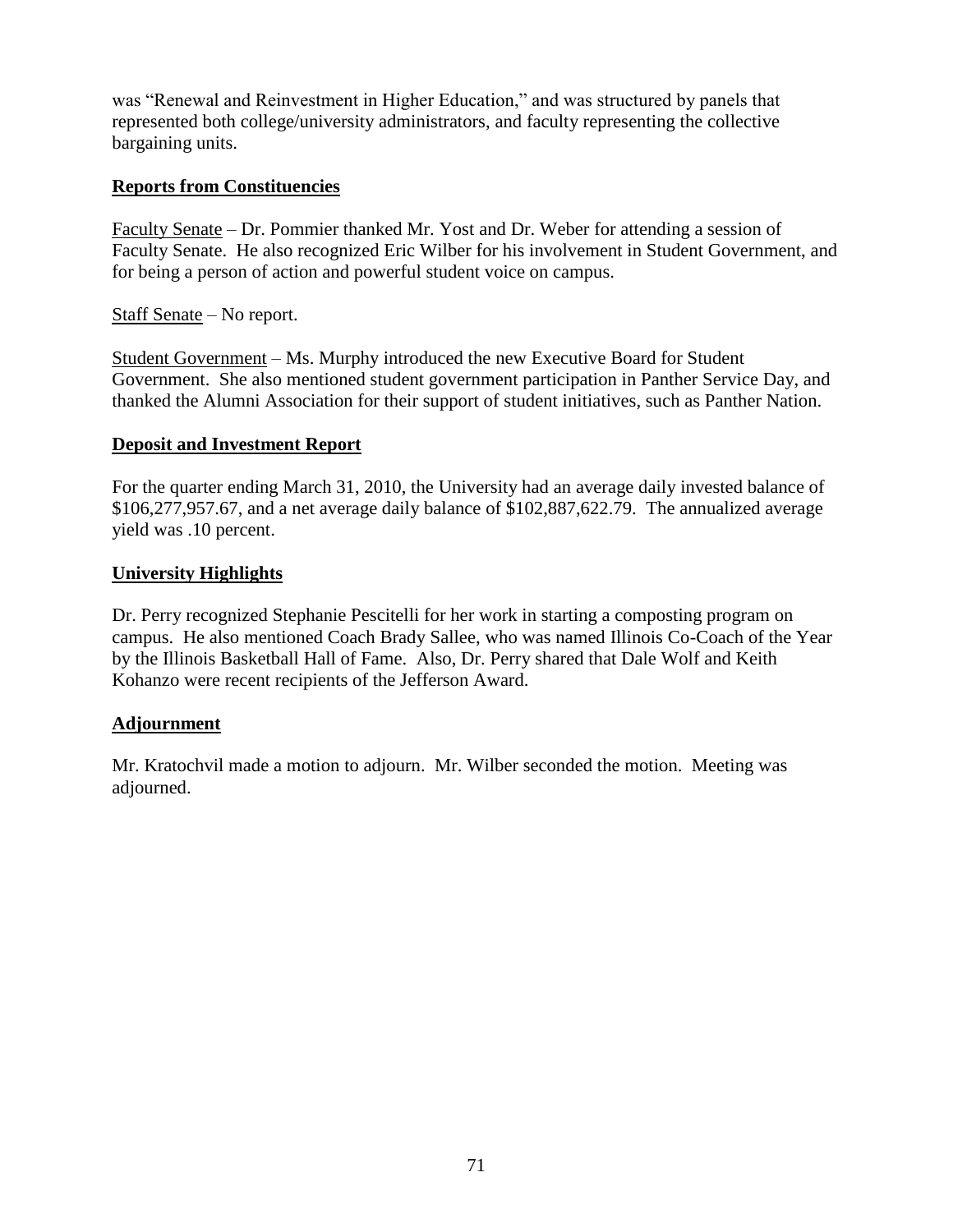### **MINUTES OF THE MEETING OF THE BOARD OF TRUSTEES OF EASTERN ILLINOIS UNIVERSITY CHARLESTON, IL**

#### **June 21, 2010**

A meeting of the Board of Trustees was convened on June 21, 2010, at 1:00 p.m. in the University Ballroom of the Martin Luther King, Jr., University Union, Eastern Illinois University, Charleston, Illinois. Mr. Welch, Chair, presided.

#### **Roll Call**

| Present            |
|--------------------|
| Present            |
| Present            |
| Present            |
| Present            |
| Present            |
| <b>Not Present</b> |
|                    |

Also present were the following:

Dr. William L. Perry, President Dr. Blair Lord, Provost and Vice President for Academic Affairs Dr. Dan Nadler, Vice President for Student Affairs Dr. William Weber, Vice President for Business Affairs Mr. Robert Martin, Vice President for University Advancement Mr. Robert Miller, General Counsel Ms. Cynthia Nichols, Director of Civil Rights and Diversity Ms. Judy Gorrell, Executive Secretary to the President and Assistant Secretary, Board of **Trustees** Mr. Brad Ingram, Board Counsel Mr. Paul McCann, Treasurer, Board of Trustees

#### **Executive Session**

Dr. Webb moved that the Board of Trustees convene into Executive Session to consider the employment of employees as permitted by Section 2.C.1 of the Open Meetings Act, collective bargaining matters as permitted by Section 2.C.2 of the Open Meetings Act, and pending, probable and imminent litigation as permitted by Section 2.C.11 of the Open Meetings Act. Mr. Wilber seconded the motion.

Roll was called and the vote was as follows:

| Mr. Kratochvil | Yes |
|----------------|-----|
| Ms. Nimmons    | Yes |
| Dr. Webb       | Yes |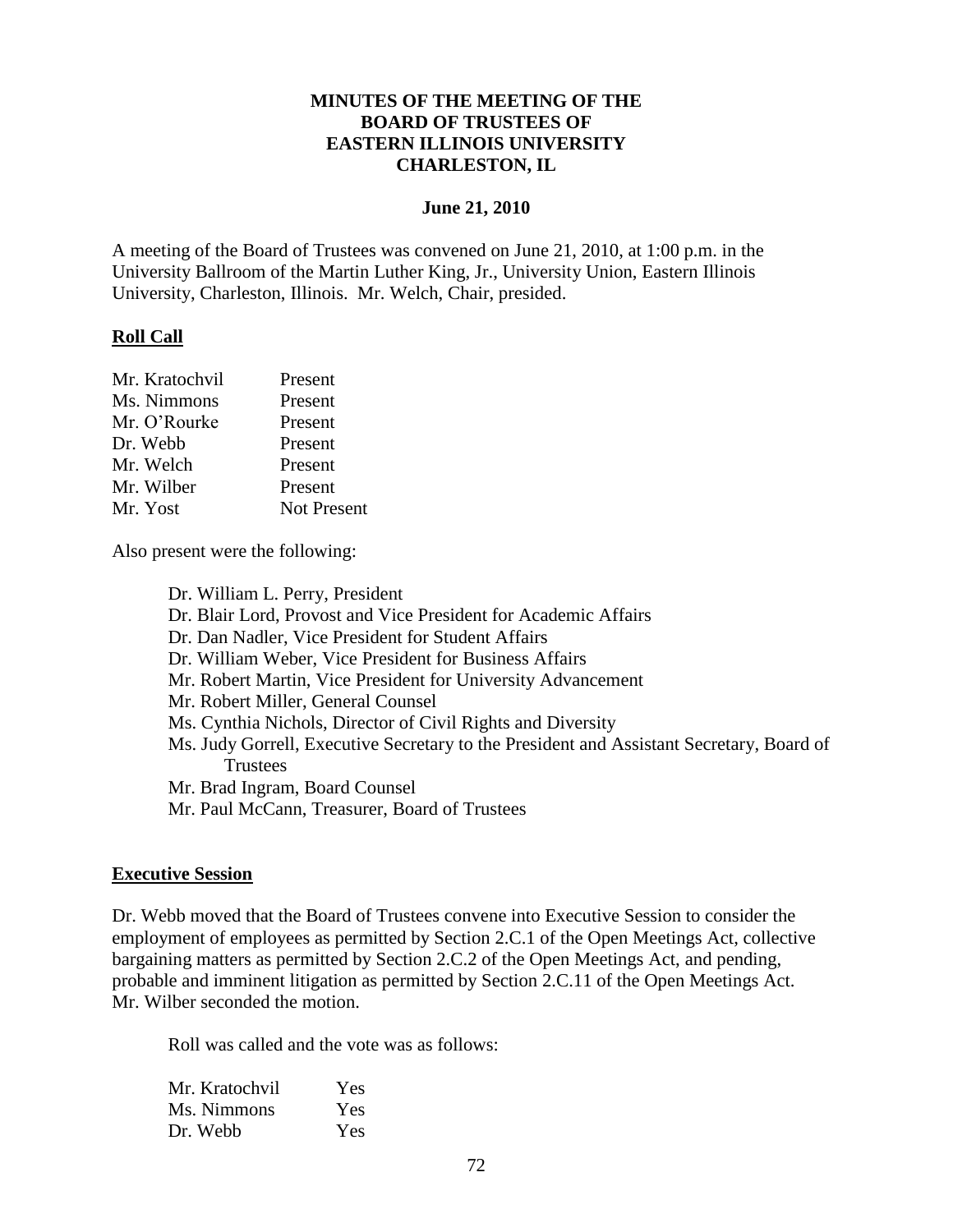| Mr. Welch    | Yes |
|--------------|-----|
| Mr. Wilber   | Yes |
| Mr. O'Rourke | Yes |

Motion carried.

Mr. Kratochvil moved to return to Open Session. Mr. Wilber seconded the motion.

Roll was called and the vote was as follows:

| Mr. Kratochvil | Yes        |
|----------------|------------|
| Ms. Nimmons    | Yes        |
| Dr. Webb       | <b>Yes</b> |
| Mr. Welch      | <b>Yes</b> |
| Mr. Wilber     | Yes        |
| Mr. O'Rourke   | <b>Yes</b> |
|                |            |

Motion carried.

Mr. Yost joined the meeting by telephone at l:25 p.m. for the action items.

#### **Action Items**

1. Mr. Kratochvil moved to approve the minutes of the Board Meeting on April 26, 2010. Mr. Wilber seconded the motion.

Roll was called and the vote was as follows:

| Mr. Kratochvil | Yes |
|----------------|-----|
| Ms. Nimmons    | Yes |
| Mr. O'Rourke   | Yes |
| Dr. Webb       | Yes |
| Mr. Wilber     | Yes |
| Mr. Yost       | Yes |
| Mr. Welch      | Yes |

Motion carried.

- 2. Executive Session Minutes No action required.
- 3. Mr. Kratochvil moved to approve the University's FY 2011 financial plan. Mr. Wilber seconded the motion.

Dr. Weber discussed the FY 2011 budget. The projected budget for FY 2011 is \$47.413 million from state appropriations and a projection of \$64.915 million in the income fund which is tuition and fees.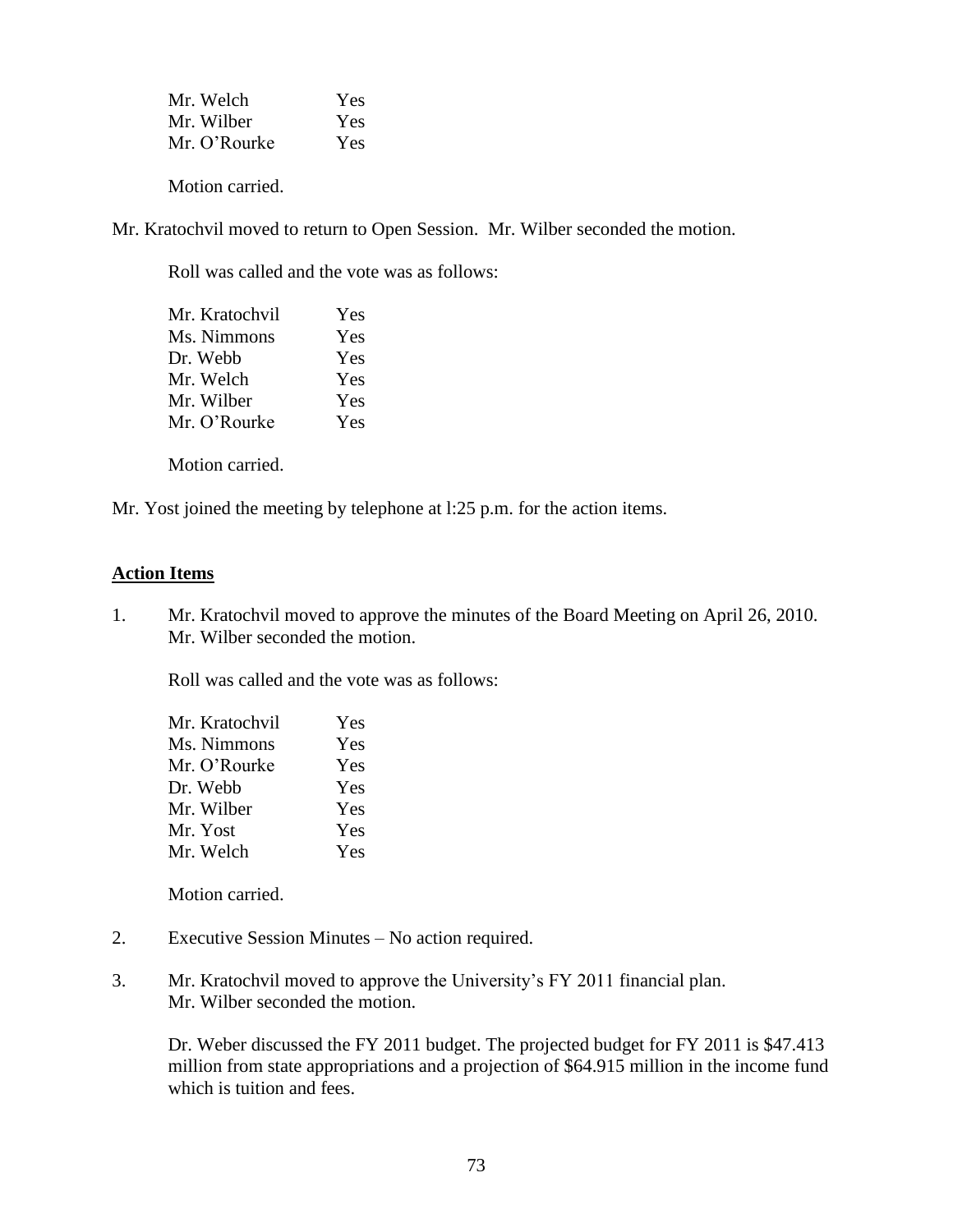Roll was called and the vote was as follows:

| Mr. Kratochvil | Yes |
|----------------|-----|
| Ms. Nimmons    | Yes |
| Mr. O'Rourke   | Yes |
| Dr. Webb       | Yes |
| Mr. Wilber     | Yes |
| Mr. Yost       | Yes |
| Mr. Welch      | Yes |

Motion carried.

4. Mr. Wilber moved to approve the University's FY 2012 appropriated budget recommendation and the capital budget request. Ms. Nimmons seconded the motion.

Roll was called and the vote was as follows:

| Mr. Kratochvil | Yes |
|----------------|-----|
| Ms. Nimmons    | Yes |
| Mr. O'Rourke   | Yes |
| Dr. Webb       | Yes |
| Mr. Wilber     | Yes |
| Mr. Yost       | Yes |
| Mr. Welch      | Yes |
|                |     |

Motion carried.

5. Mr. Kratochvil moved to approve the adjustments to non-indentured reserves. Approval is requested in order to retain working capital allowances and adequate funds for repair/replacement of equipment and/or relevant facilities, and in accordance with Section V.G.5 of the Board of Trustees Regulations and Sections IV.A.1 and IV.C.2 of the University Guidelines 1982, Board approval is requested to increase reserves as follows: Student Fee Programs/Services \$100,000; Service Departments \$225,000; Student/Staff Programs/Services \$5,000; Auxiliary Enterprises-Other \$75,000; Continuing Education (CC) \$7,000; Income Fund Equipment \$150,000; Reserve for Compensated Absences \$1,100,000; Reserve for Student Health Insurance \$800,000; and Auxiliary Enterprises-Textbook Rental Service \$500,000. Mr. O'Rourke seconded the motion.

Roll was called and the vote was as follows:

| Mr. Kratochvil | <b>Yes</b> |
|----------------|------------|
| Ms. Nimmons    | <b>Yes</b> |
| Mr. O'Rourke   | <b>Yes</b> |
| Dr. Webb       | <b>Yes</b> |
| Mr. Wilber     | <b>Yes</b> |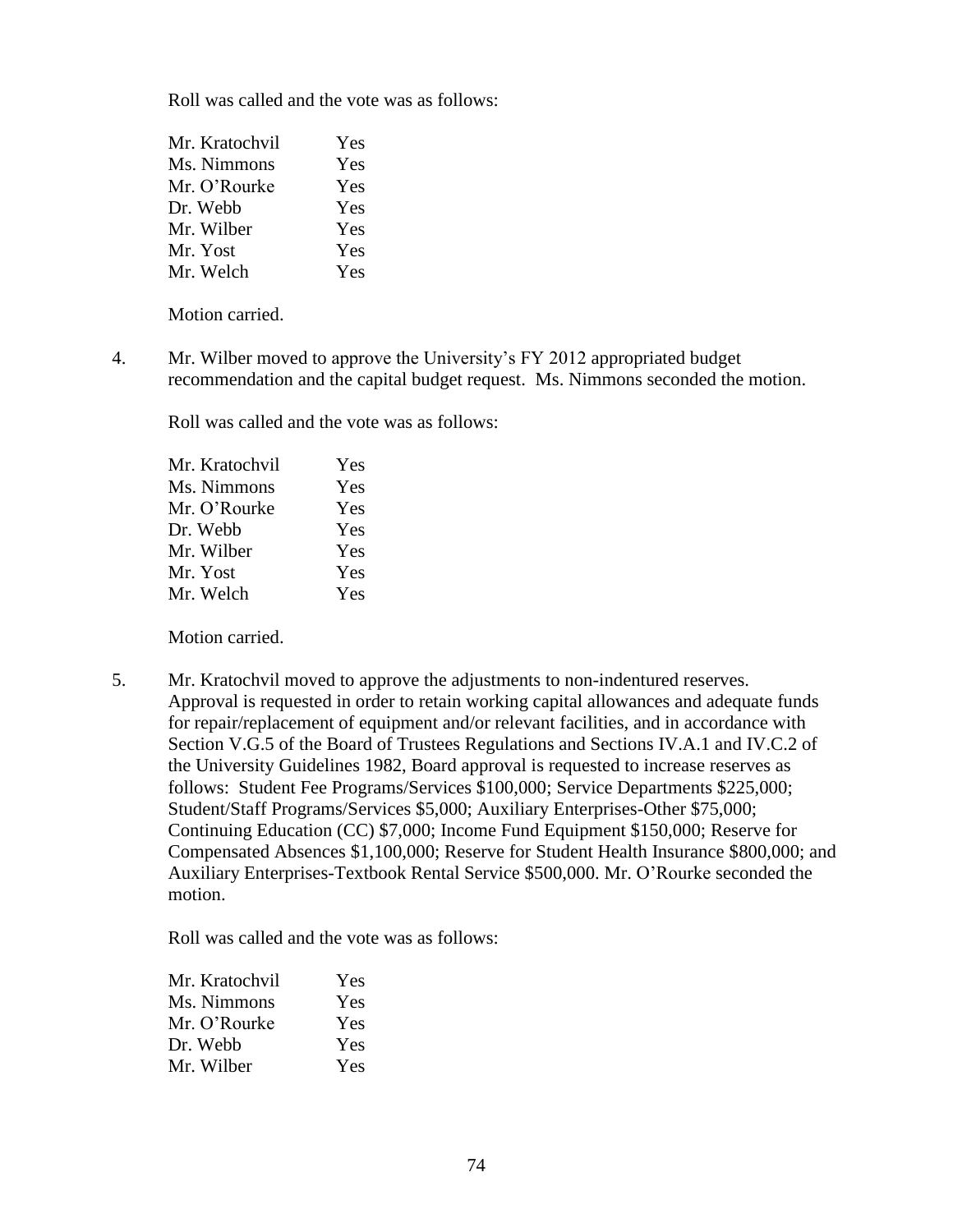| Mr. Yost  | Yes |
|-----------|-----|
| Mr. Welch | Yes |

Motion carried.

6. Ms. Nimmons moved to approve the purchase of the Annual Supply of Chemicals from United Laboratories, St. Charles, IL at a cost not to exceed \$700,000 for the two-year option period, which is July 1, 2010 through June 30, 2012. The chemicals are used to maintain process water in heating and cooling systems throughout campus. The contract also includes consulting and training services related to boiler and coil cleaning, bio-protection for coils and small cooling units and shutdown maintenance. The fund source is appropriated and local funds. Mr. Kratochvil seconded the motion.

Roll was called and the vote was as follows:

| Mr. Kratochvil | Yes |
|----------------|-----|
| Ms. Nimmons    | Yes |
| Mr. O'Rourke   | Yes |
| Dr. Webb       | Yes |
| Mr. Wilber     | Yes |
| Mr. Yost       | Yes |
| Mr. Welch      | Yes |
|                |     |

Motion carried.

7. Mr. Kratochvil moved to approve the contract for the purchase and delivery of up to 16,000 tons of low-sulfur coal, freeze conditioning and back-hauling of coal waste for the period July 1, 2010 through June 30, 2011 at a cost not to exceed \$1,500,000. The recommended vendor is Coalsales, LLC, Evansville, IN, and the fund source is appropriated funds and local funds. Mr. O'Rourke seconded the motion.

Roll was called and the vote was as follows:

| Mr. Kratochvil | Yes |
|----------------|-----|
| Ms. Nimmons    | Yes |
| Mr. O'Rourke   | Yes |
| Dr. Webb       | Yes |
| Mr. Wilber     | Yes |
| Mr. Yost       | Yes |
| Mr. Welch      | Yes |

Motion carried.

8. Mr. O'Rourke moved to approve the Group Insurance Reimbursement to cover a shortfall in the State group insurance program. Eastern's prorated share of the shortfall is \$1,713,300. It is anticipated that Eastern's contribution for FY 2011 will be made in four (4) installments of \$428,325. The fund source is appropriated and local funds. Dr. Webb seconded the motion.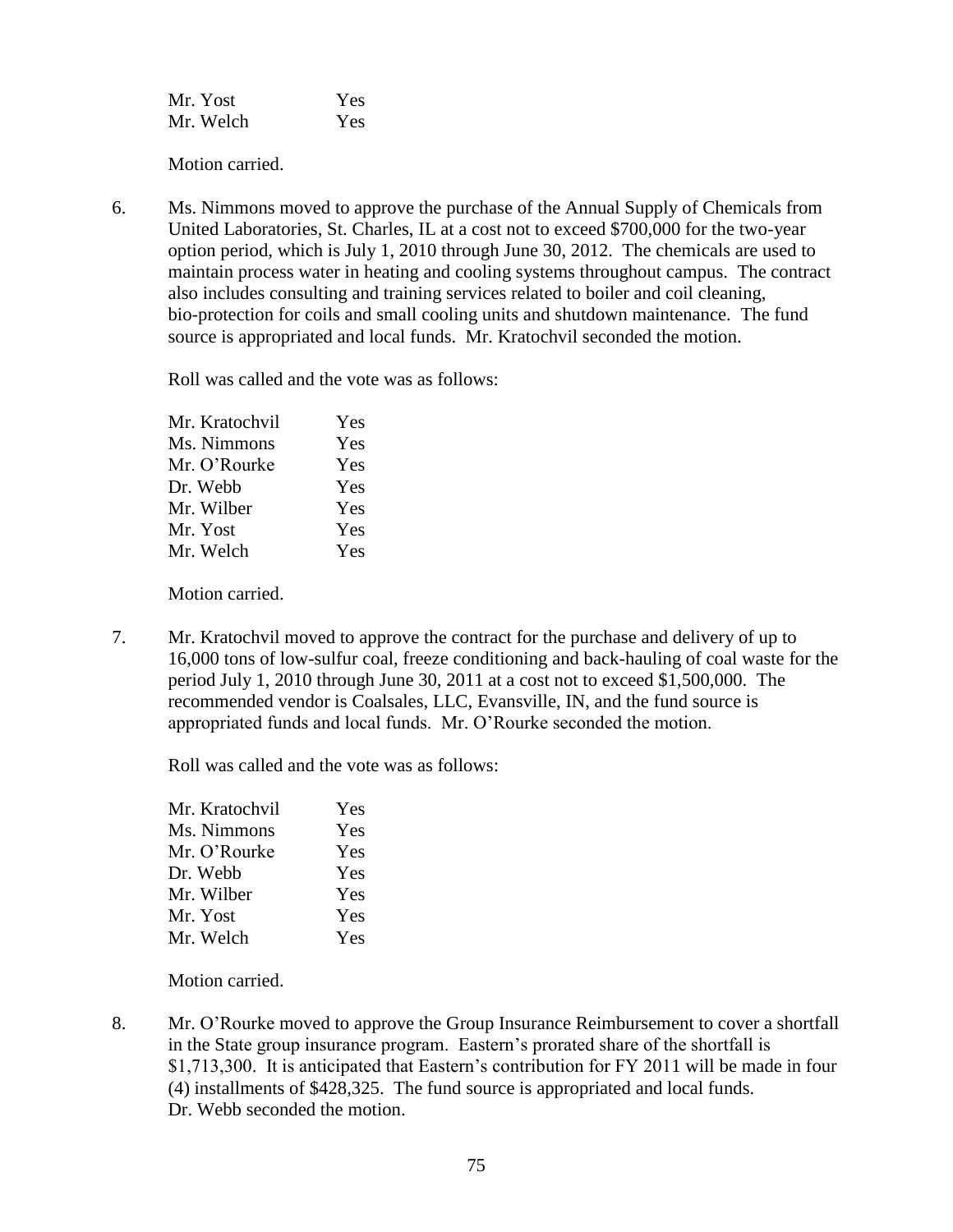Roll was called and the vote was as follows:

| Mr. Kratochvil | Yes |
|----------------|-----|
| Ms. Nimmons    | Yes |
| Mr. O'Rourke   | Yes |
| Dr. Webb       | Yes |
| Mr. Wilber     | Yes |
| Mr. Yost       | Yes |
| Mr. Welch      | Yes |

Motion carried.

9. Mr. Yost moved to approve the 2011 Meeting Calendar for the Board of Trustees. The meeting dates are: January 14, 2011 (Friday); March 11, 2011 (Friday); April 25, 2011 (Monday); June 20, 2011 (Monday); September 2, 2011 (Friday); and November 18, 2011 (Friday). Ms. Nimmons seconded the motion.

Roll was called and the vote was as follows:

| Yes |
|-----|
| Yes |
| Yes |
| Yes |
| Yes |
| Yes |
| Yes |
|     |

Motion carried.

10. In accordance with Section V.E. of the Board Bylaws, Mr. O'Rourke volunteered to serve as the Board representative on the Travel Control Board.

Roll was called and the vote was as follows:

| Mr. Kratochvil | Yes     |
|----------------|---------|
| Ms. Nimmons    | Yes     |
| Mr. O'Rourke   | Abstain |
| Dr. Webb       | Yes     |
| Mr. Wilber     | Yes     |
| Mr. Yost       | Yes     |
| Mr. Welch      | Yes     |

Motion carried.

11. Mr. Kratochvil moved to approve the resolution authorizing short-term borrowing; Dr. Webb seconded the motion.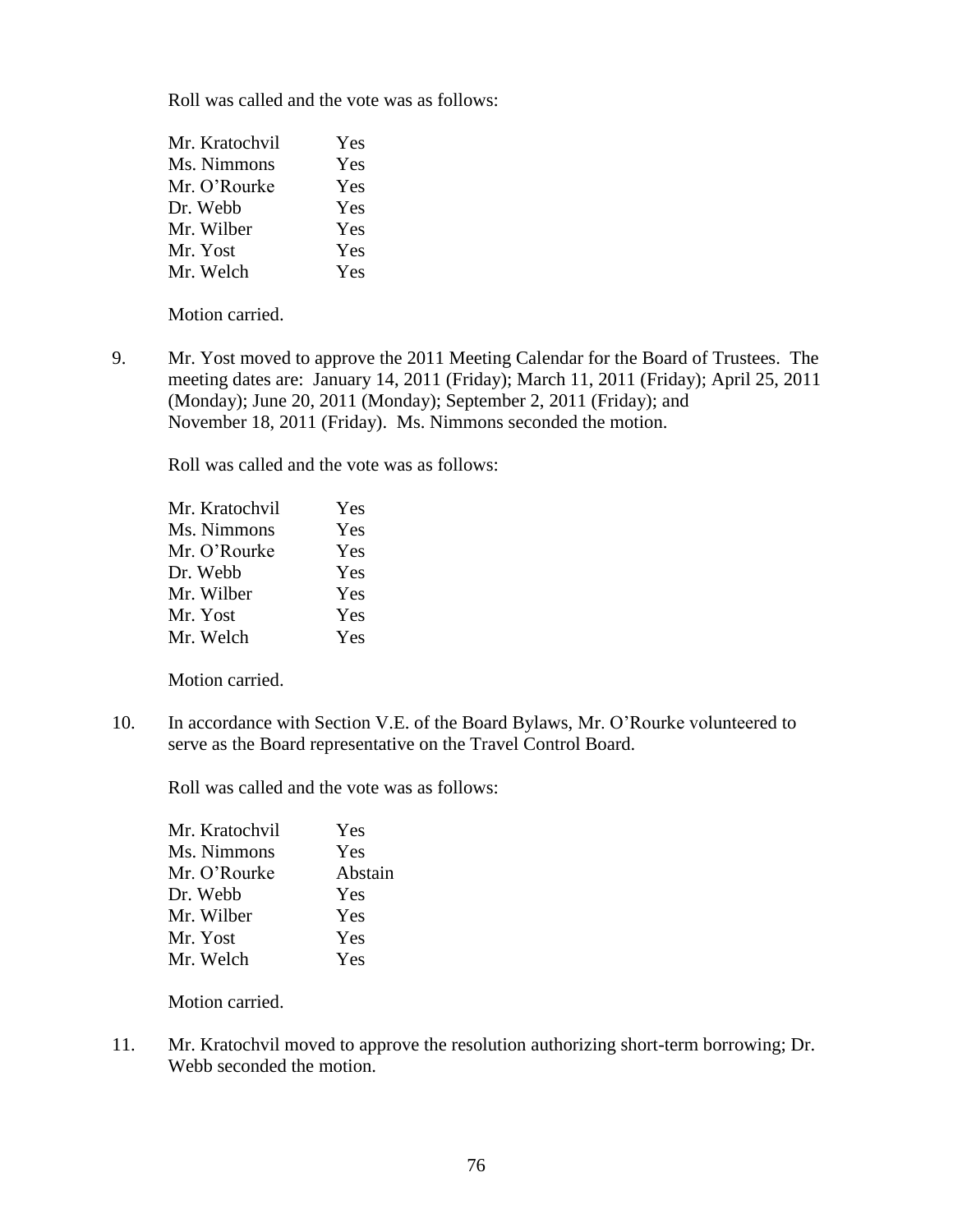#### **RESOLUTION AUTHORIZING SHORT-TERM BORROWING**

BE IT RESOLVED by the Board of Trustees of Eastern Illinois University in regular meeting assembled, that:

- 1. It is hereby determined to be necessary that the Board of Trustees of Eastern Illinois University (the "Board") authorize the execution and delivery of a promissory note and/or a line of credit with a financial institution, investment bank, or broker/dealer selected through established state and university procurement procedures and in accordance with 110 ILCS  $665/10-45(a)(12)$  in order to provide funds to meet the university's financial obligations in anticipation of receiving state funds for which payroll and expense vouchers have been submitted to the State Comptroller's Office for fiscal year 2010. The principal amount borrowed shall not exceed \$7,000,000 or 75% of the amount of unpaid vouchers, whichever is less; the current amount of vouchers submitted but not paid is \$19,193,601.65. Any promissory note executed pursuant to this resolution shall be repaid within one year after issuance of the note. Any line of credit shall be repaid within one year from creation or within 10 days of reimbursement of fiscal year 2010 vouchers, whichever is earlier. The interest rate on a promissory note or line of credit shall not exceed the rate established by the Bond Authorization Act or 9%, whichever is less.
- 2. The Board finds this Resolution to be necessary due to the delay in the receipt of anticipated state funds for fiscal year 2010. Additional funds received through borrowing will enable the university to meet its payroll obligations and other expenses from early August 2010 until tuition revenues for fall instruction are received beginning in late August.
- 3. The Board authorizes the Treasurer of the Board to execute a promissory note or similar debt instrument to evidence the indebtedness incurred pursuant to this Resolution by borrowing or by the creation of a line of credit.
- 4. The Board authorizes the Treasurer of the Board to make partial repayment as moneys become available.
- 5. The Board acknowledges that borrowing pursuant to this Resolution will not occur prior to complying with all necessary procedures including, but not limited to, obtaining any necessary approvals from the State Comptroller's Office.
- 6. The members, officers, agents and employees of the Board are hereby authorized and directed to do all such acts and to execute all such documents as may be necessary to carry out and comply with the provisions of this Resolution and with the actions of the members, officers, agents, and employees of the Board which are in conformity with the intent and purposes of this Resolution, whether heretofore or hereafter taken or done, which actions shall be and are ratified, confirmed and approved.

Roll was called and the vote was as follows:

| Mr. Kratochvil | Yes |
|----------------|-----|
| Ms. Nimmons    | Yes |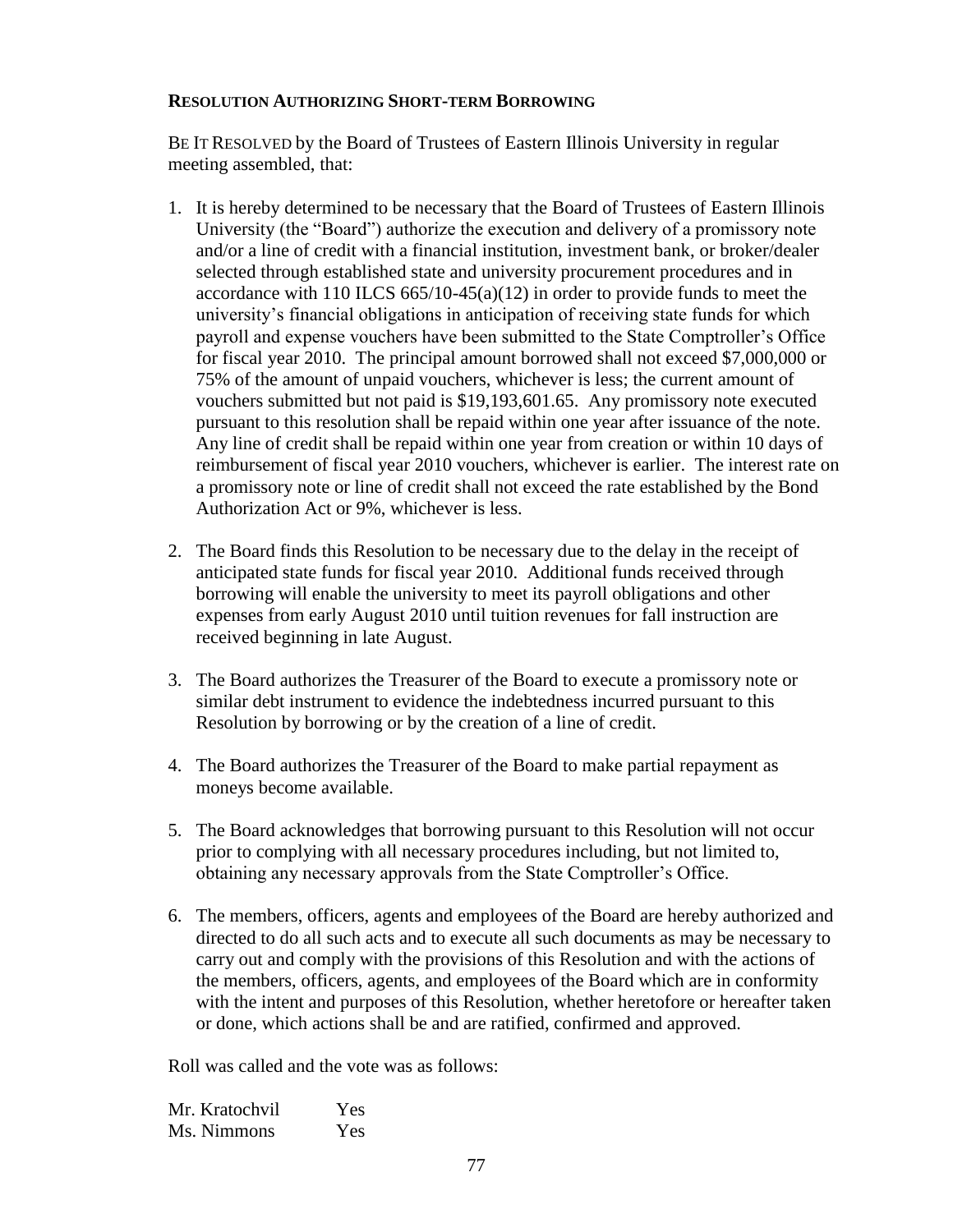| Mr. O'Rourke | Yes |
|--------------|-----|
| Dr. Webb     | Yes |
| Mr. Wilber   | Yes |
| Mr. Yost     | Yes |
| Mr. Welch    | Yes |
|              |     |

Motion carried.

12. Mr. Kratochvil moved to approve the revision to the Board *Regulations,* II.B.7, Employee Benefits; Ms. Nimmons seconded the motion.

Regulation: II.B.7. Employee Benefits

Issued: January 16, 1996

The following revisions to Board Regulations §II.B.7.b.3 and §II.B.7.d.5.a. are presented as a final reading:

# **8. Employee Benefits**

- c. Full-Time Temporary Employee
	- 1. An employee hired specifically for a full-time temporary position shall, during the first fiscal year of such appointment, earn non-cumulative sick leave at the rate of ten (10) days per year (credited to the employee at the beginning of the appointment), shall be eligible for holidays, bereavement leave, and leave for court required service, but shall not be eligible for any other benefits provided by this paragraph 7. Such employee shall not receive any benefit for unused sick leave at the end of the fiscal year, or at the end of the appointment, whichever is earlier. If such appointment is at least half-time but less than full-time, the employee shall be eligible to receive the benefits listed in this paragraph (4) on a pro-rated basis.
	- 2. An employee hired specifically for a full-time temporary position, who is appointed to said position for more than one (1) consecutive fiscal year, shall be eligible for holidays, bereavement leave, and leave for court required service.
	- 3. In addition, effective at the beginning of the second consecutive fiscal year of such appointment, such employee shall become eligible for educational benefits, shall earn non-cumulative sick leave at the rate of one (1) day per month of appointment (credited to the employee at the beginning of the fiscal year), and, if employed on a twelve  $(12)$  month basis, shall:  $(i)$ , if such appointment is supported less than fifty percent (50%) by grant or contract funds, earn vacation leave as specified in paragraph bd. below; or (ii), if such appointment is supported at least fifty percent (50%) by grant or contract funds, earn non-cumulative vacation leave credited at the rate of two (2) days per month. Such employee Employees whose appointment is supported at least fifty (50%) by grant or contract funds shall not receive any benefit for unused sick leave or non-cumulative vacation leave at the end of the fiscal year, or at the end of the appointment, whichever is earlier.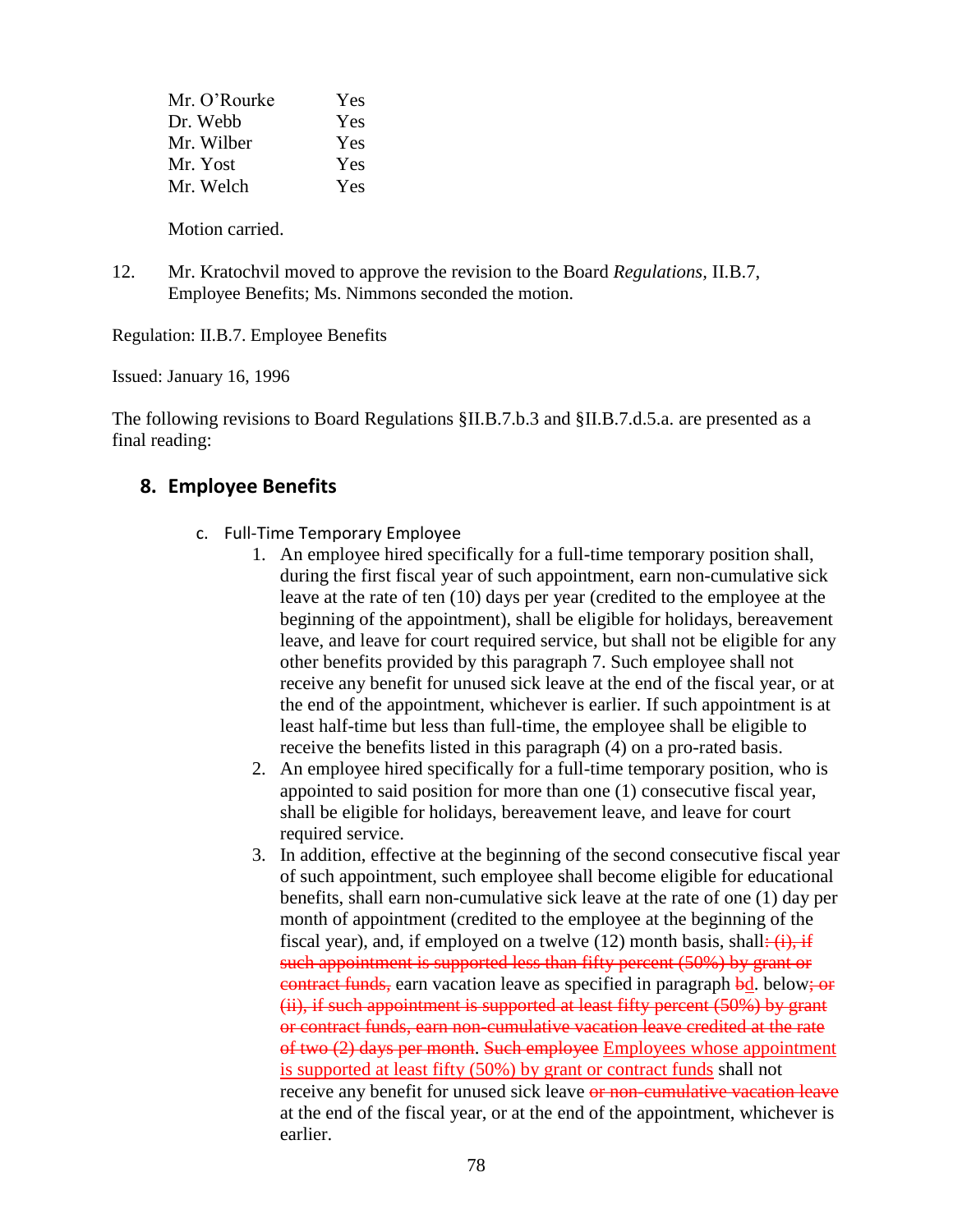- 4. If the foregoing appointment is at least half-time but less than full-time, the benefits listed in this paragraph (4) shall be provided on a pro-rated basis, and the employee shall not become eligible to earn the benefits listed in paragraph (b) above until the beginning of the third consecutive fiscal year of such appointment.
- c. Part-time faculty employees paid on a per-course basis and employees with appointments for less than half-time shall not be eligible for any benefits described in this paragraph 7.
- e. Vacation Leave
	- i. Faculty and administrative employees with twelve (12) month appointments shall earn vacation leave at the rate of two (2) days per month during each month, or major fraction thereof, of service in pay status. Employees with less than twelve (12) month appointments shall earn no vacation leave. Vacation leave may be accrued up to a maximum of forty-eight (48) days. An employee who accrues the maximum will, except as provided below, earn no further vacation leave until the employee's use of vacation leave reduces the accrual below the maximum. An employee who is required to work on a special assignment may, at the discretion of the President be permitted to earn up to twelve (12) days of vacation leave beyond the maximum of forty-eight (48) days. Such additional vacation leave must be used within twelve (12) months after the employee completes work on the special assignment.
	- ii. Vacation leave shall ordinarily be earned before being taken. In exceptional circumstances, an employee may, at the discretion of the President or designated representative be permitted to take up to six (6) days of vacation leave before it is earned. In such case, the employee shall accrue no further vacation leave until the amount taken in advance has been earned. If the employee terminates his/her employment prior to earning the amount of vacation leave taken in advance, the unearned amount shall be deducted from his/her salary upon termination.
	- iii. All requests for vacation leave shall be submitted in advance to the immediate supervisor.
	- iv. Approval of the dates on which an employee wishes to take vacation leave shall be at the discretion of the immediate supervisor, and shall be subject to the consideration of maintaining efficiency of operations.
	- v. Vacation Time Upon Termination of Employment
		- 1. Upon termination of employment, and provided that the employee is not reemployed at the same place of employment within thirty (30) calendar days, an employee, or such employee's estate, shall be entitled to a lump sum payment for accrued vacation leave. Vacation time earned by an employee while employed in a position supported at least fifty percent (50%) by grant or contract funds is not compensable upon termination of employment.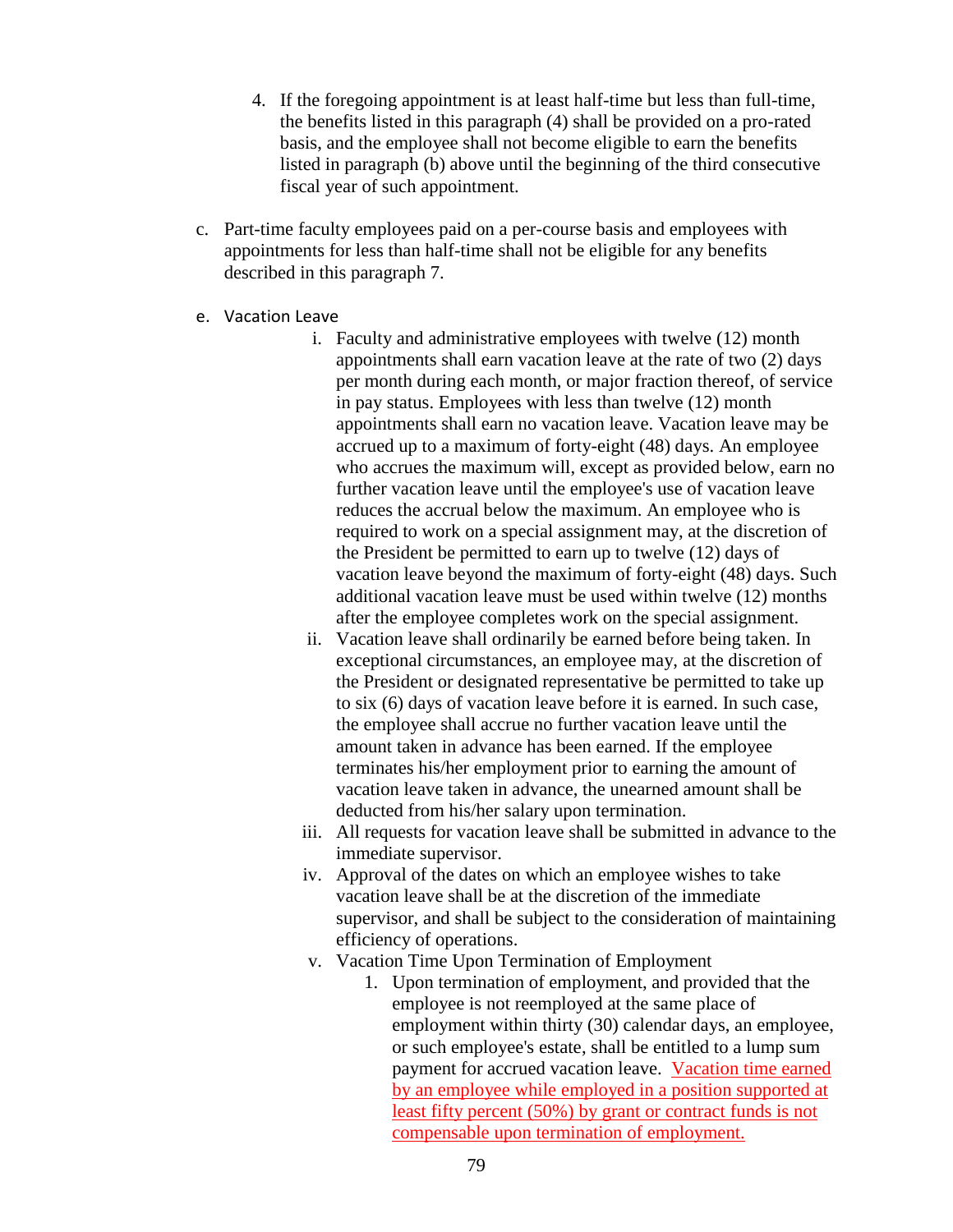

Governing Policy: II.C.2. Administrative Employees

Issued: January 16, 1996

The following revision to Board Governing Policy Article II.C.2 is presented as a final reading:

# **3. Administrative Employees.**

Administrative employees comprise those administrative and professional employees who are not employed under the State Universities Civil Service System, including medical doctors engaged in providing health services appointed in accordance with Board Regulations. Administrative employees may be granted faculty rank and tenure in appropriate circumstances as provided in Board Regulations. In some cases, the President, with the prior approval of the Board, may offer employment contracts to specific senior administrative employees and coaches provided that such contracts may not exceed three (3) years in length unless a longer term is required by law.

Roll was called and the vote was as follows:

| Mr. Kratochvil | Yes |
|----------------|-----|
| Ms. Nimmons    | Yes |
| Mr. O'Rourke   | Yes |
| Dr. Webb       | Yes |
| Mr. Wilber     | Yes |
| Mr. Yost       | Yes |
| Mr. Welch      | Yes |

Motion carried.

13. Commendations were read for Mr. Bill O'Rourke and Mr. Eric Wilber. Ms. Nimmons moved to approve the commendations as presented; Mr. Kratochvil seconded the motion.

# **Commendation Presented to William G. O'Rourke**

WHEREAS, William G. O'Rourke has devoted his career to public service, beginning as a member of Eastern Illinois University's Student Senate and Student Apportionment Board, and continuing professionally in Springfield, Illinois, working in various managerial roles for the city of Springfield, Sangamon County, the Illinois Office of the Comptroller, the Secretary of State's Office and the State Board of Elections; and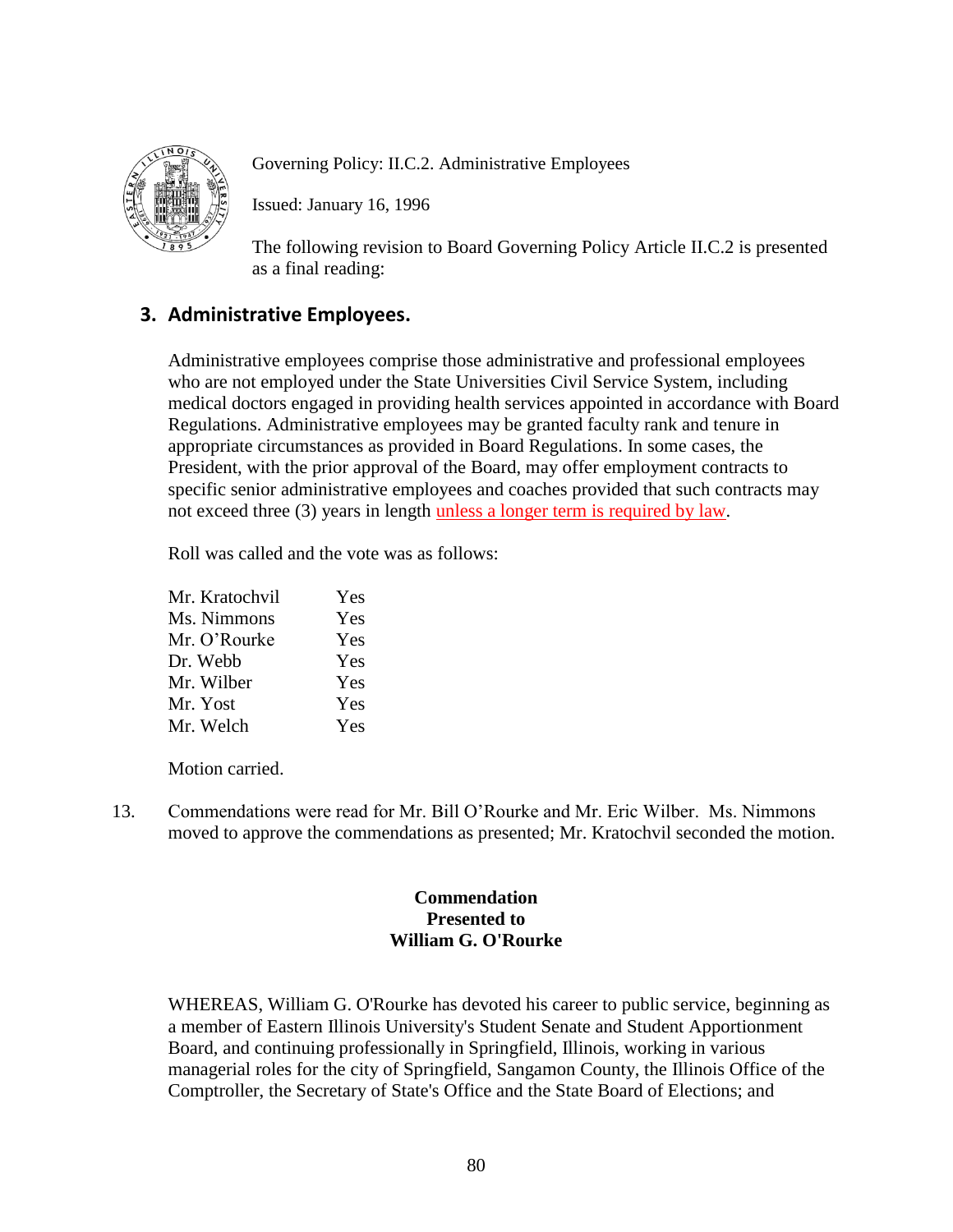WHEREAS, Mr. O'Rourke has provided invaluable support to Eastern Illinois University as a loyal and dedicated alumnus, having been active in the Springfield chapter of the EIU Alumni Association and other related activities, and having lent his talents to the EIU Athletic Department, helping to organize an annual golf outing and serving on the Panther Club Board of Directors; and

WHEREAS, as a June 2005 gubernatorial appointee to the University's Board of Trustees, Mr. O'Rourke has given freely of his time, talents and expertise, and guided the Board as its chairman from April 2009 to April 2010, a period in which the University neared the completion of the long-awaited permanent home for its Textbook Rental Service and began construction on an \$80 million Renewable Energy Center and its companion campus energy improvement program;

NOW, THEREFORE, BE IT RESOLVED THAT the members of the Eastern Illinois University Board of Trustees, along with the University's administrators, faculty, staff and students, do hereby express their utmost gratitude to William G. O'Rourke for his dedicated service to Eastern Illinois University and the people of Illinois, and do hereby thank him for his past, present and future service to Eastern Illinois University and the community at large.

# **Commendation Presented to Eric P. Wilber**

WHEREAS, as a student at Eastern Illinois University, Eric P. Wilber poured himself into "all things political," included being elected to Student Government; heading up the Student Action Team that lobbies legislators in Springfield; serving as a Coles County election judge; and representing students on the EIU Board of Trustees, the Illinois Board of Higher Education's Student Advisory Committee and the Charleston City Council; and

WHEREAS, Mr. Wilber's diligent work played a key role in registering 1,500 students to vote in the 2008 Presidential Election; in steering Senate Bill 2009 through the General Assembly, allowing Eastern to build its Renewable Energy Center; and in restoring funding for the Monetary Award Program (MAP) Grant for the Spring 2010 semester; and

WHEREAS, Mr. Wilber will be leaving Eastern Illinois University, having received degrees in political science and philosophy, to serve as a Dunn Fellow in the governor's office; and

WHEREAS, in Fall 2011, Mr. Wilber plans to enter law school at Southern Illinois University on his way to following his dream of one day winning a U.S. senate seat;

NOW, THEREFORE, BE IT RESOLVED THAT the members of the Eastern Illinois University Board of Trustees, along with the University's administrators, faculty, staff and students, do hereby express their utmost gratitude to Eric P. Wilber for his dedicated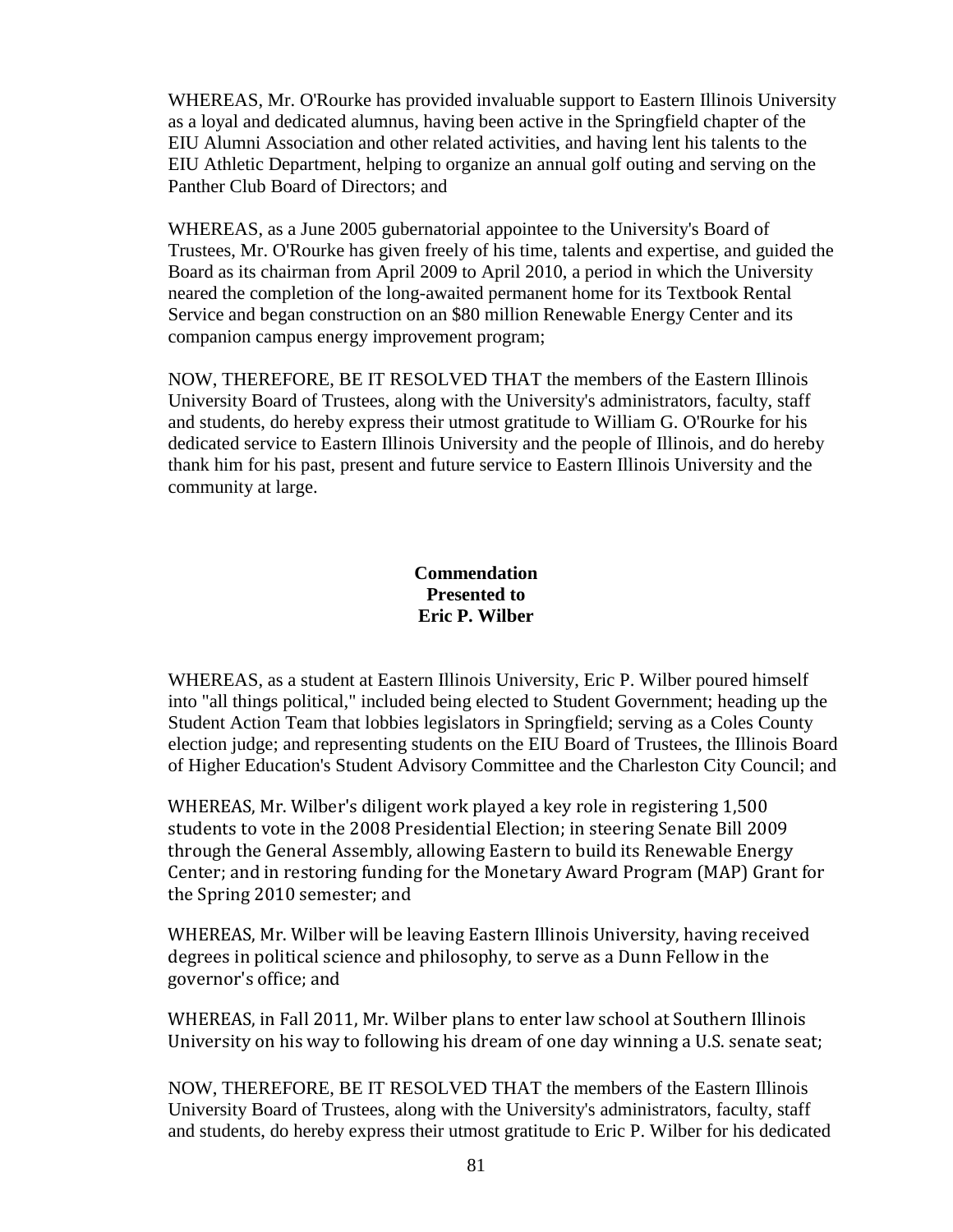service to Eastern Illinois University and the people of Illinois, and do hereby thank him for his past, present and future service to Eastern Illinois University and the community at large.

Roll was called and the vote was as follows:

| Mr. Kratochvil | Yes |
|----------------|-----|
| Ms. Nimmons    | Yes |
| Mr. O'Rourke   | Yes |
| Dr. Webb       | Yes |
| Mr. Wilber     | Yes |
| Mr. Yost       | Yes |
| Mr. Welch      | Yes |
|                |     |

Motion carried.

# **Information Items**

### **President's Report**

Dr. Perry asked Dr. Lord to introduce Ms. Wendy Williamson, Director of Study Abroad, for a report on the Study Abroad program. Ms. Williamson reported that according to a 2008 survey conducted by the American Council on Education, 81% of college or high school student respondents wanted to go abroad while they were in college, and expected their chosen university to have study abroad programs. Ms. Williamson also shared that EIU ranks number one among public Master's institutions in Illinois, for the number of students who study abroad. Among all Illinois institutions, both public and private, EIU ranks tenth for the number of students sent abroad. Ms. Williamson reported that the Study Abroad program has grown in size from only 98 students in 2001 – 2002, to currently 340 students.

# **Report from Board Chair**

Mr. Welch commented on the borrowing resolution, stating that EIU plans to take a conservative approach to how much is borrowed and what is best done with the funds. He also mentioned pursuing a change to EIU's funding, which currently shows a disparity of about \$8000 per full time student, versus funding given to other universities with similar educational missions.

# **Committee Reports**

Executive/Planning Committee – Mr. Welch reported that the format and planning for the board retreat in July was discussed, as was a report on meeting state requirements for the Inspector General, and time reporting. The Committee was also given a brief review of the status of the university master plan, as well as the capital campaign.

Board Relations Committee – Ms. Nimmons mentioned the Campaign kick-off event which is scheduled for Friday, October 22. She also mentioned an EIU Alumni Lawn Party that will be held at the State Fair in Springfield on Friday, August 13. Ms. Nimmons congratulated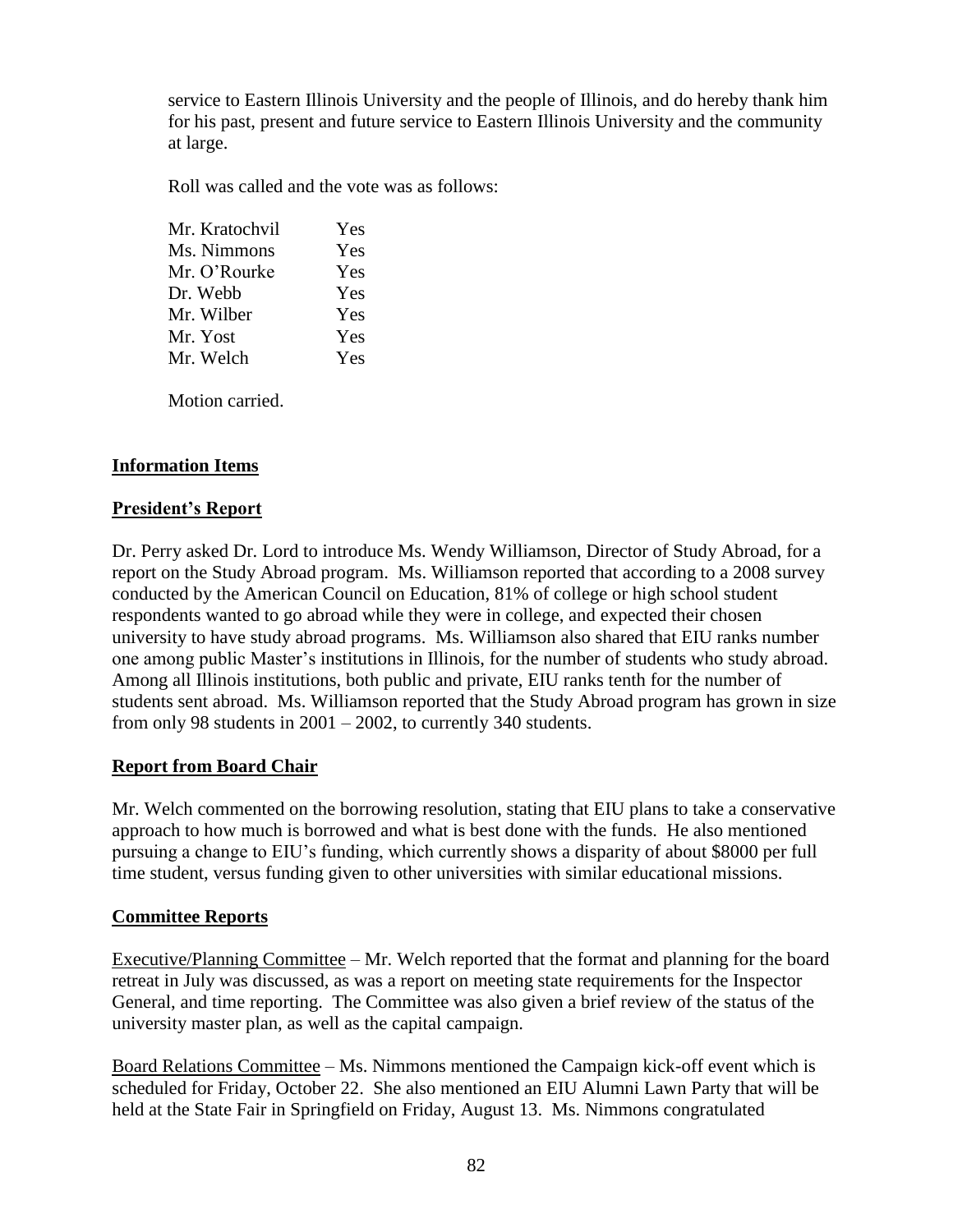Mr. Martin and his staff for their efforts regarding the annual fund drive, which has done particularly well given the current economic environment.

Finance/Audit Committee – No report.

Board Regulations – No report.

Academic and Student Affairs Committee – Mr. Welch reported that there was quite an extensive report given on admissions and enrollment. They also had a report on financial aid, and saw a preview of a video on integrated learning.

#### **Reports from Constituencies**

None.

#### **Summary of Purchases \$100,000 – \$249,999**

| Vendor                                                     | <b>Type of Purchase</b>                    | <b>Bids</b>      | Amount                   |
|------------------------------------------------------------|--------------------------------------------|------------------|--------------------------|
| <b>Federal Signal Corporation</b>                          | Interior emergency notification<br>upgrade | $1^{\mathrm{a}}$ | \$101,459                |
| <b>Institutional Network</b><br>Communications             | Cable TV for residence halls               | 1 <sup>b</sup>   | 243,354                  |
| <b>KAM Services</b>                                        | Asbestos abatement                         | 1 <sup>b</sup>   | 150,000<br>Not to Exceed |
| Veolia ED Solid Waste<br>Midwest, LLC                      | Garbage collection & disposal              | 1 <sup>b</sup>   | 150,000<br>Not to Exceed |
| Effingham-Clay Service Co.                                 | Ethanol blended gasoline                   | 1 <sup>b</sup>   | 245,000<br>Not to Exceed |
| <b>Swank Motion Pictures,</b><br>dba Residence Life Cinema | Closed circuit movie program               | $1^{\circ}$      | 212,585                  |
| <b>SunGard Higher Education</b>                            | <b>Consulting Services</b>                 | 1 <sup>d</sup>   | 118,000                  |
| Mostardi Platt Environmental                               | <b>Consulting Services</b>                 | $4^e$            | 140,000<br>New Amount    |

<sup>a</sup> 67 other vendors downloaded documents but no other bids were submitted

**b** contract renewal

<sup>c</sup> 43 other vendors downloaded documents but no other bids were submitted

<sup>d</sup> sole source for consulting services for proprietary software already in use on campus

e \$100,000 already submitted. This is an addition of \$40,000 for services regarding the Renewable Energy Center.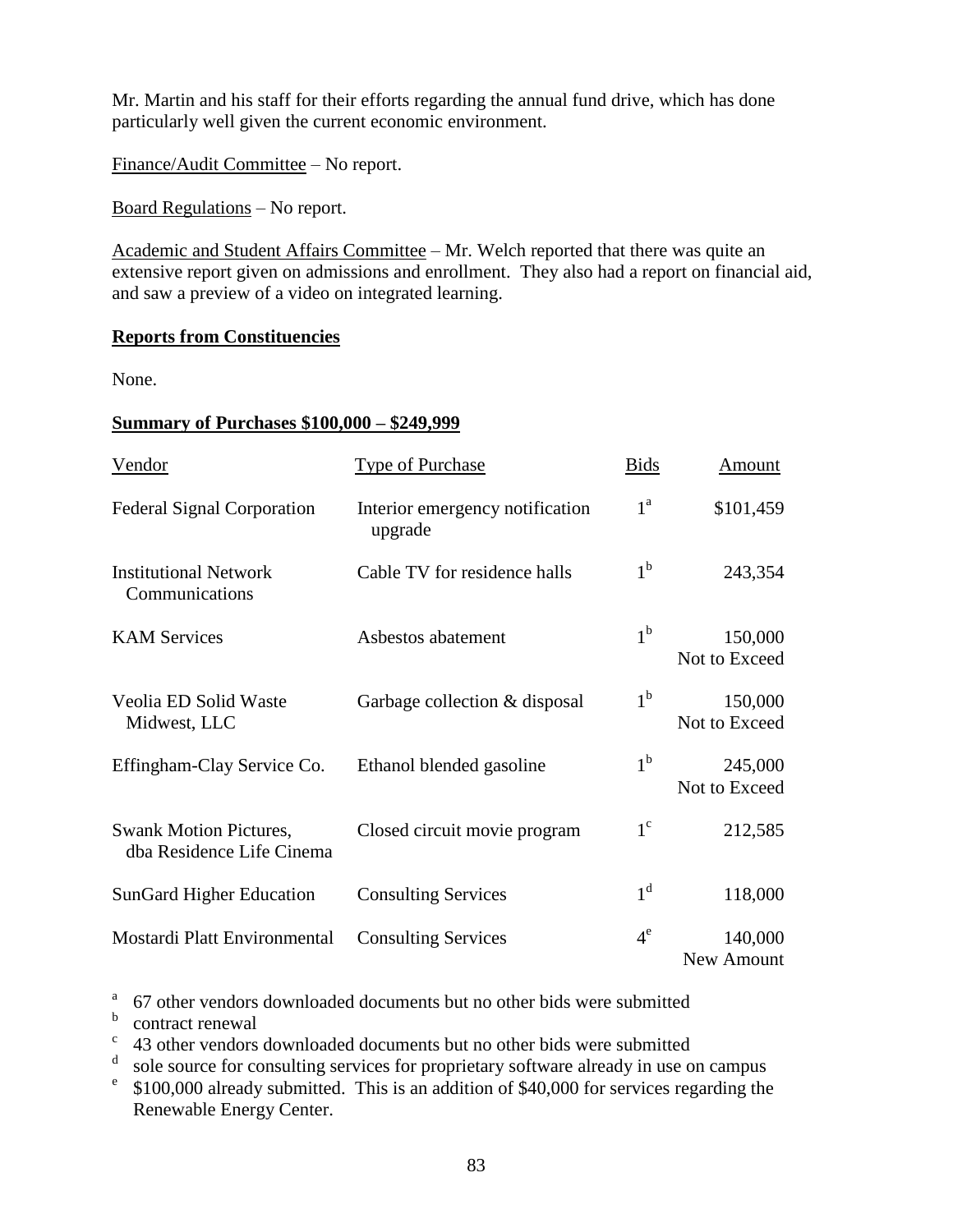### **University Highlights**

Dr. Perry reported that seventeen Eastern Illinois University students presented at the National Conference on Undergraduate Research, which puts EIU in the top 5 in the country in terms of numbers of students presenting. He also mentioned a newspaper supplement, featuring faculty research and creative activity, which was prepared and distributed by the Journal Gazette – Times Courier newspaper. Also, Dr. Perry shared a brief report on academic progress rates of EIU athletes. Three teams were recognized nationally for being in the top 10% of the APR for Division I in their sport.

### **Adjournment**

Mr. Kratochvil made a motion to adjourn. Mr. Wilber seconded the motion.

Roll was called and the vote was as follows:

| Mr. Kratochvil | Yes |
|----------------|-----|
| Ms. Nimmons    | Yes |
| Mr. O'Rourke:  | Yes |
| Dr. Webb       | Yes |
| Mr. Wilber     | No  |
| Mr. Welch      | Yes |

Motion carried.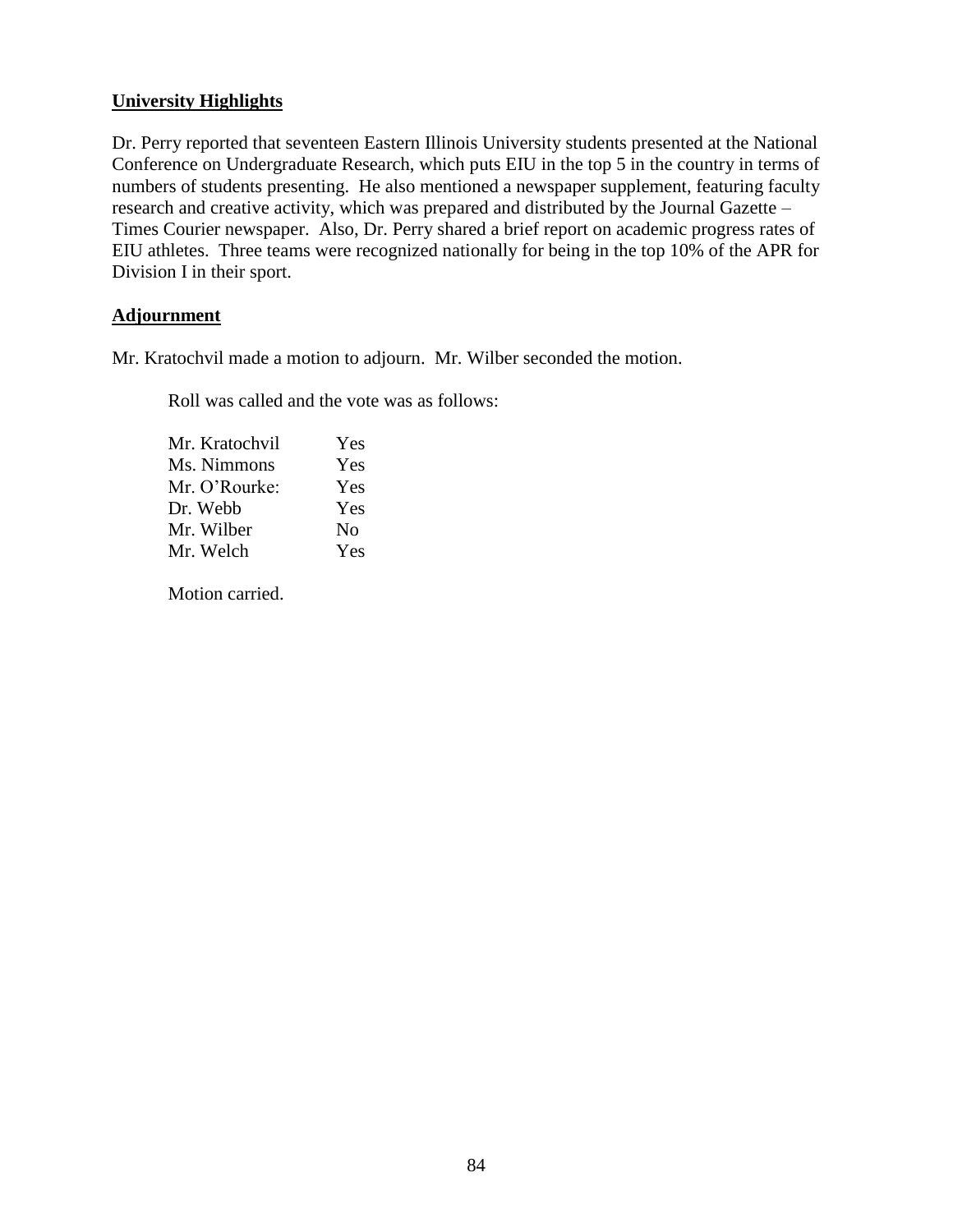### **MINUTES OF THE MEETING OF THE BOARD OF TRUSTEES OF EASTERN ILLINOIS UNIVERSITY CHARLESTON, IL**

Hilton Garden Inn Effingham, IL

### **Friday, July 24, 2009**

A retreat of the Board of Trustees was convened on July 24, 2009, at 1:00 p.m. at the Hilton Garden Inn, Effingham, Illinois. Mr. William O'Rourke, Chair, presided.

#### **Roll Call**

Roll was called:

| Mr. Kratochvil | Present            |
|----------------|--------------------|
| Ms. Nimmons    | Present            |
| Mr. O'Rourke   | Present            |
| Dr. Webb       | Present            |
| Mr. Welch      | Present            |
| Mr. Wilber     | <b>Not Present</b> |
| Mr. Yost       | Present            |

Also present were the following:

Dr. William L. Perry, President

Dr. Blair Lord, Provost and Vice President for Academic Affairs

Dr. William Weber, Vice President for Business Affairs

Dr. Dan Nadler, Vice President for Student Affairs

Ms. Cynthia Nichols, Director of Civil Rights and Diversity

Mr. Paul McCann, Treasurer/Director of Business Services and Treasurer, Board of Trustees

Mr. Rob Miller, General Counsel

Mr. Brad Ingram, Board Counsel

- Ms. Judy Gorrell, Executive Secretary to the President and Assistant Secretary, Board of **Trustees**
- Dr. Derek Markley, Special Assistant to the President

#### **Presentation on Integrative Learning**

Dr. Blair Lord spoke about integrative learning, the integrated academic and personal development of students.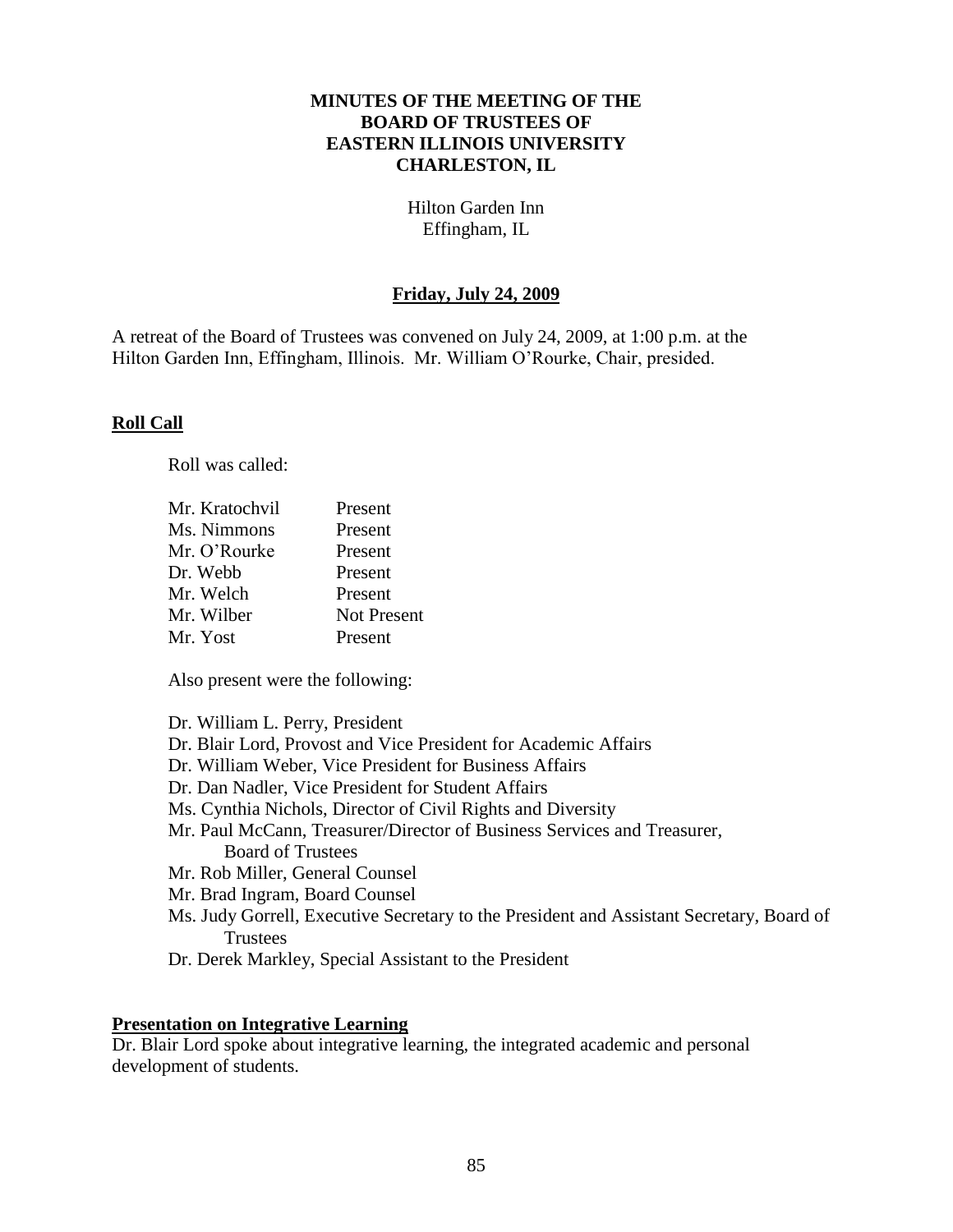# **The Academic and Personal Development of EIU Students: Collaboration among Student Affairs and Academic Affairs**

Dr. Nadler reported that overall Academic Affairs and Student Affairs are working very closely to create and maintain an excellent learning environment for students.

# **Capital Campaign Planning**

Dr. Perry discussed the Campaign Planning. He distributed materials to the Board, such as Key Points in the Internal Case Statement for EIU; Gift Acceptance, Donor Crediting and Gift Income Reporting Policies; and a draft of proposed campaign projects.

# **Preliminary Presentation on Strategic Finance: FY 2011 through FY 2015**

Dr. Weber discussed budget projections for FY 2011 through FY 2015. Various options based upon state funding were presented.

# **Action Items**

Mr. Welch moved to approve the modifications affecting Academic Affairs, Business Affairs, and External Relations: 1.) the Office of Planning and Institutional Studies, which currently reports to the Vice President for External Relations, will report to the Vice President for Business Affairs; 2) the WEIU Radio/TV, which currently reports to the Vice President for External Relations, will report to the Vice President for Academic Affairs; and 3) the position of Vice President for External Relations will be re-titled as Vice President for University Advancement. Mr. Kratochvil seconded the motion.

Roll was called and the vote was as follows:

| Mr. Kratochvil | Yes        |
|----------------|------------|
| Ms. Nimmons    | Yes        |
| Dr. Webb       | Yes        |
| Mr. Welch      | Yes        |
| Mr. Yost       | Yes        |
| Mr. O'Rourke   | <b>Yes</b> |

Motion carried.

The meeting adjourned at approximately 5:30 p.m.; the Retreat will reconvene on Saturday, July 25, 2009 at 9:00 a.m.